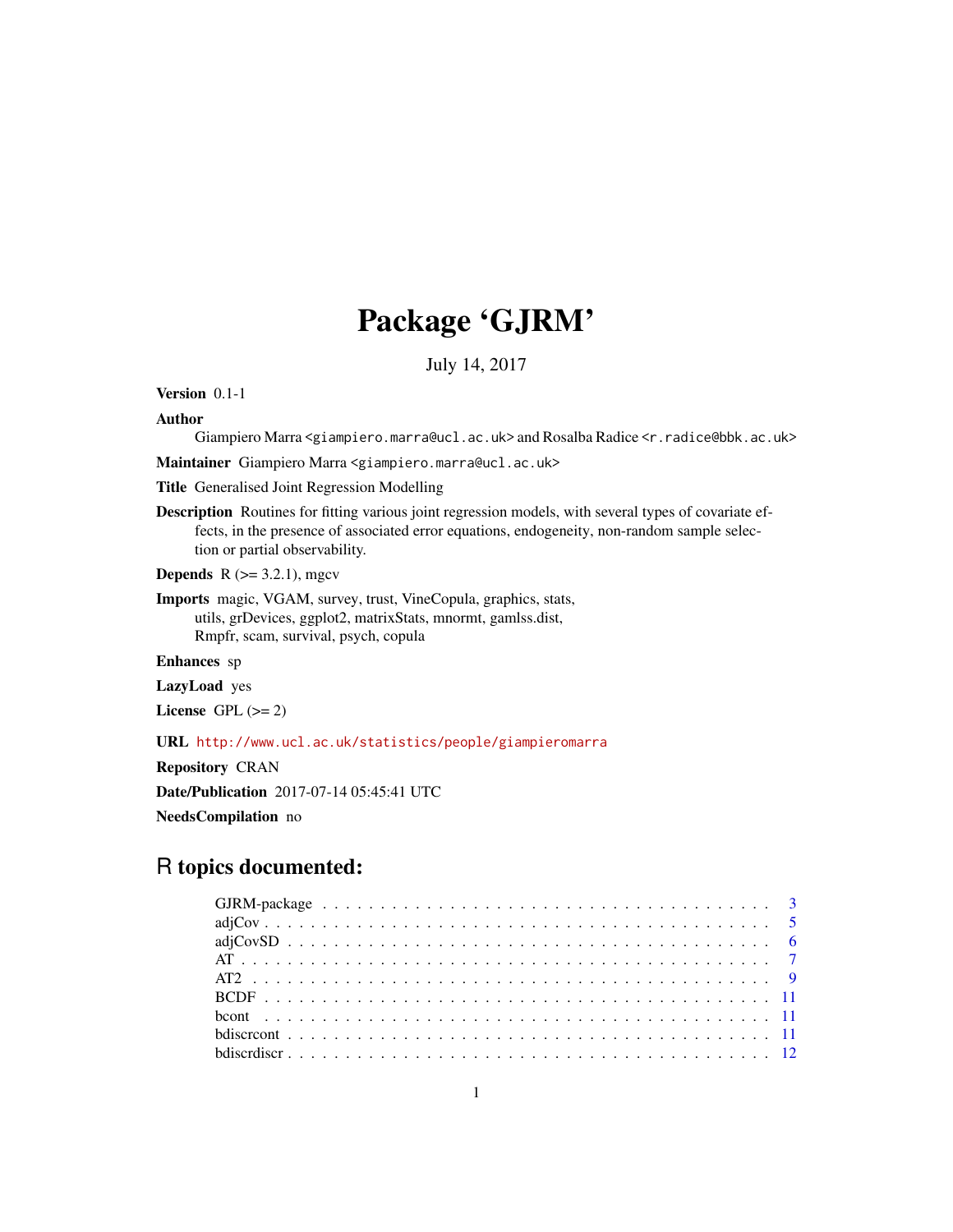|                                                                                                            | - 12            |
|------------------------------------------------------------------------------------------------------------|-----------------|
| $bprob_BHSCont \ldots \ldots \ldots \ldots \ldots \ldots \ldots \ldots \ldots \ldots \ldots \ldots \ldots$ | 12              |
|                                                                                                            | 13              |
|                                                                                                            | 13              |
|                                                                                                            | 13              |
|                                                                                                            | 14              |
|                                                                                                            | $\overline{14}$ |
|                                                                                                            | 14              |
|                                                                                                            | 15              |
| $\text{copgHs}$                                                                                            | 15              |
|                                                                                                            | -16             |
|                                                                                                            | 24              |
|                                                                                                            | 25              |
|                                                                                                            | -31             |
|                                                                                                            | -33             |
|                                                                                                            | -33             |
|                                                                                                            | - 33            |
|                                                                                                            |                 |
|                                                                                                            | 41              |
|                                                                                                            |                 |
|                                                                                                            |                 |
|                                                                                                            |                 |
|                                                                                                            | -44             |
|                                                                                                            |                 |
|                                                                                                            |                 |
|                                                                                                            |                 |
|                                                                                                            |                 |
|                                                                                                            |                 |
|                                                                                                            |                 |
|                                                                                                            |                 |
|                                                                                                            |                 |
|                                                                                                            |                 |
|                                                                                                            |                 |
|                                                                                                            |                 |
|                                                                                                            |                 |
|                                                                                                            |                 |
|                                                                                                            | 63              |
|                                                                                                            | 64              |
|                                                                                                            | 65              |
|                                                                                                            | 67              |
|                                                                                                            | 68              |
|                                                                                                            | 68              |
|                                                                                                            | 69              |
|                                                                                                            | 70              |
|                                                                                                            | 71              |
|                                                                                                            | 71              |
|                                                                                                            | 72              |
|                                                                                                            | 73              |
|                                                                                                            |                 |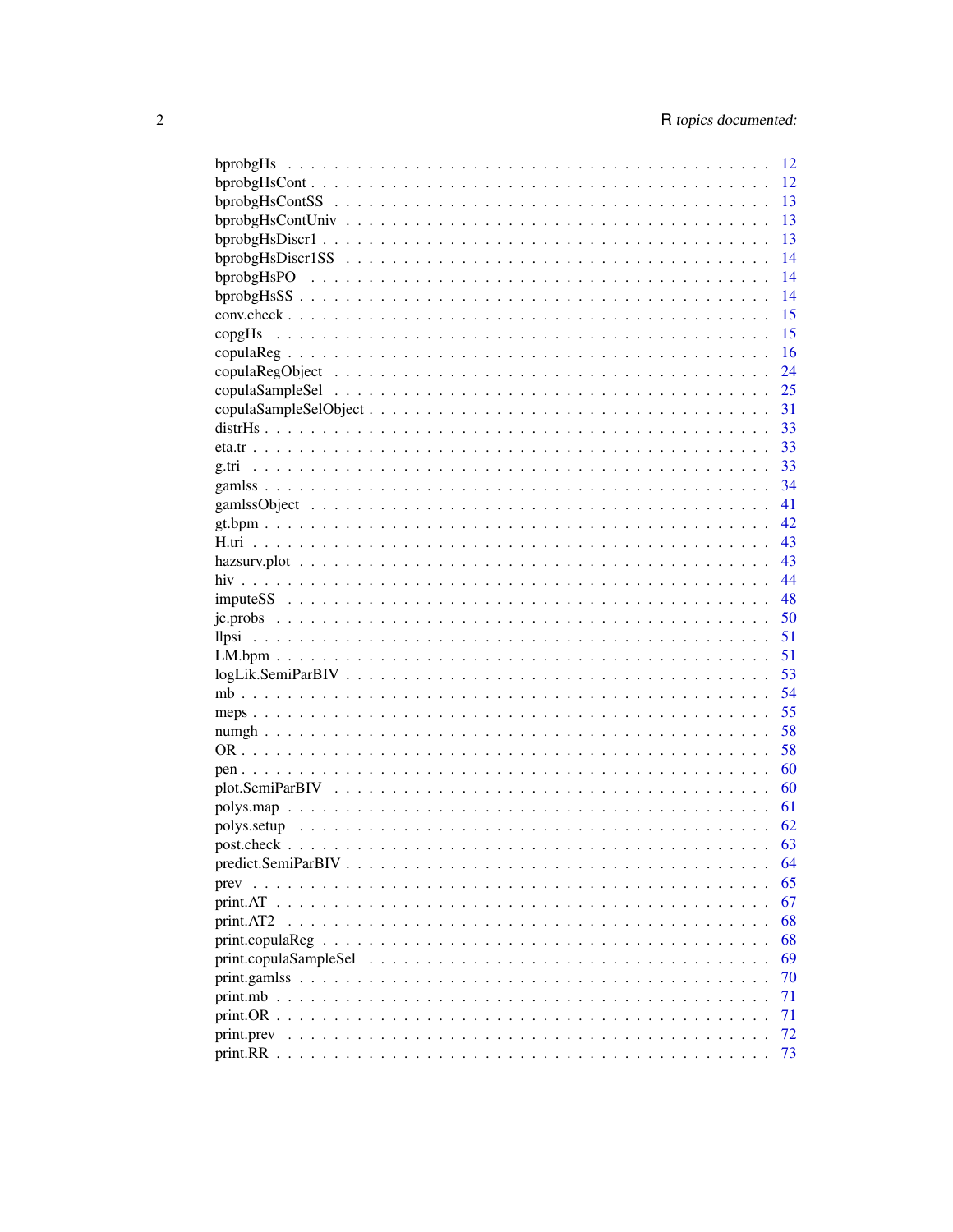<span id="page-2-0"></span>

|       | 77  |  |
|-------|-----|--|
|       | 78  |  |
|       | 79  |  |
|       |     |  |
|       |     |  |
|       |     |  |
|       |     |  |
|       |     |  |
|       |     |  |
|       |     |  |
|       |     |  |
|       |     |  |
|       |     |  |
|       |     |  |
|       |     |  |
|       |     |  |
|       |     |  |
|       |     |  |
|       |     |  |
|       |     |  |
| Index | 113 |  |

<span id="page-2-1"></span>GJRM-package *Generalised Joint Regression Modelling*

#### Description

This package provides functions for fitting various generalised joint regression models with several types of covariate effects and distributions. Many modelling options are supported and all parameters of the joint distribution can be specified as flexible functions of covariates.

The orginal name of this package was SemiParBIVProbit which was designed to fit flexible bivariate binary response models. However, since then the package has expanded so much that its orginal name no longer gave a clue about all modelling options available. The new name should more closely reflect past, current and future developments.

The main fitting functions are listed below.

SemiParBIV() fits bivariate regression models with binary responses. This is useful to fit bivariate binary models in the presence of (i) non-random sample selection or (ii) associated responses/endogeneity or (iii) partial observability. This function includes the Model argument which allows the user to fit the model in one of three situations mentioned above.

copulaReg() fits bivariate models with binary/discrete/continuous/survival margins in the presence of associated responses/endogeneity.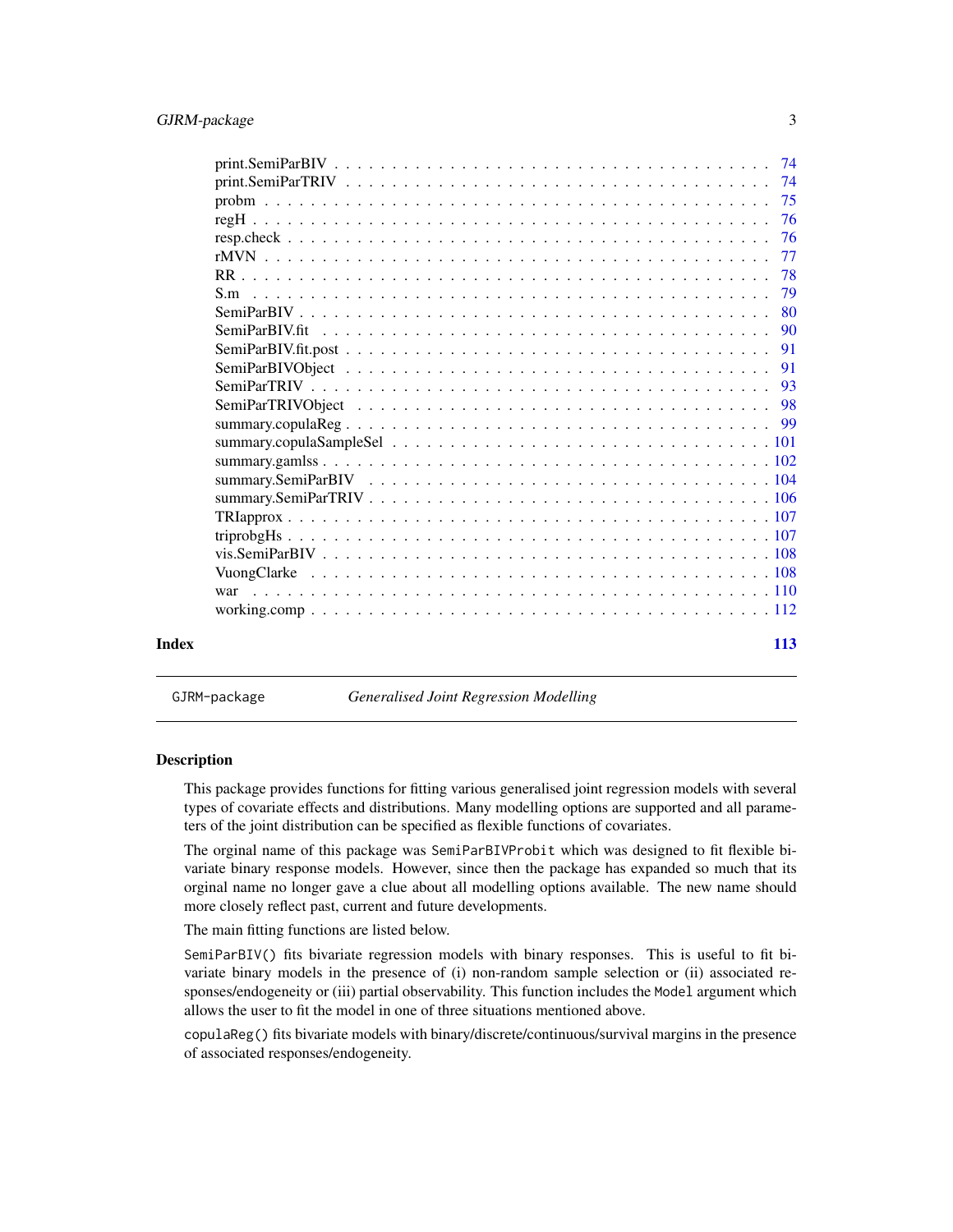copulaSampleSel() fits bivariate sample selection models with continuous/discrete response (instead of binary as it would be the case when using SemiParBIV()).

SemiParTRIV() fits trivariate binary models (with and without double sample selection).

gamlss() fits flexible univariate regression models where the response can be binary (only the extreme value distribution is allowed for, continuous, discrete and survival). The purpose of this function was only to provide, in some cases, starting values for the above functions, but it has now been made available in the form of a proper function should the user wish to fit univariate models using the general estimation approach of this package.

We are currently working on several multivariate extensions.

#### Details

GJRM provides functions for fitting general joint models in various situations. The estimation approach is based on a very generic penalized maximum likelihood based framework, where any (parametric) distribution can in principle be employed, and the smoothers (representing several types of covariate effects) are set up using penalised regression splines. Several marginal and copula distributions are available and the numerical routine carries out function minimization using a trust region algorithm in combination with an adaptation of an automatic multiple smoothing parameter estimation procedure for GAMs (see mgcv for more details on this last point). The smoothers supported by this package are those available in mgcv.

Confidence intervals for smooth components and nonlinear functions of the model parameters are derived using a Bayesian approach. P-values for testing individual smooth terms for equality to the zero function are also provided and based on the approach implemented in mgcv. The usual plotting and summary functions are also available. Model/variable selection is also possible via the use of shrinakge smoothers and/or information criteria.

#### Author(s)

Giampiero Marra (University College London, Department of Statistical Science) and Rosalba Radice (Birkbeck, University of London, Department of Economics, Mathematics and Statistics)

with contributions from Panagiota Filippou.

Thanks to Bear Braumoeller (Department of Political Science, The Ohio State University) for suggesting the implementation of bivariate models with partial observability.

Thanks also to Carmen Cadarso and Francisco Gude for suggesting various modelling extensions and improvements, and importantly for sharing their vision for joint modelling.

Maintainer: Giampiero Marra <giampiero.marra@ucl.ac.uk>

Part funded by EPSRC: EP/J006742/1

#### References

Key references:

Filippou P., Marra G. and Radice R. (in press), Penalized Likelihood Estimation of a Trivariate Additive Probit Model. *Biostatistics*.

Marra G. and Radice R. (2011), Estimation of a Semiparametric Recursive Bivariate Probit in the Presence of Endogeneity. *Canadian Journal of Statistics*, 39(2), 259-279.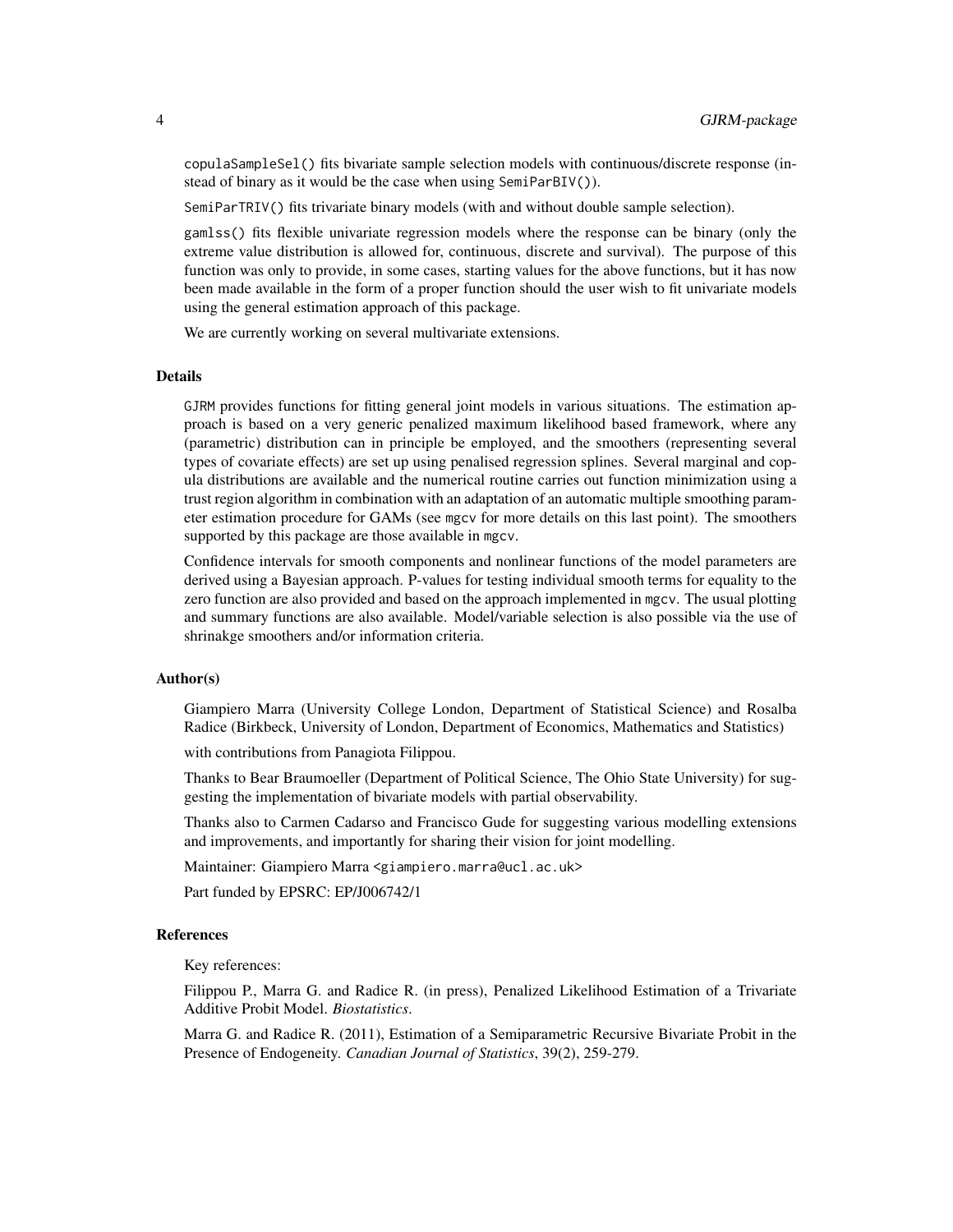#### <span id="page-4-0"></span>adjCov 5

Marra G. and Radice R. (2013), A Penalized Likelihood Estimation Approach to Semiparametric Sample Selection Binary Response Modeling. *Electronic Journal of Statistics*, 7, 1432-1455.

Marra G. and Radice R. (2017), Bivariate Copula Additive Models for Location, Scale and Shape. *Computational Statistics and Data Analysis*, 112, 99-113.

Marra G., Radice R., Barnighausen T., Wood S.N. and McGovern M.E. (2017), A Simultaneous Equation Approach to Estimating HIV Prevalence with Non-Ignorable Missing Responses. *Journal of the American Statistical Association*, 112(518), 484-496.

Marra G. and Wyszynski K. (2016), Semi-Parametric Copula Sample Selection Models for Count Responses. *Computational Statistics and Data Analysis*, 104, 110-129.

McGovern M.E., Barnighausen T., Marra G. and Radice R. (2015), On the Assumption of Joint Normality in Selection Models: A Copula Approach Applied to Estimating HIV Prevalence. *Epidemiology*, 26(2), 229-237.

Radice R., Marra G. and Wojtys M. (2016), Copula Regression Spline Models for Binary Outcomes. *Statistics and Computing*, 26(5), 981-995.

Wojtys M. and Marra G. (submitted). Copula-Based Generalized Additive Models with Non-Random Sample Selection.

#### See Also

[SemiParBIV](#page-79-1), [copulaReg](#page-15-1), [copulaSampleSel](#page-24-1), [gamlss](#page-33-1), [SemiParTRIV](#page-92-1)

<span id="page-4-1"></span>

| adjCov | Adjustment for the covariance matrix from a fitted SemiPar- |  |  |  |  |
|--------|-------------------------------------------------------------|--|--|--|--|
|        | BIV/copulaReg/copulaSampleSel/SemiParTRIV model             |  |  |  |  |

### Description

adjCov can be used to adjust the covariance matrix of a fitted SemiParBIV, copulaReg, copulaSampleSel, SemiParTRIV object.

#### Usage

adjCov(x, id)

#### Arguments

|    | A fitted SemiParBIV, copulaReg, copulaSampleSel, SemiParTRIV object as |
|----|------------------------------------------------------------------------|
|    | produced by the respective fitting function.                           |
| id | Cluster identifier.                                                    |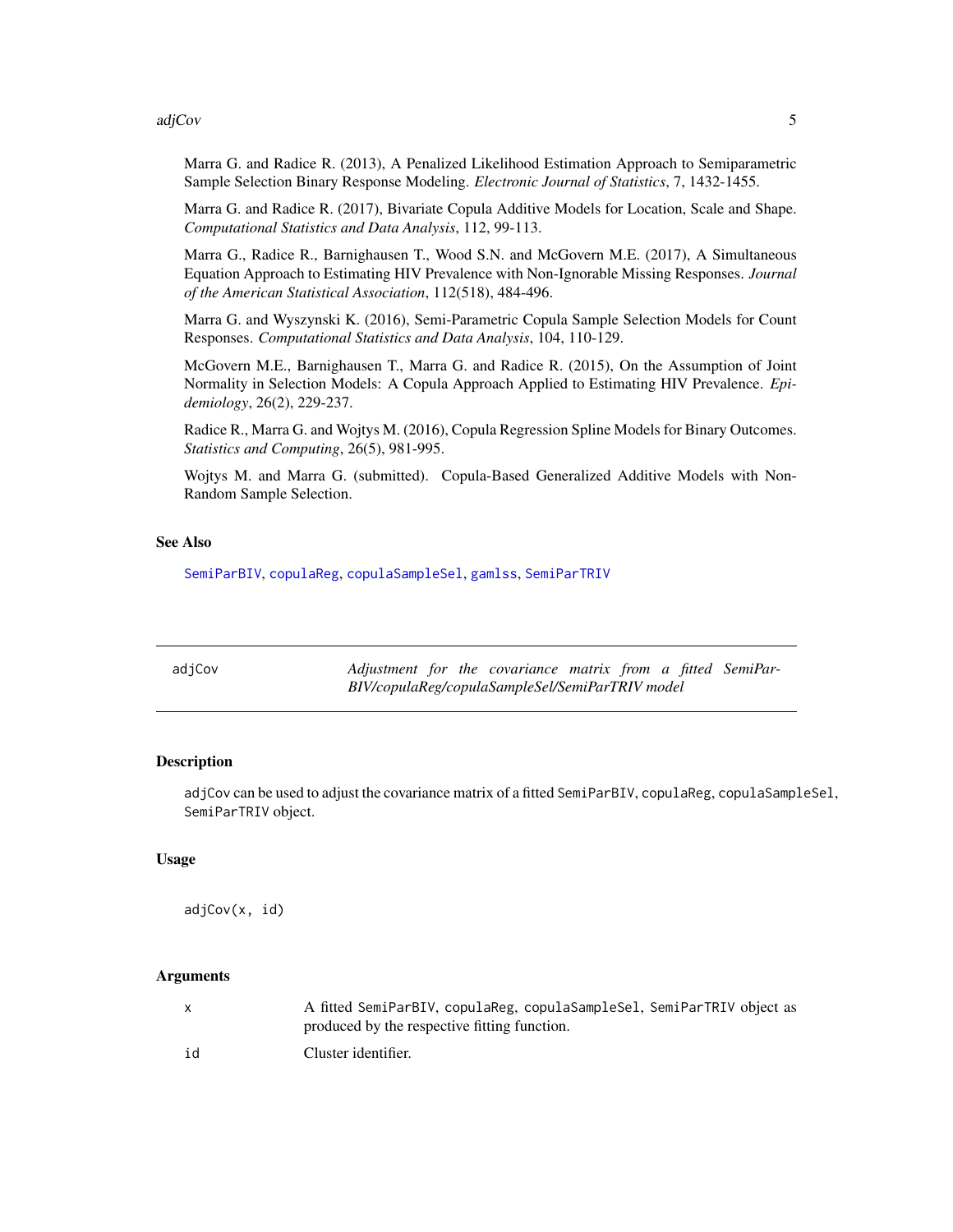#### <span id="page-5-0"></span>Details

This adjustment can be made when dealing with clustered data and the cluster structure is neglected when fitting the model. The basic idea is that the model is fitted as though observations were independent, and subsequently adjust the covariance matrix of the parameter estimates. Using the terminology of Liang and Zeger (1986), this would correspond to using an independence structure within the context of generalized estimating equations. The parameter estimators are still consistent but are inefficient as compared to a model which accounts for the correct cluster dependence structure. The covariance matrix of the independence estimators can be adjusted as described in Liang and Zeger (1986, Section 2).

#### Value

This function returns a fitted object which is identical to that supplied in adjCov but with adjusted covariance matrix.

### WARNINGS

This correction may not be appropriate for models fitted using penalties.

#### Author(s)

Maintainer: Giampiero Marra <giampiero.marra@ucl.ac.uk>

#### References

Liang K.-Y. and Zeger S. (1986), Longitudinal Data Analysis Using Generalized Linear Models. *Biometrika*, 73(1), 13-22.

#### See Also

[GJRM-package](#page-2-1), [SemiParBIV](#page-79-1), [summary.SemiParBIV](#page-103-1), [SemiParTRIV](#page-92-1), [summary.SemiParTRIV](#page-105-1), [copulaReg](#page-15-1), [summary.copulaReg](#page-98-1), [copulaSampleSel](#page-24-1), [summary.copulaSampleSel](#page-100-1)

| adjCovSD |                      |  | Adjustment for the covariance matrix from a SemiPar-      |  |  |  |
|----------|----------------------|--|-----------------------------------------------------------|--|--|--|
|          |                      |  | BIV/copulaReg/copulaSampleSel/SemiParTRIV model fitted to |  |  |  |
|          | complex survey data. |  |                                                           |  |  |  |

### Description

adjCovSD can be used to adjust the covariance matrix of a fitted SemiParBIV, copulaReg, copulaSampleSel, SemiParTRIV object.

#### Usage

adjCovSD(x, design)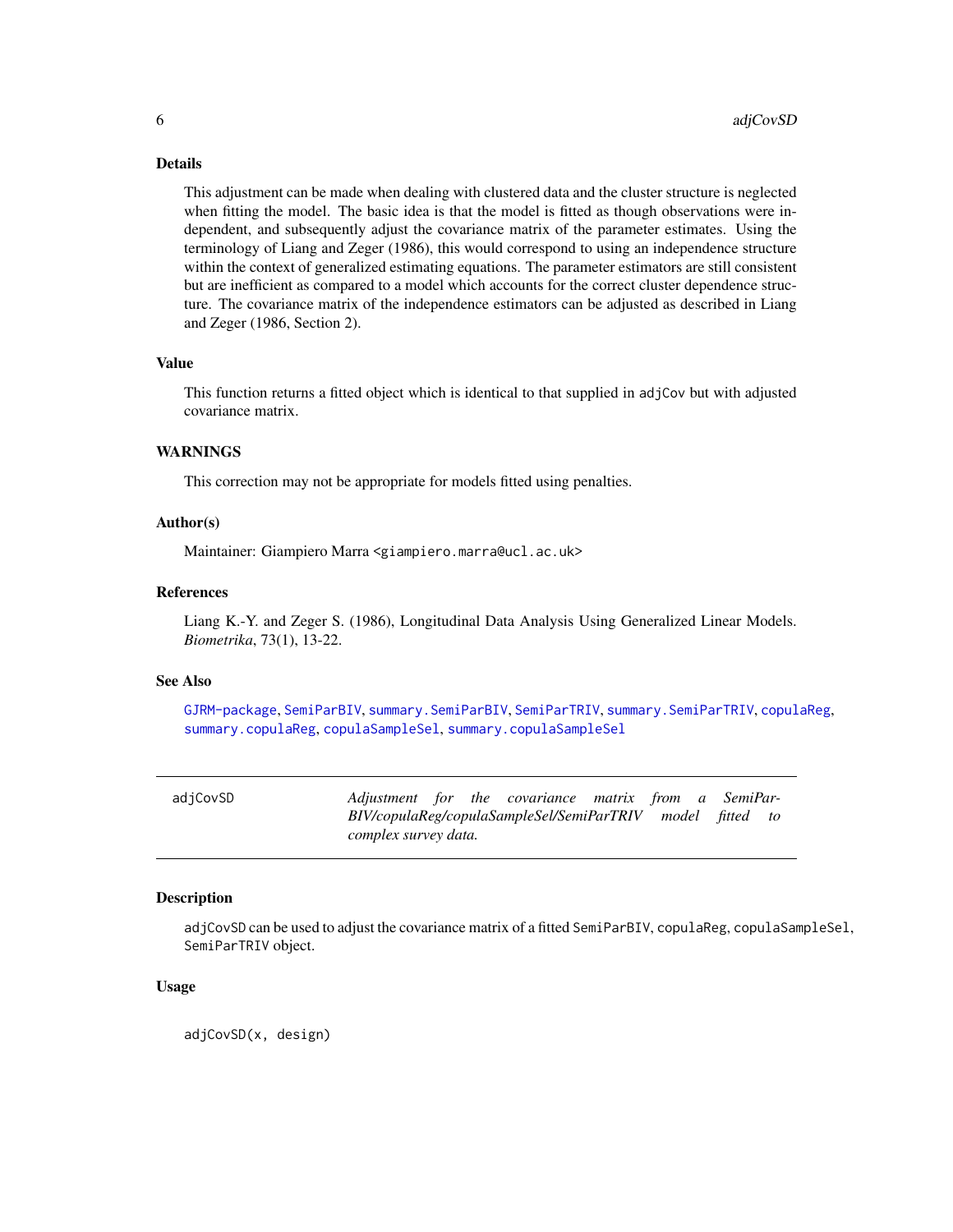#### <span id="page-6-0"></span>Arguments

|        | A fitted \codeSemiParBIV, copulaReg, copulaSampleSel, SemiParTRIV object<br>as produced by the respective fitting function. |
|--------|-----------------------------------------------------------------------------------------------------------------------------|
| design | A syydesign object as produced by syydesign() from the survey package.                                                      |

#### Details

This function has been extracted from the survey package and adapted to the class of this package's models. It computes the sandwich variance estimator for a copula model fitted to data from a complex sample survey (Lumley, 2004).

#### Value

This function returns a fitted object which is identical to that supplied in adjCovSD but with adjusted covariance matrix.

### WARNINGS

This correction may not be appropriate for models fitted using penalties.

### Author(s)

Maintainer: Giampiero Marra <giampiero.marra@ucl.ac.uk>

#### References

Lumley T. (2004), Analysis of Complex Survey Samples. *Journal of Statistical Software*, 9(8), 1-19.

### See Also

[GJRM-package](#page-2-1), [SemiParBIV](#page-79-1), [summary.SemiParBIV](#page-103-1), [SemiParTRIV](#page-92-1), [summary.SemiParTRIV](#page-105-1), [copulaReg](#page-15-1), [summary.copulaReg](#page-98-1), [copulaSampleSel](#page-24-1), [summary.copulaSampleSel](#page-100-1)

| ÷ |  |
|---|--|
| ٠ |  |

AT *Average treatment effect of a binary/continuous/discrete endogenous variable*

### Description

AT can be used to calculate the treatment effect of a binary/continuous/discrete endogenous predictor/treatment, with corresponding interval obtained using posterior simulation.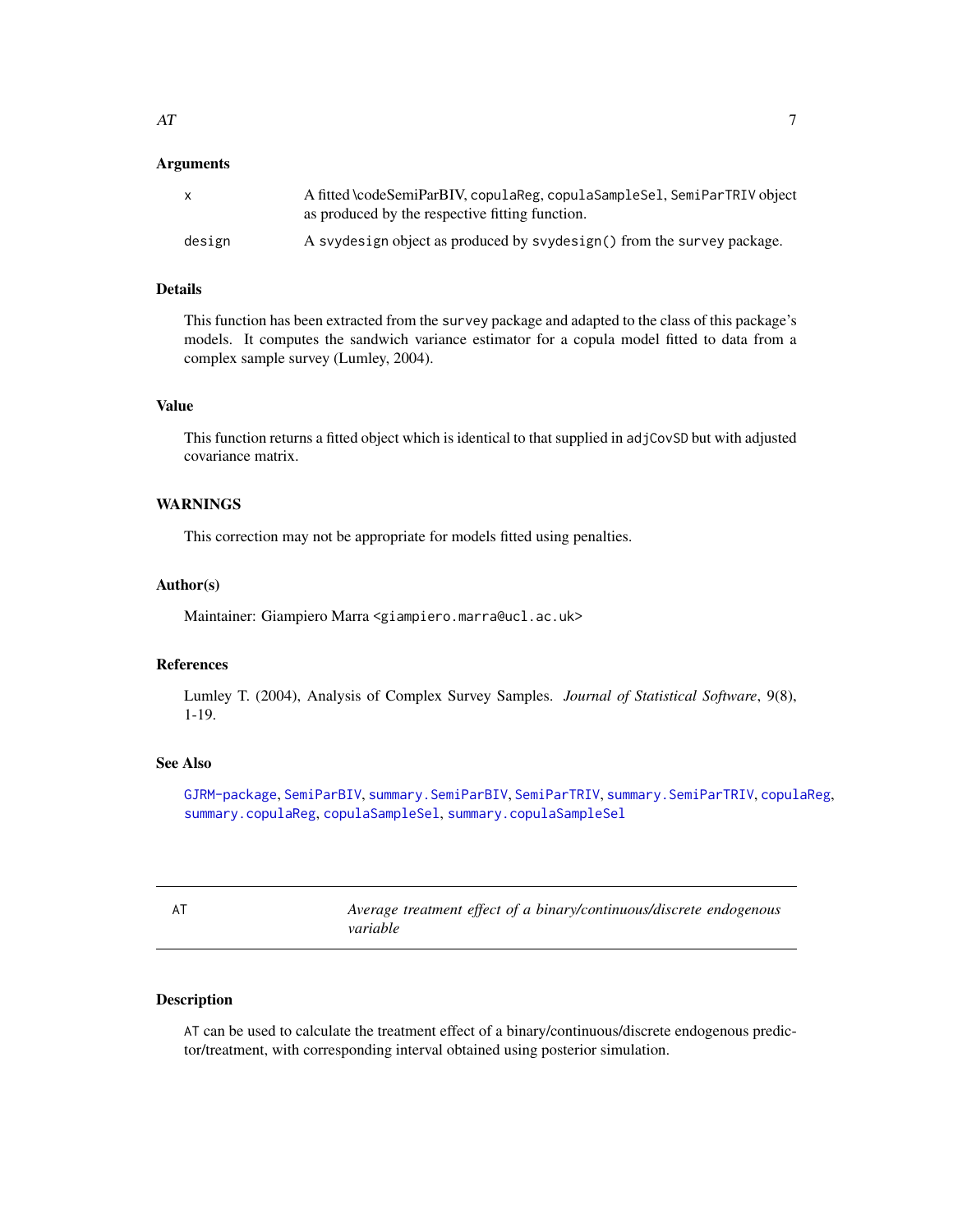### Usage

```
AT(x, nm.end, eq = NULL, E = TRUE, treat = TRUE, type = "simultaneous", ind = NULL,n.sim = 100, prob.lev = 0.05, length.out = NULL,
   hd.plot = FALSE, te.plot = FALSE,
   main = "Histogram and Kernel Density of Simulated Average Effects",
   xlab = "Simulated Average Effects", ...)
```
### Arguments

| X          | A fitted SemiParBIV/copulaReg/ object as produced by the respective fitting<br>function.                                                                                                                                                                                                                                                                                                                    |
|------------|-------------------------------------------------------------------------------------------------------------------------------------------------------------------------------------------------------------------------------------------------------------------------------------------------------------------------------------------------------------------------------------------------------------|
| nm.end     | Name of the endogenous variable.                                                                                                                                                                                                                                                                                                                                                                            |
| eq         | Number of equation containing the endogenous variable. This is only used for<br>trivariate models.                                                                                                                                                                                                                                                                                                          |
| Ε          | If TRUE then AT calculates the sample ATE. If FALSE then it calculates the sample<br>AT for the treated individuals only.                                                                                                                                                                                                                                                                                   |
| treat      | If TRUE then AT calculates the AT using the treated only. If FALSE then it calcu-<br>lates the effect on the control group. This only makes sense if $E = FALSE$ .                                                                                                                                                                                                                                          |
| type       | This argument can take three values: "naive" (the effect is calculated ignor-<br>ing the presence of observed and unobserved confounders), "univariate" (the<br>effect is obtained from the univariate model which neglects the presence of un-<br>observed confounders) and "simultaneous" (the effect is obtained from the<br>simultaneous model which accounts for observed and unobserved confounders). |
| ind        | Binary logical variable. It can be used to calculate the AT for a subset of the<br>data. Note that it does not make sense to use ind when some observations are<br>excluded from the AT calculation (e.g., when using $E = FALSE$ ).                                                                                                                                                                        |
| n.sim      | Number of simulated coefficient vectors from the posterior distribution of the<br>estimated model parameters. This is used when delta = FALSE. It may be<br>increased if more precision is required.                                                                                                                                                                                                        |
| prob.lev   | Overall probability of the left and right tails of the AT distribution used for<br>interval calculations.                                                                                                                                                                                                                                                                                                   |
| length.out | Ddesired length of the sequence to be used when calculating the effect that a<br>continuous/discrete treatment has on a binary outcome.                                                                                                                                                                                                                                                                     |
| hd.plot    | If TRUE then a plot of the histogram and kernel density estimate of the simu-<br>lated average effects is produced. This can only be produced when when binary<br>responses are used.                                                                                                                                                                                                                       |
| te.plot    | For the case of continuous/discrete endogenous variable and binary outcome, if<br>TRUE then a plot showing the treatment effects that the binary outcome is equal to<br>1 for each incremental value of the endogenous variable and respective intervals<br>is produced.                                                                                                                                    |
| main       | Title for the plot.                                                                                                                                                                                                                                                                                                                                                                                         |
| xlab       | Title for the x axis.                                                                                                                                                                                                                                                                                                                                                                                       |
| $\ddotsc$  | Other graphics parameters to pass on to plotting commands. These are used only<br>when $hd.plot = TRUE$ .                                                                                                                                                                                                                                                                                                   |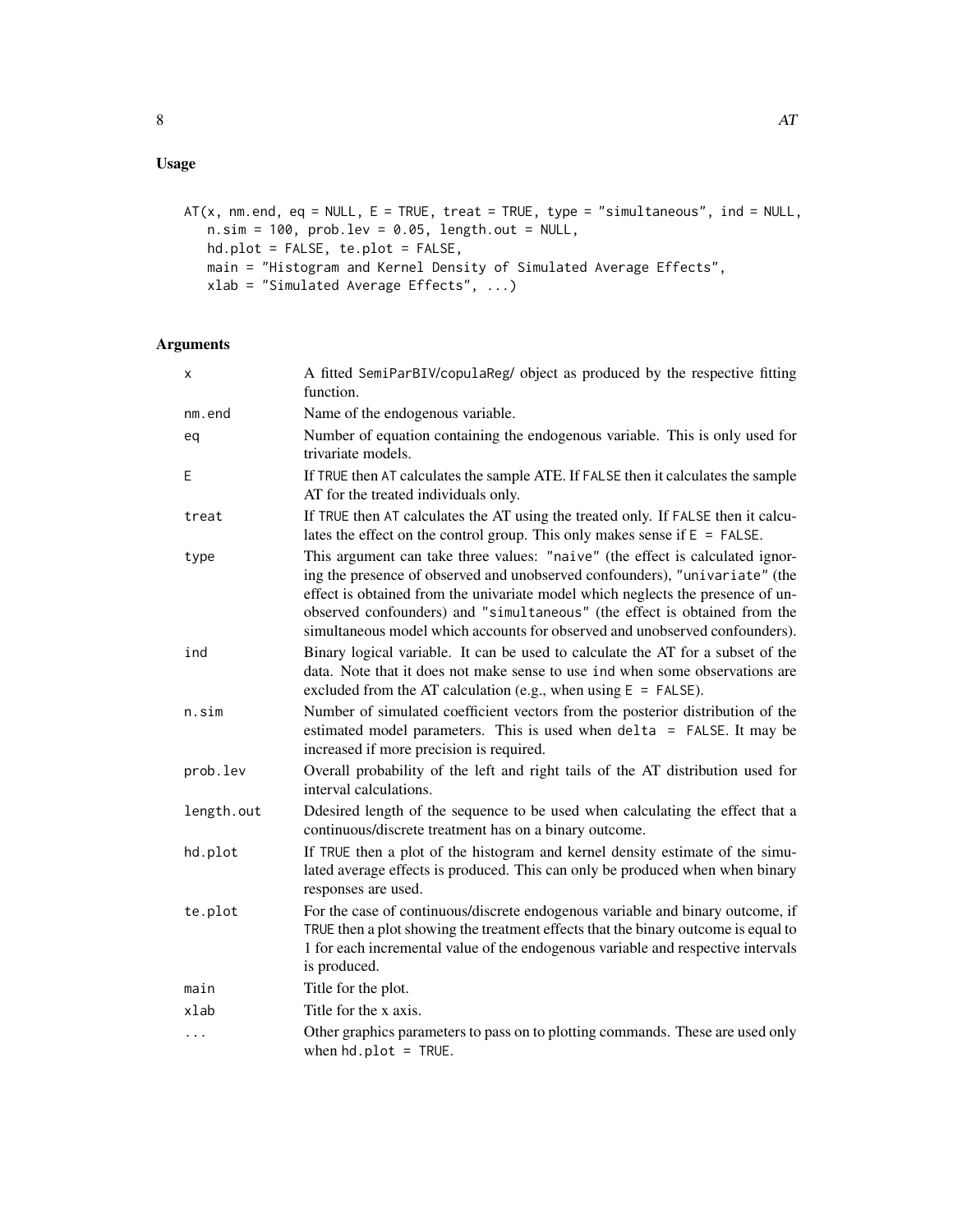### Details

AT measures the average difference in outcomes under treatment (the binary predictor or treatment assumes value 1) and under control (the binary treatment assumes value 0). Posterior simulation is used to obtain a confidence/credible interval. See the references below for details.

AT can also calculate the effect that a continuous/discrete endogenous variable has on a binary outcome. In this case the effect will depend on the unit increment chosen (as shown by the plot produced).

#### Value

| res      | It returns three values: lower confidence interval limit, estimated AT and upper<br>interval limit.                                                                                                                                   |
|----------|---------------------------------------------------------------------------------------------------------------------------------------------------------------------------------------------------------------------------------------|
| prob.lev | Probability level used.                                                                                                                                                                                                               |
| sim.AT   | It returns a vector containing simulated values of the average treatment effect.<br>This is used to calculate intervals.                                                                                                              |
| Effects  | For the case of continuous/discrete endogenous variable and binary outcome,<br>it returns a matrix made up of three columns containing the effects for each<br>incremental value in the endogenous variable and respective intervals. |

### Author(s)

Maintainer: Giampiero Marra <giampiero.marra@ucl.ac.uk>

#### References

Marra G. and Radice R. (2011), Estimation of a Semiparametric Recursive Bivariate Probit in the Presence of Endogeneity. *Canadian Journal of Statistics*, 39(2), 259-279.

#### See Also

[GJRM-package](#page-2-1), [SemiParBIV](#page-79-1), [copulaReg](#page-15-1)

#### Examples

## see examples for SemiParBIV and copulaReg

AT2 *Average treatment effect from a two-part model*

### Description

AT2 can be used to calculate the sample average treatment effect from a two-part model, with corresponding interval obtained using posterior simulation.

#### <span id="page-8-0"></span>AT2 9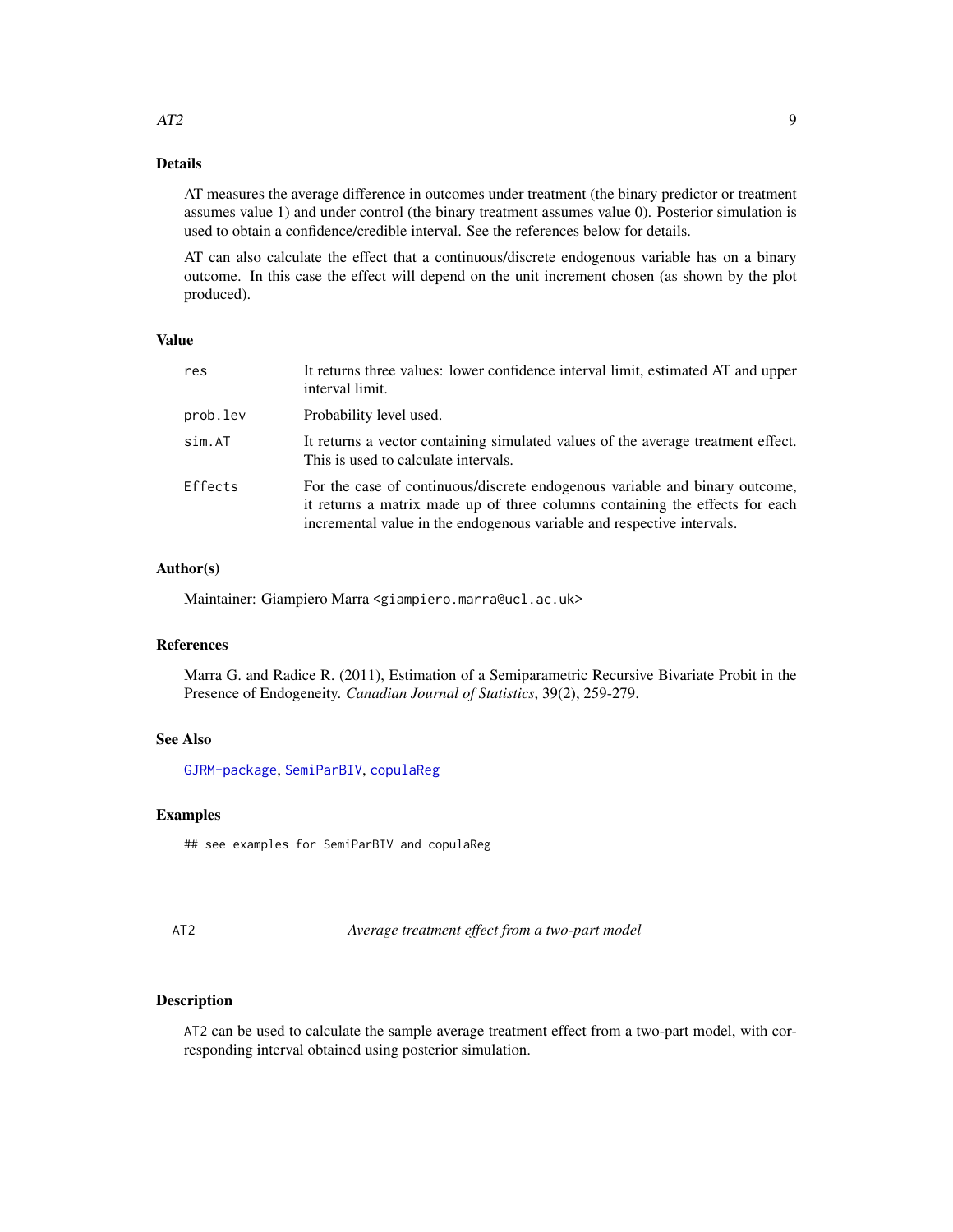### Usage

```
AT2(x1, x2, index1, index2, n.sim = 100, prob.lev = 0.05,
   hd.plot = FALSE,
   main = "Histogram and Kernel Density of Simulated Average Effects",
   xlab = "Simulated Average Effects", ...)
```
### Arguments

| x1             | A fitted SemiParBIV object as produced by SemiParBIV().                                                                                                                                                 |
|----------------|---------------------------------------------------------------------------------------------------------------------------------------------------------------------------------------------------------|
| x <sub>2</sub> | A fitted SemiParBIV object as produced by SemiParBIV().                                                                                                                                                 |
| index1         | This is useful to pick a particular individual.                                                                                                                                                         |
| index2         | As above.                                                                                                                                                                                               |
| n.sim          | Number of simulated coefficient vectors from the posterior distribution of the<br>estimated model parameters. This is used when delta = $FALSE$ . It may be<br>increased if more precision is required. |
| prob.lev       | Overall probability of the left and right tails of the AT distribution used for<br>interval calculations.                                                                                               |
| hd.plot        | If TRUE then a plot of the histogram and kernel density estimate of the simulated<br>average effects is produced. This can only be produced when $delta = FALSE$ .                                      |
| main           | Title for the plot.                                                                                                                                                                                     |
| xlab           | Title for the x axis.                                                                                                                                                                                   |
| $\ddots$       | Other graphics parameters to pass on to plotting commands. These are used only<br>when $hd.plot = TRUE$ .                                                                                               |

### Details

AT measures the sample average effect from a two-part model when a binary response (associated with a continuous outcome) takes values 0 and 1. Posterior simulation is used to obtain a confidence/credible interval.

### WARNINGS

This function is only suitable for SemiParBIV().

#### Author(s)

Maintainer: Giampiero Marra <giampiero.marra@ucl.ac.uk>

### See Also

[GJRM-package](#page-2-1), [SemiParBIV](#page-79-1), [summary.SemiParBIV](#page-103-1)

### Examples

## see examples for SemiParBIV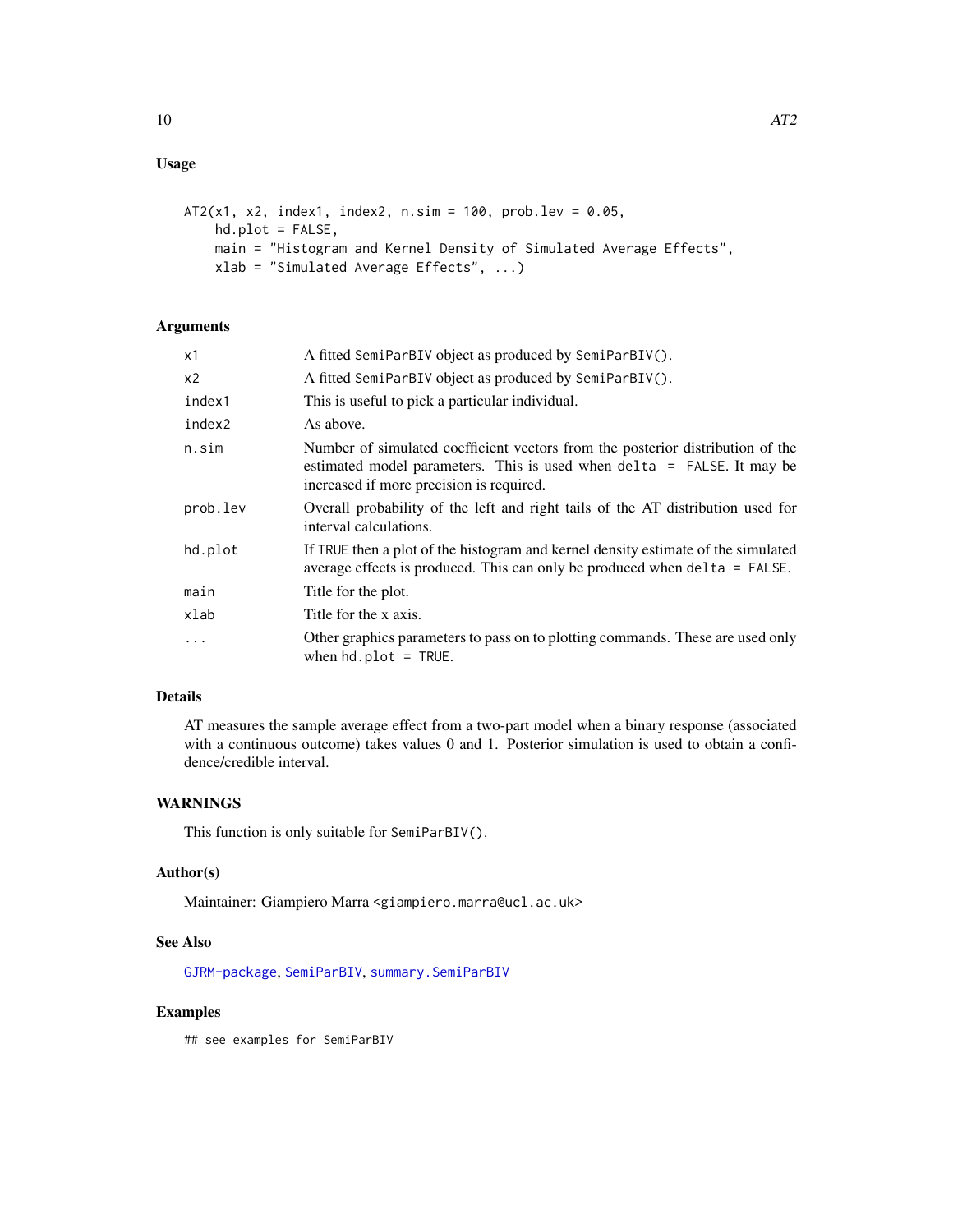<span id="page-10-0"></span>

It evaluates the cdf of several copulae.

#### Author(s)

Maintainer: Giampiero Marra <giampiero.marra@ucl.ac.uk>

bcont *Internal Function*

#### Description

This and other similar internal functions provide the log-likelihood, gradient and observed information matrix for penalized/unpenalized maximum likelihood optimization when copula models with continuous margins are employed.

#### Author(s)

Maintainer: Giampiero Marra <giampiero.marra@ucl.ac.uk>

bdiscrcont *Internal Function*

### Description

This and other similar internal functions provide the log-likelihood, gradient and observed information matrix for penalized/unpenalized maximum likelihood optimization when copula models with discrete and continuous margins are employed.

#### Author(s)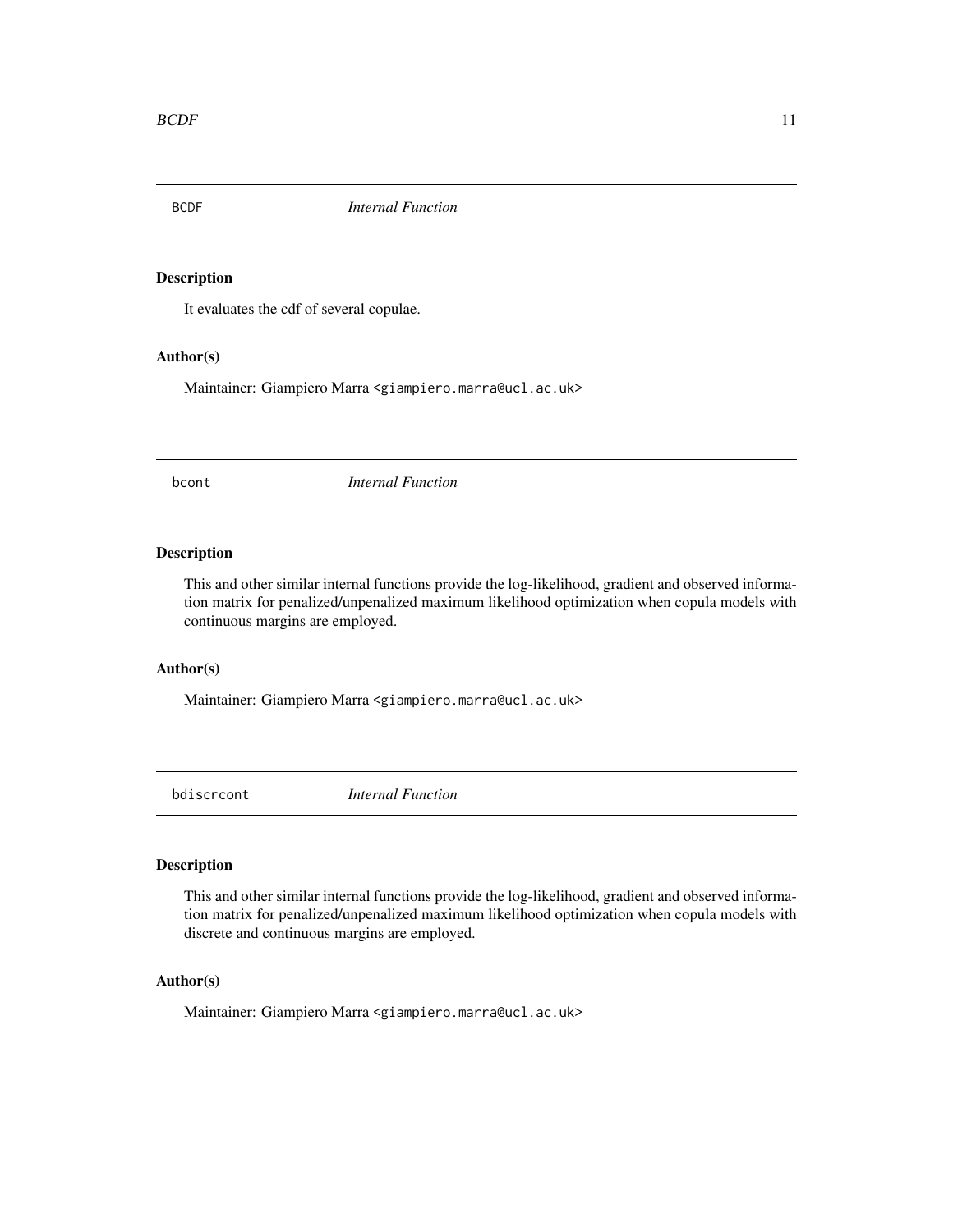<span id="page-11-0"></span>

This and other similar internal functions provide the log-likelihood, gradient and observed information matrix for penalized/unpenalized maximum likelihood optimization when copula models with discrete margins are employed.

#### Author(s)

Maintainer: Giampiero Marra <giampiero.marra@ucl.ac.uk>

bprobgHs *Internal Function*

### Description

It provides the log-likelihood, gradient and observed/Fisher information matrix for penalized/unpenalized maximum likelihood optimization when copula models with binary outcomes are employed.

#### Author(s)

Maintainer: Giampiero Marra <giampiero.marra@ucl.ac.uk>

bprobgHsCont *Internal Function*

#### Description

It provides the log-likelihood, gradient and observed information matrix for penalized/unpenalized maximum likelihood optimization when copula models with binary and continuous margins are employed.

#### Author(s)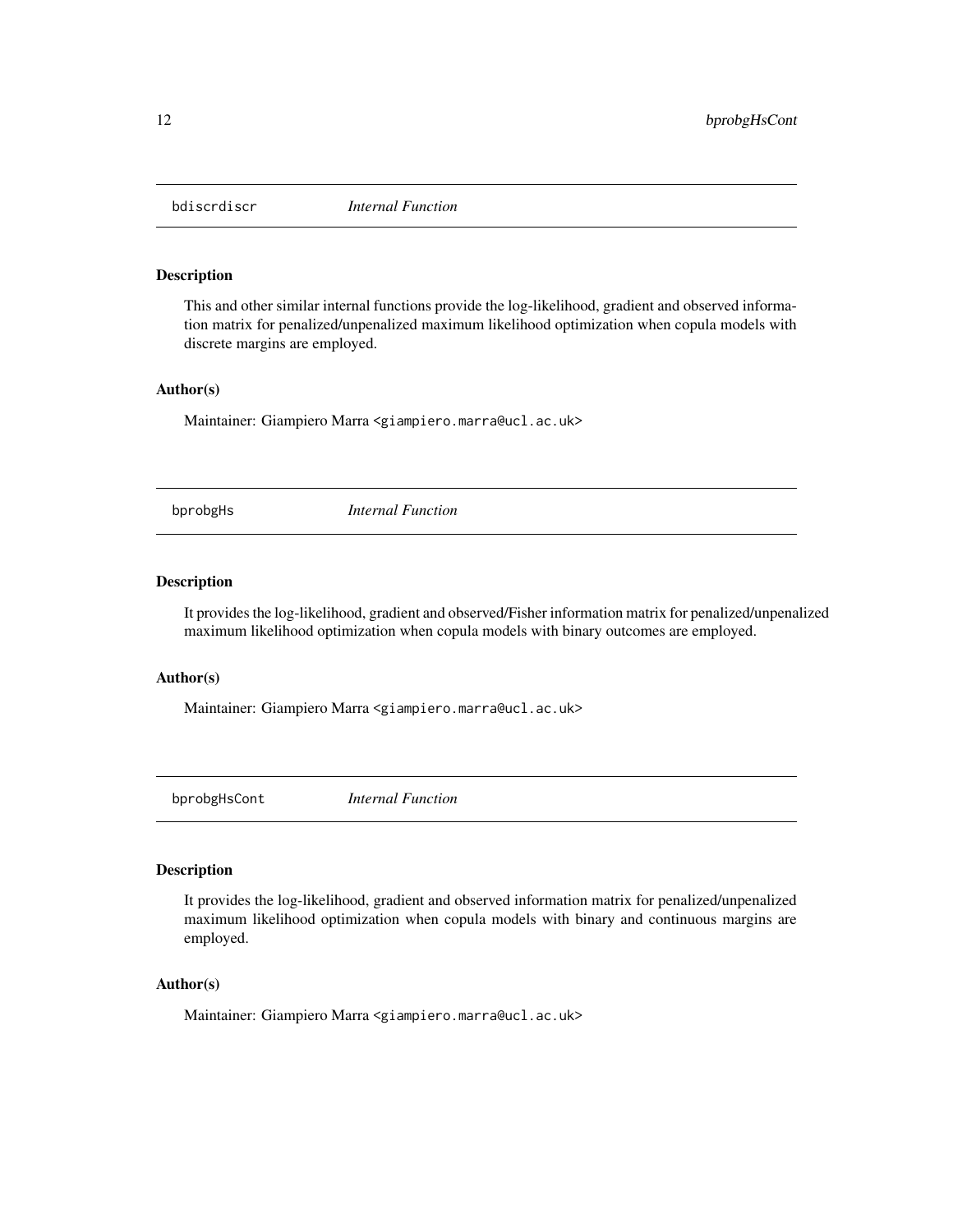<span id="page-12-0"></span>It provides the log-likelihood, gradient and observed information matrix for penalized/unpenalized maximum likelihood optimization when copula sample selection models with continuous margins are employed.

### Author(s)

Maintainer: Giampiero Marra <giampiero.marra@ucl.ac.uk>

bprobgHsContUniv *Internal Function*

### Description

It provides the log-likelihood, gradient and observed information matrix for penalized/unpenalized maximum likelihood optimization when fitting univariate models with discrete/continuous response.

#### Author(s)

Maintainer: Giampiero Marra <giampiero.marra@ucl.ac.uk>

bprobgHsDiscr1 *Internal Function*

#### Description

It provides the log-likelihood, gradient and observed information matrix for penalized/unpenalized maximum likelihood optimization when copula models with binary and discrete margins are employed.

#### Author(s)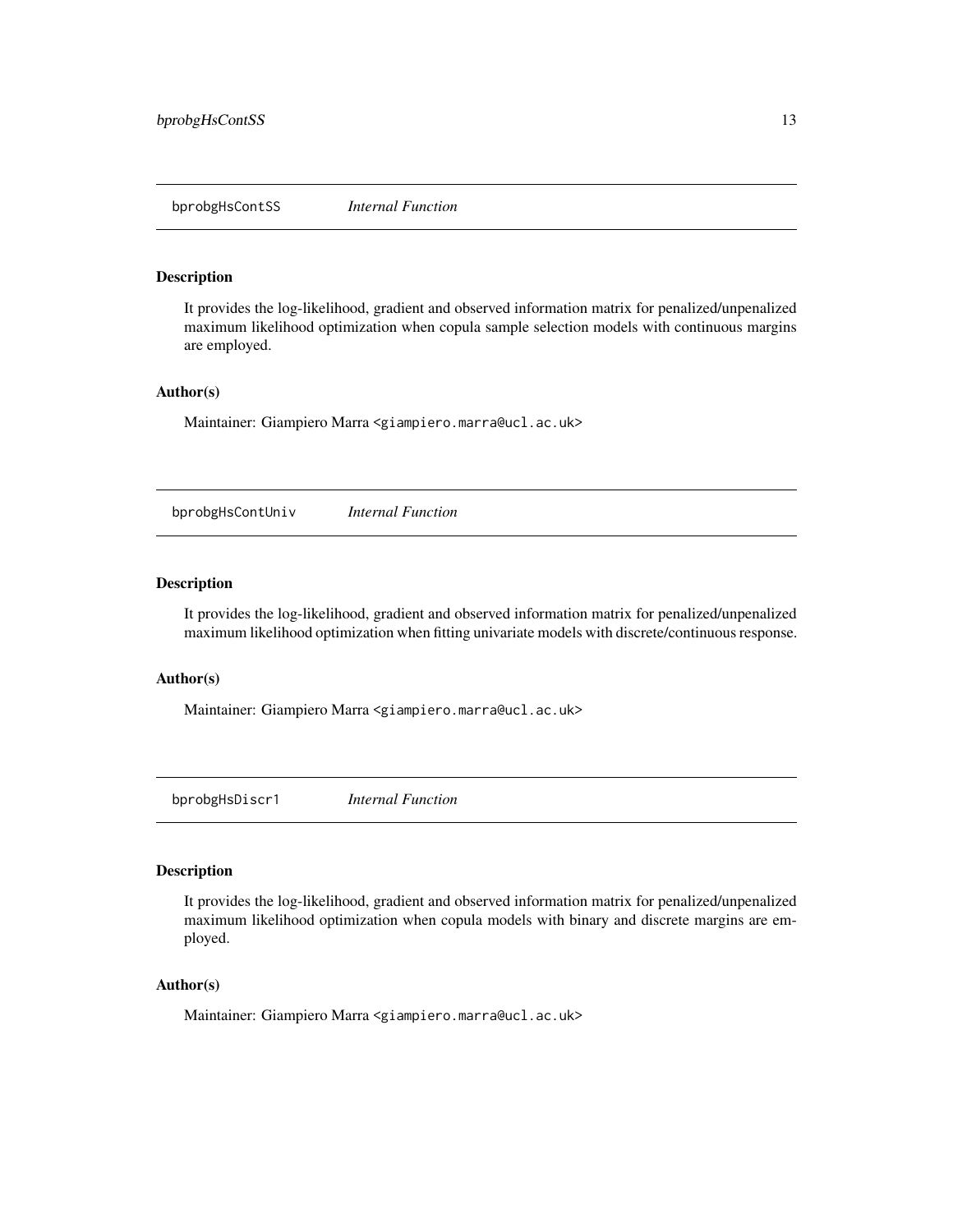<span id="page-13-0"></span>bprobgHsDiscr1SS *Internal Function*

#### Description

It provides the log-likelihood, gradient and observed information matrix for penalized/unpenalized maximum likelihood optimization when copula sample selection models with discrete margins are employed.

#### Author(s)

Maintainer: Giampiero Marra <giampiero.marra@ucl.ac.uk>

bprobgHsPO *Internal Function*

### Description

It provides the log-likelihood, gradient and observed or expected information matrix for penalized/unpenalized maximum likelihood optimization when bivariate probit models with partial observability are employed.

#### Author(s)

Maintainer: Giampiero Marra <giampiero.marra@ucl.ac.uk>

bprobgHsSS *Internal Function*

#### Description

It provides the log-likelihood, gradient and observed/Fisher information matrix for penalized/unpenalized maximum likelihood optimization when copula sample selection models with binary outcomes are employed.

#### Author(s)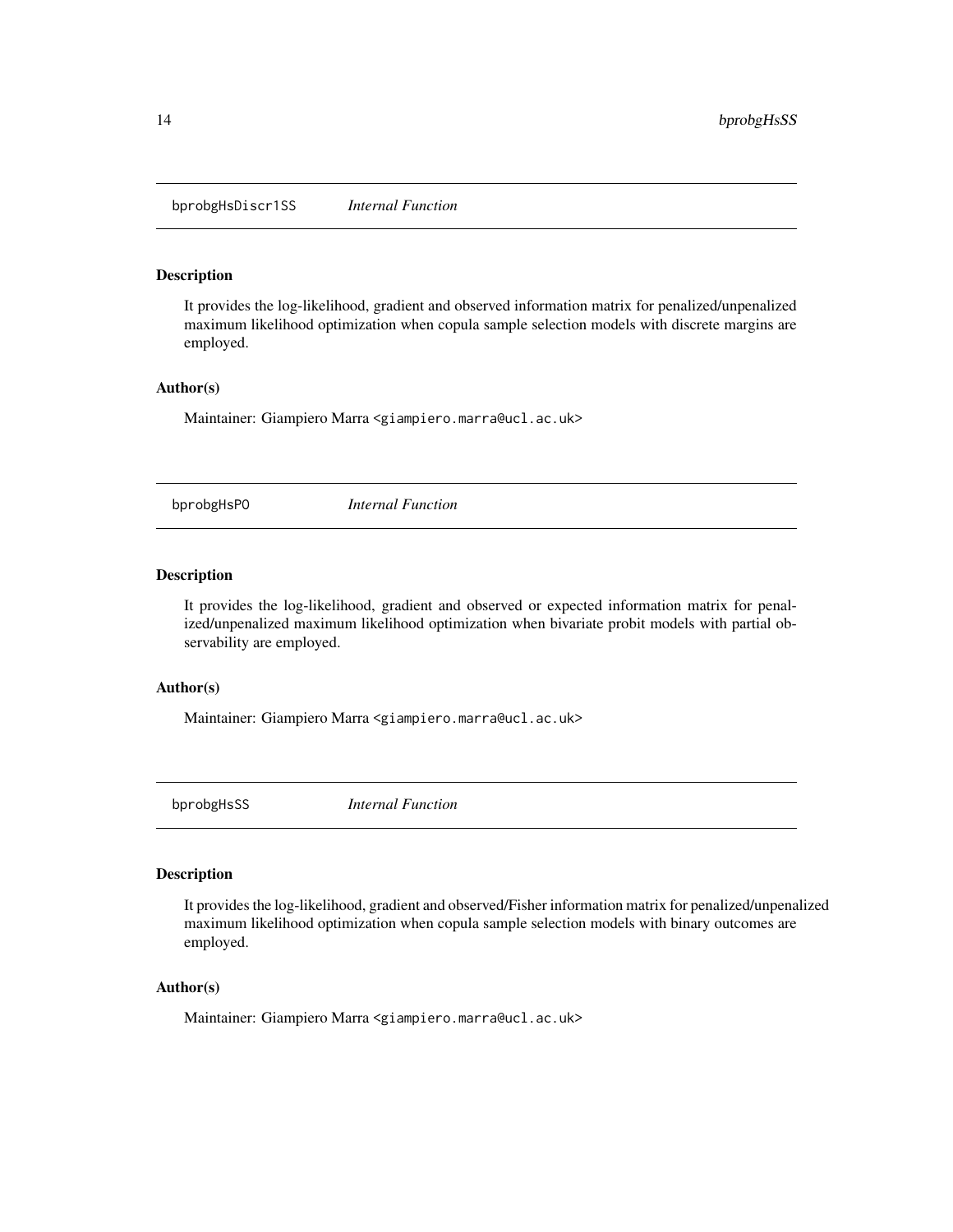<span id="page-14-1"></span><span id="page-14-0"></span>

It takes a fitted model object and produces some diagnostic information about the fitting procedure.

### Usage

conv.check(x)

### Arguments

x SemiParBIV/copulaReg/copulaSampleSel/SemiParTRIV/gamlss object.

#### Author(s)

Maintainer: Giampiero Marra <giampiero.marra@ucl.ac.uk>

### See Also

[gamlss](#page-33-1), [SemiParBIV](#page-79-1), [copulaReg](#page-15-1), [copulaSampleSel](#page-24-1), [SemiParTRIV](#page-92-1)

copgHs *Internal Function*

### Description

This and other similar internal functions evaluate the first and second derivatives with respect to the margins and association parameter of several copulae.

### Author(s)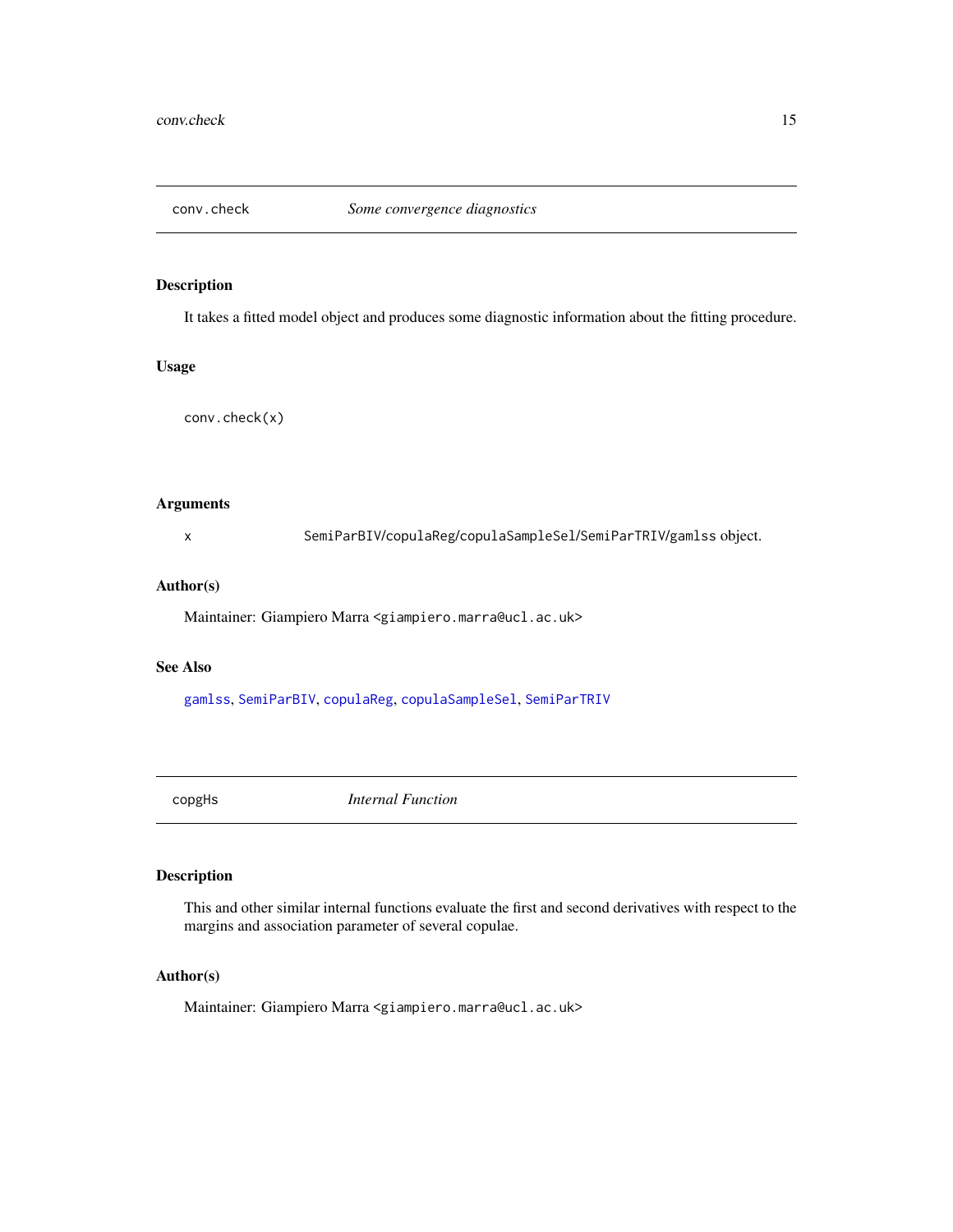<span id="page-15-1"></span><span id="page-15-0"></span>

copulaReg fits flexible copula models with continuous/discrete/survival margins with several types of covariate effects, copula and marginal distributions.

### Usage

```
copulaReg(formula, data = list(), weights = NULL, subset = NULL,
                 BivD = "N", margins = c("N", "N"), dof = 3,
                 surv = FALSE, cens1 = NULL, cens2 = NULL,
                 gamlssfit = FALSE, fp = FALSE, infl.fac = 1,
                 rint = 1, \text{ rmax} = 100,iterlimsp = 50, tolsp = 1e-07,
                 gc.l = FALSE, parsecale, extra.read = "t")
```
### Arguments

| formula | In the basic setup this will be a list of two formulas, one for equation 1 and the<br>other for equation 2. s terms are used to specify smooth functions of predictors.<br>For the case of more than two equations see the example below and the docu-<br>mentation of SemiParBIV() for more details. When one outcome is binary and<br>the other continuous/discrete then the first equation MUST refer to the binary<br>outcome whereas the second to the continuous/discrete one. When one outcome<br>is discrete and the other continuous then the first equation MUST refer to the<br>discrete one.                                                                                                                               |
|---------|----------------------------------------------------------------------------------------------------------------------------------------------------------------------------------------------------------------------------------------------------------------------------------------------------------------------------------------------------------------------------------------------------------------------------------------------------------------------------------------------------------------------------------------------------------------------------------------------------------------------------------------------------------------------------------------------------------------------------------------|
| data    | An optional data frame, list or environment containing the variables in the model.<br>If not found in data, the variables are taken from environment (formula), typ-<br>ically the environment from which copulaReg is called.                                                                                                                                                                                                                                                                                                                                                                                                                                                                                                         |
| weights | Optional vector of prior weights to be used in fitting.                                                                                                                                                                                                                                                                                                                                                                                                                                                                                                                                                                                                                                                                                |
| subset  | Optional vector specifying a subset of observations to be used in the fitting pro-<br>cess.                                                                                                                                                                                                                                                                                                                                                                                                                                                                                                                                                                                                                                            |
| margins | It indicates the distributions used for the two margins. Possible distributions are<br>normal ("N"), normal where sigma2 corresponds to the standard deviation in-<br>stead of the variance ("N2"), log-normal ("LN"), Gumbel ("GU"), reverse Gum-<br>bel ("rGU"), logistic ("LO"), Weibull ("WEI"), inverse Gaussian ("iG"), gamma<br>("GA"), Dagum ("DAGUM"), Singh-Maddala ("SM"), beta ("BE"), Fisk ("FISK",<br>also known as log-logistic distribution), Poisson ("PO"), zero truncated Pois-<br>son ("ZTP"), negative binomial - type I ("NBI"), negative binomial - type II<br>("NBII"), Poisson inverse Gaussian ("PIG"). When the first equation is binary<br>then possible link functions are "probit", "logit", "cloglog"". |
| dof     | If $BivD = "T"$ then the degrees of freedom can be set to a value greater than<br>2 and smaller than 249. Only for continuous margins, this will be taken as a<br>starting value and the dof estiamted from the data.                                                                                                                                                                                                                                                                                                                                                                                                                                                                                                                  |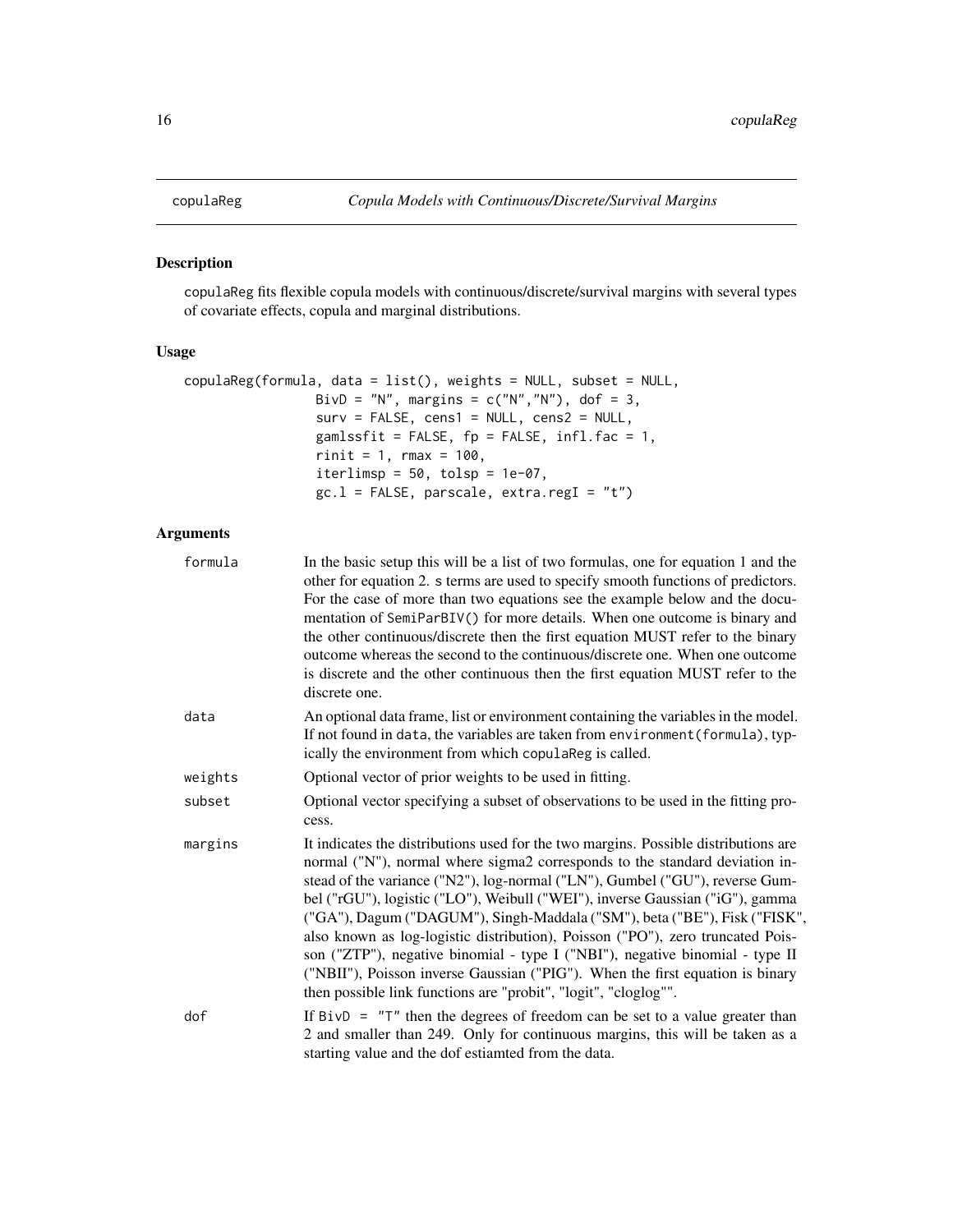| surv       | If TRUE then a bivariate survival model is fitted.                                                                                                                                                                                                                                                                                                                                                                                                                                                                                                                                                                                                                                                                                                                                                                                                                                                                                                              |
|------------|-----------------------------------------------------------------------------------------------------------------------------------------------------------------------------------------------------------------------------------------------------------------------------------------------------------------------------------------------------------------------------------------------------------------------------------------------------------------------------------------------------------------------------------------------------------------------------------------------------------------------------------------------------------------------------------------------------------------------------------------------------------------------------------------------------------------------------------------------------------------------------------------------------------------------------------------------------------------|
| cens1      | Binary censoring indicator 1. This is required when surv = $TRUE$ .                                                                                                                                                                                                                                                                                                                                                                                                                                                                                                                                                                                                                                                                                                                                                                                                                                                                                             |
| cens2      | Binary censoring indicator 2. This is required when surv $=$ TRUE.                                                                                                                                                                                                                                                                                                                                                                                                                                                                                                                                                                                                                                                                                                                                                                                                                                                                                              |
| gamlssfit  | If gamlssfit = $TRUE$ then gamlss univariate models are also fitted. This is<br>useful for obtaining starting values, for instance.                                                                                                                                                                                                                                                                                                                                                                                                                                                                                                                                                                                                                                                                                                                                                                                                                             |
| BivD       | Type of bivariate error distribution employed. Possible choices are "N", "C0",<br>"C90", "C180", "C270", "J0", "J90", "J180", "J270", "G0", "G90", "G180",<br>"G270", "F", "AMH", "FGM", "T", "PL", "HO" which stand for bivariate nor-<br>mal, Clayton, rotated Clayton (90 degrees), survival Clayton, rotated Clayton<br>(270 degrees), Joe, rotated Joe (90 degrees), survival Joe, rotated Joe (270 de-<br>grees), Gumbel, rotated Gumbel (90 degrees), survival Gumbel, rotated Gumbel<br>(270 degrees), Frank, Ali-Mikhail-Haq, Farlie-Gumbel-Morgenstern, Student-t<br>with dof, Plackett, Hougaard. Each of the Clayton, Joe and Gumbel copulae is<br>allowed to be mixed with a rotated version of the same family. The options are:<br>"C0C90", "C0C270", "C180C90", "C180C270", "G0G90", "G0G270", "G180G90",<br>"G180G270", "J0J90", "J0J270", "J180J90" and "J180J270". This allows the<br>user to model negative and positive tail dependencies. |
| fp         | If TRUE then a fully parametric model with unpenalised regression splines if<br>fitted. See the example below.                                                                                                                                                                                                                                                                                                                                                                                                                                                                                                                                                                                                                                                                                                                                                                                                                                                  |
| infl.fac   | Inflation factor for the model degrees of freedom in the approximate AIC. Smoother<br>models can be obtained setting this parameter to a value greater than 1.                                                                                                                                                                                                                                                                                                                                                                                                                                                                                                                                                                                                                                                                                                                                                                                                  |
| rinit      | Starting trust region radius. The trust region radius is adjusted as the algorithm<br>proceeds. See the documentation of trust for further details.                                                                                                                                                                                                                                                                                                                                                                                                                                                                                                                                                                                                                                                                                                                                                                                                             |
| rmax       | Maximum allowed trust region radius. This may be set very large. If set small,<br>the algorithm traces a steepest descent path.                                                                                                                                                                                                                                                                                                                                                                                                                                                                                                                                                                                                                                                                                                                                                                                                                                 |
| iterlimsp  | A positive integer specifying the maximum number of loops to be performed<br>before the smoothing parameter estimation step is terminated.                                                                                                                                                                                                                                                                                                                                                                                                                                                                                                                                                                                                                                                                                                                                                                                                                      |
| tolsp      | Tolerance to use in judging convergence of the algorithm when automatic smooth-<br>ing parameter estimation is used.                                                                                                                                                                                                                                                                                                                                                                                                                                                                                                                                                                                                                                                                                                                                                                                                                                            |
| gc.1       | This is relevant when working with big datasets. If TRUE then the garbage collec-<br>tor is called more often than it is usually done. This keeps the memory footprint<br>down but it will slow down the routine.                                                                                                                                                                                                                                                                                                                                                                                                                                                                                                                                                                                                                                                                                                                                               |
| parscale   | The algorithm will operate as if optimizing objfun( $x /$ parscale, ) where<br>parscale is a scalar. If missing then no rescaling is done. See the documen-<br>tation of trust for more details.                                                                                                                                                                                                                                                                                                                                                                                                                                                                                                                                                                                                                                                                                                                                                                |
| extra.regI | If "t" then regularization as from trust is applied to the information matrix if<br>needed. If different from "t" then extra regularization is applied via the options<br>"pC" (pivoted Choleski - this will only work when the information matrix is<br>semi-positive or positive definite) and "sED" (symmetric eigen-decomposition).                                                                                                                                                                                                                                                                                                                                                                                                                                                                                                                                                                                                                         |

### Details

The underlying algorithm is described in ?SemiParBIV.

There are many continuous/discrete/survival distributions and copula functions to choose from and we plan to include more options. Get in touch if you are interested in a particular distribution.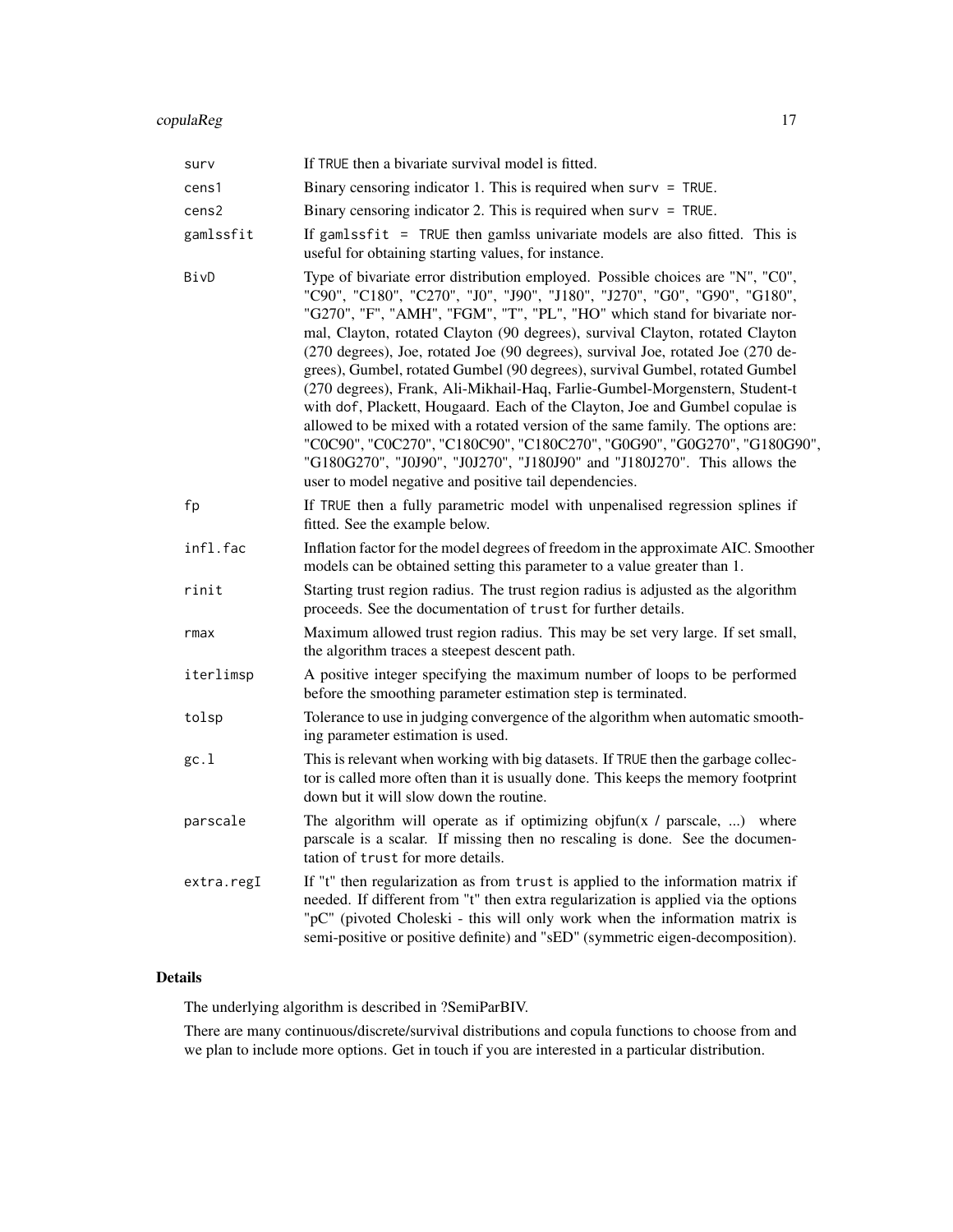#### Value

The function returns an object of class copulaReg as described in copulaRegObject.

#### WARNINGS

Convergence can be checked using [conv.check](#page-14-1) which provides some information about the score and information matrix associated with the fitted model. The former should be close to 0 and the latter positive definite. copulaReg() will produce some warnings if there is a convergence issue.

Convergence failure may sometimes occur. This is not necessarily a bad thing as it may indicate specific problems with a fitted model. In such a situation, the user may use some extra regularisation (see extra.regI) and/or rescaling (see parscale). Using gamlssfit = TRUE is typically more effective than the first two options as this will provide better calibrated starting values as compared to those obtained from the default starting value procedure. The default option is, however, gamlssfit = FALSE only because it tends to be computationally cheaper and because the default starting value procedure has typically been found to do a satisfactory job in most cases. (The results obtained when using gamlssfit =  $FALSE$  and gamlssfit =  $TRUE$  could also be compared to check if starting values make any difference.)

The above suggestions may help, especially the latter option. However, the user should also consider re-specifying/simplifying the model, and/or using a diferrent dependence structure and/or checking that the chosen marginal distributions fit the responses well. In our experience, we found that convergence failure typically occurs when the model has been misspecified and/or the sample size is low compared to the complexity of the model. Examples of misspecification include using a Clayton copula rotated by 90 degrees when a positive association between the margins is present instead, using marginal distributions that do not fit the responses, and employing a copula which does not accommodate the type and/or strength of the dependence between the margins (e.g., using AMH when the association between the margins is strong). When using smooth functions, if the covariate's values are too sparse then convergence may be affected by this. It is also worth bearing in mind that the use of three parameter marginal distributions requires the data to be more informative than a situation in which two parameter distributions are used instead.

#### Author(s)

Maintainer: Giampiero Marra <giampiero.marra@ucl.ac.uk>

#### References

Marra G. and Radice R. (2017), Bivariate Copula Additive Models for Location, Scale and Shape. *Computational Statistics and Data Analysis*, 112, 99-113.

#### See Also

[adjCov](#page-4-1), [VuongClarke](#page-107-1), [GJRM-package](#page-2-1), [copulaRegObject](#page-23-1), [conv.check](#page-14-1), [summary.copulaReg](#page-98-1)

#### Examples

library(GJRM)

## Not run: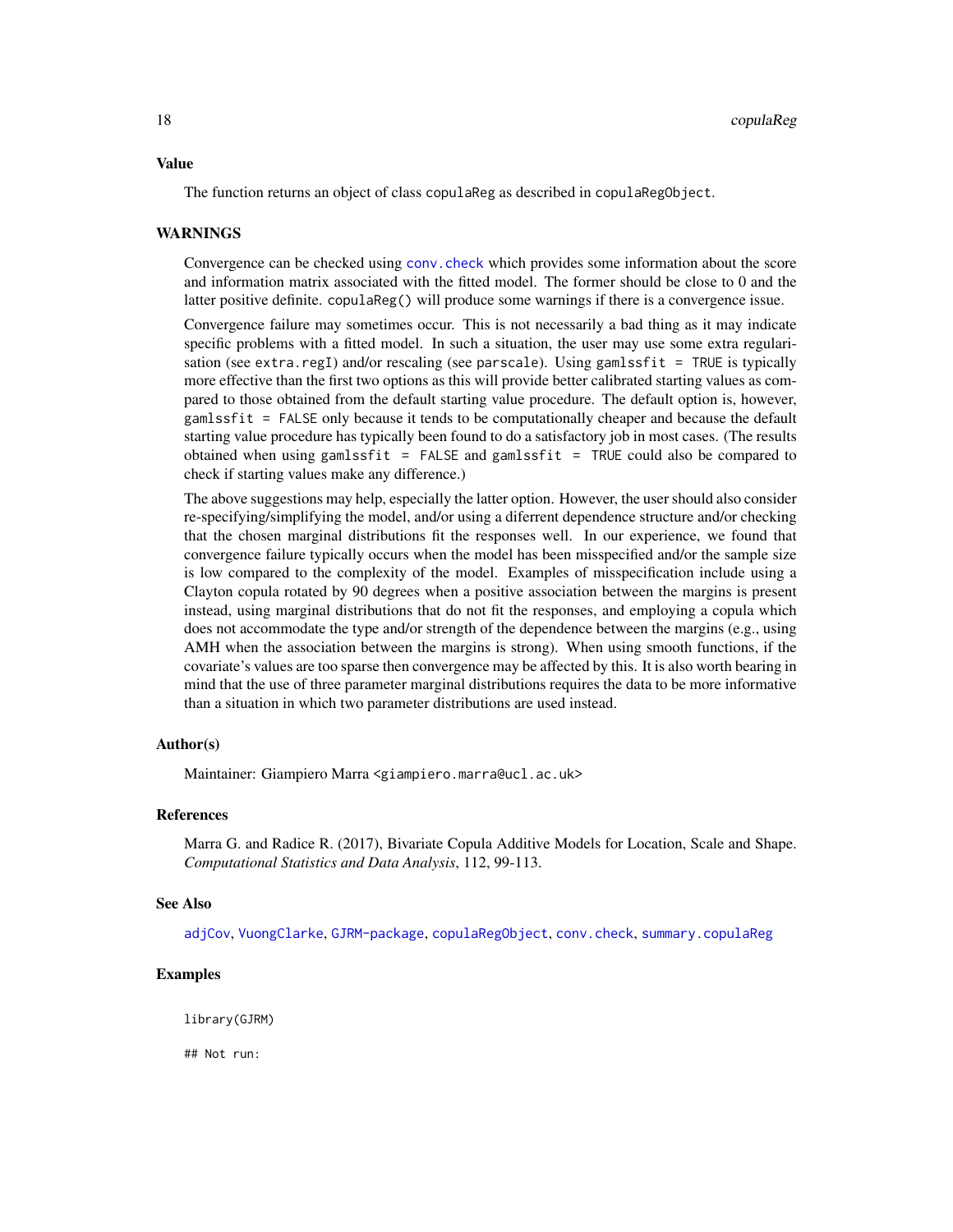### copulaReg 19

```
############
## EXAMPLE 1
## Generate data
## Correlation between the two equations 0.5 - Sample size 400
set.seed(0)
n < -400Sigma <- matrix(0.5, 2, 2); diag(Sigma) <- 1
u \leq rMVN(n, rep(0,2), Sigma)
x1 \leftarrow \text{round}(\text{runif(n)}; x2 \leftarrow \text{runif(n)}; x3 \leftarrow \text{runif(n)}f1 \leftarrow function(x) cos(pi*2*x) + sin(pi*x)
f2 <- function(x) x+exp(-30*(x-0.5)^2)y1 \leftarrow -1.55 + 2*x1 + f1(x2) + u[, 1]y2 \leftarrow -0.25 - 1.25*x1 + f2(x2) + u[,2]dataSim \leq data.frame(y1, y2, x1, x2, x3)
resp.check(y1, "N")
resp.check(y2, "N")
eq.mu.1 \le y1 \sim x1 + s(x2) + s(x3)
eq.mu.2 \langle -y_2 \rangle \sim x_1 + s(x_2) + s(x_3)eq.sigma2.1 <- \sim 1<br>eq.sigma2.2 <- \sim 1
eq.sigma2.2 <-
eq.theta \leftarrow \sim x1
fl <- list(eq.mu.1, eq.mu.2, eq.sigma2.1, eq.sigma2.2, eq.theta)
# the order above is the one to follow when
# using more than two equations
out <- copulaReg(fl, data = dataSim)
conv.check(out)
post.check(out)
summary(out)
AIC(out)
BIC(out)
jc.probs(out, 1.4, 2.3, intervals = TRUE)[1:4,]
############
## EXAMPLE 2
############
## Generate data with one endogenous binary variable
## and continuous outcome
```
set.seed(0)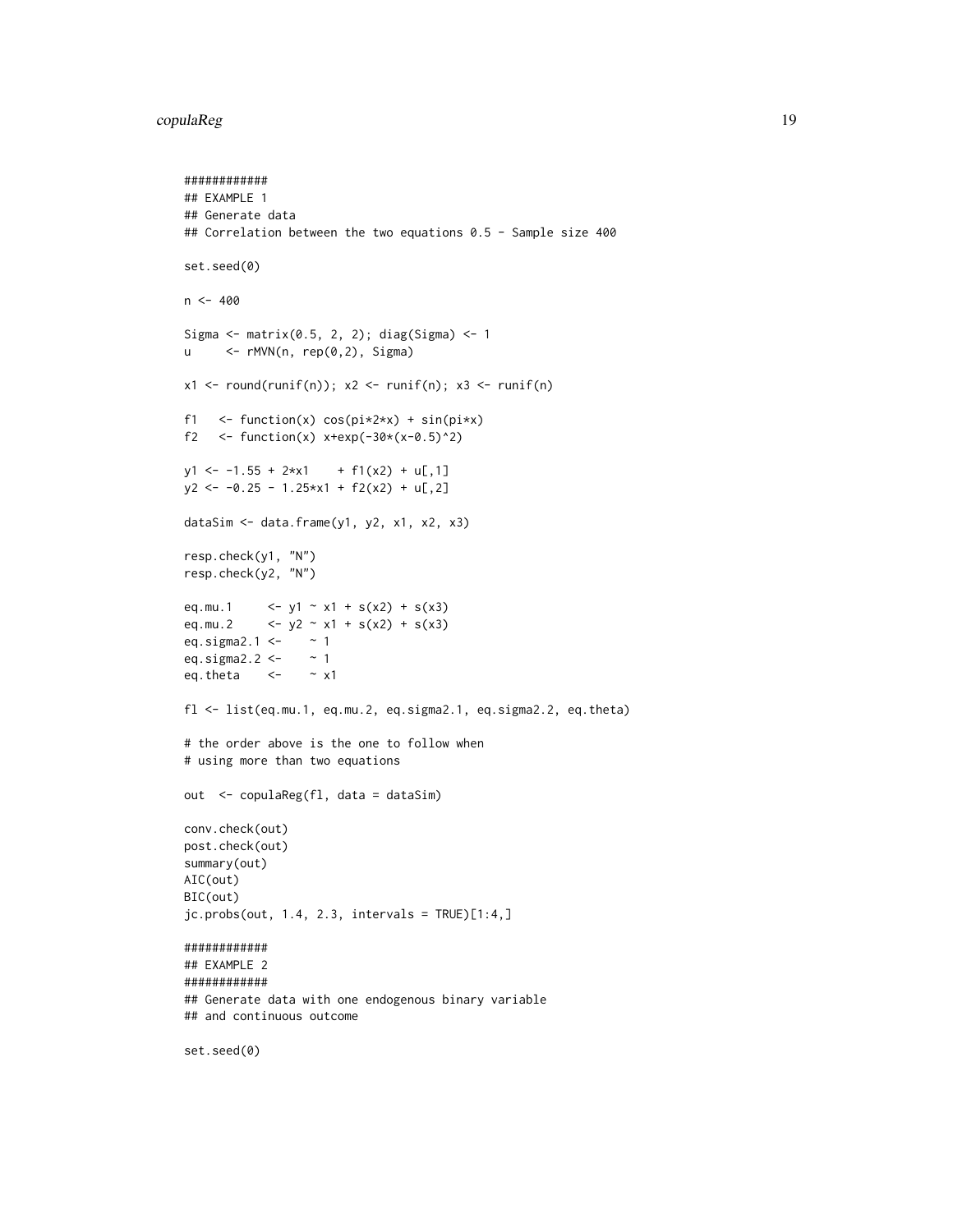```
n < - 1000Sigma <- matrix(0.5, 2, 2); diag(Sigma) <- 1
u \leq rMVN(n, rep(0,2), Sigma)
cov \leq -rMVN(n, rep(0,2), Signa)cov <- pnorm(cov)
x1 \le - round(cov[,1]); x2 \le - cov[,2]
f1 \le function(x) cos(pix2*x) + sin(pix)f2 <- function(x) x+exp(-30*(x-0.5)^2)y1 \leftarrow ifelse(-1.55 + 2*x1 + f1(x2) + u[,1] > 0, 1, 0)
y2 \leftarrow -0.25 - 1.25 \times y1 + f2(x2) + u[, 2]dataSim <- data.frame(y1, y2, x1, x2)
## RECURSIVE Model
rc \leq resp.check(y2, margin = "N", print.par = TRUE, loglik = TRUE)
AIC(rc); BIC(rc)
out <- copulaReg(list(y1 ~ x1 + x2,
                      y2 \sim y1 + x2,
                 data = dataSim, margins = c("probit", "N"))conv.check(out)
summary(out)
post.check(out)
## SEMIPARAMETRIC RECURSIVE Model
eq.mu.1 <- y1 ~ x1 + s(x2)
eq.mu.2 \le -y^2 - y^1 + s(x^2)eq.sigma2 \leftarrow ~ 1
eq.theta \leftarrow ~ 1
fl <- list(eq.mu.1, eq.mu.2, eq.sigma2, eq.theta)
out <- copulaReg(fl, data = dataSim,
                 margins = c("probit","N"), gamlssfit = TRUE)
conv.check(out)
summary(out)
post.check(out)
jc.probs(out, 1, 1.5, intervals = TRUE)[1:4,]AT(out, nm.end = "y1")AT(out, nm.end = "y1", type = "univariate")#
```
#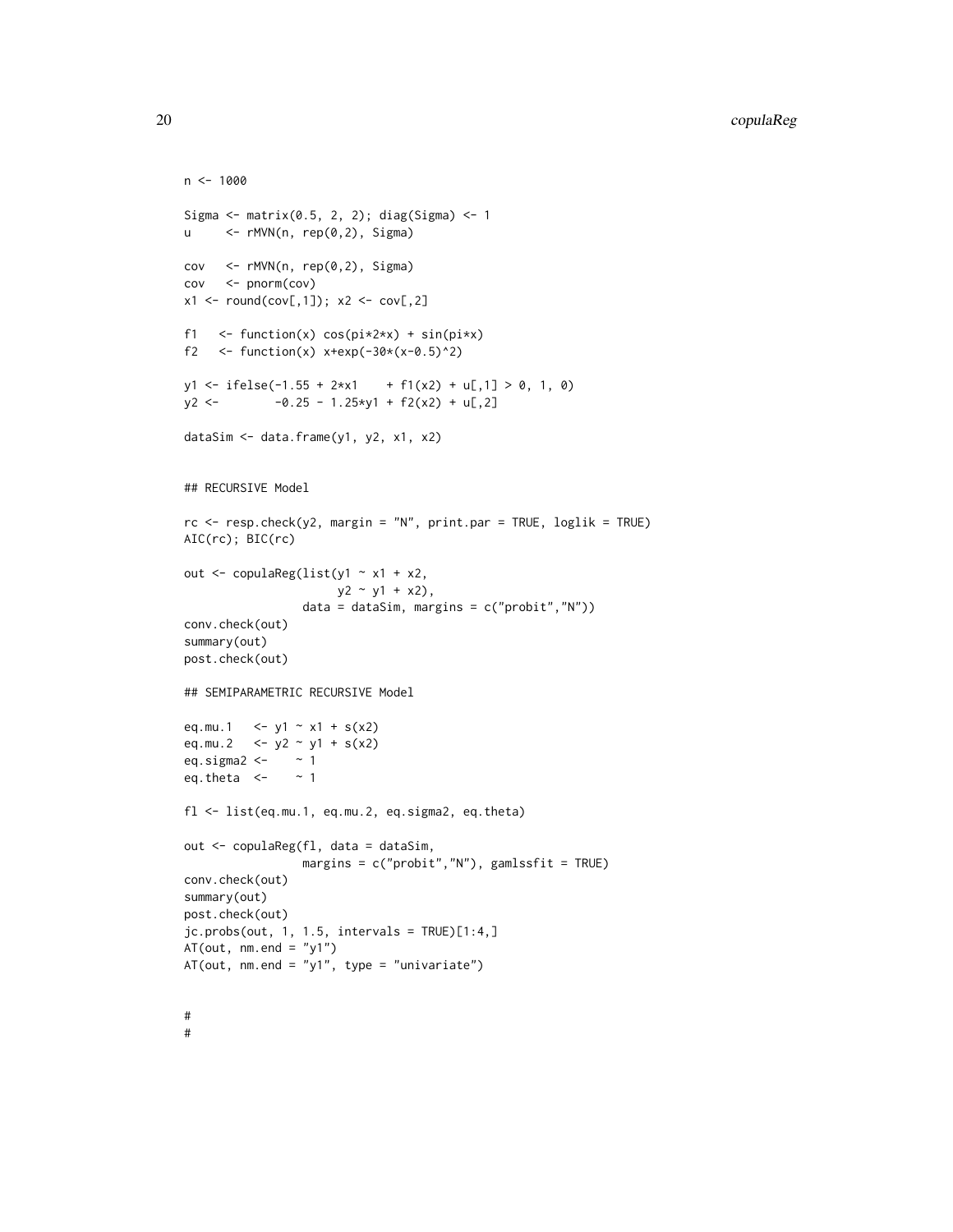#### copulaReg 21

```
############
## EXAMPLE 3
############
## Generate data with one endogenous continuous exposure
## and binary outcome
set.seed(0)
n < - 1000Sigma <- matrix(0.5, 2, 2); diag(Sigma) <- 1
u <- rMVN(n, rep(0,2), Sigma)
cov <- rMVN(n, rep(0,2), Sigma)
cov <- pnorm(cov)
x1 \leftarrow \text{round}(cov[, 1]); x2 \leftarrow cov[, 2]f1 \le function(x) cos(pix2*x) + sin(pix)f2 <- function(x) x+exp(-30*(x-0.5)^2)y1 \leftarrow -0.25 - 2*x1 + f2(x2) + u[, 2]y2 \le - ifelse(-0.25 - 0.25*y1 + f1(x2) + u[,1] > 0, 1, 0)
dataSim <- data.frame(y1, y2, x1, x2)
eq.mu.1 <- y2 ~ y1 + s(x2)
eq.mu.2 \le- y1 ~ x1 + s(x2)
eq.sigma2 \leftarrow \sim 1
eq.theta \leftarrow \sim 1
fl <- list(eq.mu.1, eq.mu.2, eq.sigma2, eq.theta)
out <- copulaReg(fl, data = dataSim,
                 margins = c("probit","N"))
conv.check(out)
summary(out)
post.check(out)
AT(out, nm.end = "y1")AT(out, nm.end = "y1", type = "univariate")
RR(out, nm.end = "y1", rr.plot = TRUE)
RR(out, nm.end = "y1", type = "univariate")
OR(out, nm.end = "y1", or.plot = TRUE)OR(out, nm.end = "y1", type = "univariate")
#
#
############
## EXAMPLE 4
############
## Survival model
set.seed(0)
```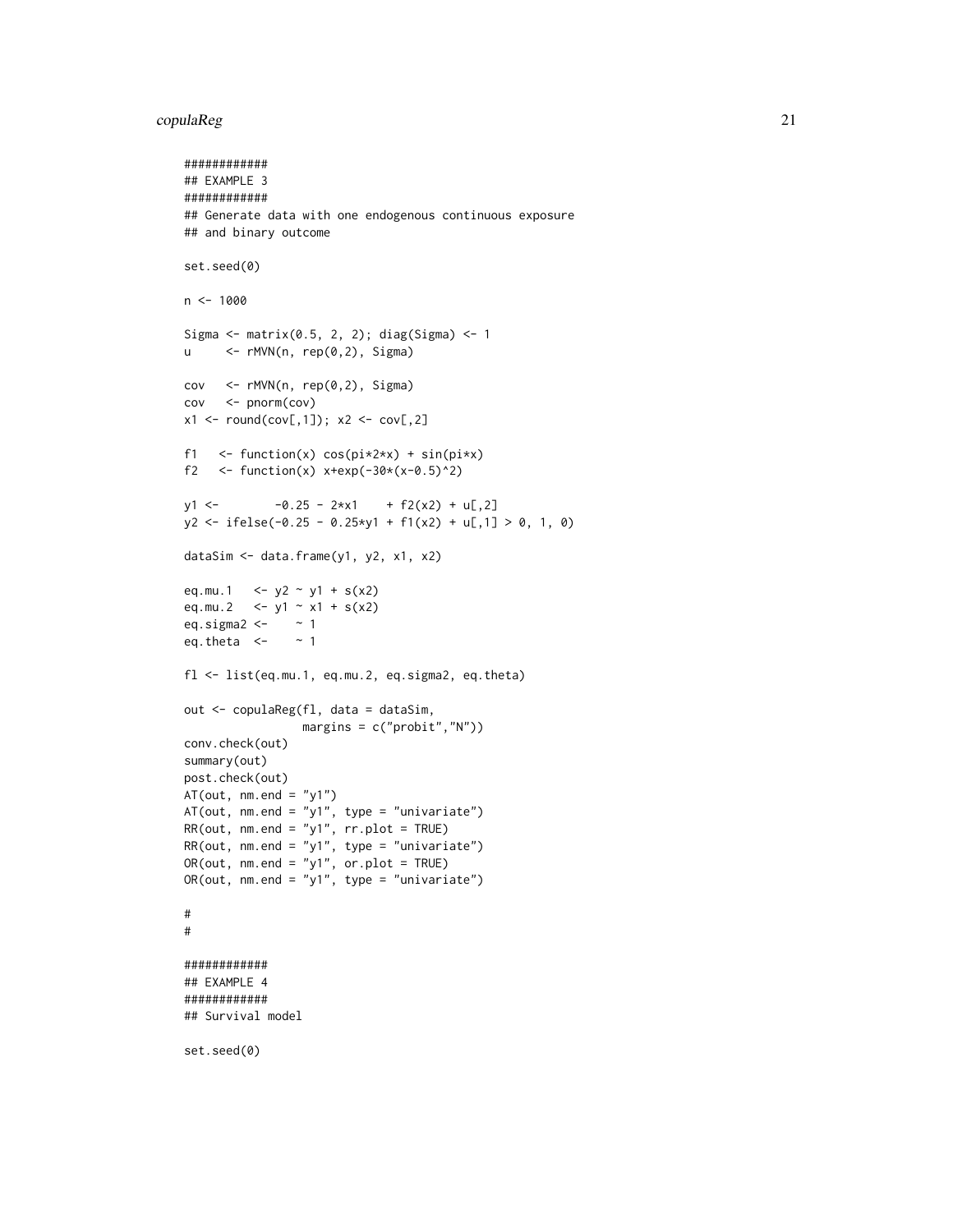```
n <- 2000
c \le - runif(n, 3, 8)
u \le- runif(n, 0, 1)
z1 <- rbinom(n, 1, 0.5)
z2 \le runif(n, 0, 1)
t < - rep(NA, n)beta_0 < -0.2357beta-1 <- 1
f \leftarrow function(t, beta_0, beta_1, u, z1, z2){
  S_0 \leftarrow 0.7 * exp(-0.03*t^1.9) + 0.3*exp(-0.3*t^2.5)exp(-exp(log(-log(S_0))+beta_0*z1 + beta_1*z2))-u
}
for (i in 1:n){
   t[i] <- uniroot(f, c(0, 8), tol = .Machine$double.eps^0.5,
                   beta_0 = beta_0, beta_1 = beta_1, u = u[i],
                   z1 = z1[i], z2 = z2[i], extendInt = "yes" )$root
}
delta1 \le ifelse(t \le c, 1, 0)
u1 <- apply(cbind(t, c), 1, min)
dataSim <- data.frame(u1, delta1, z1, z2)
c \leftarrow runif(n, 4, 8)u <- runif(n, 0, 1)
z <- rbinom(n, 1, 0.5)
beta_0 < -1.05t \leq - rep(NA, n)f <- function(t, beta_0, u, z){
  S_0 \leftarrow 0.7 * exp(-0.03*t^1.9) + 0.3*exp(-0.3*t^2.5)1/(1 + exp(log((1-S_0)/S_0)+beta_0*z))-u
}
for (i in 1:n){
    t[i] <- uniroot(f, c(0, 8), tol = .Machine$double.eps^0.5,
                    beta_0 = beta_0, u = u[i], z = z[i],extendInt="yes" )$root
}
delta2 <- ifelse(t < c, 1, 0)
u2 <- apply(cbind(t, c), 1, min)
dataSim$delta2 <- delta2
dataSim$u2 <- u2
dataSim$z <- z
```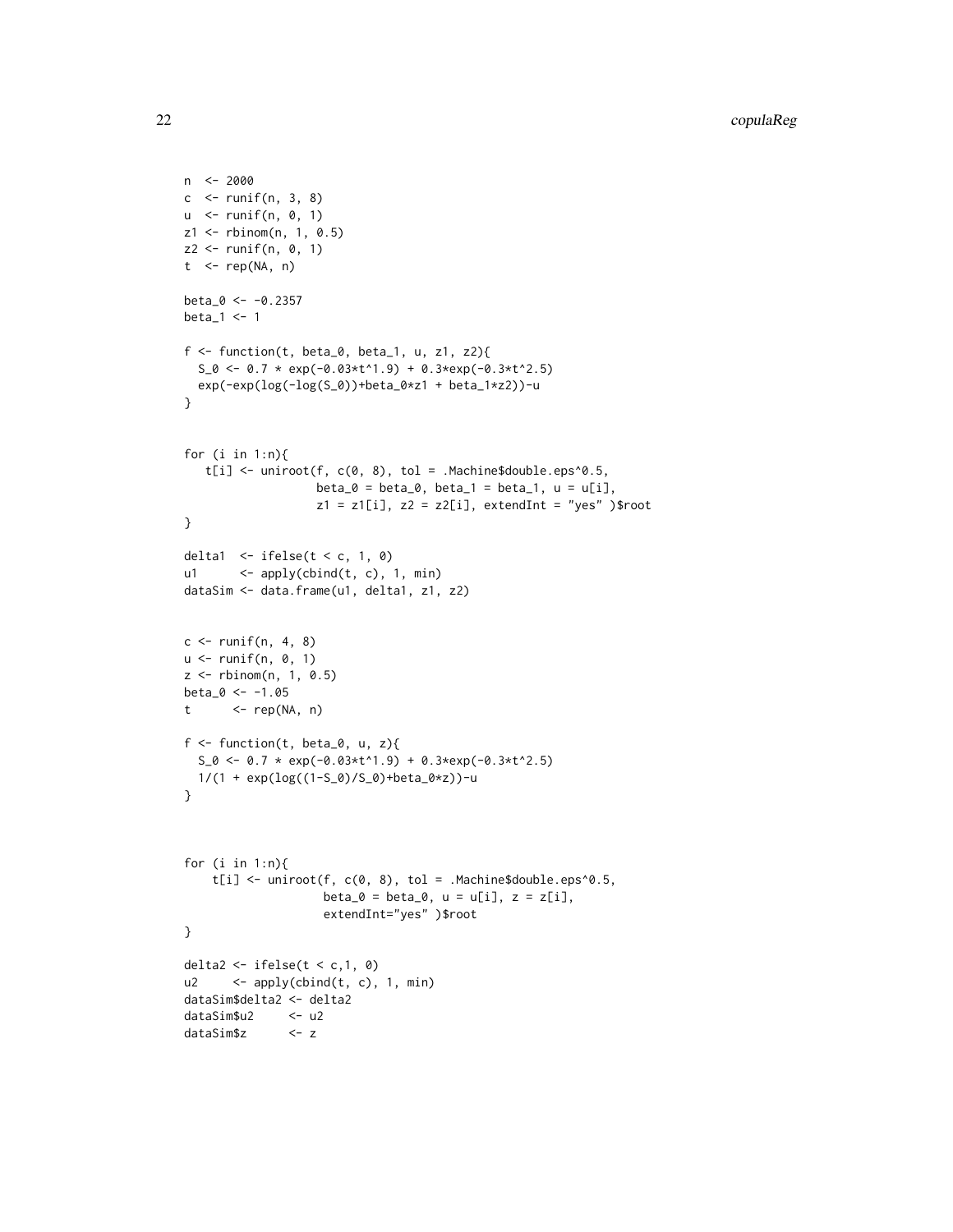```
eq1 <- u1 ~ z1 + s(z2) + s(u1, bs = "mpi")
eq2 \le -u2 \sim z + s(u2, bs = "mpi")eq3 <- \sim s(z2)
out <- copulaReg(list(eq1, eq2), data = dataSim, surv = TRUE,
                  margins = c("PH", "PO"),
                  cens1 = delta1, cens2 = delta2)
# PH margin fit can also be compared with cox.ph from mgcv
conv.check(out)
post.check(out)
summary(out)
AIC(out); BIC(out)
plot(out, eq = 1, scale = 0, pages = 1)
plot(out, eq = 2, scale = 0, pages = 1)
hazsurv.plot(out, eq = 1, newdata = data.frame(z1 = 0, z2 = 0),
              shade = TRUE, n.sim = 1000)
hazsurv.plot(out, eq = 1, newdata = data.frame(z1 = 0, z2 = 0),
              shade = TRUE, n.sim = 1000, type = "hazard")
hazsurv.plot(out, eq = 2, newdata = data.frame(z = 0),
              shade = TRUE, n.sim = 1000)
hazsurv.plot(out, eq = 2, newdata = data.frame(z = 0),
              shade = TRUE, n \sin = 1000, type = "hazard")
jc.probs(out, type = "bivariate", intervals = TRUE)[1:5,]
newd0 \le - \text{newd1} \le - \text{data}. frame(z = 0, z1 = \text{mean}(\text{dataSim$z1}),z2 = \text{mean}(\text{dataSim$z2}),u1 = \text{mean}(dataSim$u1) + 1,u2 = \text{mean}(dataSim$u2) + 1)newd1$z <- 1
jc.probs(out, type = "bivariate", newdata = newd0, intervals = TRUE)
jc.probs(out, type = "bivariate", newdata = newd1, intervals = TRUE)
out1 <- copulaReg(list(eq1, eq2, eq3), data = dataSim, surv = TRUE,
                   margins = c("PH", "PO"),
                   cens1 = delta1, cens2 = delta2, gamlssfit = TRUE)
eq1 <- u1 \sim z1 + s(z2)
eq2 \le u2 \approx z
eq3 <- \sim s(z2)
# note that Weibull is implemented as AFT model
out2 <- copulaReg(list(eq1, eq2, \sim 1, \sim 1, eq3), data = dataSim, surv = TRUE,
                   margins = c("WEI", "WEI"),
                   cens1 = delta1, cens2 = delta2)
```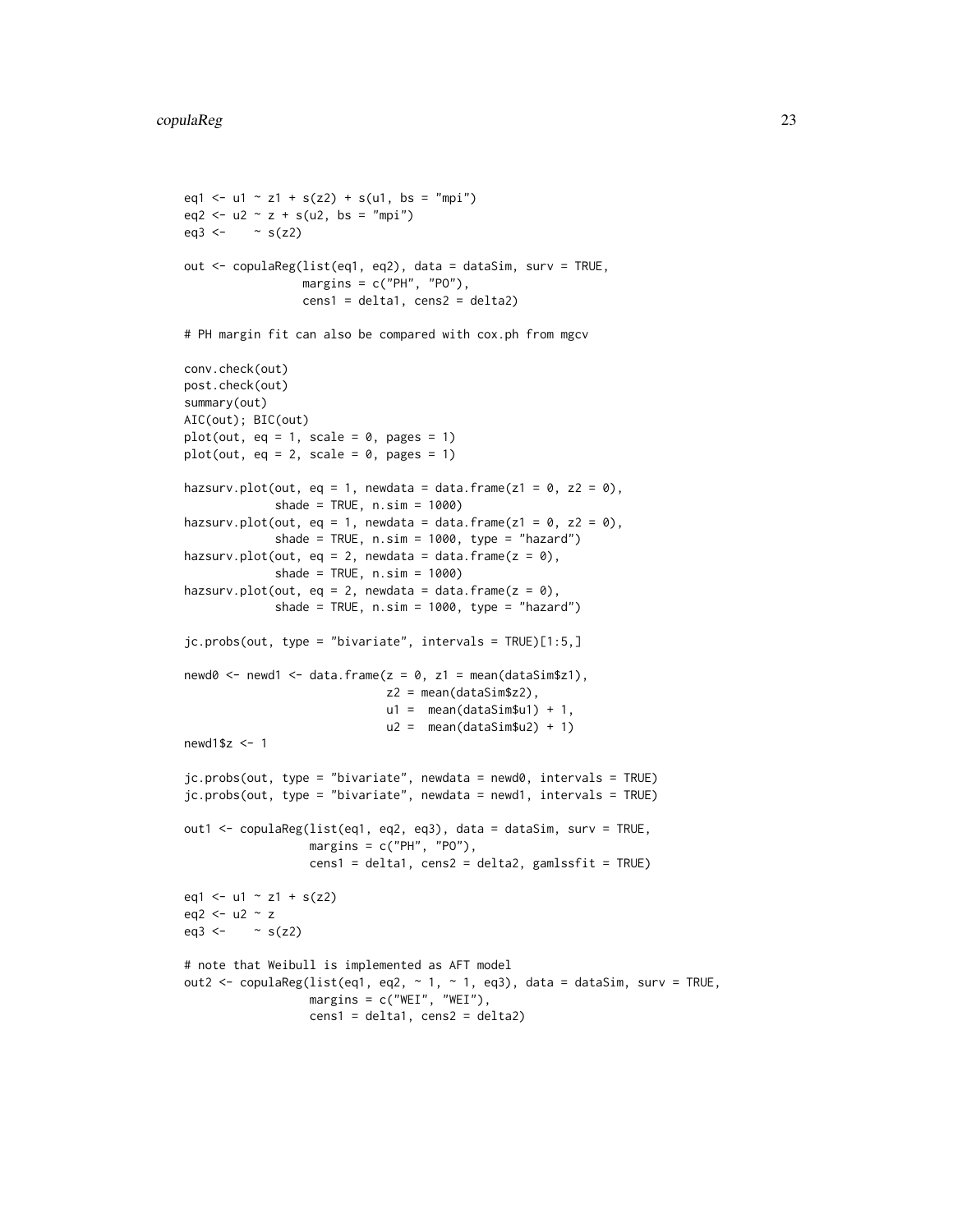<span id="page-23-0"></span>## End(Not run)

<span id="page-23-1"></span>copulaRegObject *Fitted copulaReg object*

## Description

A fitted semiparametric bivariate object returned by function copulaReg and of class "copulaReg" and "SemiParBIV".

### Value

| fit                                          | List of values and diagnostics extracted from the output of the algorithm.                                                                                                  |
|----------------------------------------------|-----------------------------------------------------------------------------------------------------------------------------------------------------------------------------|
| gam1                                         | Univariate fit for equation 1. See the documentation of mgcv for full details.                                                                                              |
| $gamma,$ gam $3,$                            |                                                                                                                                                                             |
|                                              | Univariate fit for equation 2, equation 3, etc.                                                                                                                             |
| coefficients                                 | The coefficients of the fitted model.                                                                                                                                       |
| weights                                      | Prior weights used during model fitting.                                                                                                                                    |
| sp                                           | Estimated smoothing parameters of the smooth components.                                                                                                                    |
| iter.sp                                      | Number of iterations performed for the smoothing parameter estimation step.                                                                                                 |
| iter.if                                      | Number of iterations performed in the initial step of the algorithm.                                                                                                        |
| iter.inner                                   | Number of iterations performed within the smoothing parameter estimation step.                                                                                              |
| theta                                        | Estimated dependence parameter linking the two equations.                                                                                                                   |
| n                                            | Sample size.                                                                                                                                                                |
| X1, X2, X3,                                  |                                                                                                                                                                             |
|                                              | Design matrices associated with the linear predictors.                                                                                                                      |
| X1.d2, X2.d2, X3.d2,                         |                                                                                                                                                                             |
|                                              | Number of columns of X1, X2, X3, etc.                                                                                                                                       |
| $1.\text{sp1}, 1.\text{sp2}, 1.\text{sp3}, $ |                                                                                                                                                                             |
|                                              | Number of smooth components in the equations.                                                                                                                               |
| He                                           | Penalized -hessian/Fisher. This is the same as HeSh for unpenalized models.                                                                                                 |
| HeSh                                         | Unpenalized -hessian/Fisher.                                                                                                                                                |
| Vb                                           | Inverse of He. This corresponds to the Bayesian variance-covariance matrix used<br>for confidence/credible interval calculations.                                           |
| F                                            | This is obtained multiplying Vb by HeSh.                                                                                                                                    |
| t.edf                                        | Total degrees of freedom of the estimated bivariate model. It is calculated as<br>sum(diag(F)).                                                                             |
| edf1, edf2, edf3, $\ldots$                   |                                                                                                                                                                             |
|                                              | Degrees of freedom for the two equations of the fitted bivariate model (and for<br>the third and fourth equations if present. They are calculated when splines are<br>used. |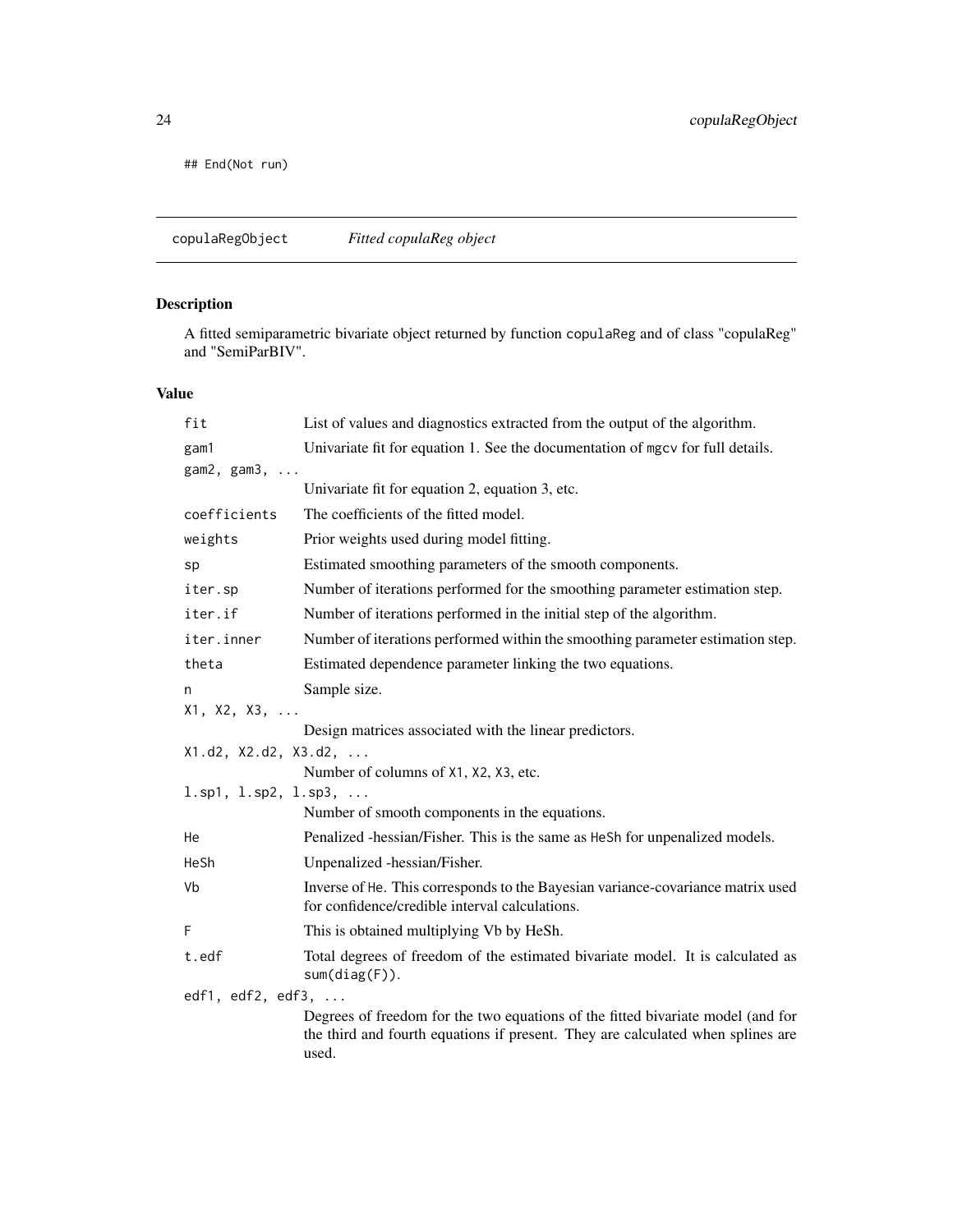### <span id="page-24-0"></span>copulaSampleSel 25

| bs.mgfit                         | List of values and diagnostics extracted from magic in mgcv.                                                                    |
|----------------------------------|---------------------------------------------------------------------------------------------------------------------------------|
| conv.sp                          | If TRUE then the smoothing parameter selection algorithm stopped before reach-<br>ing the maximum number of iterations allowed. |
| wor.c                            | Working model quantities.                                                                                                       |
| etal, $eta2$ , $eta3$ , $\ldots$ |                                                                                                                                 |
|                                  | Estimated linear predictors for the two equations (as well as the third and fourth<br>equations if present).                    |
| y1, y2                           | Responses of the two equations.                                                                                                 |
| logLik                           | Value of the (unpenalized) log-likelihood evaluated at the (penalized or unpe-<br>nalized) parameter estimates.                 |
| respvec                          | List containing response vectors.                                                                                               |

### Author(s)

Maintainer: Giampiero Marra <giampiero.marra@ucl.ac.uk>

#### See Also

[copulaReg](#page-15-1), [summary.copulaReg](#page-98-1)

<span id="page-24-1"></span>copulaSampleSel *Copula Regression Models with Non-Random Sample Selection*

### Description

copulaSampleSel fits copula sample selection models with several types of covariate effects, copula and marginal distributions.

### Usage

```
copulaSampleSel(formula, data = list(), weights = NULL, subset = NULL,
                BivD = "N", margins = c("probit", "N"), dof = 3,
                 fp = FALSE, infl.fac = 1, rinit = 1, rmax = 100,iterlimsp = 50, tolsp = 1e-07,
                 gc.l = FALSE, parsecale, extra.read = "t")
```
### Arguments

| formula | In the basic setup, this will be a list of two formulas, one for equation 1 and the |
|---------|-------------------------------------------------------------------------------------|
|         | other for equation 2. s terms are used to specify smooth functions of predictors.   |
|         | For the case of more than two equations see the example below and the docu-         |
|         | mentation of SemiParBIV() for more details. Note that the first formula MUST        |
|         | refer to the selection equation.                                                    |
| data    | An optional data frame, list or environment containing the variables in the model.  |
|         | If not found in data, the variables are taken from environment (formula), typ-      |
|         | ically the environment from which copula Sample Sel is called.                      |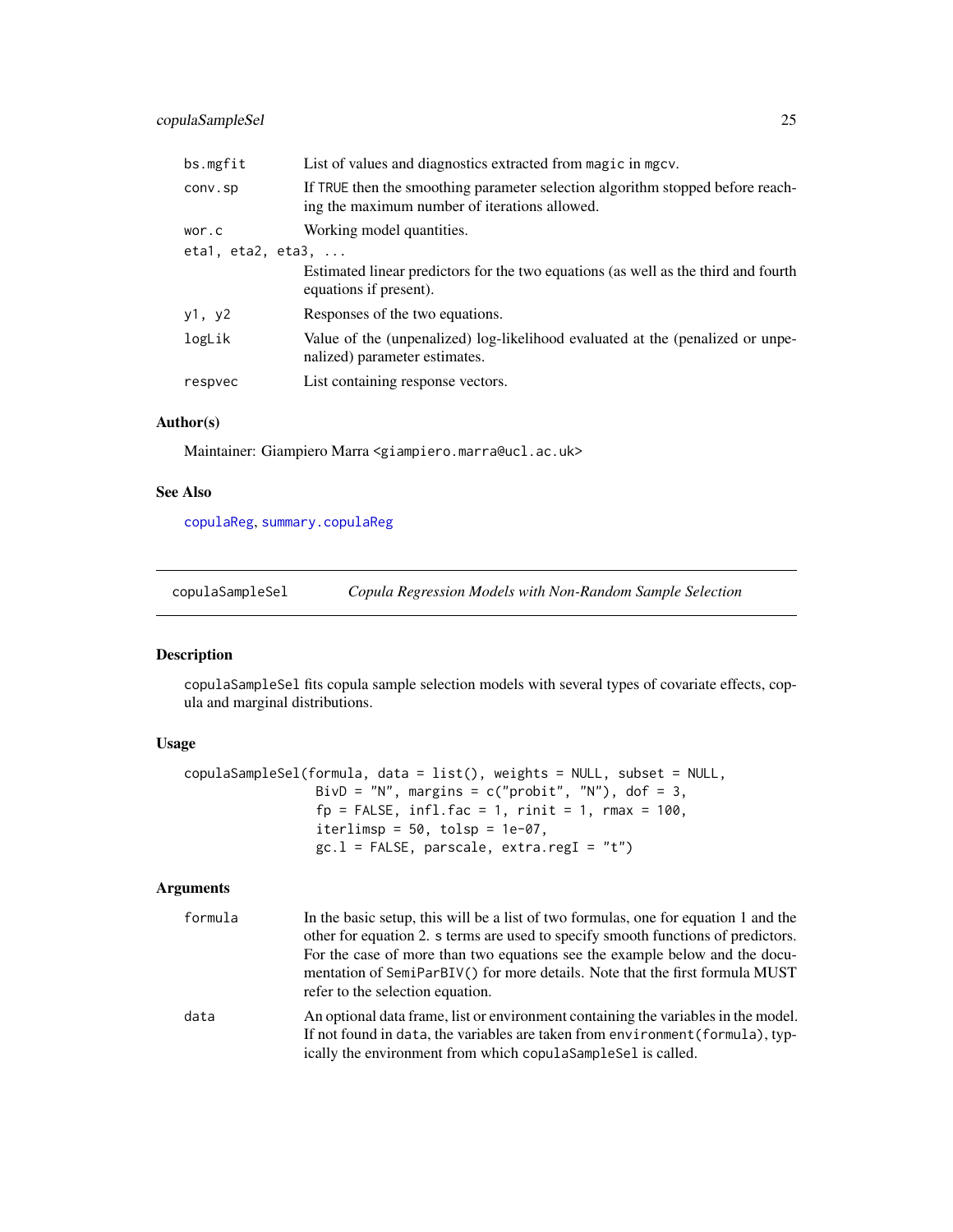| weights    | Optional vector of prior weights to be used in fitting.                                                                                                                                                                                                                                                                                                                                                                                                                                                                                                                                                                                                                                                                                                                                                         |
|------------|-----------------------------------------------------------------------------------------------------------------------------------------------------------------------------------------------------------------------------------------------------------------------------------------------------------------------------------------------------------------------------------------------------------------------------------------------------------------------------------------------------------------------------------------------------------------------------------------------------------------------------------------------------------------------------------------------------------------------------------------------------------------------------------------------------------------|
| subset     | Optional vector specifying a subset of observations to be used in the fitting pro-<br>cess.                                                                                                                                                                                                                                                                                                                                                                                                                                                                                                                                                                                                                                                                                                                     |
| margins    | It indicates the distributions used for the two margins. The first is one of "pro-<br>bit", "logit", "cloglog" which refer to the link function of the first equation<br>whose response is always assumed to be binary. The response for the sec-<br>ond equation can be normal ("N"), normal where sigma2 corresponds to the<br>standard deviation instead of the variance ("N2"), log-normal ("LN"), Gum-<br>bel ("GU"), reverse Gumbel ("rGU"), logistic ("LO"), Weibull ("WEI"), inverse<br>Gaussian ("iG"), gamma ("GA"), Dagum ("DAGUM"), Singh-Maddala ("SM"),<br>beta ("BE"), Fisk ("FISK", also known as log-logistic distribution), Poisson<br>("PO"), zero truncated Poisson ("ZTP"), negative binomial - type I ("NBI"),<br>negative binomial - type II ("NBII"), Poisson inverse Gaussian ("PIG"). |
| dof        | If $BivD = "T"$ then the degrees of freedom can be set to a value greater than 2<br>and smaller than 249.                                                                                                                                                                                                                                                                                                                                                                                                                                                                                                                                                                                                                                                                                                       |
| BivD       | Type of bivariate error distribution employed. Possible choices are "N", "C0",<br>"C90", "C180", "C270", "J0", "J90", "J180", "J270", "G0", "G90", "G180",<br>"G270", "F", "AMH", "FGM", "T", "PL", "HO" which stand for bivariate nor-<br>mal, Clayton, rotated Clayton (90 degrees), survival Clayton, rotated Clayton<br>(270 degrees), Joe, rotated Joe (90 degrees), survival Joe, rotated Joe (270 de-<br>grees), Gumbel, rotated Gumbel (90 degrees), survival Gumbel, rotated Gumbel<br>(270 degrees), Frank, Ali-Mikhail-Haq, Farlie-Gumbel-Morgenstern, Student-t<br>with fixed dof, Plackett, Hougaard.                                                                                                                                                                                              |
| fp         | If TRUE then a fully parametric model with unpenalised regression splines if<br>fitted. See the example below.                                                                                                                                                                                                                                                                                                                                                                                                                                                                                                                                                                                                                                                                                                  |
| infl.fac   | Inflation factor for the model degrees of freedom in the approximate AIC. Smoother<br>models can be obtained setting this parameter to a value greater than 1.                                                                                                                                                                                                                                                                                                                                                                                                                                                                                                                                                                                                                                                  |
| rinit      | Starting trust region radius. The trust region radius is adjusted as the algorithm<br>proceeds. See the documentation of trust for further details.                                                                                                                                                                                                                                                                                                                                                                                                                                                                                                                                                                                                                                                             |
| rmax       | Maximum allowed trust region radius. This may be set very large. If set small,<br>the algorithm traces a steepest descent path.                                                                                                                                                                                                                                                                                                                                                                                                                                                                                                                                                                                                                                                                                 |
| iterlimsp  | A positive integer specifying the maximum number of loops to be performed<br>before the smoothing parameter estimation step is terminated.                                                                                                                                                                                                                                                                                                                                                                                                                                                                                                                                                                                                                                                                      |
| tolsp      | Tolerance to use in judging convergence of the algorithm when automatic smooth-<br>ing parameter estimation is used.                                                                                                                                                                                                                                                                                                                                                                                                                                                                                                                                                                                                                                                                                            |
| gc.1       | This is relevant when working with big datasets. If TRUE then the garbage collec-<br>tor is called more often than it is usually done. This keeps the memory footprint<br>down but it will slow down the routine.                                                                                                                                                                                                                                                                                                                                                                                                                                                                                                                                                                                               |
| parscale   | The algorithm will operate as if optimizing objfun( $x /$ parscale, ) where<br>parscale is a scalar. If missing then no rescaling is done. See the documen-<br>tation of trust for more details.                                                                                                                                                                                                                                                                                                                                                                                                                                                                                                                                                                                                                |
| extra.regI | If "t" then regularization as from trust is applied to the information matrix if<br>needed. If different from "t" then extra regularization is applied via the options<br>"pC" (pivoted Choleski - this will only work when the information matrix is<br>semi-positive or positive definite) and "sED" (symmetric eigen-decomposition).                                                                                                                                                                                                                                                                                                                                                                                                                                                                         |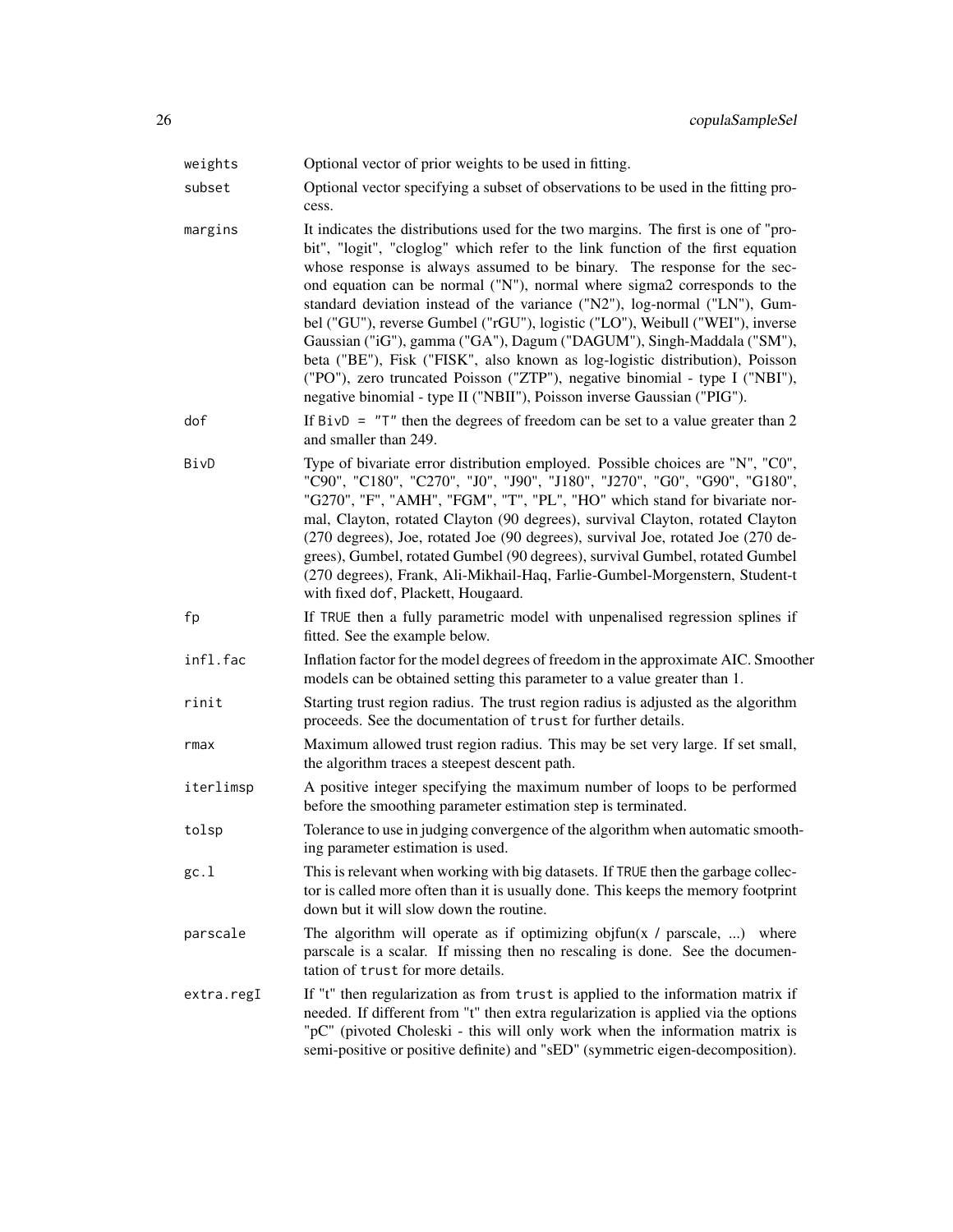#### Details

The underlying algorithm is described in ?SemiParBIV.

This function works as SemiParSampleSel() in SemiParSampleSel and has been included in GJRM (which already included sample selection models for binary outcomes) for the user's convenience (given several requests). copulaSampleSel() allows for several continuous/discrete distributions and link functions for the selection equation. SemiParSampleSel() allows for a probit link, and normal, gamma and several discrete distributions.

If there are factors in the model, before fitting, the user has to ensure that the numbers of factor variables' levels in the selected sample are the same as those in the complete dataset. Even if a model could be fitted in such a situation, the model may produce fits which are not coherent with the nature of the correction sought. For more details see ?SemiParBIV.

There are many continuous/discrete distributions and copula functions to choose from and we plan to include more options. Get in touch if you are interested in a particular distribution.

#### Value

The function returns an object of class copulaSampleSel as described in copulaSampleSelObject.

#### WARNINGS

Convergence can be checked using conv. check which provides some information about the score and information matrix associated with the fitted model. The former should be close to 0 and the latter positive definite. copulaSampleSel() will produce some warnings if there is a convergence issue.

Convergence failure may sometimes occur. This is not necessarily a bad thing as it may indicate specific problems with a fitted model. In such a situation, the user may use some extra regularisation (see extra.regI) and/or rescaling (see parscale). However, the user should also consider respecifying/simplifying the model and/or using a diferrent dependence structure and/or checking that the chosen marginal distributions are adequate. In our experience, we found that convergence failure typically occurs when the model has been misspecified and/or the sample size/number of selected observations is low compared to the complexity of the model. Examples of misspecification include using a Clayton copula rotated by 90 degrees when a positive association between the margins is present instead, using marginal distributions that do not fit the responses or that contain many parameters, and employing a copula which does not accommodate the type and/or strength of the dependence between the margins (e.g., using AMH when the association between the margins is strong). When using smooth functions, if the covariate's values are too sparse then convergence may be affected by this. It is also worth bearing in mind that the use of a three parameter marginal distribution requires the data to be more informative than a situation in which a two parameter distribution is used instead.

Extra attention is required when specifying the dependence parameter as a function of covariates. This is because in these situations the dependence parameter mainly models the association between the unobserved confounders in the two equations. Therefore, this option would make sense when it is believed that the strength of the association between the unobservables in the two equations varies based on some grouping factor or across geographical areas, for instance.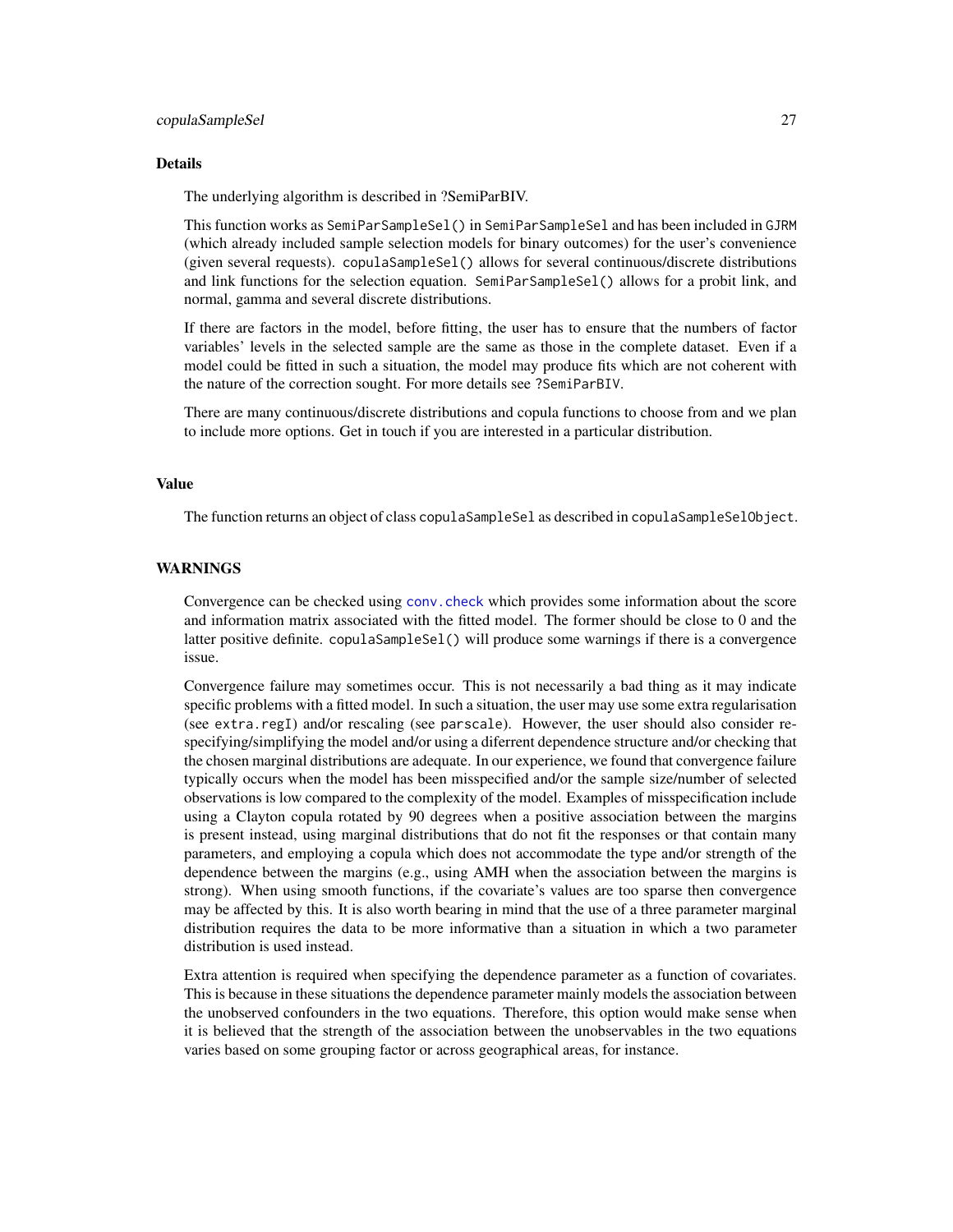#### Author(s)

Maintainer: Giampiero Marra <giampiero.marra@ucl.ac.uk>

#### References

Marra G. and Radice R. (2013), Estimation of a Regression Spline Sample Selection Model. *Computational Statistics and Data Analysis*, 61, 158-173.

Marra G. and Wyszynski K. (2016), Semi-Parametric Copula Sample Selection Models for Count Responses. *Computational Statistics and Data Analysis*, 104, 110-129.

Wojtys M. and Marra G. (submitted). Copula-Based Generalized Additive Models with Non-Random Sample Selection.

### See Also

[copulaReg](#page-15-1), [SemiParBIV](#page-79-1), [adjCov](#page-4-1), [VuongClarke](#page-107-1), [GJRM-package](#page-2-1), [copulaSampleSelObject](#page-30-1), [conv.check](#page-14-1), [summary.copulaSampleSel](#page-100-1)

#### Examples

## Not run:

library(GJRM)

```
######################################################################
## Generate data
## Correlation between the two equations and covariate correlation 0.5
## Sample size 2000
######################################################################
set.seed(0)
n < -2000rh < -0.5sigmau \leq matrix(c(1, rh, rh, 1), 2, 2)
u <- rMVN(n, rep(0,2), sigmau)
sigmac \leq matrix(rh, 3, 3); diag(sigmac) \leq 1
cov \le rMVN(n, rep(0,3), sigma)cov <- pnorm(cov)
bi <- round(cov[,1]); x1 <- cov[,2]; x2 <- cov[,3]
f11 <- function(x) -0.7*(4*x + 2.5*x^2 + 0.7*sin(5*x) + cos(7.5*x))f12 <- function(x) -0.4*(-0.3 - 1.6*x + sin(5*x))f21 <- function(x) 0.6*(exp(x) + sin(2.9*x))ys <- 0.58 + 2.5*bi + f11(x1) + f12(x2) + u[, 1] > 0y \le -0.68 - 1.5 * bi + f21(x1) + u[, 2]
```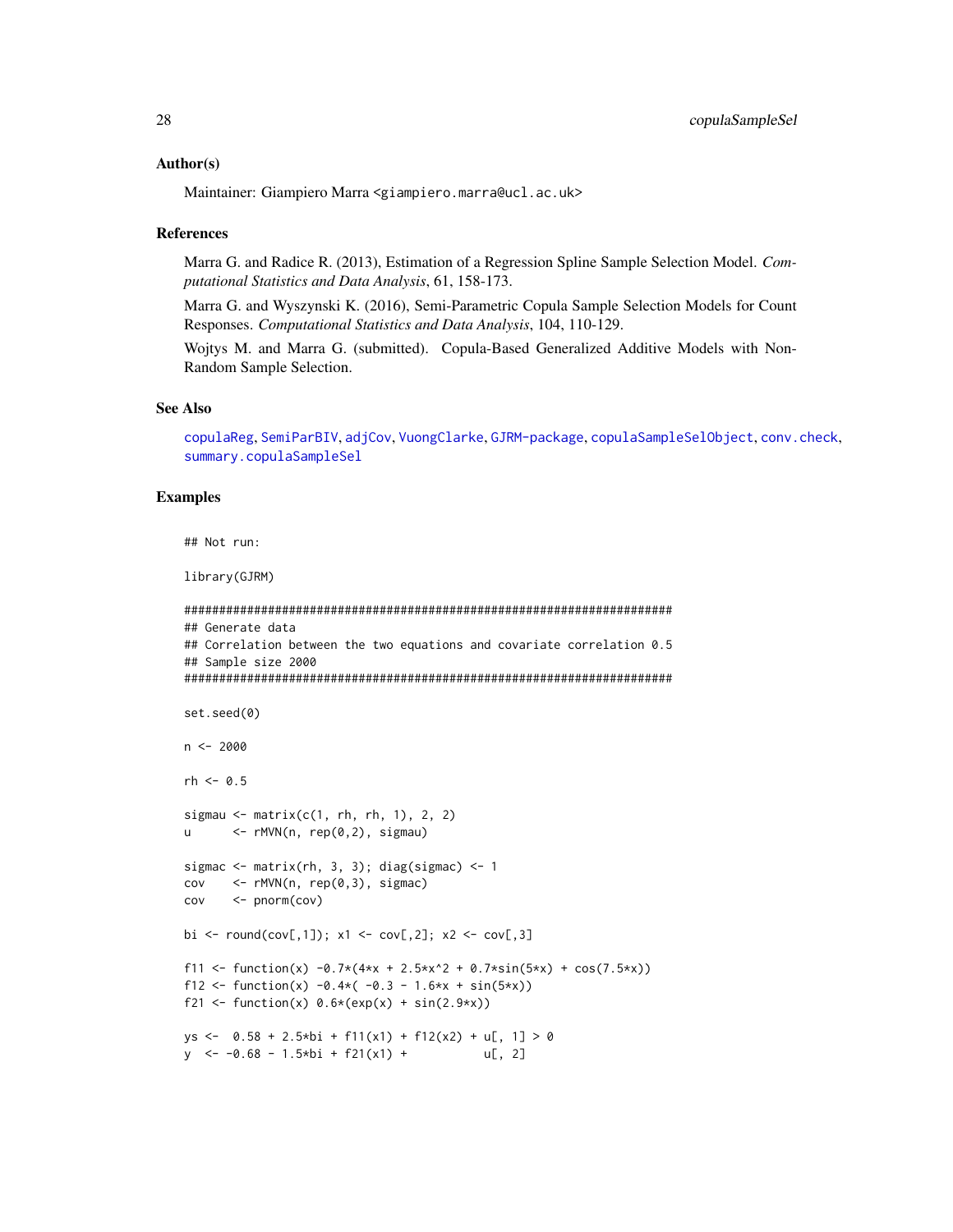### copulaSampleSel 29

```
yo \leftarrow y*(ys > 0)dataSim <- data.frame(ys, yo, bi, x1, x2)
## CLASSIC SAMPLE SELECTION MODEL
## the first equation MUST be the selection equation
resp.check(yo[ys > 0], "N")
out <- copulaSampleSel(list(ys ~ bi + x1 + x2,
                            yo ~ bi + x1),
                       data = dataSim)
conv.check(out)
post.check(out)
summary(out)
AIC(out)
BIC(out)
## SEMIPARAMETRIC SAMPLE SELECTION MODEL
## "cr" cubic regression spline basis - "cs" shrinkage version of "cr"
## "tp" thin plate regression spline basis - "ts" shrinkage version of "tp"
## for smooths of one variable, "cr/cs" and "tp/ts" achieve similar results
## k is the basis dimension - default is 10
## m is the order of the penalty for the specific term - default is 2
out \le copulaSampleSel(list(ys \sim bi + s(x1, bs = "tp", k = 10, m = 2) + s(x2),
                            yo ~ bi + s(x1)),
                       data = dataSim)
conv.check(out)
post.check(out)
AIC(out)
## compare the two summary outputs
## the second output produces a summary of the results obtained when only
## the outcome equation is fitted, i.e. selection bias is not accounted for
summary(out)
summary(out$gam2)
## estimated smooth function plots
## the red line is the true curve
## the blue line is the naive curve not accounting for selection bias
x1.s <- sort(x1[dataSim$ys>0])
f21.x1 <- f21(x1.s)[order(x1.s)] - mean(f21(x1.s))
plot(out, eq = 2, ylim = c(-1, 0.8)); lines(x1.s, f21.x1, col = "red")
par(new = TRUE)plot(outspam2, se = FALSE, lty = 3, lwd = 2, ylim = c(-1, 0.8),ylab = "", rug = FALSE)
```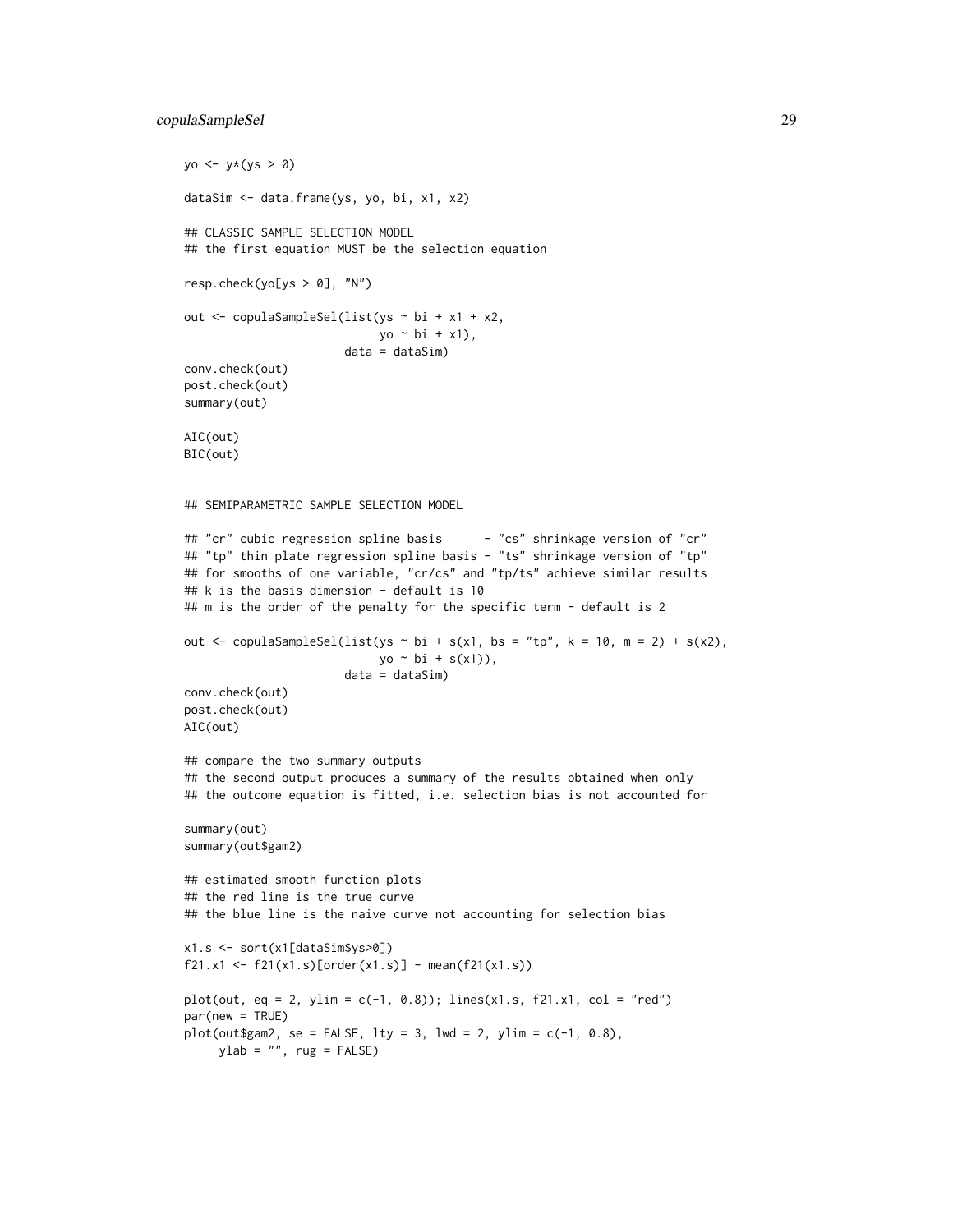```
## IMPUTE MISSING VALUES
n.m < -10res <- imputeSS(out, n.m)
bet <- NA
for(i in 1:n.m){
dataSim$yo[dataSim$ys == 0] <- res[[i]]
outg \leq gamlss(list(yo \sim bi + s(x1)), data = dataSim)
bet[i] <- coef(outg)["bi"]
print(i)
}
mean(bet)
##
## SEMIPARAMETRIC SAMPLE SELECTION MODEL with association
## and dispersion parameters
## depending on covariates as well
eq.mu.1 <- ys ~ bi + s(x1) + s(x2)
eq.mu.2 \le yo \sim bi + s(x1)
eq.sigma2 <- ~ bi
eq.theta \leftarrow \sim bi + x1
fl <- list(eq.mu.1, eq.mu.2, eq.sigma2, eq.theta)
out <- copulaSampleSel(fl, data = dataSim)
conv.check(out)
post.check(out)
summary(out)
out$sigma2
out$theta
jc.probs(out, 0, 0.3, intervals = TRUE)[1:4,]outC0 <- copulaSampleSel(fl, data = dataSim, BivD = "C0")
conv.check(outC0)
post.check(outC0)
AIC(out, outC0)
BIC(out, outC0)
## IMPUTE MISSING VALUES
n.m < -10res <- imputeSS(outC0, n.m)
```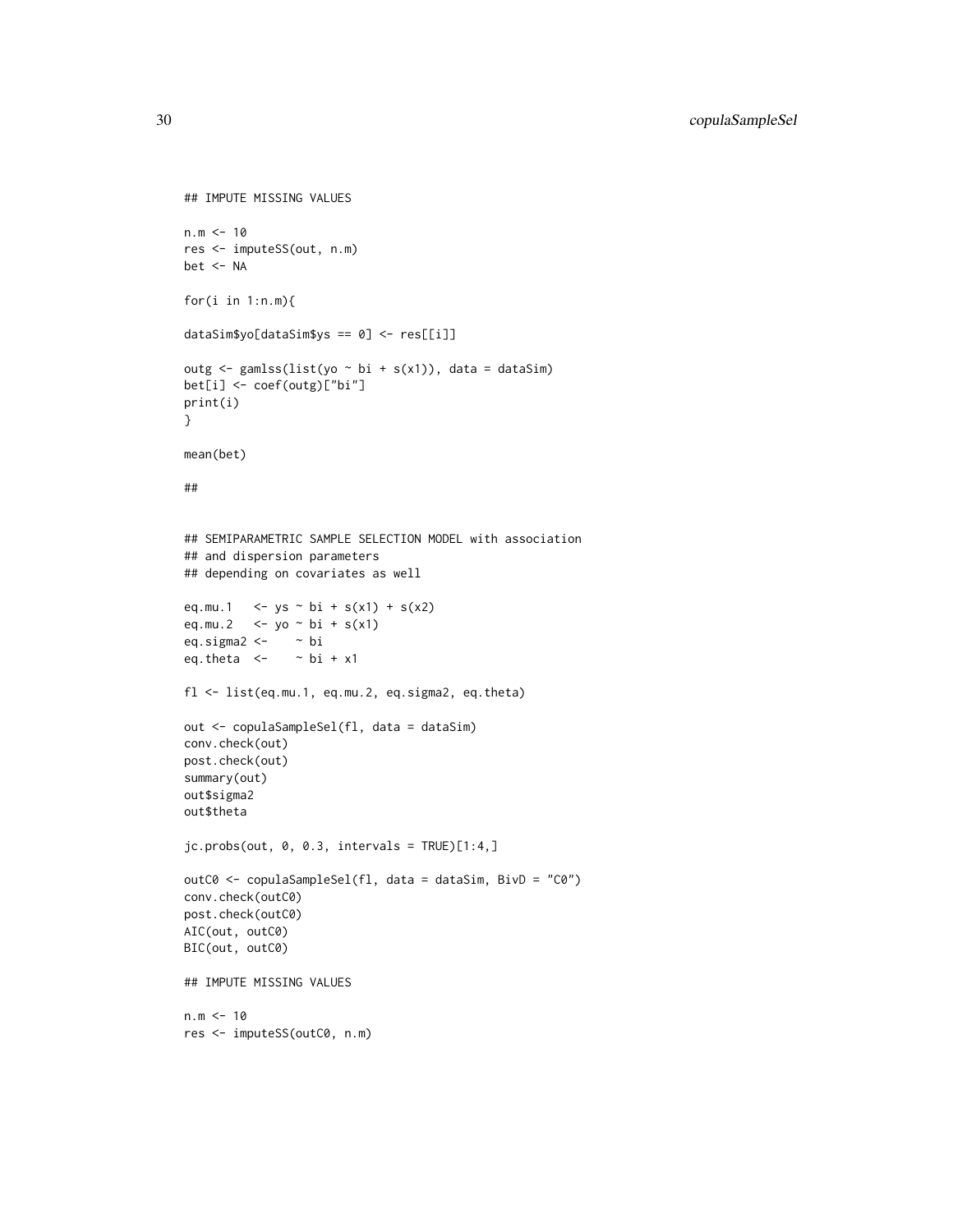```
#
#
#######################################################
## example using Gumbel copula and normal-gamma margins
#######################################################
set.seed(1)
y \le - \exp(-0.68 - 1.5 \cdot \pi) + f21(x1) + u[, 2])yo \leftarrow y * (ys > 0)dataSim <- data.frame(ys, yo, bi, x1, x2)
out <- copulaSampleSel(list(ys ~ bi + s(x1) + s(x2),
                             yo ~ bi + s(x1)),
                         data = dataSim, BivD = "G0",
                         margins = c("probit", "GA"))
conv.check(out)
post.check(out)
summary(out)
ATE < - NAn.m < -10res <- imputeSS(out, n.m)
for(i in 1:n.m){
dataSim$yo[dataSim$ys == 0] <- res[[i]]
outg \leq gamlss(list(yo \sim bi + s(x1)), margin = "GA", data = dataSim)
out$gamlss <- outg
ATE[i] <- AT(out, nm.end = "bi", type = "univariate")$res[2]
print(i)
}
AT(out, nm.end = "bi")
mean(ATE)
#
#
## End(Not run)
```
<span id="page-30-1"></span>copulaSampleSelObject *Fitted copulaSampleSel object*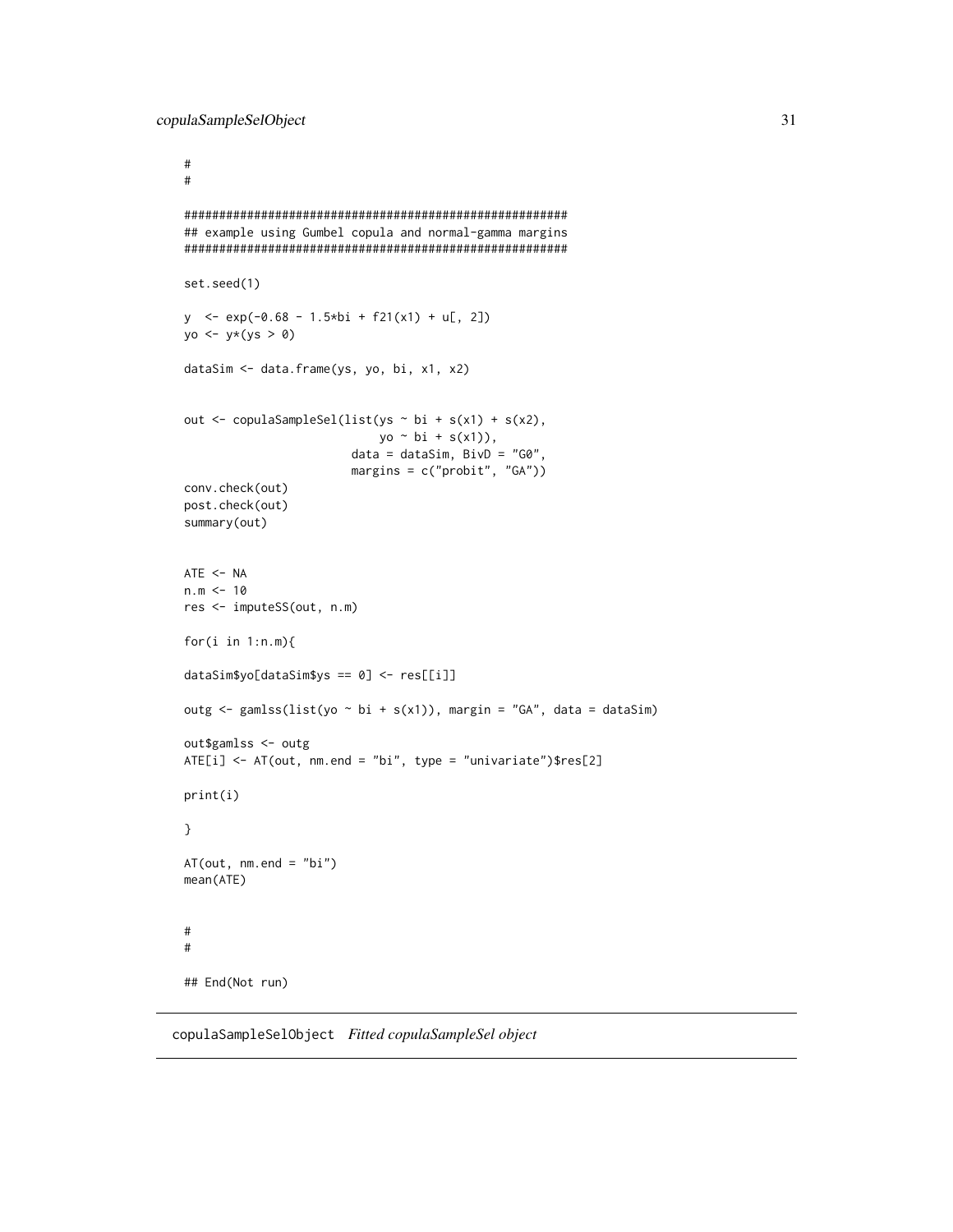A fitted semiparametric bivariate object returned by function copulaSampleSel and of class "copulaSampleSel" and "SemiParBIV".

### Value

| fit                                          | List of values and diagnostics extracted from the output of the algorithm.                                                                                                  |
|----------------------------------------------|-----------------------------------------------------------------------------------------------------------------------------------------------------------------------------|
| gam1                                         | Univariate fit for equation 1. See the documentation of mgcv for full details.                                                                                              |
| gam2, gam3,                                  |                                                                                                                                                                             |
|                                              | Univariate fit for equation 2, equation 3, etc.                                                                                                                             |
| coefficients                                 | The coefficients of the fitted model.                                                                                                                                       |
| weights                                      | Prior weights used during model fitting.                                                                                                                                    |
| sp                                           | Estimated smoothing parameters of the smooth components.                                                                                                                    |
| iter.sp                                      | Number of iterations performed for the smoothing parameter estimation step.                                                                                                 |
| iter.if                                      | Number of iterations performed in the initial step of the algorithm.                                                                                                        |
| iter.inner                                   | Number of iterations performed within the smoothing parameter estimation step.                                                                                              |
| theta                                        | Estimated dependence parameter linking the two equations.                                                                                                                   |
| n                                            | Sample size.                                                                                                                                                                |
| X1, X2, X3,                                  |                                                                                                                                                                             |
|                                              | Design matrices associated with the linear predictors.                                                                                                                      |
| X1.d2, X2.d2, X3.d2,                         |                                                                                                                                                                             |
| $1.\text{sp1}, 1.\text{sp2}, 1.\text{sp3}, $ | Number of columns of X1, X2, X3, etc.                                                                                                                                       |
|                                              | Number of smooth components in the equations.                                                                                                                               |
| He                                           | Penalized -hessian/Fisher. This is the same as HeSh for unpenalized models.                                                                                                 |
| HeSh                                         | Unpenalized -hessian/Fisher.                                                                                                                                                |
| ٧b                                           | Inverse of He. This corresponds to the Bayesian variance-covariance matrix used<br>for confidence/credible interval calculations.                                           |
| F                                            | This is obtained multiplying Vb by HeSh.                                                                                                                                    |
| t.edf                                        | Total degrees of freedom of the estimated bivariate model. It is calculated as<br>sum(diag(F)).                                                                             |
| edf1, edf2, edf3,                            |                                                                                                                                                                             |
|                                              | Degrees of freedom for the two equations of the fitted bivariate model (and for<br>the third and fourth equations if present. They are calculated when splines are<br>used. |
| bs.mgfit                                     | List of values and diagnostics extracted from magic in mgcv.                                                                                                                |
| conv.sp                                      | If TRUE then the smoothing parameter selection algorithm stopped before reach-<br>ing the maximum number of iterations allowed.                                             |
| wor.c                                        | Working model quantities.                                                                                                                                                   |
| $eta1$ , $eta2$ , $eta3$ , $\ldots$          |                                                                                                                                                                             |
|                                              | Estimated linear predictors for the two equations (as well as the third and fourth<br>equations if present).                                                                |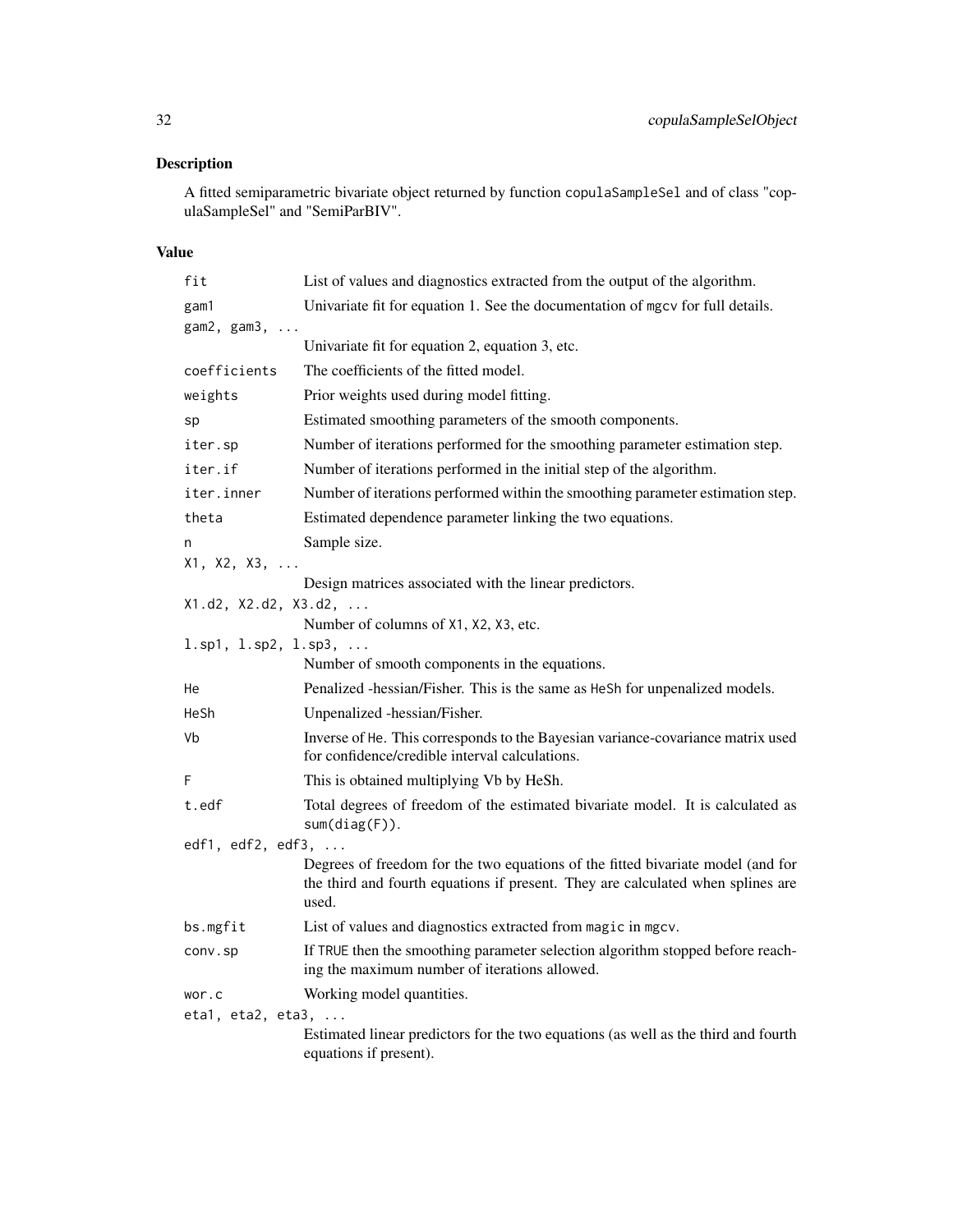#### <span id="page-32-0"></span>distrHs 33

| v1. v2  | Responses of the two equations.                                                                                 |
|---------|-----------------------------------------------------------------------------------------------------------------|
| logLik  | Value of the (unpenalized) log-likelihood evaluated at the (penalized or unpe-<br>nalized) parameter estimates. |
|         |                                                                                                                 |
| respvec | List containing response vectors.                                                                               |

#### Author(s)

Maintainer: Giampiero Marra <giampiero.marra@ucl.ac.uk>

#### See Also

[copulaSampleSel](#page-24-1), [summary.copulaSampleSel](#page-100-1)

|  | distrHs | <i>Internal Function</i> |  |
|--|---------|--------------------------|--|
|--|---------|--------------------------|--|

### Description

This and other similar internal functions evaluate the margins' derivatives needed in the likelihood function for the binary, discrete and continuous cases.

#### Author(s)

Maintainer: Giampiero Marra <giampiero.marra@ucl.ac.uk>

| eta.tr | <i>Internal Function</i> |  |
|--------|--------------------------|--|
|        |                          |  |

### Description

This and other similar internal functions map certain key quantities into a feasible parameter space.

### Author(s)

Maintainer: Giampiero Marra <giampiero.marra@ucl.ac.uk>

| g.tri | <i>Internal Function</i> |  |
|-------|--------------------------|--|
|       |                          |  |

#### Description

This and other similar internal functions calculate the score for trivariate binary models.

### Author(s)

Author: Panagiota Filippou Maintainer: Giampiero Marra <giampiero.marra@ucl.ac.uk>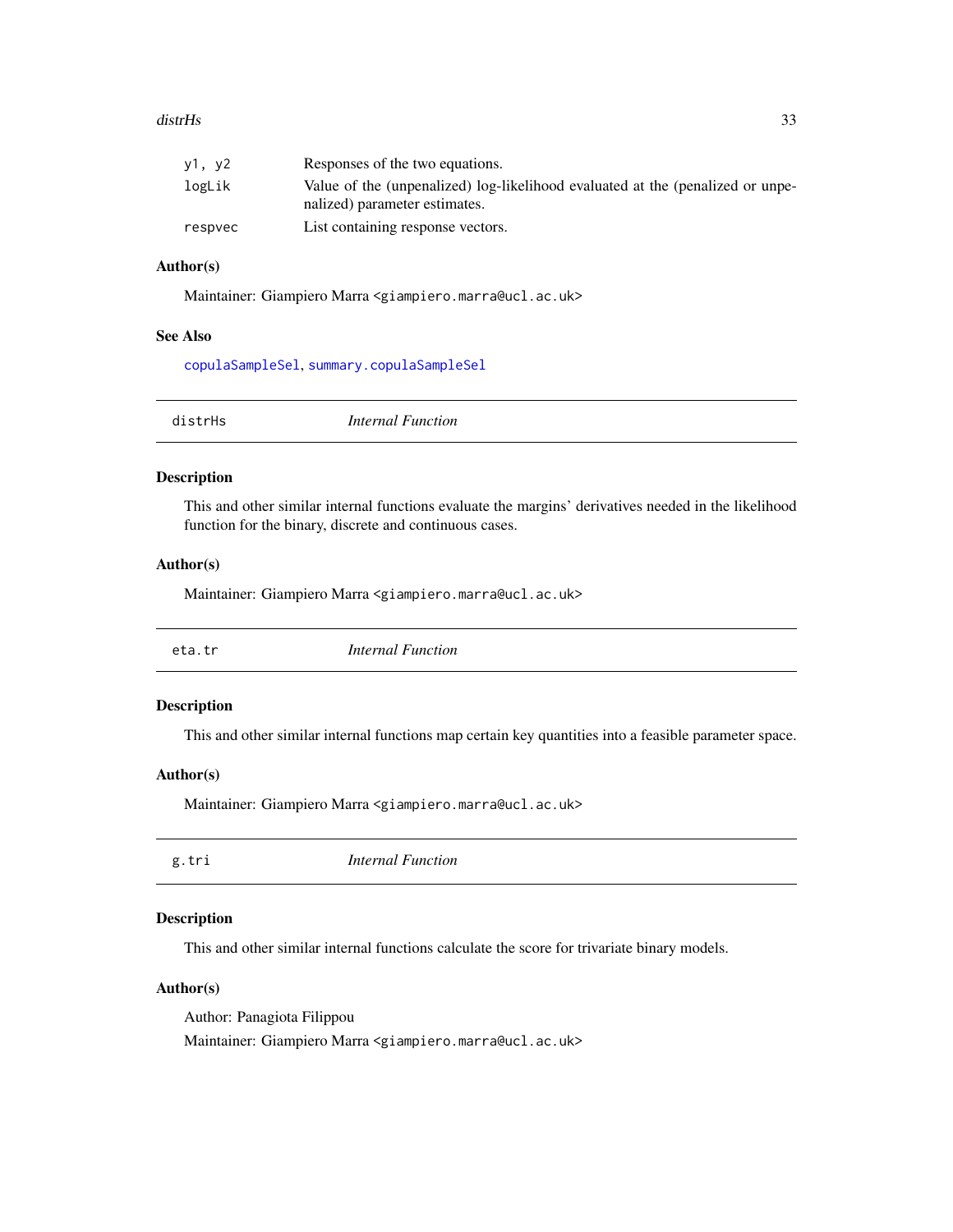<span id="page-33-1"></span><span id="page-33-0"></span>gamlss fits flexible univariate regression models with several continuous and discrete distributions, and types of covariate effects. The purpose of this function was only to provide, in some cases, starting values for the simultaneous models in the package, but it has now been made available in the form of a proper function should the user wish to fit univariate models using the general estimation approach of this package. The distributions implemented here have been parametrised according to Rigby and Stasinopoulos (2005).

### Usage

```
gamlss(formula, data = list(), weights = NULL, subset = NULL,
       margin = ''N'', surv = FALSE, cens = NULL,
       robust = FALSE, rc = 3, lB = NULL, uB = NULL, infl.fac = 1,
       rint = 1, rmax = 100, iterlimsp = 50, tolsp = 1e-07,
       gc.l = FALSE, parsecale, extra.read = "t", gev.par = -0.25,chunk.size = 10000)
```
#### Arguments

| formula | List of equations. This should contain one or more equations.                                                                                                                                                                                                                                                                                                                                                                                                                                                                                                                                                                                                                                                            |
|---------|--------------------------------------------------------------------------------------------------------------------------------------------------------------------------------------------------------------------------------------------------------------------------------------------------------------------------------------------------------------------------------------------------------------------------------------------------------------------------------------------------------------------------------------------------------------------------------------------------------------------------------------------------------------------------------------------------------------------------|
| data    | An optional data frame, list or environment containing the variables in the model.<br>If not found in data, the variables are taken from environment (formula), typ-<br>ically the environment from which gamlss is called.                                                                                                                                                                                                                                                                                                                                                                                                                                                                                              |
| weights | Optional vector of prior weights to be used in fitting.                                                                                                                                                                                                                                                                                                                                                                                                                                                                                                                                                                                                                                                                  |
| subset  | Optional vector specifying a subset of observations to be used in the fitting pro-<br>cess.                                                                                                                                                                                                                                                                                                                                                                                                                                                                                                                                                                                                                              |
| margin  | Possible distributions are normal ("N"), normal where sigma2 corresponds to<br>the standard deviation instead of the variance ("N2"), log-normal ("LN"), Gum-<br>bel ("GU"), reverse Gumbel ("rGU"), logistic ("LO"), Weibull ("WEI"), inverse<br>Gaussian ("iG"), gamma ("GA"), Dagum ("DAGUM"), Singh-Maddala ("SM"),<br>beta ("BE"), Fisk ("FISK", also known as log-logistic distribution), Poisson<br>("PO"), zero truncated Poisson ("ZTP"), negative binomial - type I ("NBI"),<br>negative binomial - type II ("NBII"), Poisson inverse Gaussian ("PIG"), gener-<br>alised extreme value link function ("GEVlink", this is used for binary responses<br>and is more stable and faster than the R package bgeva). |
| surv    | If TRUE then a survival model is fitted. Here margin can be "PH" (generalised<br>proportional hazards), "PO" (generalised proportional odds), "probit" (gener-<br>alised probit).                                                                                                                                                                                                                                                                                                                                                                                                                                                                                                                                        |
| cens    | Binary censoring indicator. This is required when surv $=$ TRUE.                                                                                                                                                                                                                                                                                                                                                                                                                                                                                                                                                                                                                                                         |
| robust  | If TRUE then the robust version of the model is fitted.                                                                                                                                                                                                                                                                                                                                                                                                                                                                                                                                                                                                                                                                  |
| rc      | Robust constant.                                                                                                                                                                                                                                                                                                                                                                                                                                                                                                                                                                                                                                                                                                         |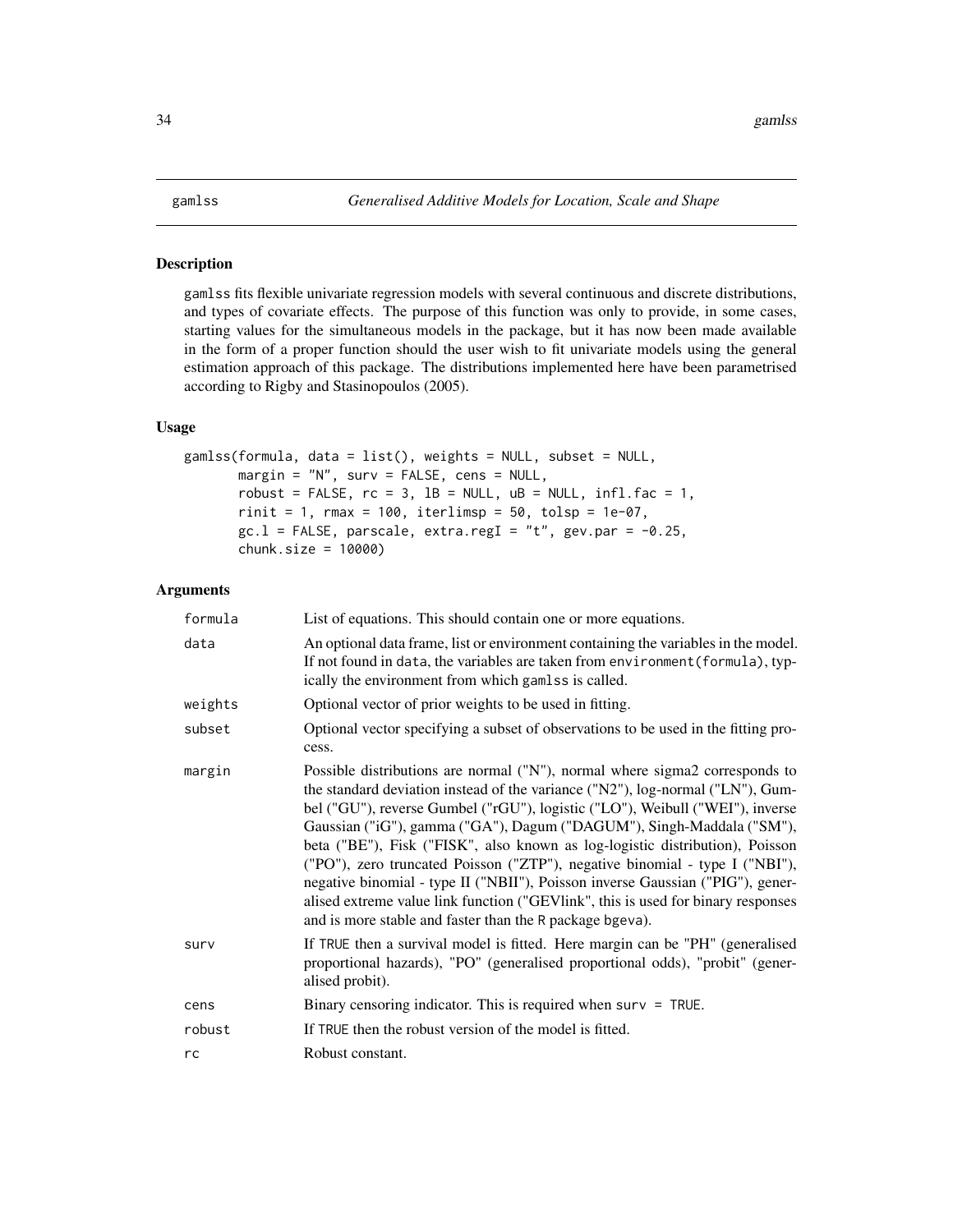gamlss 35

| 1B, uB     | Lower and upper bounds for integrals, when robust estimation is employed. If<br>not provided then standard bounds are used.                                                                                                                                                                                                             |
|------------|-----------------------------------------------------------------------------------------------------------------------------------------------------------------------------------------------------------------------------------------------------------------------------------------------------------------------------------------|
| infl.fac   | Inflation factor for the model degrees of freedom in the approximate AIC. Smoother<br>models can be obtained setting this parameter to a value greater than 1.                                                                                                                                                                          |
| rinit      | Starting trust region radius. The trust region radius is adjusted as the algorithm<br>proceeds.                                                                                                                                                                                                                                         |
| rmax       | Maximum allowed trust region radius. This may be set very large. If set small,<br>the algorithm traces a steepest descent path.                                                                                                                                                                                                         |
| iterlimsp  | A positive integer specifying the maximum number of loops to be performed<br>before the smoothing parameter estimation step is terminated.                                                                                                                                                                                              |
| tolsp      | Tolerance to use in judging convergence of the algorithm when automatic smooth-<br>ing parameter estimation is used.                                                                                                                                                                                                                    |
| gc.1       | This is relevant when working with big datasets. If TRUE then the garbage collec-<br>tor is called more often than it is usually done. This keeps the memory footprint<br>down but it will slow down the routine.                                                                                                                       |
| parscale   | The algorithm will operate as if optimizing objfun( $x /$ parscale, ) where<br>parscale is a scalar. If missing then no rescaling is done. See the documen-<br>tation of trust for more details.                                                                                                                                        |
| extra.regI | If "t" then regularization as from trust is applied to the information matrix if<br>needed. If different from "t" then extra regularization is applied via the options<br>"pC" (pivoted Choleski - this will only work when the information matrix is<br>semi-positive or positive definite) and "sED" (symmetric eigen-decomposition). |
| gev.par    | GEV link parameter.                                                                                                                                                                                                                                                                                                                     |
| chunk.size | This is used for discrete robust models.                                                                                                                                                                                                                                                                                                |

#### Details

The underlying algorithm is described in ?SemiParBIV.

There are many continuous/discrete distributions to choose from and we plan to include more options. Get in touch if you are interested in a particular distribution.

The "GEVlink" option is used for binary response additive models and is more stable and faster than the R package bgeva. This model has been incorporated into this package to take advantage of the richer set of smoother choices, and of the estimation approach. Details on the model can be found in Calabrese, Marra and Osmetti (2016).

#### Value

The function returns an object of class gamlss as described in gamlssObject.

#### WARNINGS

Convergence can be checked using [conv.check](#page-14-1) which provides some information about the score and information matrix associated with the fitted model. The former should be close to 0 and the latter positive definite. gamlss() will produce some warnings if there is a convergence issue.

Convergence failure may sometimes occur. This is not necessarily a bad thing as it may indicate specific problems with a fitted model. In such a situation, the user may use some extra regularisation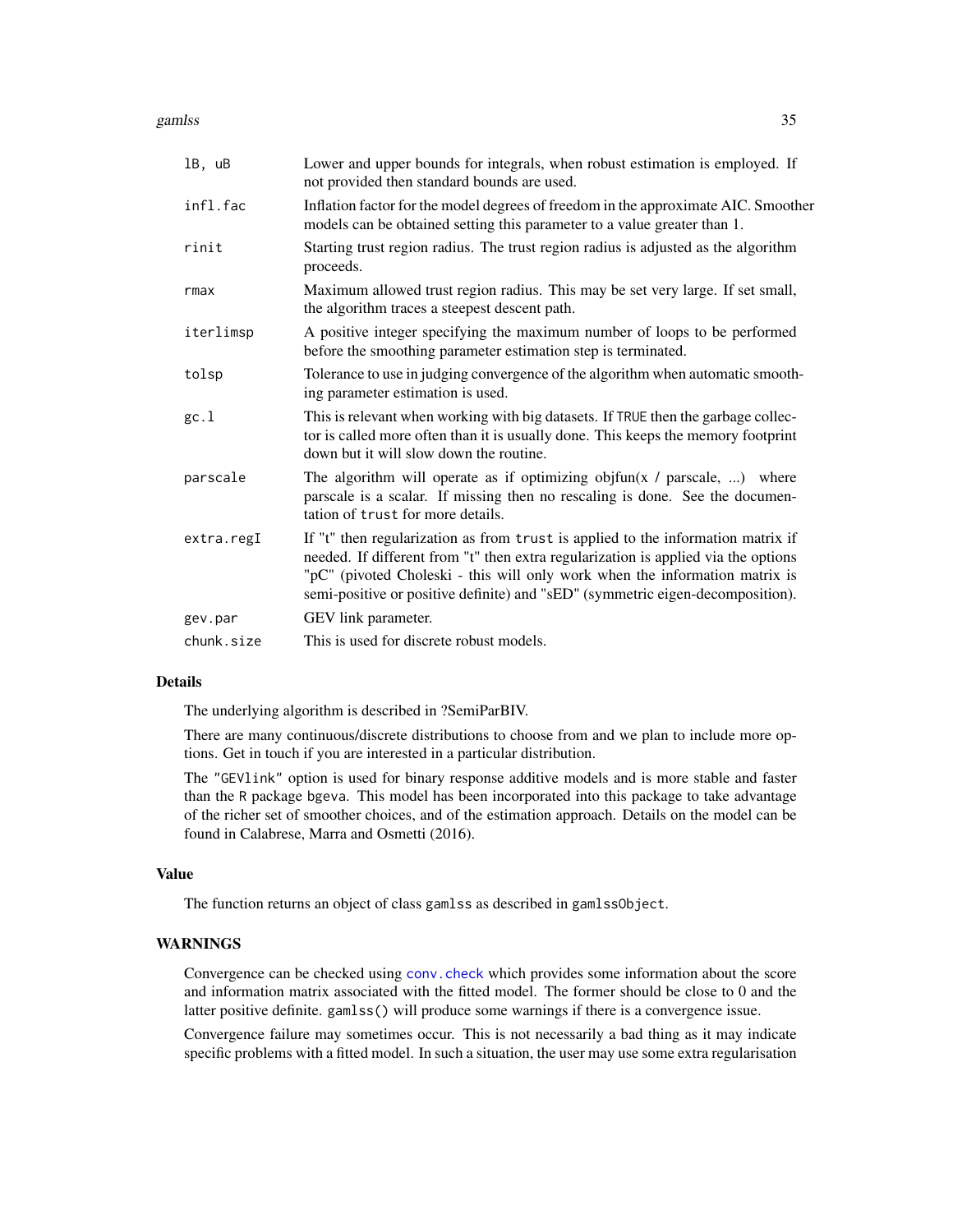(see extra.regI) and/or rescaling (see parscale). However, the user should especially consider re-specifying/simplifying the model, and/or checking that the chosen distribution fits the response well. In our experience, we found that convergence failure typically occurs when the model has been misspecified and/or the sample size is low compared to the complexity of the model. It is also worth bearing in mind that the use of three parameter distributions requires the data to be more informative than a situation in which two parameter distributions are used instead.

#### Author(s)

Maintainer: Giampiero Marra <giampiero.marra@ucl.ac.uk>

#### References

Marra G. and Radice R. (2017), Bivariate Copula Additive Models for Location, Scale and Shape. *Computational Statistics and Data Analysis*, 112, 99-113.

Rigby R.A. and Stasinopoulos D.M. (2005). Generalized additive models for location, scale and shape (with discussion). *Journal of the Royal Statistical Society, Series C*, 54(3), 507-554.

Calabrese R., Marra G. and Osmetti SA (2016), Bankruptcy Prediction of Small and Medium Enterprises Using a Flexible Binary Generalized Extreme Value Model. *Journal of the Operational Research Society*, 67(4), 604-615.

#### See Also

[GJRM-package](#page-2-1), [gamlssObject](#page-40-1), [conv.check](#page-14-1), [summary.gamlss](#page-101-1)

#### Examples

```
## Not run:
library(GJRM)
set.seed(0)
n < -400x1 \leftarrow round(runif(n))
x2 \leftarrow runif(n)x3 \leftarrow runif(n)f1 <- function(x) cos(pix2*x) + sin(pix)y1 \le -1.55 + 2*x1 + f1(x2) + rnorm(n)dataSim <- data.frame(y1, x1, x2, x3)
resp.check(y1, "N")
eq.mu <- y1 ~ x1 + s(x2) + s(x3)
eq.s2 <- \sim s(x3)
fl <- list(eq.mu, eq.s2)
out <- gamlss(fl, data = dataSim)
```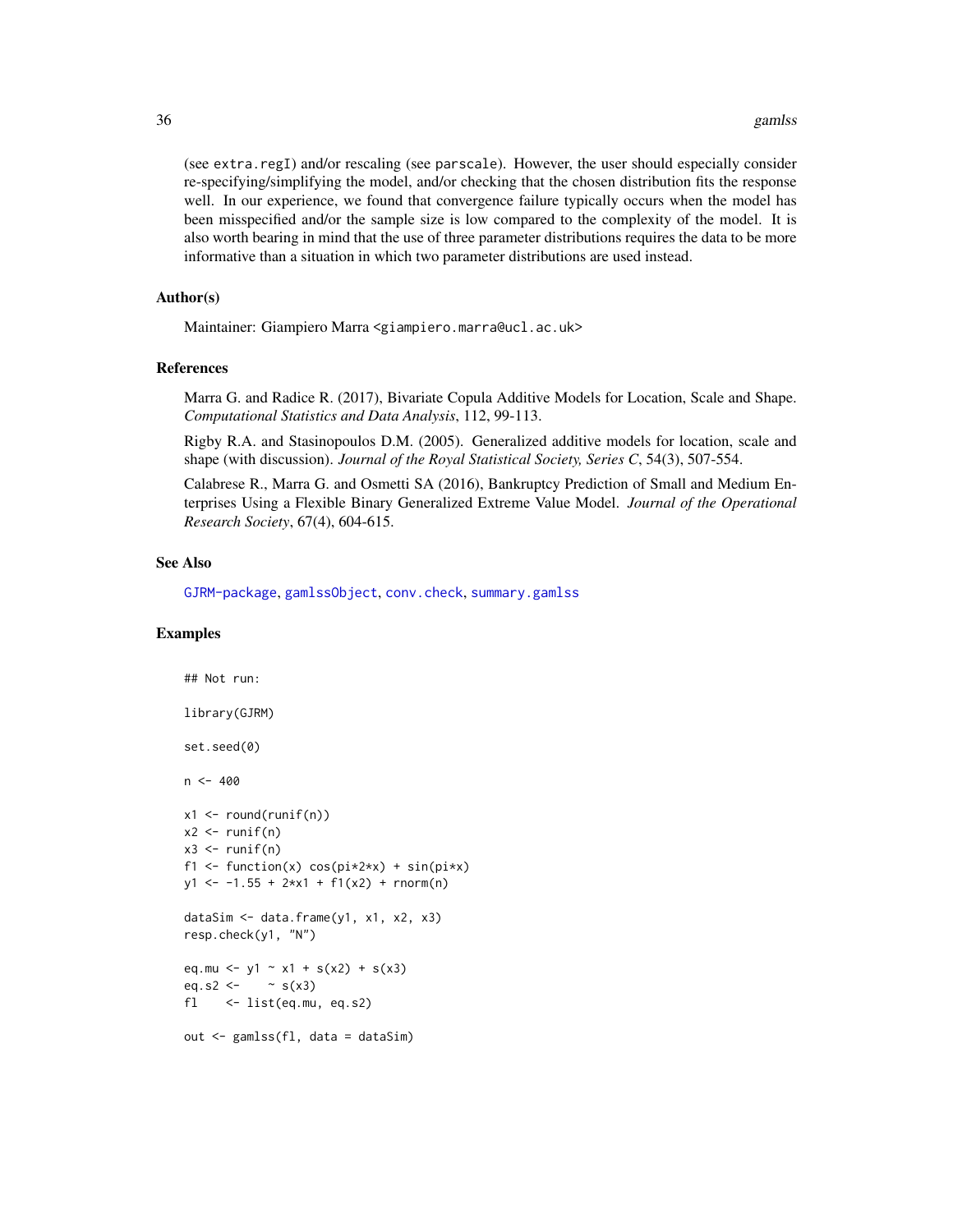#### gamlss 37

```
conv.check(out)
post.check(out)
plot(out, eq = 1, scale = 0, pages = 1, seWithMean = TRUE)plot(out, eq = 2, seWithMean = TRUE)
summary(out)
AIC(out)
BIC(out)
################
# Robust example
################
eq.mu <- y1 - x1 + x2 + x3fl <- list(eq.mu)
out <- gamlss(fl, data = dataSim, margin = "N", robust = TRUE,
                 rc = 3, 1B = -Inf, uB = Inf)
conv.check(out)
summary(out)
##
eq.s2 <- \sim x3fl <- list(eq.mu, eq.s2)
out <- gamlss(fl, data = dataSim, margin = "N", robust = TRUE)
conv.check(out)
summary(out)
##
eq.mu <- y1 - x1 + s(x2) + s(x3)eq.s2 <- \sim s(x3)
fl <- list(eq.mu, eq.s2)
out1 <- gamlss(fl, data = dataSim, margin = "N", robust = TRUE)
conv.check(out1)
summary(out1)
AIC(out, out1)
plot(out1, eq = 1, all.terms = TRUE, pages = 1, seWithMean = TRUE)
plot(out1, eq = 2, seWithMean = TRUE)
##########################
## GEV link binary example
##########################
# this incorporates the bgeva
```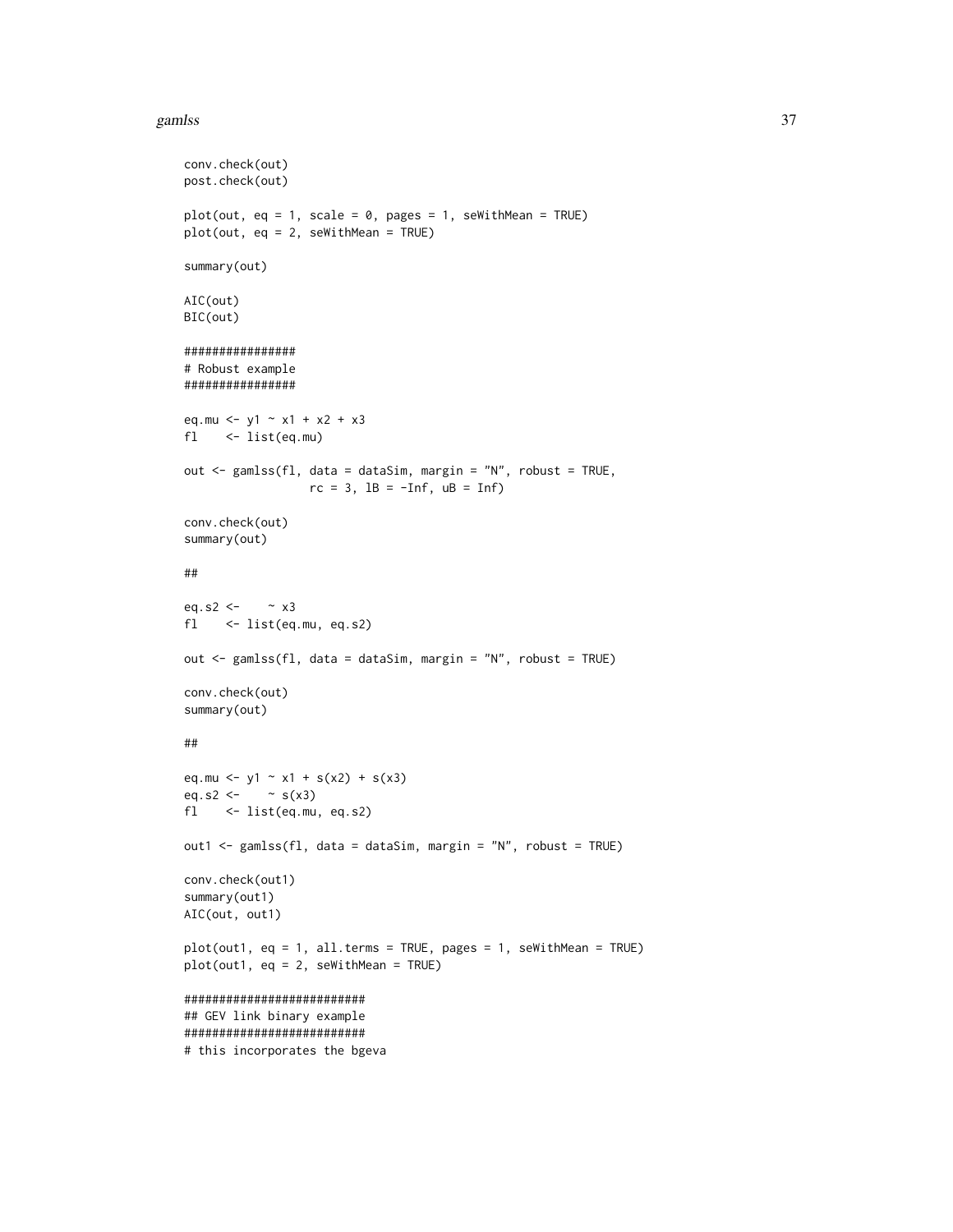```
# model implemented in the bgeva package
# however this implementation is more general
# stable and efficient
set.seed(0)
n < -400x1 \leftarrow \text{round}(\text{runif(n)}; x2 \leftarrow \text{runif(n)}; x3 \leftarrow \text{runif(n)}f1 <- function(x) cos(pix2*x) + sin(pixx)f2 <- function(x) x+exp(-30*(x-0.5)^2)y <- ifelse(-3.55 + 2*x1 + f1(x2) + rnorm(n) > 0, 1, 0)
dataSim <- data.frame(y, x1, x2, x3)
out1 <- gamlss(list(y \sim x1 + x2 + x3), margin = "GEVlink", data = dataSim)
out2 <- gamlss(list(y \sim x1 + s(x2) + s(x3)), margin = "GEVlink", data = dataSim)
conv.check(out1)
conv.check(out2)
summary(out1)
summary(out2)
AIC(out1, out2)
BIC(out1, out2)
plot(out2, eq = 1, all.terms = TRUE, pages = 1, seWithMean = TRUE)
##################
# prediction of Pr
##################
# Calculate eta (that is, X*model.coef)
# For a new data set the argument newdata should be used
eta <- predict(out2, eq = 1, type = "link")
# extract gev tail parameter
gev.par <- out2$gev.par
# multiply gev tail parameter by eta
gevpeta <- gev.par*eta
# establish for which values the model is defined
gevpetaIND <- ifelse(gevpeta < -1, FALSE, TRUE)
gevpeta <- gevpeta[gevpetaIND]
# estimate probabilities
```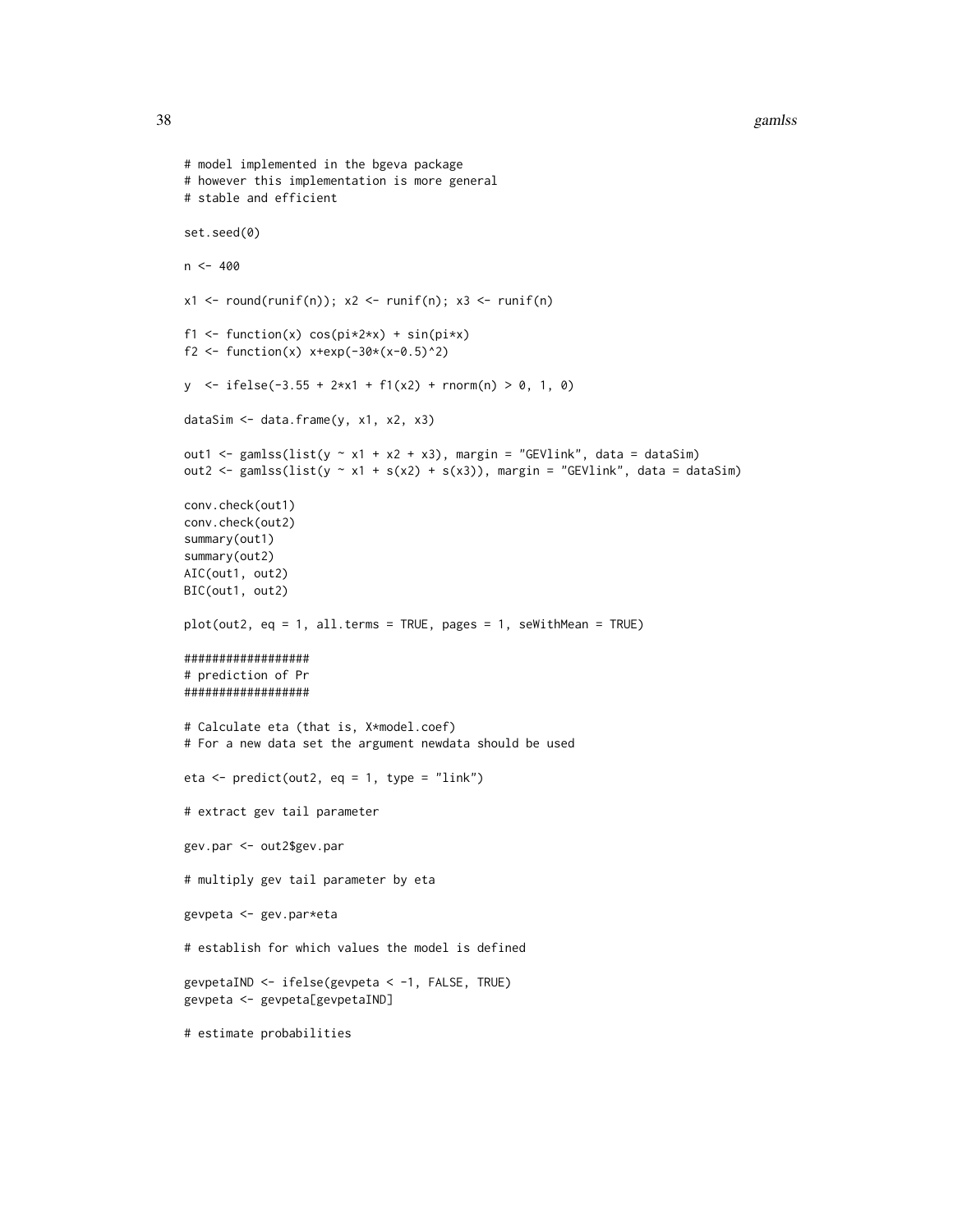#### gamlss 39

```
pr \leq -\exp(-(1 + \text{gevpeta})^(-1/\text{gev.par}))##################################
## Flexible survival model example
##################################
library(GJRM)
########################################
## Simulate proportional hazards data ##
########################################
set.seed(0)
n <- 2000
c \le - runif(n, 3, 8)
u <- runif(n, 0, 1)
z1 <- rbinom(n, 1, 0.5)
z2 \le runif(n, 0, 1)
t \leq - rep(NA, n)beta_0 <- -0.2357
beta-1 <- 1
f \leftarrow function(t, beta_0, beta_1, u, z1, z2){
  S_0 \leftarrow 0.7 * exp(-0.03*t^1.9) + 0.3*exp(-0.3*t^2.5)exp(-exp(log(-log(S_0))+beta_0*z1 + beta_1*z2))-u
}
for (i in 1:n){
   t[i] <- uniroot(f, c(0, 8), tol = .Machine$double.eps^0.5,
                   beta_0 = beta_0, beta_1 = beta_1, u = u[i],
                   z1 = z1[i], z2 = z2[i], extendInt = "yes" )$root
}
delta \le ifelse(t \le c, 1, 0)
u <- apply(cbind(t, c), 1, min)
dataSim <- data.frame(u, delta, z1, z2)
1-mean(delta) # average censoring rate
out \leq gamlss(list(u \sim z1 + s(z2) + s(u, bs = "mpi")), data = dataSim,
              surv = TRUE, margin = "PH", cens = delta)
post.check(out)
summary(out)
AIC(out)
BIC(out)
plot(out, eq = 1, scale = 0, pages = 1)
hazsurv.plot(out, newdata = data.frame(z1 = 0, z2 = 0), shade = TRUE, n.sim = 1000)
hazsurv.plot(out, type = "hazard", newdata = data.frame(z1 = 0, z2 = 0),
             shade = TRUE, n.sim = 1000)
out1 <- gam(u \sim z1 + s(z2), family = cos.php(),
            data = dataSim, weights = delta)
```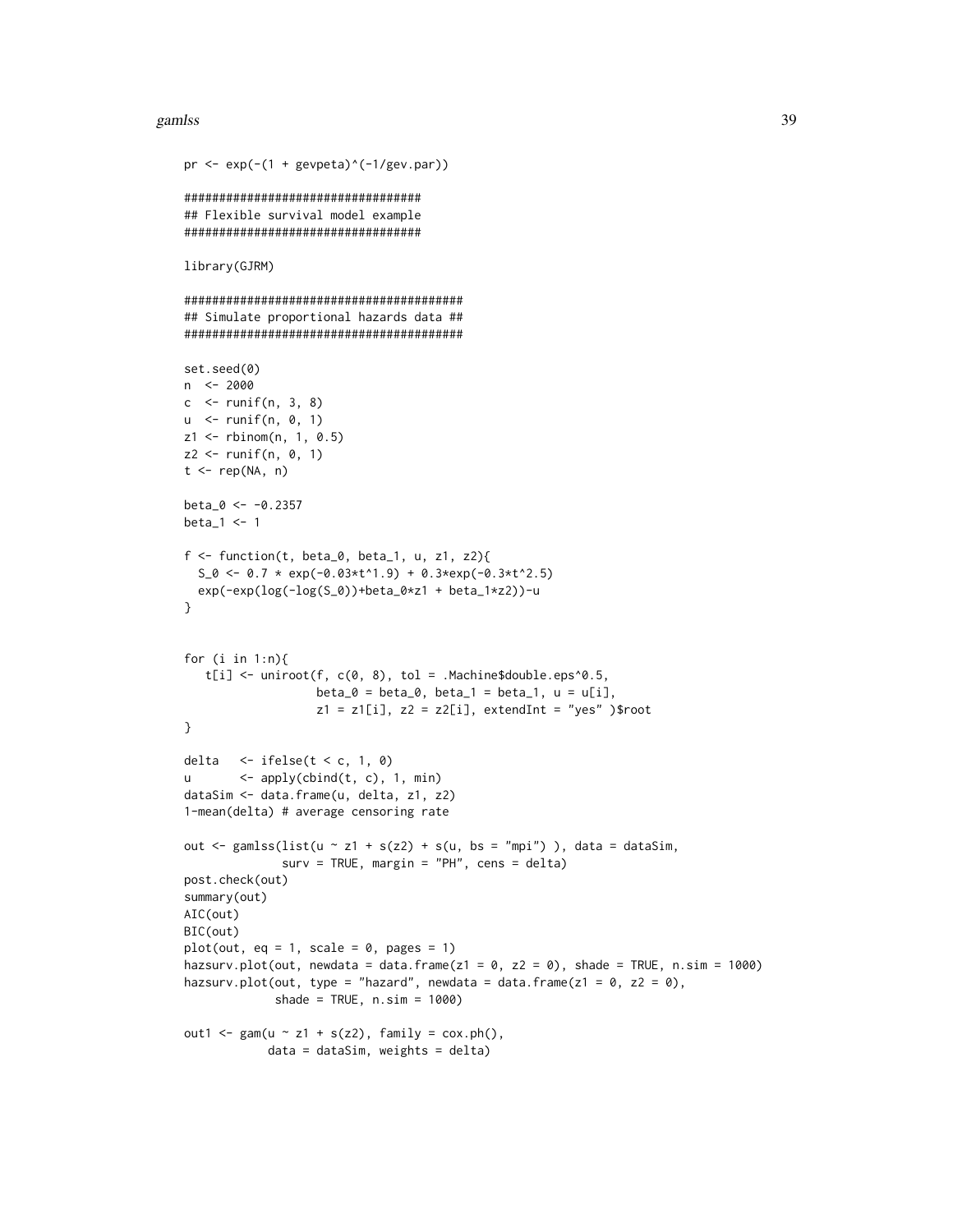40 gamlss

```
summary(out1)
# estimates of z1 and s(z2) are
# nearly identical between out and out1
# note that the Weibull is implemented as AFT
# as using the PH parametrisation makes
# computation unstable
out2 <- gamlss(list(u \sim z1 + s(z2) ), data = dataSim, surv = TRUE,
               margin = "WEI", cens = delta)
#####################################
## Simulate proportional odds data ##
#####################################
set.seed(0)
n < -2000c \le runif(n, 4, 8)
u <- runif(n, 0, 1)
z \le rbinom(n, 1, 0.5)
beta_0 < -1.05t < - rep(NA, n)f <- function(t, beta_0, u, z){
  S_0 \leftarrow 0.7 * exp(-0.03*t^1.9) + 0.3*exp(-0.3*t^2.5)1/(1 + exp(log((1-S_0)/S_0)+beta_0*z))-u
}
for (i in 1:n){
    t[i] <- uniroot(f, c(\emptyset, \emptyset), tol = .Machine$double.eps^0.5,
                    beta_0 = beta_0, u = u[i], z = z[i],extendInt="yes" )$root
}
delta \langle - ifelse(t \langle c, 1, 0 \rangleu <- apply(cbind(t, c), 1, min)
dataSim <- data.frame(u, delta, z)
1-mean(delta) # average censoring rate
out \leq gamlss(list(u \sim z + s(u, bs = "mpi") ), data = dataSim, surv = TRUE,
              margin = "PO", cens = delta)
post.check(out)
summary(out)
AIC(out)
BIC(out)
plot(out, eq = 1, scale = \theta)
hazsurv.plot(out, newdata = data.frame(z =0), shade = TRUE, n.sim = 1000)
hazsurv.plot(out, type = "hazard", newdata = data.frame(z = 0),
             shade = TRUE, n.sim = 1000)
```
# note that the Fisk is implemented as AFT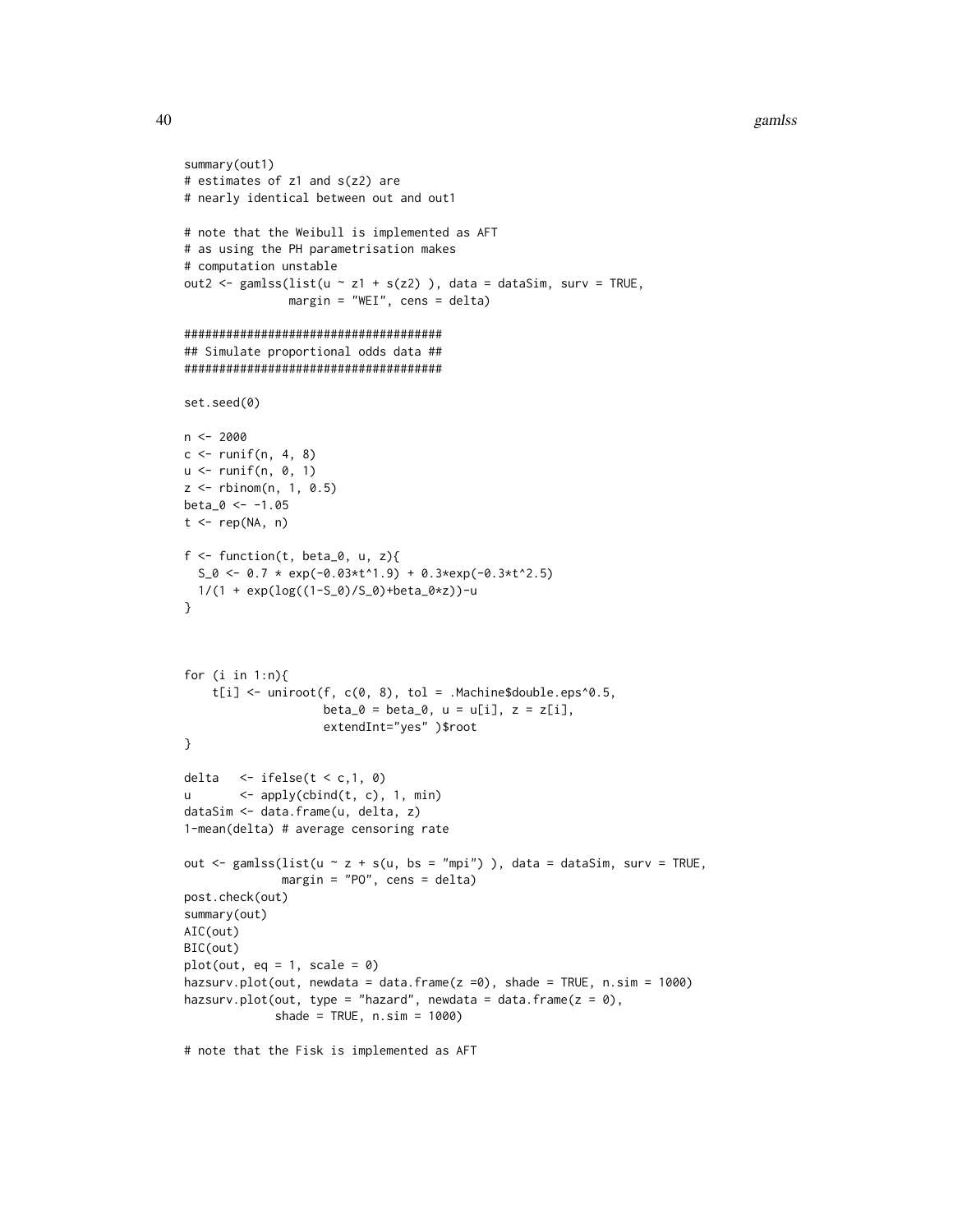# gamlssObject 41

```
# as using the PH parametrisation makes
# computation unstable
out1 <- gamlss(list(u ~ z), data = dataSim, surv = TRUE,
              margin = "FISK", cens = delta)
## End(Not run)
```
# gamlssObject *Fitted gamlssObject object*

# Description

A fitted gamlss object returned by function gamlss and of class "gamlss" and "SemiParBIV".

### Value

| fit                                          | List of values and diagnostics extracted from the output of the algorithm.                                                        |  |
|----------------------------------------------|-----------------------------------------------------------------------------------------------------------------------------------|--|
| gam1, gam2, gam3                             |                                                                                                                                   |  |
|                                              | Univariate starting values' fits.                                                                                                 |  |
| coefficients                                 | The coefficients of the fitted model.                                                                                             |  |
| weights                                      | Prior weights used during model fitting.                                                                                          |  |
| sp                                           | Estimated smoothing parameters of the smooth components.                                                                          |  |
| iter.sp                                      | Number of iterations performed for the smoothing parameter estimation step.                                                       |  |
| iter.if                                      | Number of iterations performed in the initial step of the algorithm.                                                              |  |
| iter.inner                                   | Number of iterations performed within the smoothing parameter estimation step.                                                    |  |
| n                                            | Sample size.                                                                                                                      |  |
| X1, X2, X3,                                  |                                                                                                                                   |  |
|                                              | Design matrices associated with the linear predictors.                                                                            |  |
| X1.d2, X2.d2, X3.d2,                         |                                                                                                                                   |  |
|                                              | Number of columns of X1, X2, X3, etc.                                                                                             |  |
| $1.\text{sp1}, 1.\text{sp2}, 1.\text{sp3}, $ |                                                                                                                                   |  |
|                                              | Number of smooth components in the equations.                                                                                     |  |
| He                                           | Penalized -hessian/Fisher. This is the same as HeSh for unpenalized models.                                                       |  |
| HeSh                                         | Unpenalized -hessian/Fisher.                                                                                                      |  |
| <b>Vb</b>                                    | Inverse of He. This corresponds to the Bayesian variance-covariance matrix used<br>for confidence/credible interval calculations. |  |
| F                                            | This is obtained multiplying Vb by HeSh.                                                                                          |  |
| t.edf                                        | Total degrees of freedom of the estimated bivariate model. It is calculated as<br>sum(diag(F)).                                   |  |
| edf1, $edf2$ , $edf3$ , $\ldots$             |                                                                                                                                   |  |
|                                              | Degrees of freedom for the model's equations.                                                                                     |  |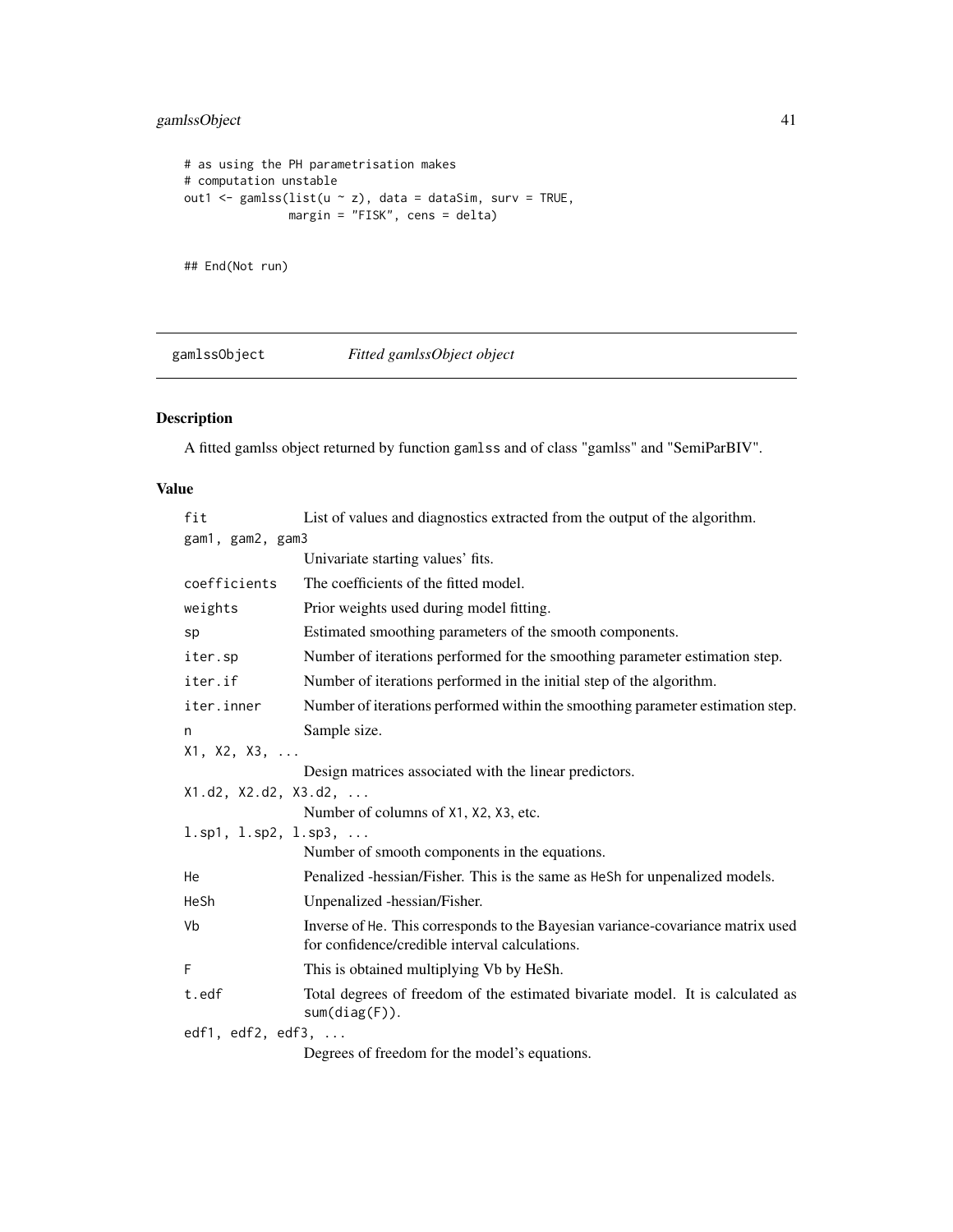42 gt.bpm

| wor.c             | Working model quantities.                                                                                       |
|-------------------|-----------------------------------------------------------------------------------------------------------------|
| eta1, eta2, eta3, |                                                                                                                 |
|                   | Estimated linear predictors.                                                                                    |
| v1                | Response.                                                                                                       |
| logLik            | Value of the (unpenalized) log-likelihood evaluated at the (penalized or unpe-<br>nalized) parameter estimates. |

# Author(s)

Maintainer: Giampiero Marra <giampiero.marra@ucl.ac.uk>

#### See Also

[gamlss](#page-33-0), [summary.gamlss](#page-101-0)

gt.bpm *Gradient test*

# Description

gt.bpm can be used to test the hypothesis of absence of endogeneity, correlated model equations/errors or non-random sample selection in binary bivariate probit models.

### Usage

gt.bpm(x)

# Arguments

x A fitted SemiParBIV object as produced by SemiParBIV().

# Details

The gradient test was first proposed by Terrell (2002) and it is based on classic likelihood theory. See Marra et al. (in press) for full details.

# Value

It returns a numeric p-value corresponding to the null hypothesis that the correlation,  $\theta$ , is equal to 0.

# WARNINGS

This test's implementation is only valid for bivariate binary probit models with normal errors.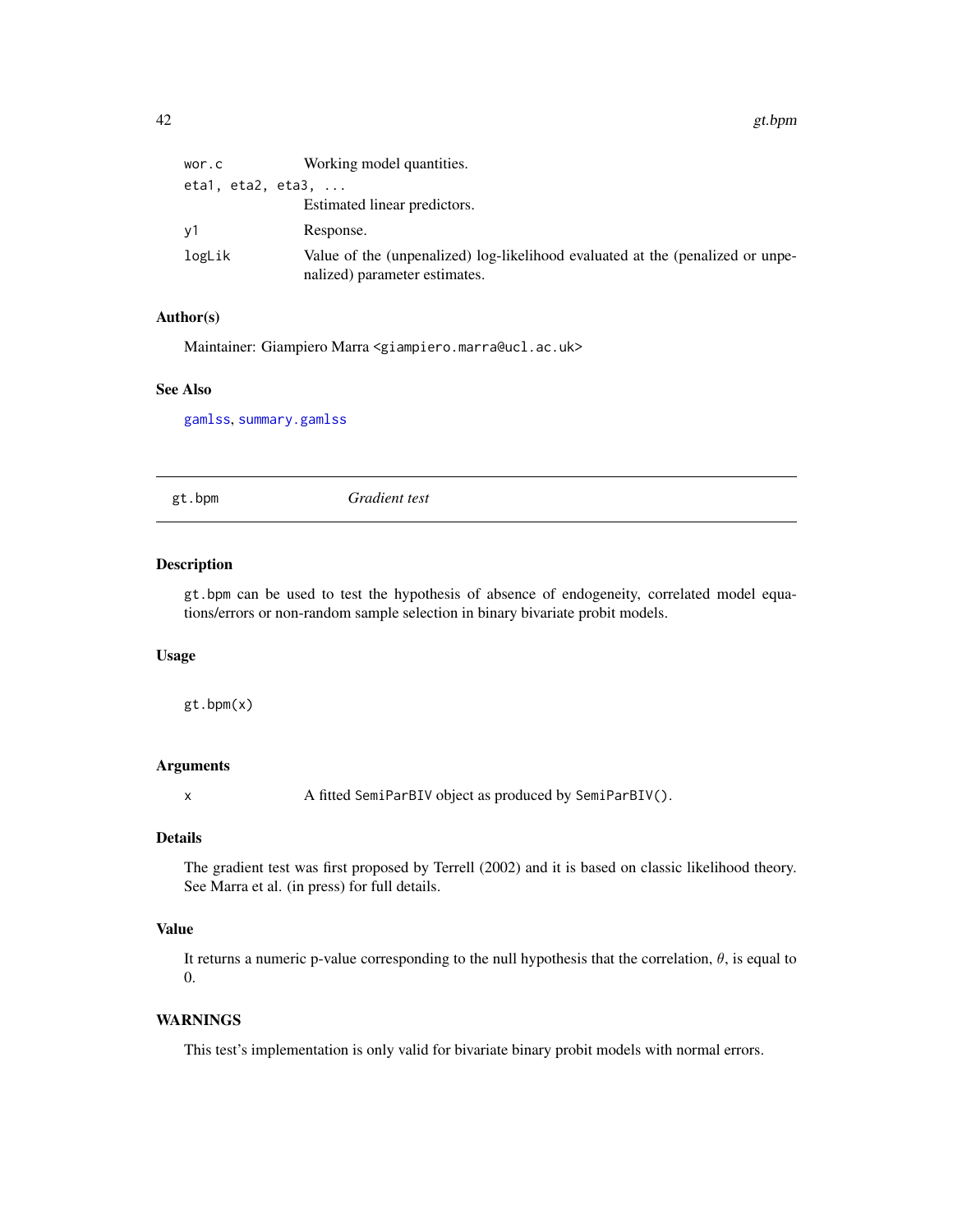#### H.tri 43

### Author(s)

Maintainer: Giampiero Marra <giampiero.marra@ucl.ac.uk>

#### References

Marra G., Radice R. and Filippou P. (2017), Regression Spline Bivariate Probit Models: A Practical Approach to Testing for Exogeneity. *Communications in Statistics - Simulation and Computation*, 46(3), 2283-2298.

Terrell G. (2002), The Gradient Statistic. *Computing Science and Statistics*, 34, 206-215.

#### See Also

[SemiParBIV](#page-79-0)

### Examples

## see examples for SemiParBIV

H.tri *Internal Function*

### Description

This and other similar internal functions calculate the Hessian for trivariate binary models.

#### Author(s)

Author: Panagiota Filippou

Maintainer: Giampiero Marra <giampiero.marra@ucl.ac.uk>

hazsurv.plot *Hazard and survival plots*

### Description

This function produces either a survival or hazard plot.

### Usage

```
hazsurv.plot(x, eq, newdata, type = "surv", intervals = TRUE,
             n.sim = 100, prob.lev = 0.05,
             shade = FALSE, ylim, ylab, xlab, \dots)
```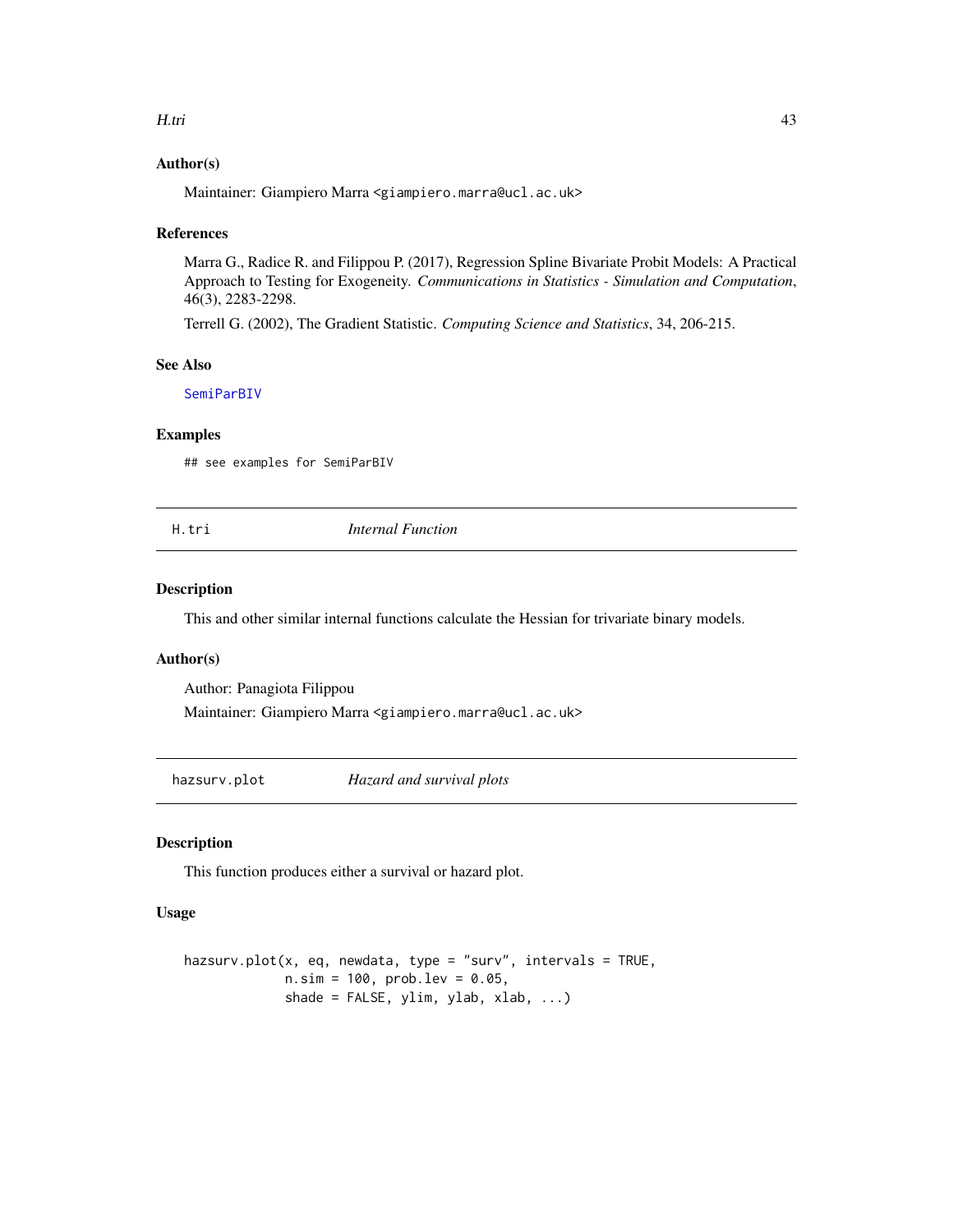# Arguments

| A fitted gamlss/copularing object as produced by the respective fitting function.                                                                       |  |  |
|---------------------------------------------------------------------------------------------------------------------------------------------------------|--|--|
| Equation number. This can be ignored for univariate models.                                                                                             |  |  |
| A data frame or list containing the values of the model covariates at which pre-<br>dictions are required. This must have one row and must be provided. |  |  |
| The plot to produce, either "surv" or "hazard".                                                                                                         |  |  |
| If TRUE then intervals are also produced.                                                                                                               |  |  |
| Number of simulated coefficient vectors from the posterior distribution of the<br>estimated model parameters. This is used for interval calculations.   |  |  |
| Overall probability of the left and right tails of the probabilities' distributions<br>used for interval calculations.                                  |  |  |
| If TRUE then it produces shaded regions as confidence bands.                                                                                            |  |  |
| ylim, ylab, xlab                                                                                                                                        |  |  |
| Usual plot arguments.                                                                                                                                   |  |  |
| Other arguments to pass to plot.                                                                                                                        |  |  |
|                                                                                                                                                         |  |  |

## Value

It produces a plot.

# Author(s)

Maintainer: Giampiero Marra <giampiero.marra@ucl.ac.uk>

hiv *HIV Zambian data*

# Description

HIV Zambian data by region, together with polygons describing the regions' shapes.

# Usage

```
data(hiv)
data(hiv.polys)
```
### Format

hiv is a 6416 row data frame with the following columns

hivconsent binary variable indicating consent to test for HIV.

hiv binary variable indicating whether an individual is HIV positive.

age age in years.

education years of education.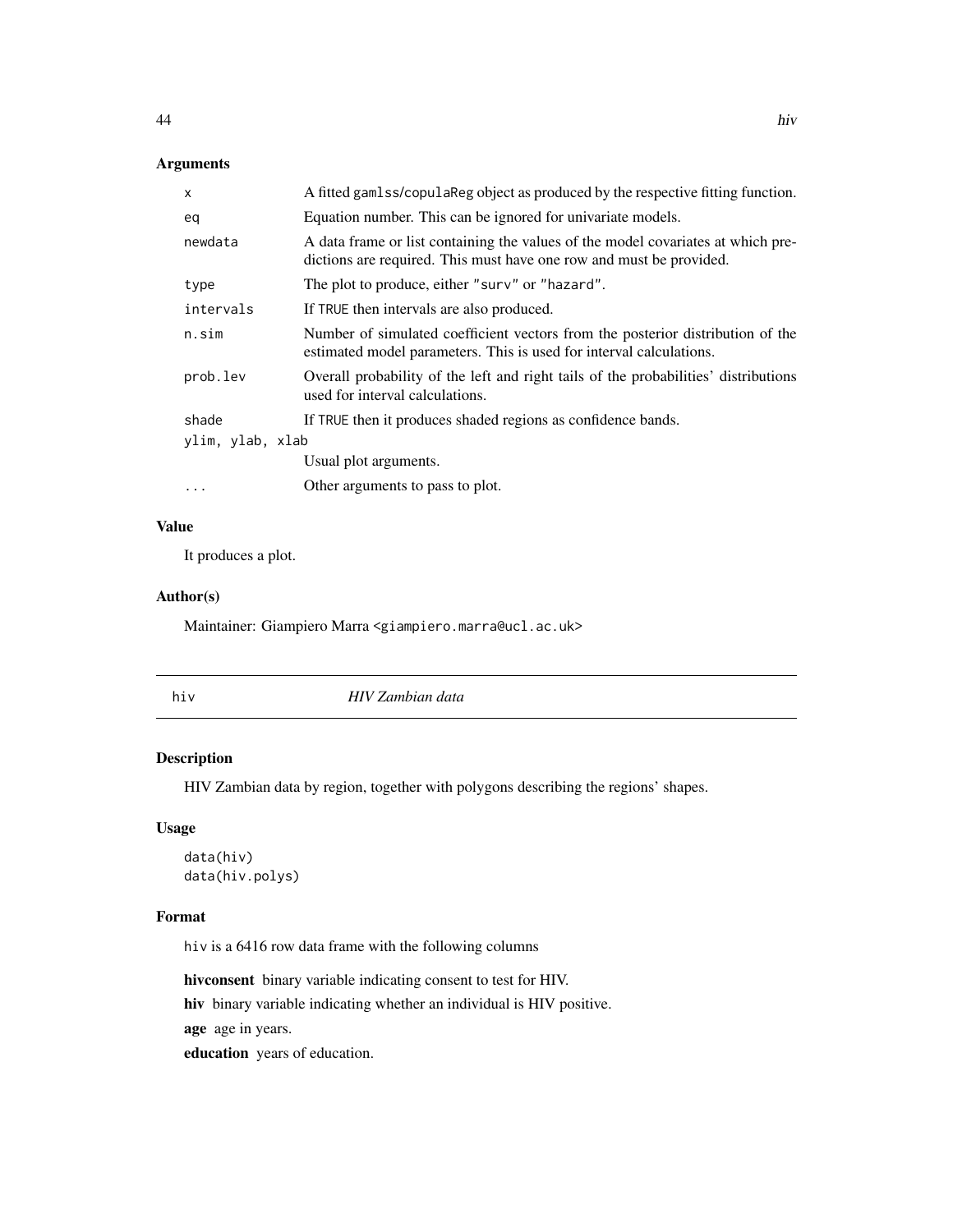region code identifying region, and matching names (hiv.polys). It can take nine possible values: 1 central, 2 copperbelt, 3 eastern, 4 luapula, 5 lusaka, 6 northwestern, 7 northern, 8 southern, 9 western.

marital never married, currently married, formerly married.

std had a sexually transmitted disease.

highhiv had high risk sex.

condom used condom during last intercourse.

aidscare equal to 1 if would care for an HIV-infected relative.

knowsdiedofaids equal to 1 if know someone who died of HIV.

evertestedHIV equal to 1 if previously tested for HIV.

smoke smoker.

ethnicity bemba, lunda (luapula), lala, ushi, lamba, tonga, luvale, lunda (northwestern), mbunda, kaonde, lozi, chewa, nsenga, ngoni, mambwe, namwanga, tumbuka, other.

language English, Bemba, Lozi, Nyanja, Tonga, other.

interviewerID interviewer identifier.

sw survey weights.

hiv.polys contains the polygons defining the areas in the format described below.

### Details

The data frame hiv relates to the regions whose boundaries are coded in hiv.polys. hiv.polys[[i]] is a 2 column matrix, containing the vertices of the polygons defining the boundary of the ith region. names(hiv.polys) matches hiv\$region (order unimportant).

### Source

The data have been produced as described in:

McGovern M.E., Barnighausen T., Marra G. and Radice R. (2015), On the Assumption of Joint Normality in Selection Models: A Copula Approach Applied to Estimating HIV Prevalence. *Epidemiology*, 26(2), 229-237.

#### References

Marra G., Radice R., Barnighausen T., Wood S.N. and McGovern M.E. (in press), A Simultaneous Equation Approach to Estimating HIV Prevalence with Non-Ignorable Missing Responses. *Journal of the American Statistical Association*.

### Examples

## Not run:

######################################################### #########################################################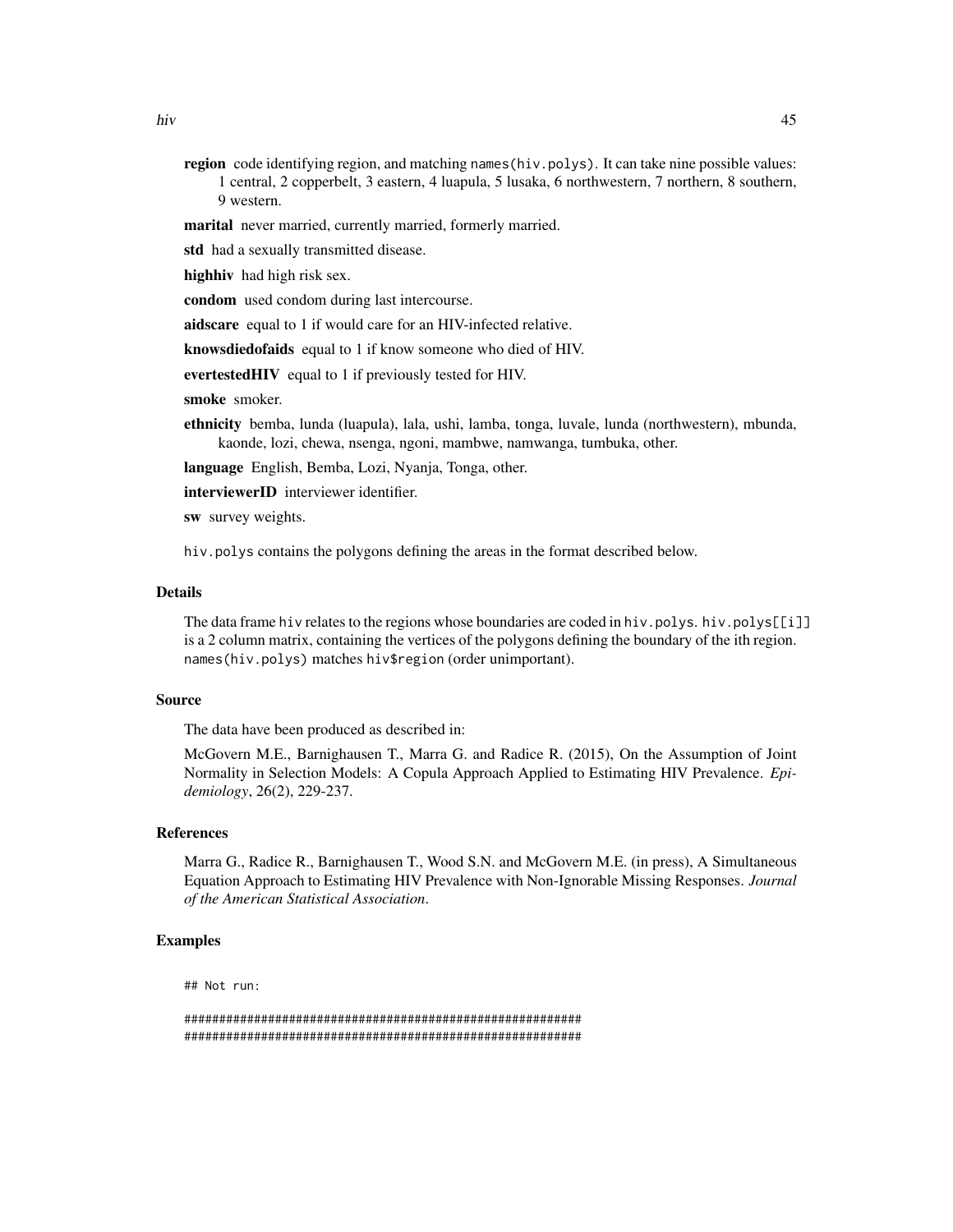```
library("GJRM")
data("hiv", package = "GJRM")
data("hiv.polys", package = "GJRM")
#########################################################
#########################################################
## The stuff below is useful if the user wishes to employ
## a Markov Random Field (MRF) smoother. It provides
## the instructions to set up polygons automatically
## and the dataset variable needed to fit a model with
## MRF.
#########################################################
#########################################################
#
# ## hiv.polys was already created and
# ## made available via the call
# ## data("hiv.polys", package = "GJRM")
# ## hiv.polys was created using the code below
#
# obj <- readRDS("ZMB_adm1.rds")
# ## RDS Zambian Level 1 file obtained from
# ## http://www.gadm.org.
#
# pol <- polys.setup(obj)
#
# hiv.polys <- pol$polys
# name <- cbind(names(hiv.polys), pol$names1)
# name
#
## last step was to create a factor variable with range
## range(name[,1]) where the numerical values were linked
## to the regions in name[, 2]. This is what was done in
## the hiv dataset; see hiv$region. Specifically,
## the procedure used was
##
# reg <- NULL
#
# for(i in 1:dim(hiv)[1]){
#
# if(hiv$region[i] == "Central") reg[i] < -1# if(hiv$region[i] == "Copperbelt") reg[i] <- 2
# if(hiv$region[i] == "Eastern") reg[i] < -3# if(hiv$region[i] == "Luapula") reg[i] < -4# if(hiv$region[i] == "Lusaka") reg[i] < -5# if(hiv$region[i] == "North-Western") reg[i] <- 6
# if(hiv$region[i] == "Northern") reg[i] \leftarrow 7# if(hiv$region[i] == "Southern") reg[i] < -8# if(hiv$region[i] == "Western") reg[i] < -9#
# }
#
# hiv$region <- as.factor(reg)
```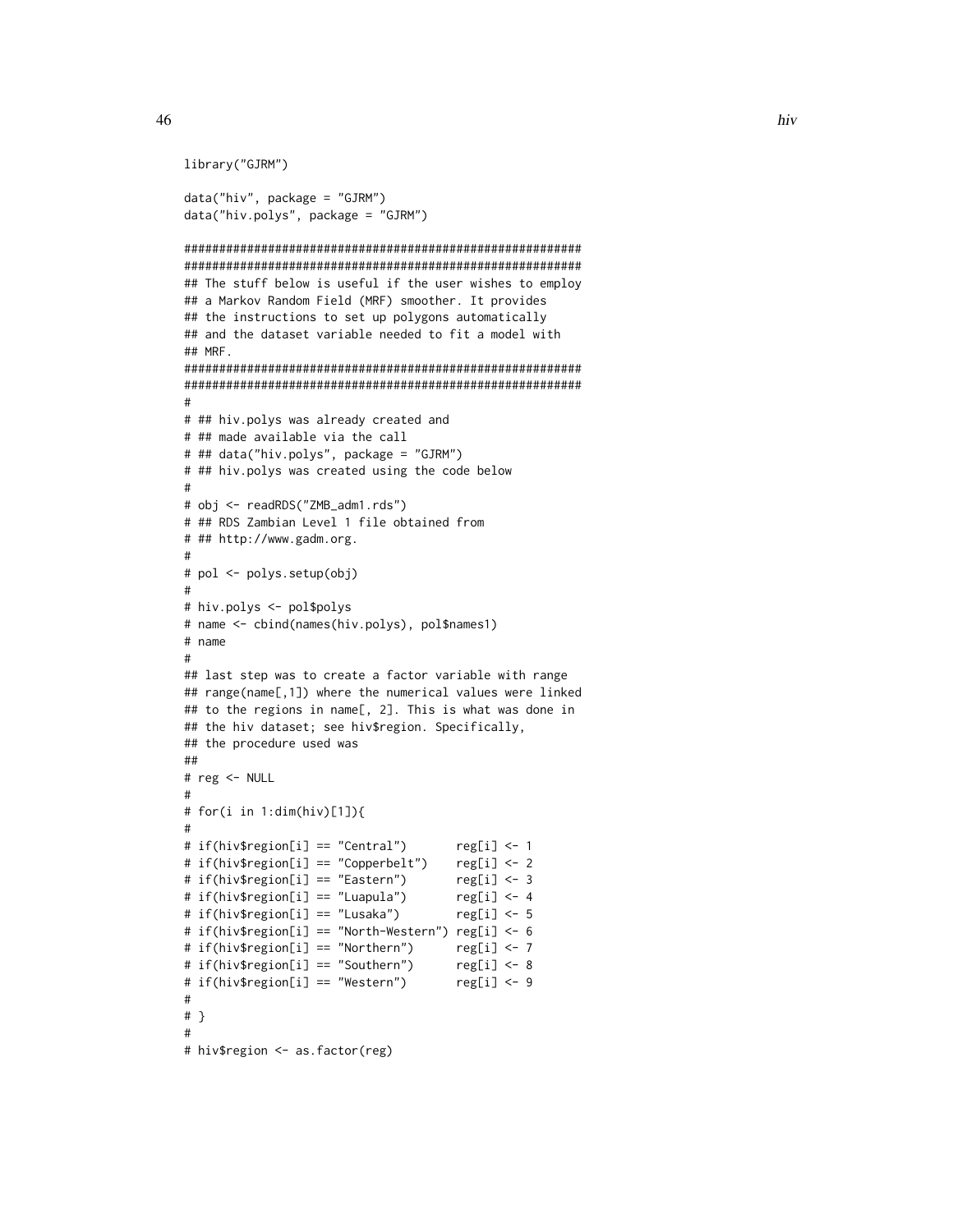```
#
#
#########################################################
#########################################################
xt <- list(polys = hiv.polys)
# neighbourhood structure info for MRF
# to use in model specification
#########################################################
# Bivariate brobit model with non-random sample selection
#########################################################
sel.eq <- hivconsent \sim s(age) + s(education) + s(wealth) +
                       s(region, bs = "mrf", xt = xt, k = 7) +
                       marital + std + age1sex_cat + highhiv +
                       partner + condom + aidscare +
                       knowsdiedofaids + evertestedHIV +
                       smoke + religion + ethnicity +
                       language + s(interviewerID, bs = "re")
out.eq <- hiv \sim s(age) + s(eduction) + s(wealth) +s(region, bs = "mrf", xt = xt, k = 7) +
                       marital + std + age1sex_cat + highhiv +
                       partner + condom + aidscare +
                       knowsdiedofaids + evertestedHIV +
                       smoke + religion + ethnicity +
                       language
theta.eq <- \sim s(region, bs = "mrf", xt = xt, k = 7)
fl <- list(sel.eq, out.eq, theta.eq)
# the above model specification is fairly
# complex and it serves to illustrate the
# flexibility of the modelling approach
bss <- SemiParBIV(fl, data = hiv, BivD = "J90", Model = "BSS")
conv.check(bss)
set.seed(1)
sb <- summary(bss)
sb
plot(bss, eq = 1, seWithMean = TRUE, scheme = 1,scale = 0, pages = 1, jit = TRUE)
plot(bss, eq = 2, seWithMean = TRUE, scheme = 1,scale = 0, pages = 1, jit = TRUE)
```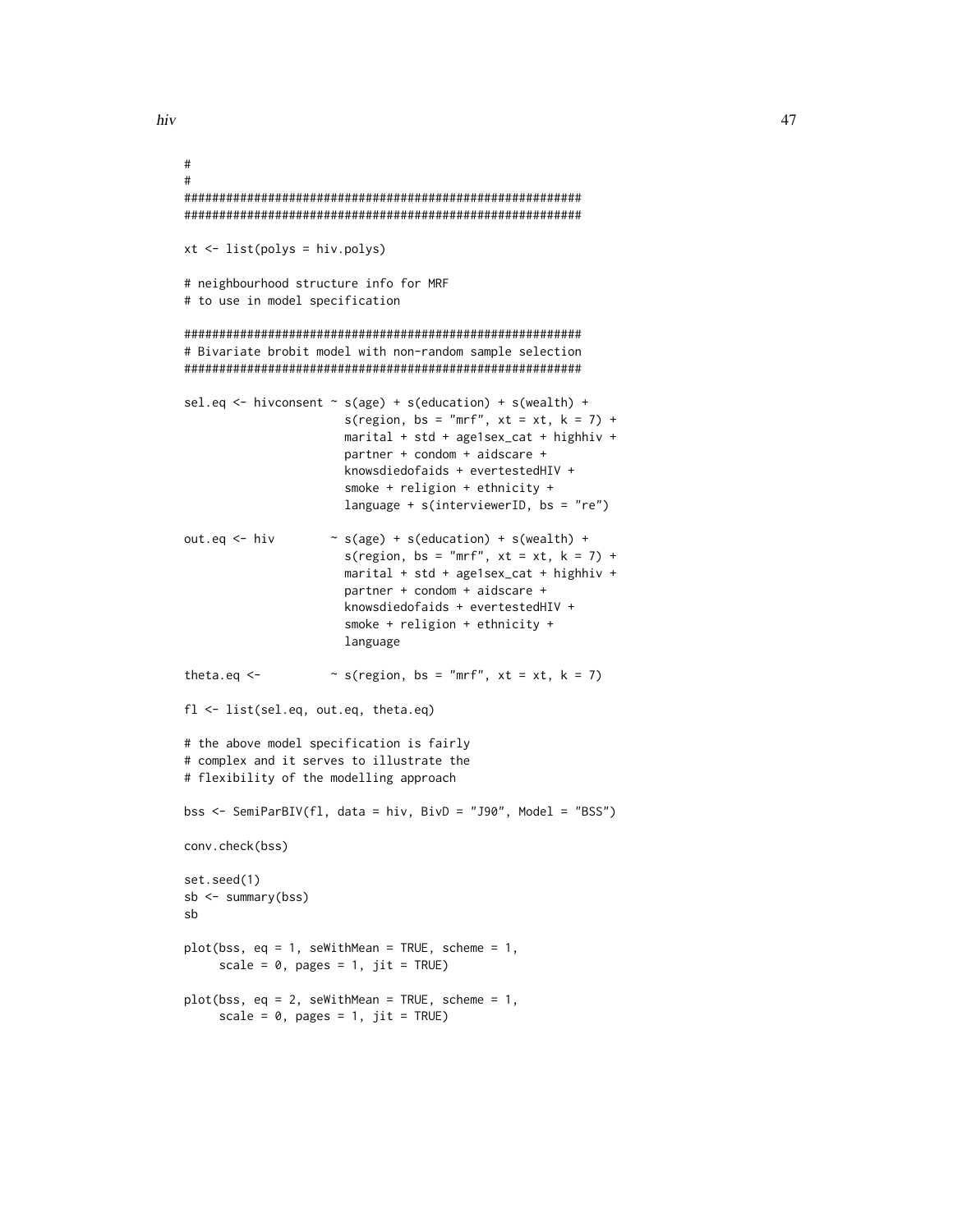```
48 imputeSS
```

```
prev(bss, sw = hiv$sw, type = "naive")
set.seed(1)
prev(bss, sw = hiv$sw, type = "univariate")
prev(bss, sw = hiv$sw)
lr <- length(hiv.polys)
prevBYreg <- matrix(NA, lr, 2)
thetaBYreg <- NA
for(i in 1:lr) {
prevBYreg[i,1] <- prev(bss, sw = hiv$sw, ind = hiv$region==i,
                       type = "univariate")$res[2]
prevBYreg[i,2] <- prev(bss, sw = hiv$sw, ind = hiv$region==i)$res[2]
thetaBYreg[i] <- bss$theta[hiv$region==i][1]
}
zlim <- range(prevBYreg) # to establish a common prevalence range
par(mfrow = c(1, 3), cex. axis = 1.3)polys.map(hiv.polys, prevBYreg[,1], zlim = zlim, lab = "",
          cex.lab = 1.5, cex.main = 1.5,
         main = "HIV - Imputation Model")
polys.map(hiv.polys, prevBYreg[,2], zlim = zlim, cex.main = 1.5,
         main = "HIV - Selection Model")
polys.map(hiv.polys, thetaBYreg, rev.col = FALSE, cex.main = 1.7,
         main = expression(paste("Copula parameter (",hat(theta),")")))
sb$CItheta[1,]
## End(Not run)
#
```
imputeSS *Missing values' imputation*

# Description

imputeSS imputes missing values for a copulaSampleSel model object.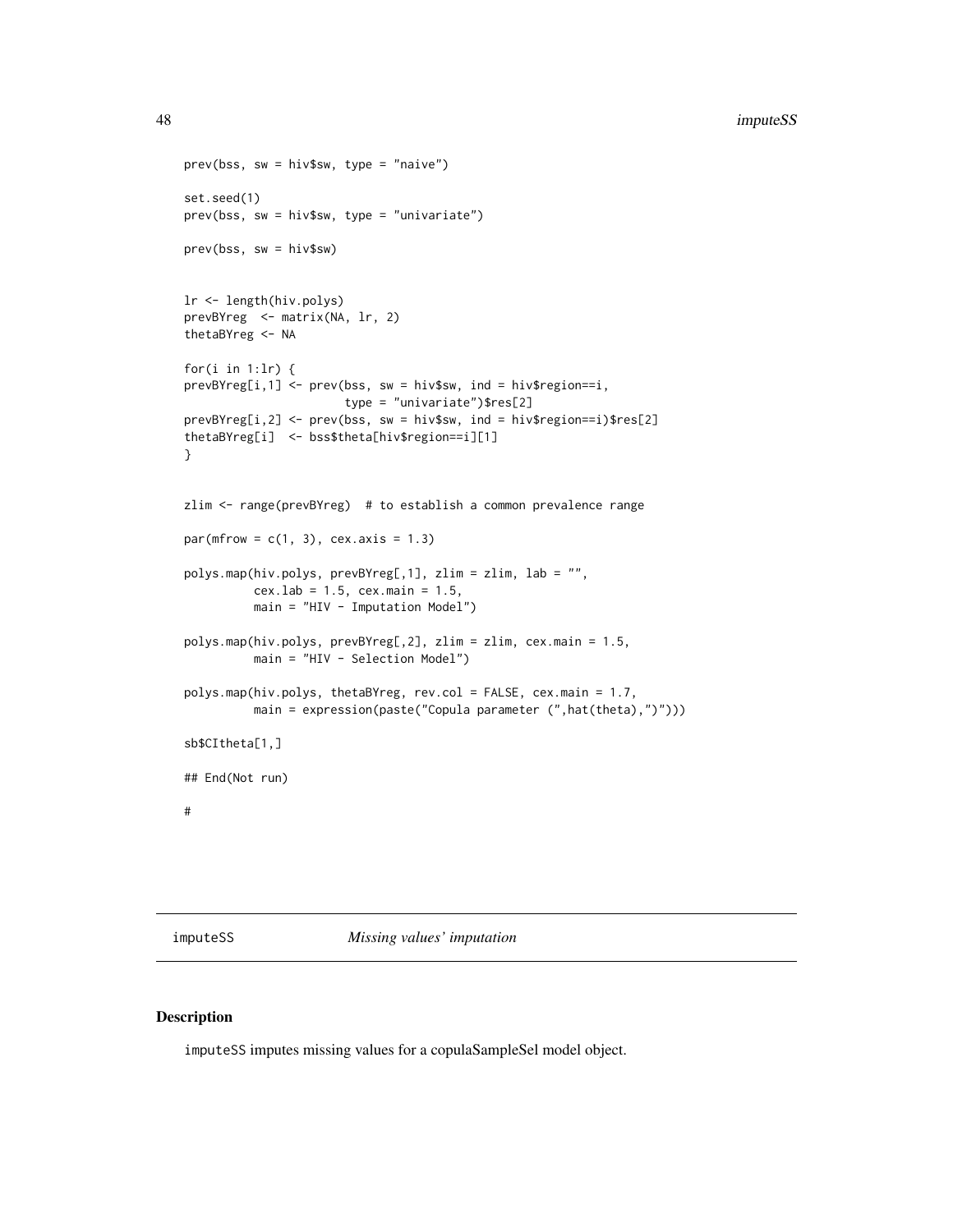#### imputeSS 49

#### Usage

imputeSS(x, m)

#### Arguments

| A fitted copula Sample Sel object as produced by the respective fitting function. |
|-----------------------------------------------------------------------------------|
| Number of imputed response vectors.                                               |

#### Details

This function generates m sets of imputed values for the outcome of interest under a fitted copulaSampleSel model. The algorithm draws parameters from the posterior distribution of copulaSampleSel which are then used to obtain simulated responses (from the posterior predictive distribution of the missing values) via a rejection algorithm. The bound for acceptance/rejection is obtained via a trust region optimisation.

The imputed values are used to create m complete imputed datasets and perform complete data analysis and inference about the parameters of interest using function gamlss() within this package.

This function is currently suitable for continuous responses only.

#### Value

It returns a list containing m imputed response vectors.

# Author(s)

Authors: Jose Camarena, Giampiero Marra and Rosalba Radice Maintainer: Giampiero Marra <giampiero.marra@ucl.ac.uk>

# References

Robert C. and Casella G. (2004). Monte Carlo Statistical Methods. New York: Springer-Verlag. Ripley B. D. (1987) Stochastic Simulation. New York: John Wiley & Sons, Inc.

#### See Also

[copulaSampleSel](#page-24-0)

### Examples

## see examples for copulaSampleSel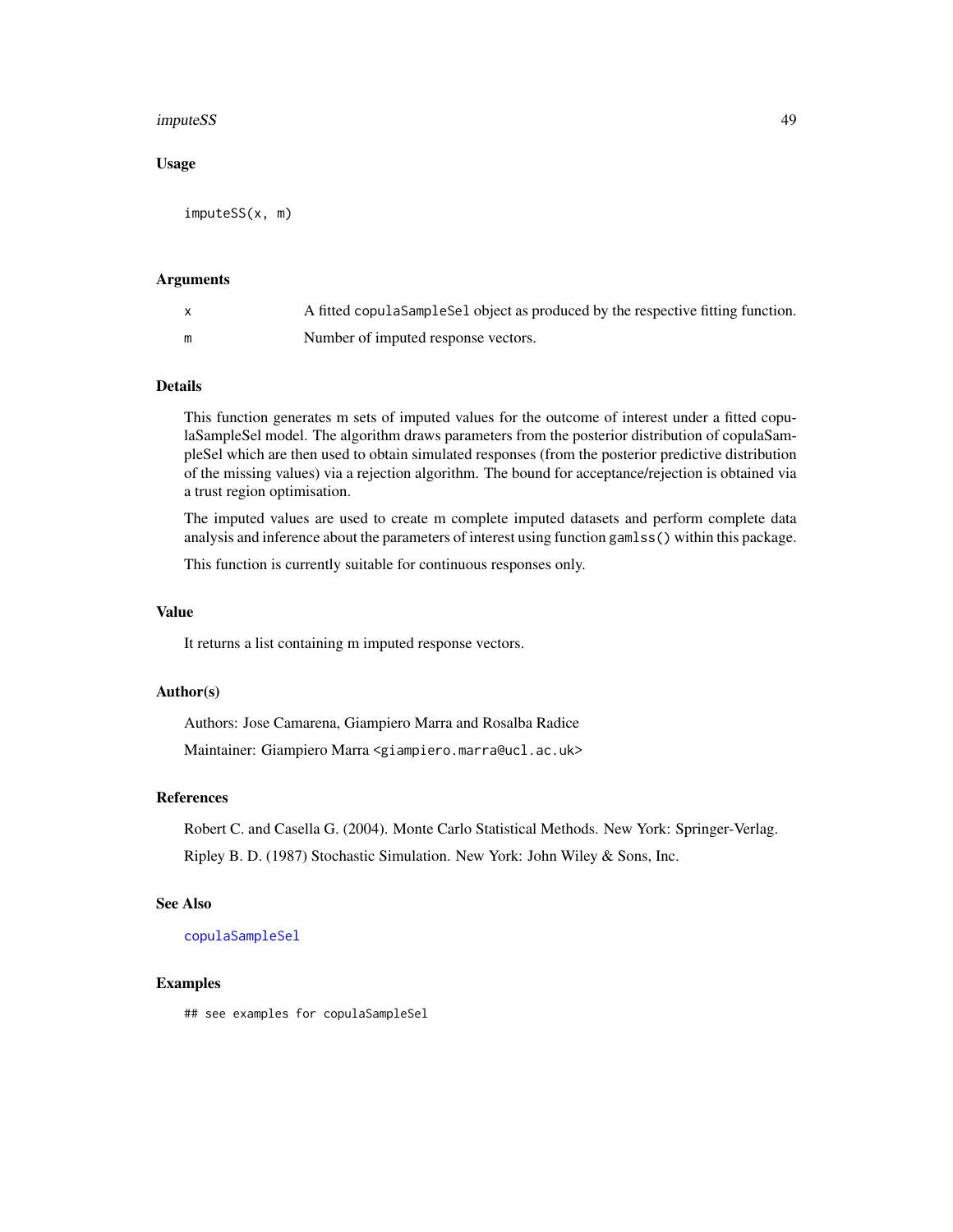# Description

jc.probs can be used to calculate the joint or conditional probabilities from a fitted bivariate model with intervals obtained using posterior simulation.

### Usage

 $jc.probs(x, y1, y2, newdata, type = "bivariate", cond = 0,$  $intervals = FALSE, n.sim = 100, prob.lev = 0.05)$ 

# Arguments

| $\boldsymbol{\mathsf{x}}$ | A fitted SemiParBIV/copulaReg/copulaSampleSel object as produced by the<br>respective fitting function.                                                                                                                                                                                     |
|---------------------------|---------------------------------------------------------------------------------------------------------------------------------------------------------------------------------------------------------------------------------------------------------------------------------------------|
| y1                        | Value of response for first margin.                                                                                                                                                                                                                                                         |
| y2                        | Value of response for second margin.                                                                                                                                                                                                                                                        |
| newdata                   | A data frame or list containing the values of the model covariates at which pre-<br>dictions are required. If not provided then predictions corresponding to the orig-<br>inal data are returned. When newdata is provided, it should contain all the vari-<br>ables needed for prediction. |
| type                      | This argument can take two: "bivariate" (the probabilities are calculated from<br>the fitted bivariate model) and "independence" (the calculation is done from<br>univariate fits).                                                                                                         |
| cond                      | There are three possible values: 0 (joint probabilities are delivered), 1 (condi-<br>tional probabilities are delivered and conditioning is with the respect to the first<br>margin), 2 (as before but conditioning is with the respect to the second margin).                              |
| intervals                 | If TRUE then intervals for the probabilities are also produced.                                                                                                                                                                                                                             |
| n.sim                     | Number of simulated coefficient vectors from the posterior distribution of the<br>estimated model parameters. This is used for interval calculations.                                                                                                                                       |
| prob.lev                  | Overall probability of the left and right tails of the probabilities' distributions<br>used for interval calculations.                                                                                                                                                                      |

## Details

This function calculates joint or conditional probabilities from a fitted bivariate model or a model assuming independence, with intervals obtained using posterior simulation.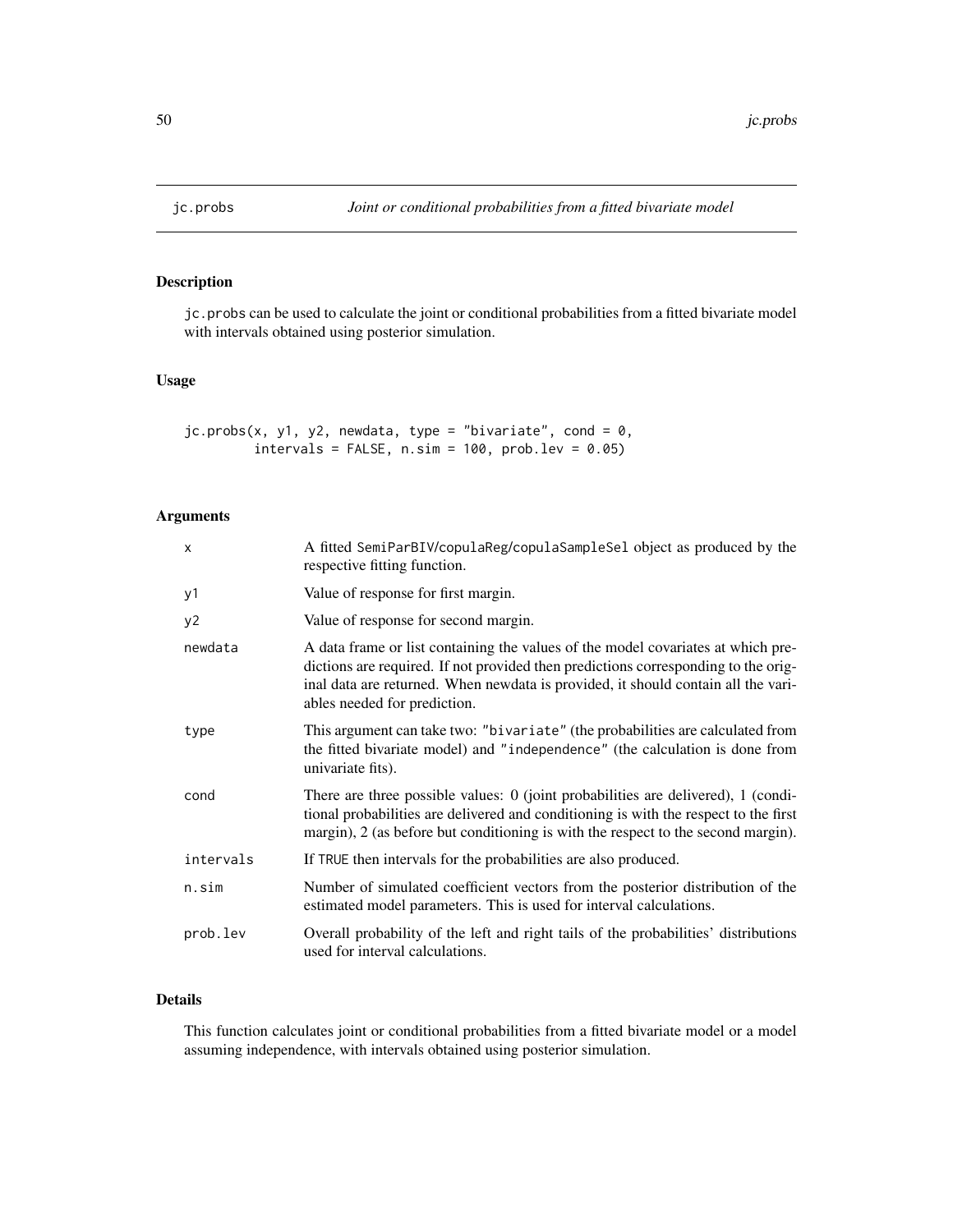#### llpsi 51

### Value

res It returns three values: estimated probabilities (p12), with lower and upper interval limits (CIpr) if intervals = TRUE, and p1 and p2 (the marginal probabilities).

# Author(s)

Maintainer: Giampiero Marra <giampiero.marra@ucl.ac.uk>

# See Also

[GJRM-package](#page-2-0), [SemiParBIV](#page-79-0), [copulaReg](#page-15-0), [copulaSampleSel](#page-24-0)

### Examples

## see examples for SemiParBIV, copulaReg and copulaSampleSel

llpsi *Internal Function*

#### Description

Log-logistic robust function.

### Author(s)

Maintainer: Giampiero Marra <giampiero.marra@ucl.ac.uk>

LM.bpm *Lagrange Multiplier Test (Score Test)*

# Description

Before fitting a bivariate probit model, LM.bpm can be used to test the hypothesis of absence of endogeneity, correlated model equations/errors or non-random sample selection.

# Usage

```
LM.bpm(formula, data = list(), weights = NULL, subset = NULL, Model,
       hess = TRUE)
```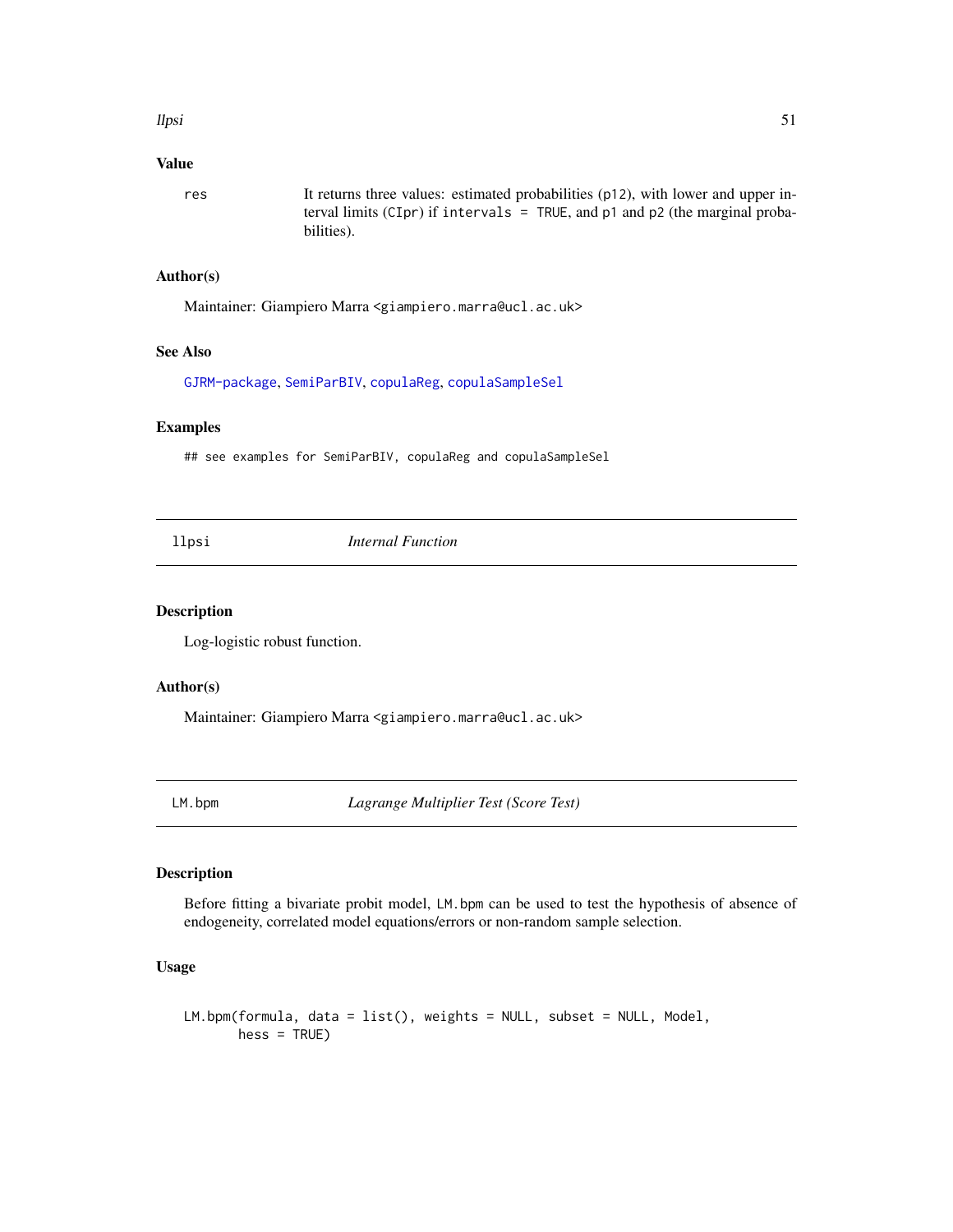#### Arguments

| formula | A list of two formulas, one for equation 1 and the other for equation 2. s<br>terms are used to specify smooth smooth functions of predictors. Note that if<br>Model $=$ "BSS" then the first formula MUST refer to the selection equation. |
|---------|---------------------------------------------------------------------------------------------------------------------------------------------------------------------------------------------------------------------------------------------|
| data    | An optional data frame, list or environment containing the variables in the model.<br>If not found in data, the variables are taken from environment (formula).                                                                             |
| weights | Optional vector of prior weights to be used in fitting.                                                                                                                                                                                     |
| subset  | Optional vector specifying a subset of observations to be used in the fitting pro-<br>cess.                                                                                                                                                 |
| Model   | It indicates the type of model to be used in the analysis. Possible values are "B"<br>(bivariate model) and "BSS" (bivariate model with sample selection). The two<br>marginal equations have probit links.                                 |
| hess    | If FALSE then the expected (rather than observed) information matrix is em-<br>ployed.                                                                                                                                                      |

#### Details

This Lagrange multiplier test (also known as score test) is used here for testing the null hypothesis that  $\theta$  is equal to 0 (i.e. no endogeneity, non-random sample selection or correlated model equations/errors, depending on the model being fitted). Its main advantage is that it does not require an estimate of the model parameter vector under the alternative hypothesis. Asymptotically, it takes a Chi-squared distribution with one degree of freedom. Full details can be found in Marra et al. (2014) and Marra et al. (in press).

#### Value

It returns a numeric p-value corresponding to the null hypothesis that the correlation,  $\theta$ , is equal to 0.

### WARNINGS

This test's implementation is ONLY valid for bivariate binary probit models with normal errors.

### Author(s)

Maintainer: Giampiero Marra <giampiero.marra@ucl.ac.uk>

#### References

Marra G., Radice R. and Filippou P. (2017), Regression Spline Bivariate Probit Models: A Practical Approach to Testing for Exogeneity. *Communications in Statistics - Simulation and Computation*, 46(3), 2283-2298.

Marra G., Radice R. and Missiroli S. (2014), Testing the Hypothesis of Absence of Unobserved Confounding in Semiparametric Bivariate Probit Models. *Computational Statistics*, 29(3-4), 715- 741.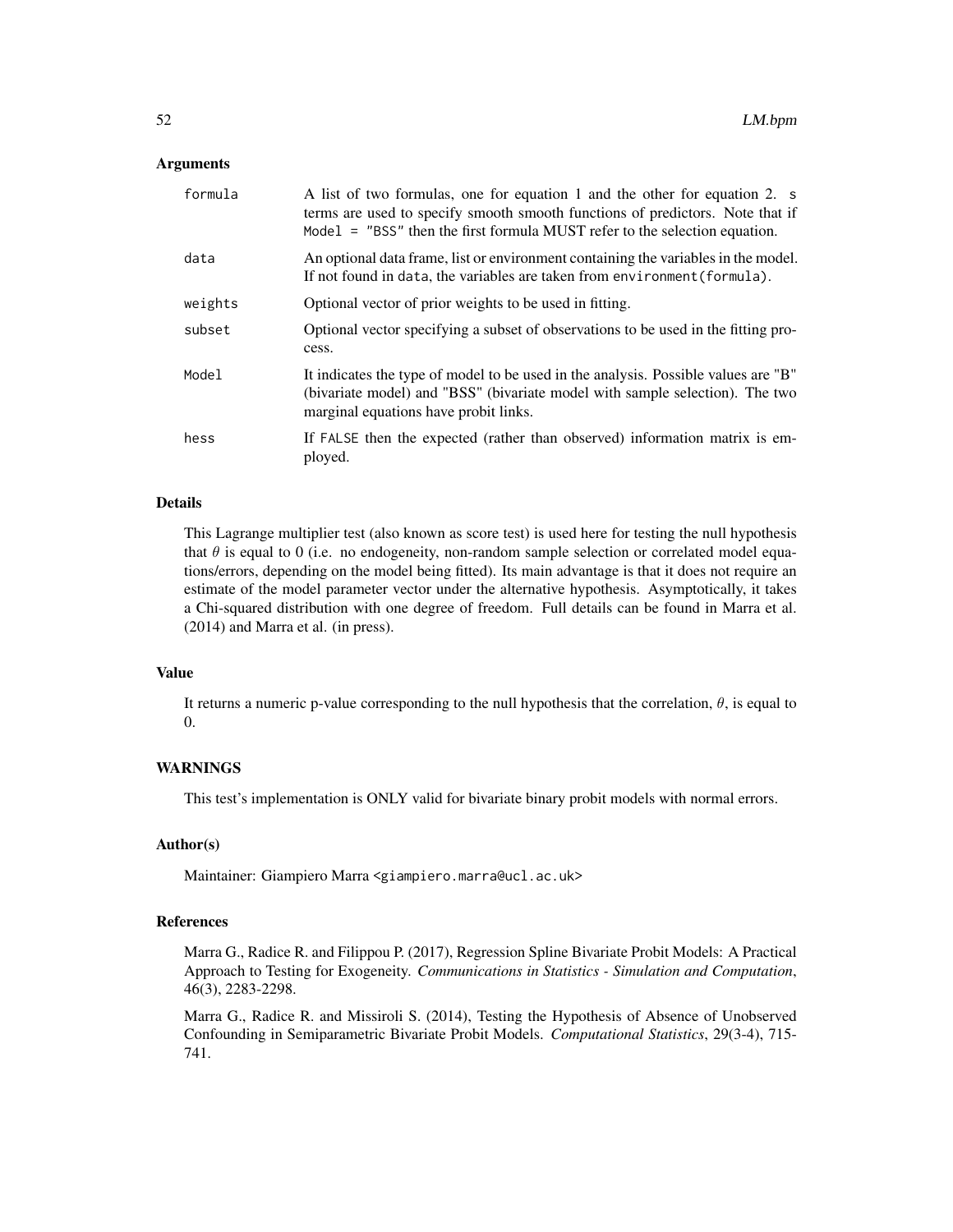# logLik.SemiParBIV 53

## See Also

[SemiParBIV](#page-79-0)

#### Examples

## see examples for SemiParBIV

logLik.SemiParBIV *Extract the log likelihood for a fitted copula model*

## Description

It extracts the log-likelihood for a fitted SemiParBIV/copulaReg/copulaSampleSel/SemiParTRIV model.

#### Usage

## S3 method for class 'SemiParBIV' logLik(object, ...)

#### **Arguments**

| object   | A fitted SemiParBIV/copulaReg/copulaSampleSel/SemiParTRIV object. |
|----------|-------------------------------------------------------------------|
| $\cdots$ | Un-used for this function.                                        |

### Details

Modification of the classic logLik which accounts for the estimated degrees of freedom used in SemiParBIV/copulaReg/copulaSampleSel/SemiParTRIV objects. This function is provided so that information criteria work correctly by using the correct number of degrees of freedom.

## Value

Standard [logLik](#page-0-0) object.

#### Author(s)

Maintainer: Giampiero Marra <giampiero.marra@ucl.ac.uk>

#### See Also

[AIC](#page-0-0), [BIC](#page-0-0)

# Examples

## see examples for SemiParBIV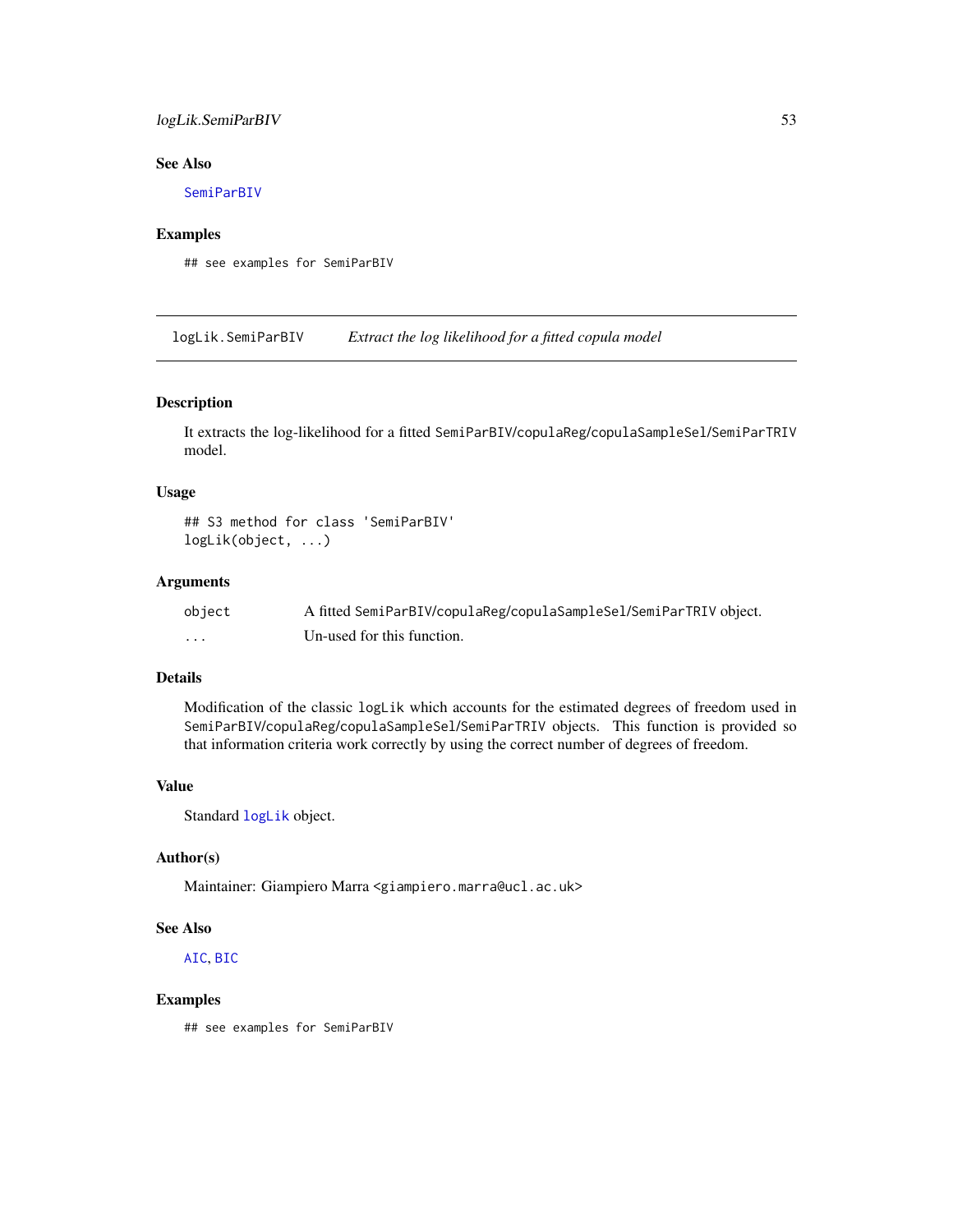# Description

mb can be used to calculate the (worst-case and IV) Manski's bounds and confidence interval covering the true effect of interest with a fixed probability.

### Usage

mb(treat, outc, IV = NULL, Model,  $B = 100$ , sig.lev = 0.05)

#### Arguments

| treat   | Binary treatment/selection variable.                                                                                   |
|---------|------------------------------------------------------------------------------------------------------------------------|
| outc    | Binary outcome variable.                                                                                               |
| ΙV      | An instrumental binary variable can be used if available.                                                              |
| Model   | Possible values are "B" (model with endogenous variable) and "BSS" (model<br>with non-random sample selection).        |
| B       | Number of bootstrap replicates. This is used to obtain some components needed<br>for confidence interval calculations. |
| sig.lev | Significance level.                                                                                                    |

# Details

Based on Manski (1990), this function returns the nonparametric lower and upper (worst-case) Manski's bounds for the average treatment effect (ATE) when Model = "B" or prevalence when Model = "BSS". When an IV is employed the function returns IV Manski bounds.

For comparison, it also returns the estimated effect assuming random assignment (i.e., the treatment received or selection relies on the assumption of ignorable observed and unobserved selection). Note that this is equivalent to what provided by  $AT$  or [prev](#page-64-0) when type = "naive", and is different from what obtained by  $AT$  or [prev](#page-64-0) when type = "univariate" as observed confounders are accounted for and the assumption here is of ignorable unobserved selection.

A confidence interval covering the true ATE/prevalence with a fixed probability is also provided. This is based on the approach described in Imbens and Manski (2004). NOTE that this interval is typically very close (if not identical) to the lower and upper bounds.

The ATE can be at most 1 (or 100 in percentage) and the worst-case Manski's bounds have width 1. This means that 0 is always included within the possibilites of these bounds. Nevertheless, this may be useful to check whether the effect from a bivariate recursive model is included within the possibilites of the bounds.

<span id="page-53-0"></span>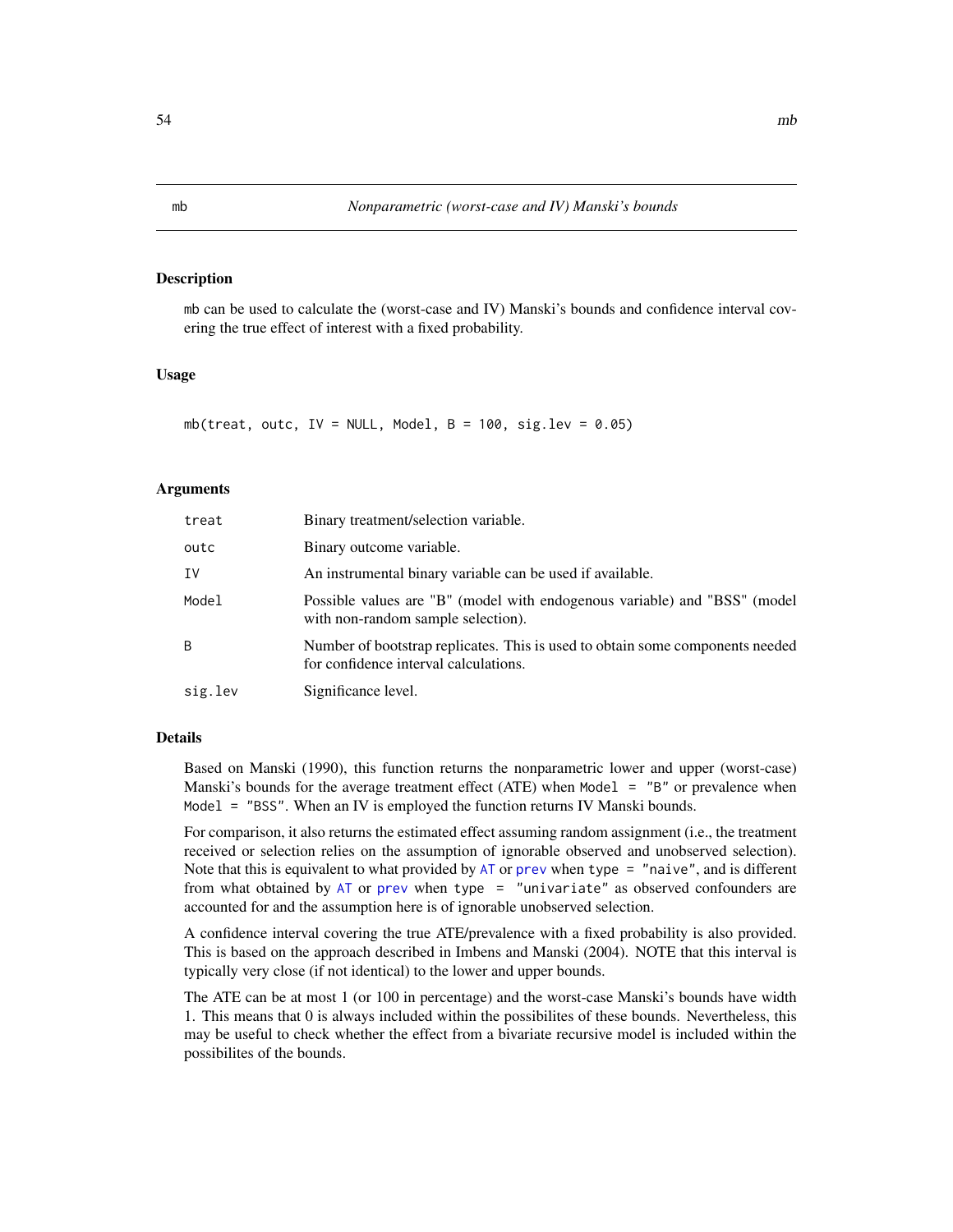#### meps 55

When estimating a prevalance the worst-case Manski's bounds have width equal to the non-response probability, which provides a measure of the uncertainty about the prevalence caused by nonresponse. Again, this may be useful to check whether the prevalence from a bivariate non-random sample selection model is included within the possibilites of the bounds.

See [SemiParBIV](#page-79-0) for some examples.

#### Value

| LB. UP | Lower and upper bounds for the true effect of interest.                            |
|--------|------------------------------------------------------------------------------------|
| СI     | Confidence interval covering the true effect of interest with a fixed probability. |
| ate.ra | Estimated effect of interest assuming random assignment.                           |

#### Author(s)

Maintainer: Giampiero Marra <giampiero.marra@ucl.ac.uk>

# References

Manski C.F. (1990), Nonparametric Bounds on Treatment Effects. *American Economic Review, Papers and Proceedings*, 80(2), 319-323.

Imbens G.W. and Manski C.F (2004), Confidence Intervals for Partially Identified Parameters. *Econometrica*, 72(6), 1845-1857.

### See Also

### [SemiParBIV](#page-79-0)

### Examples

## see examples for SemiParBIV

meps *MEPS data*

# Description

2008 MEPS data.

### Usage

data(meps)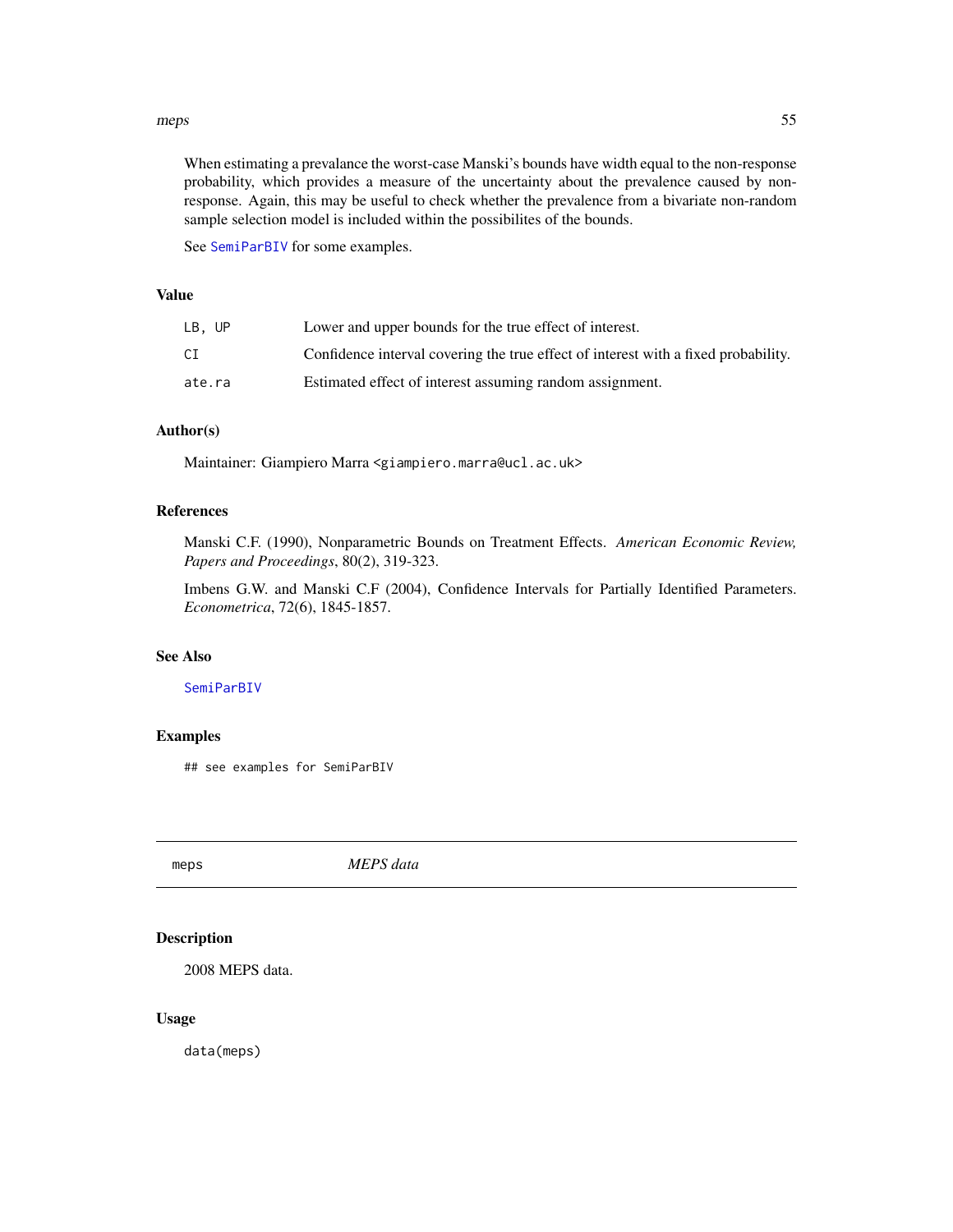### Format

meps is a 18592 row data frame with the following columns

bmi body mass index.

age age in years.

**gender** equal to 1 if male.

race levels: 2 white, 3 black, 4 native American, 5 others.

education years of education.

health levels: 5 excellent, 6 very good, 7 good, 8 fair, 9 poor.

limitation equal to 1 if health limits physical activity.

region levels: 2 northeast, 3 mid-west, 4 south, 5 west.

private equal to 1 if individual has private health insurance.

visits.hosp equal to 1 if at least one visit to hospital outpatient departments.

diabetes equal to 1 if diabetic.

hypertension equal to 1 if hypertensive.

hyperlipidemia equal to 1 if hyperlipidemic.

income income (000's).

# Source

The data have been obtained from http://www.meps.ahrq.gov/.

# References

Radice R., Marra G. and Wojtys M. (2016), Copula Regression Spline Models for Binary Outcomes. *Statistics and Computing*, 26(5), 981-995.

## Examples

```
## Not run:
###################################################
###################################################
library("GJRM")
data("meps", package = "GJRM")
###################################################
# Bivariate brobit models with endogenous treatment
###################################################
treat.eq <- private \sim s(bmi) + s(income) + s(age) + s(education) +
                      as.factor(health) + as.factor(race) +
                      as.factor(limitation) + as.factor(region) +
                      gender + hypertension + hyperlipidemia + diabetes
```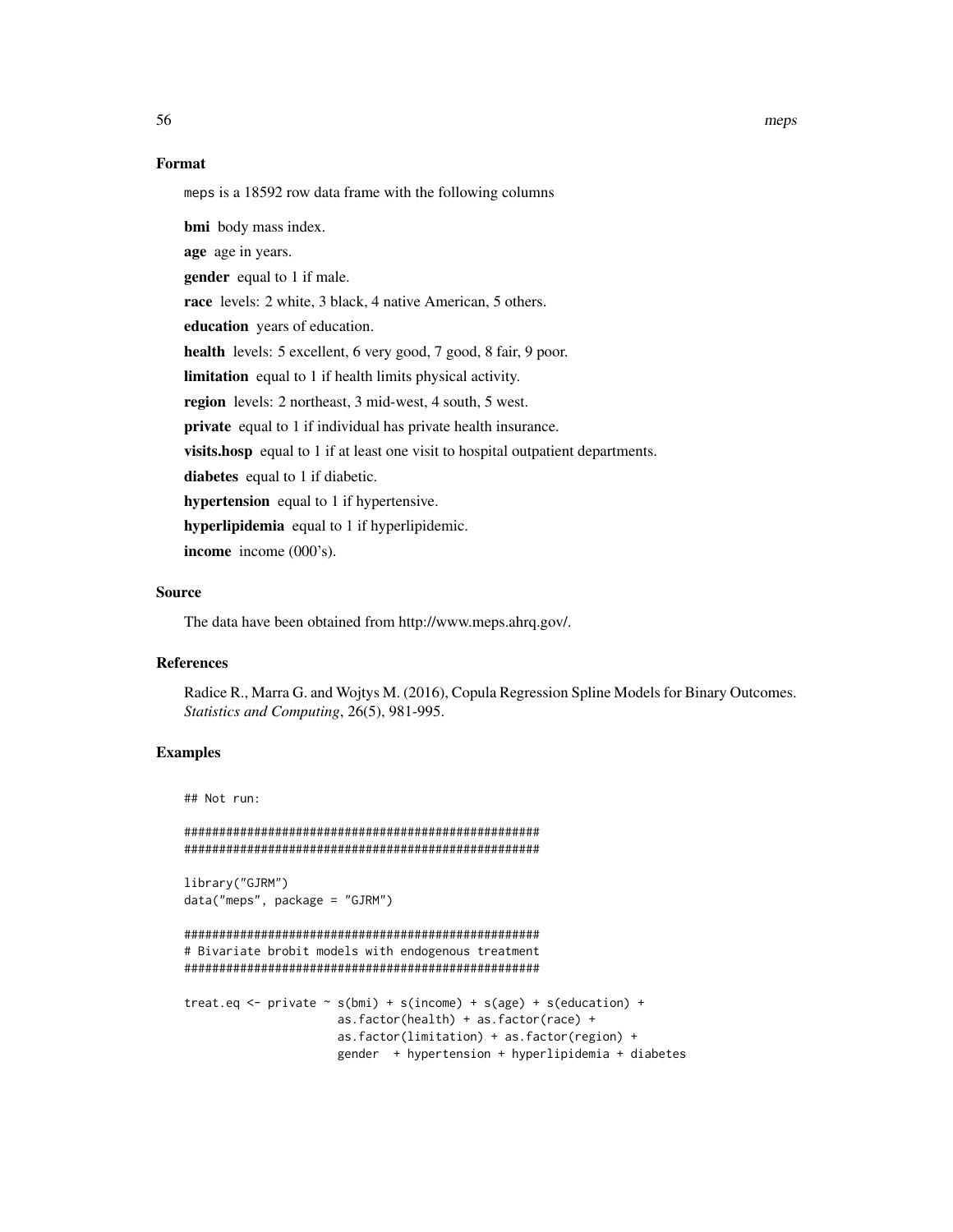```
out.eq \le visits.hosp \sim private + s(bmi) + s(income) + s(age) +
                        s(education) + as.factor(health) +
                        as.factor(race) + as.factor(limitation) +
                        as.factor(region) + gender + hypertension +
                        hyperlipidemia + diabetes
f.list <- list(treat.eq, out.eq)
bpN <- SemiParBIV(f.list, data = meps)
bpF <- SemiParBIV(f.list, data = meps, BivD = "F")
bpC0 <- SemiParBIV(f.list, data = meps, BivD = "C0")
bpC180 <- SemiParBIV(f.list, data = meps, BivD = "C180")
bpJ0 <- SemiParBIV(f.list, data = meps, BivD = "J0")
bpJ180 <- SemiParBIV(f.list, data = meps, BivD = "J180")
bpG0 <- SemiParBIV(f.list, data = meps, BivD = "G0")
bpG180 <- SemiParBIV(f.list, data = meps, BivD = "G180")
conv.check(bpJ0)
AIC(bpN, bpF, bpC0, bpC180, bpJ0, bpJ180, bpG0, bpG180)
set.seed(1)
summary(bpJ0, cex.axis = 1.6,
       cex.lab = 1.6, cex.main = 1.7)
#dev.copy(postscript, "contplot.eps")
#dev.off()
par(mfrow = c(2, 2), mar = c(4.5, 4.5, 2, 2),cex.axis = 1.6, cex.lab = 1.6)
plot(bpJ0, eq = 1, seWithMean = TRUE, scale = 0, shade = TRUE,pages = 1, jit = TRUE)#dev.copy(postscript, "spline1.eps")
#dev.off()
par(mfrow = c(2, 2), mar = c(4.5, 4.5, 2, 2),cex.axis = 1.6, cex.lab = 1.6)
plot(bpJ0, eq = 2, seWithMean = TRUE, scale = 0, shade = TRUE,pages = 1, jit = TRUE)#dev.copy(postscript, "spline2.eps")
#dev.off()
set.seed(1)
AT(bpJ0, nm.end = "private", hd.plot = TRUE, cex.axis = 1.5,
   cex.lab = 1.5, cex.main = 1.6)
#dev.copy(postscript, "hd.plotAT.eps")
#dev.off()
AT(bpJ0, nm.end = "private", type = "univariate")
AT(bpJ0, nm.end = "private", type = "naive")
```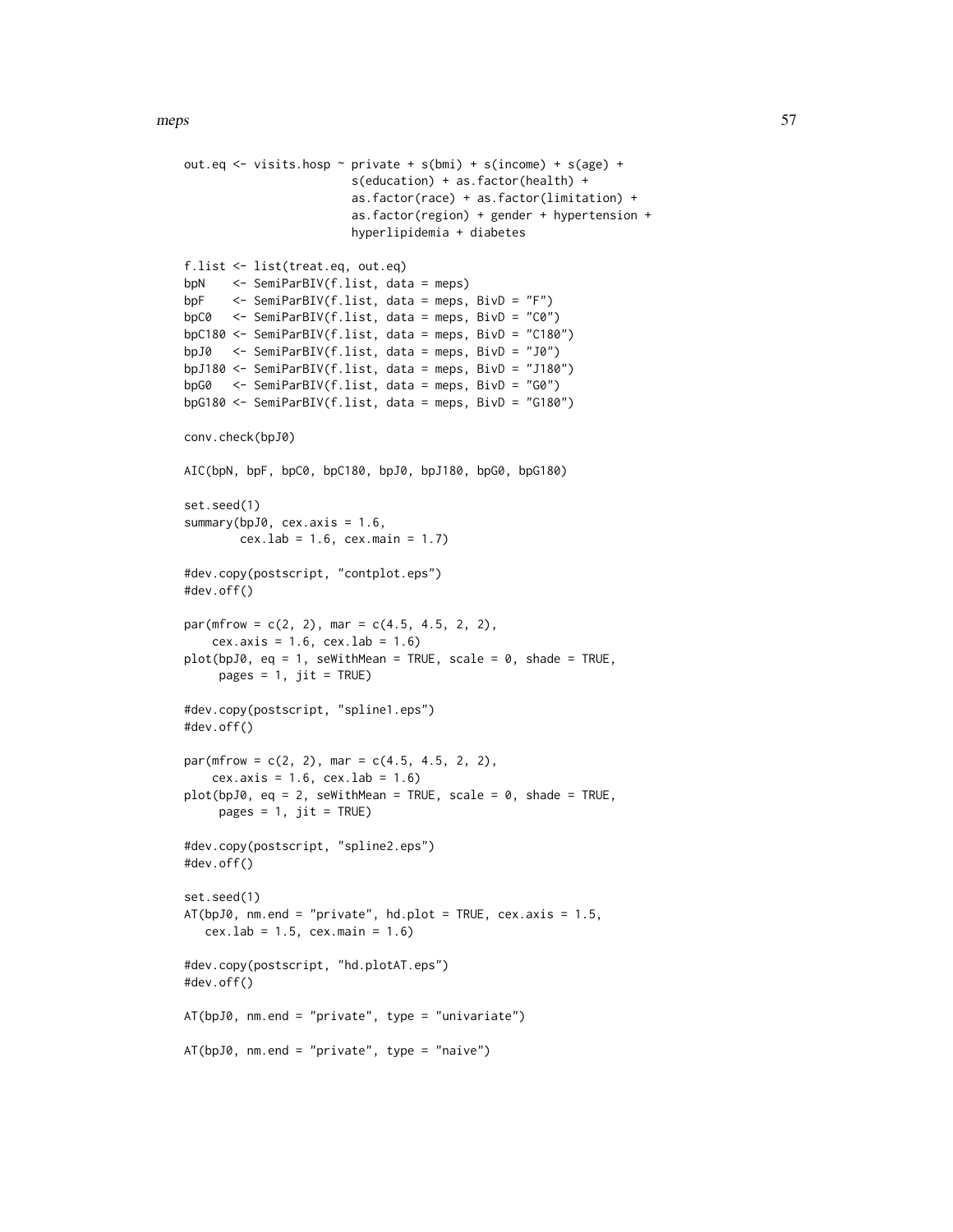```
## End(Not run)
```
#

numgh *Internal Function*

### Description

This and other similar internal functions calculate numerical derivatives.

#### Author(s)

Maintainer: Giampiero Marra <giampiero.marra@ucl.ac.uk>

<span id="page-57-0"></span>OR *Causal odds ratio of a binary/continuous/discrete endogenous variable*

# Description

OR can be used to calculate the causal odds ratio of a binary/continuous/discrete endogenous predictor/treatment, with corresponding interval obtained using posterior simulation.

### Usage

```
OR(x, nm.end, E = TRUE, treat = TRUE, type = "bivariate", ind = NULL,
  n.\sin = 100, prob.lev = 0.05, length.out = NULL, hd.plot = FALSE,
  or.plot = FALSE,
  main = "Histogram and Kernel Density of Simulated Odds Ratios",
  xlab = "Simulated Odds Ratios", ...)
```
#### Arguments

| $\mathsf{x}$ | A fitted SemiParBIV/copulaReg object.                                                                                                                                |
|--------------|----------------------------------------------------------------------------------------------------------------------------------------------------------------------|
| nm.end       | Name of the endogenous variable.                                                                                                                                     |
| E.           | If TRUE then OR calculates the sample OR. If FALSE then it calculates the sample<br>OR for the treated individuals only.                                             |
| treat        | If TRUE then OR calculates the OR using the treated only. If FALSE then it calcu-<br>lates the ratio using the control group. This only makes sense if $E = FALSE$ . |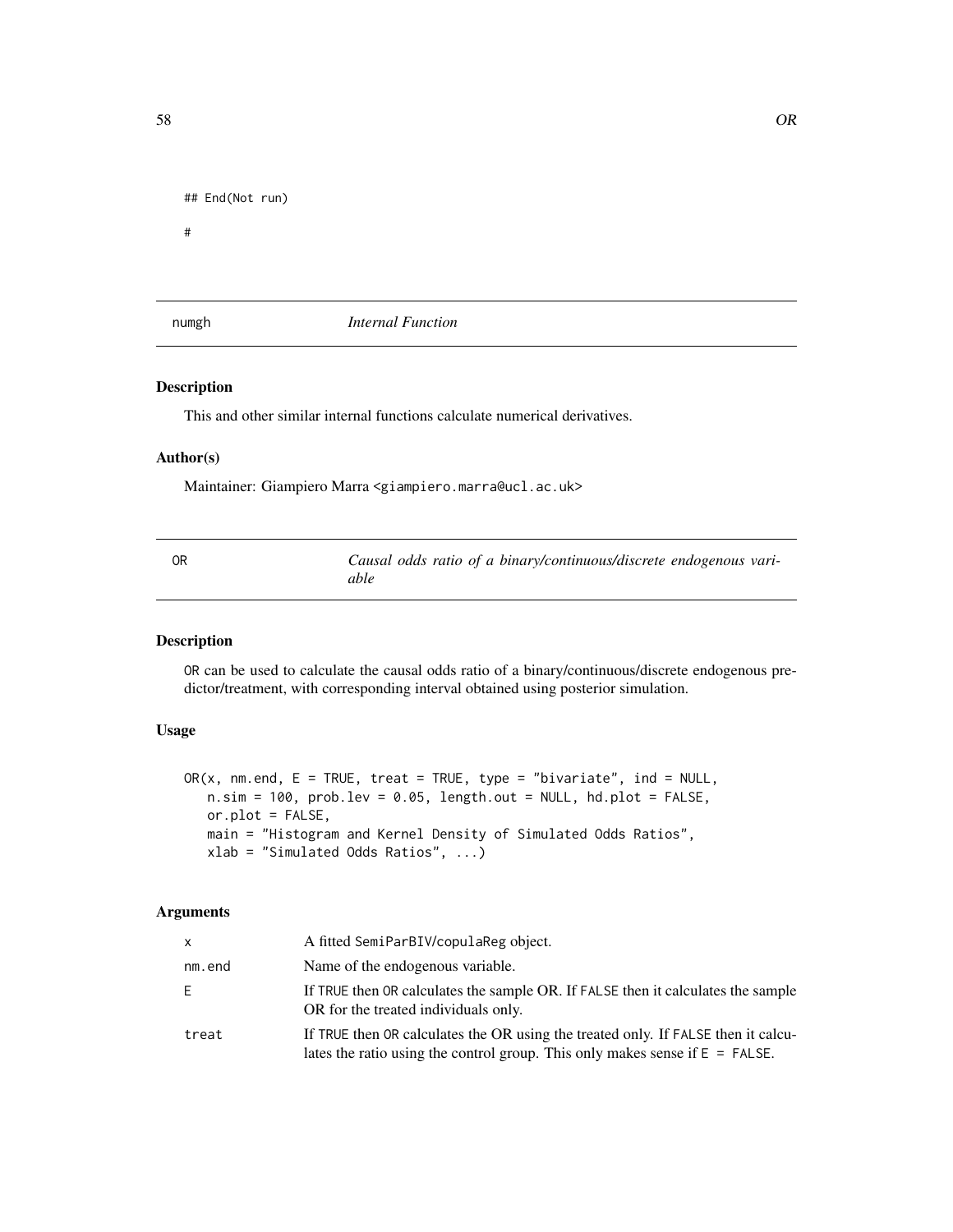| type       | This argument can take three values: "naive" (the effect is calculated ignoring<br>the presence of observed and unobserved confounders), "univariate" (the ef-<br>fect is obtained from the univariate model which neglects the presence of unob-<br>served confounders) and "bivariate" (the effect is obtained from the bivariate<br>model which accounts for observed and unobserved confounders). |
|------------|-------------------------------------------------------------------------------------------------------------------------------------------------------------------------------------------------------------------------------------------------------------------------------------------------------------------------------------------------------------------------------------------------------|
| ind        | Binary logical variable. It can be used to calculate the OR for a subset of the<br>data. Note that it does not make sense to use ind when some observations are<br>excluded from the OR calculation (e.g., when using $E = FALSE$ ).                                                                                                                                                                  |
| n.sim      | Number of simulated coefficient vectors from the posterior distribution of the<br>estimated model parameters. This is used when delta $=$ FALSE. It may be<br>increased if more precision is required.                                                                                                                                                                                                |
| prob.lev   | Overall probability of the left and right tails of the OR distribution used for<br>interval calculations.                                                                                                                                                                                                                                                                                             |
| length.out | Deferred length of the sequence to be used when calculating the effect that a<br>continuous/discrete treatment has on a binary outcome.                                                                                                                                                                                                                                                               |
| hd.plot    | If TRUE then a plot of the histogram and kernel density estimate of the simulated<br>odds ratios is produced. This can only be produced when binary responses are<br>used.                                                                                                                                                                                                                            |
| or.plot    | For the case of continuous/discrete endogenous variable and binary outcome,<br>if TRUE then a plot (on the log scale) showing the odd ratios that the binary<br>outcome is equal to 1 for each incremental value of the endogenous variable and<br>respective intervals is produced.                                                                                                                  |
| main       | Title for the plot.                                                                                                                                                                                                                                                                                                                                                                                   |
| xlab       | Title for the x axis.                                                                                                                                                                                                                                                                                                                                                                                 |
| $\cdots$   | Other graphics parameters to pass on to plotting commands. These are used only<br>when $hd.plot = TRUE$ .                                                                                                                                                                                                                                                                                             |

# Details

OR calculates the causal odds ratio for a binary/continuous/discrete treatment. Posterior simulation is used to obtain a confidence/credible interval.

# Value

| prob.lev | Probability level used.                                                                                                                                                                                                                    |
|----------|--------------------------------------------------------------------------------------------------------------------------------------------------------------------------------------------------------------------------------------------|
| sim.OR   | It returns a vector containing simulated values of the average OR. This is used<br>to calculate intervals.                                                                                                                                 |
| Ratios   | For the case of continuous/discrete endogenous treatment and binary outcome,<br>it returns a matrix made up of three columns containing the odds ratios for each<br>incremental value in the endogenous variable and respective intervals. |

# Author(s)

Maintainer: Giampiero Marra <giampiero.marra@ucl.ac.uk>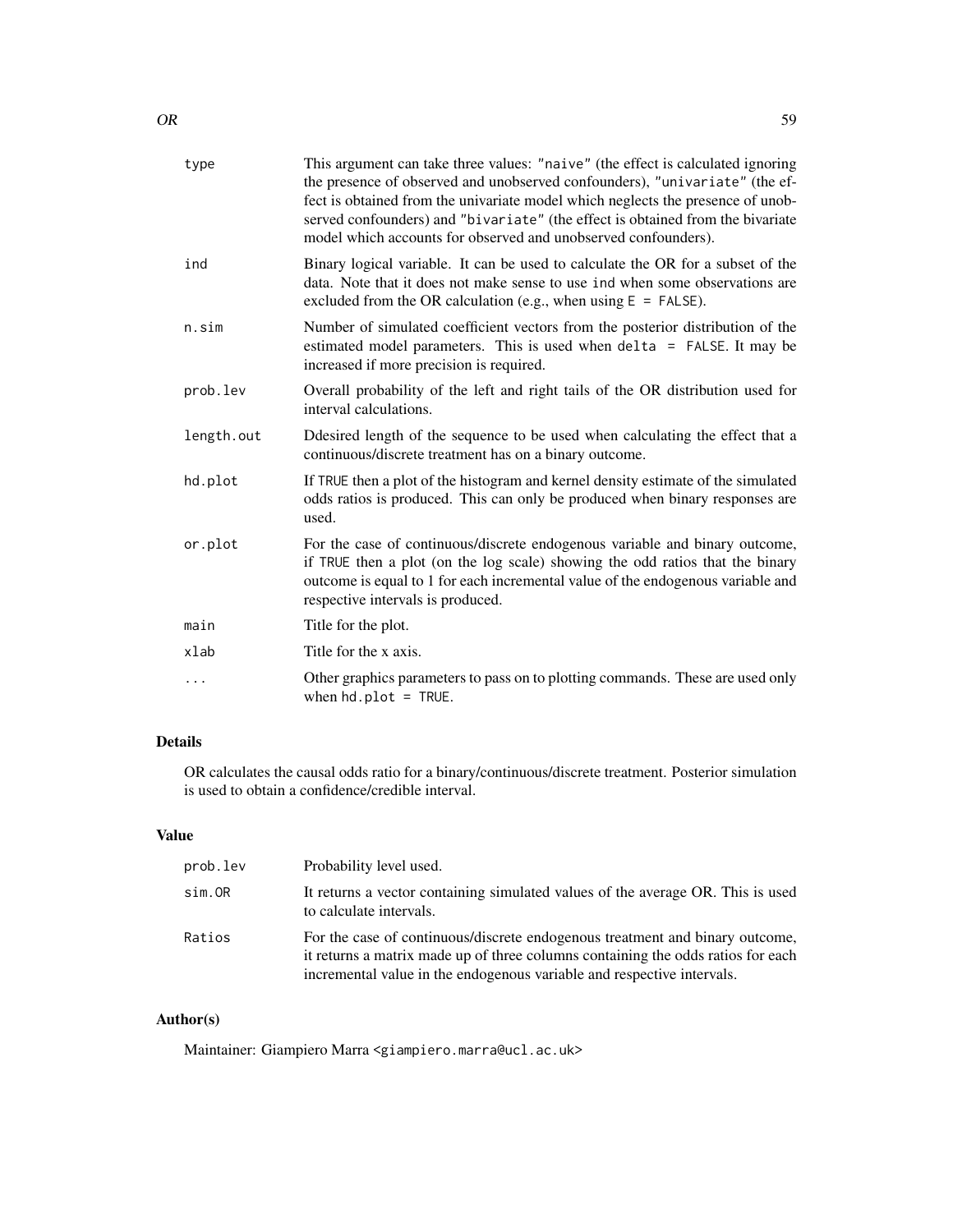## See Also

[GJRM-package](#page-2-0), [SemiParBIV](#page-79-0), [copulaReg](#page-15-0)

# Examples

## see examples for SemiParBIV and copulaReg

pen *Internal Function*

### Description

It provides an overall penalty matrix in a format suitable for estimation conditional on smoothing parameters.

### Author(s)

Maintainer: Giampiero Marra <giampiero.marra@ucl.ac.uk>

<span id="page-59-0"></span>plot.SemiParBIV *Plotting function*

### Description

It takes a fitted SemiParBIV/copulaReg/copulaSampleSel/SemiParTRIV object produced by SemiParBIV(), copulaReg(), copulaSampleSel(), SemiParTRIV() and plots the estimated smooth functions on the scale of the linear predictors. This function is a wrapper of plot.gam() in mgcv. Please see the documentation of plot.gam() for full details.

#### Usage

## S3 method for class 'SemiParBIV'  $plot(x, eq, ...)$ 

# Arguments

|                         | A fitted SemiParBIV/copulaReg/copulaSampleSel/SemiParTRIV() object.                                  |
|-------------------------|------------------------------------------------------------------------------------------------------|
| ea                      | The equation from which smooth terms should be considered for printing.                              |
| $\cdot$ $\cdot$ $\cdot$ | Other graphics parameters to pass on to plotting commands, as described for<br>$plot.gam()$ in mgcv. |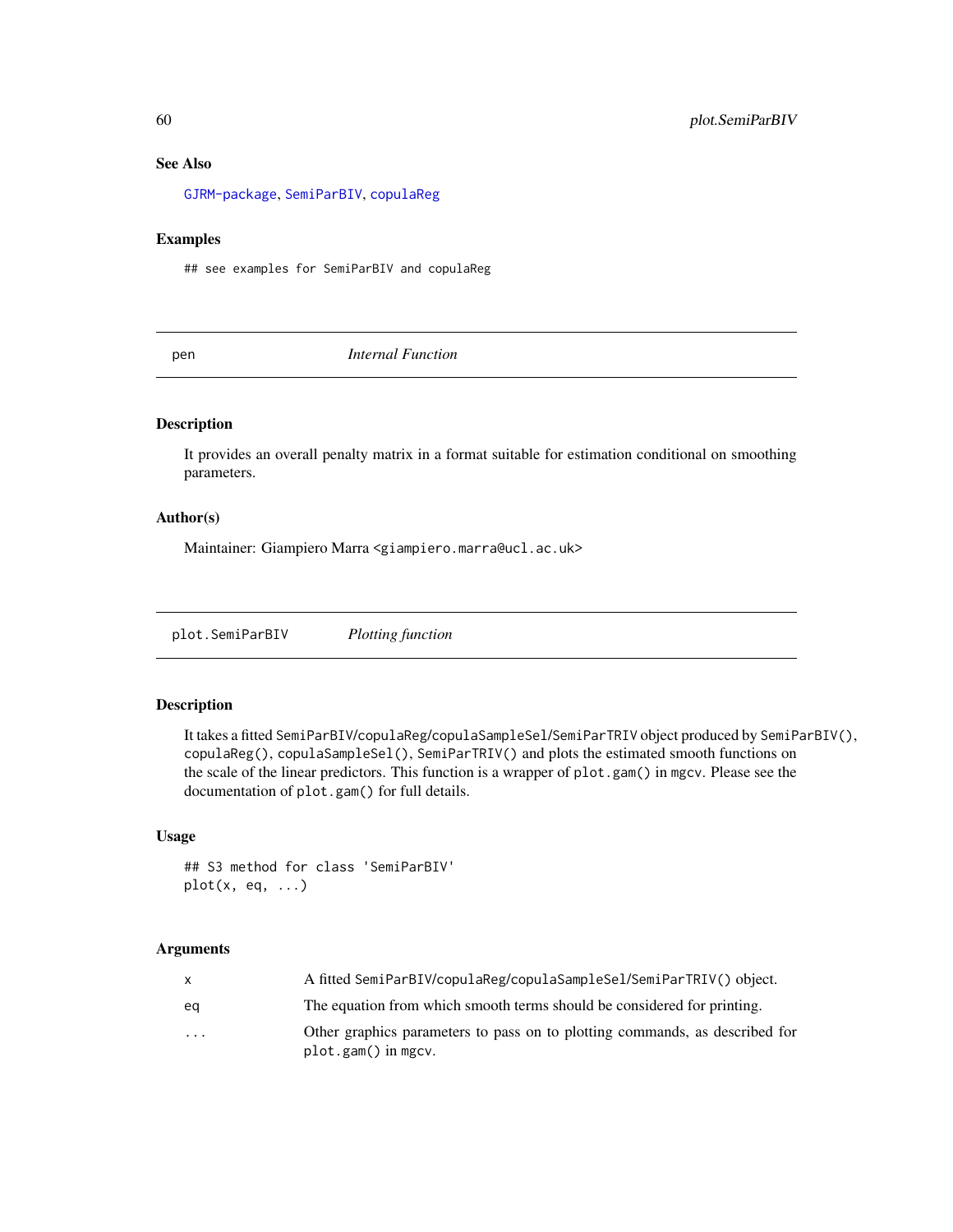#### polys.map 61

#### Details

This function produces plots showing the smooth terms of a fitted semiparametric bivariate probit model. In the case of 1-D smooths, the x axis of each plot is labelled using the name of the regressor, while the y axis is labelled as s(regr, edf) where regr is the regressor's name, and edf the effective degrees of freedom of the smooth. For 2-D smooths, perspective plots are produced with the x axes labelled with the first and second variable names and the y axis is labelled as s(var1, var2, edf), which indicates the variables of which the term is a function and the edf for the term.

If seWithMean = TRUE then the intervals include the uncertainty about the overall mean. Note that the smooths are still shown centred. The theoretical arguments and simulation study of Marra and Wood (2012) suggest that seWithMean = TRUE results in intervals with close to nominal frequentist coverage probabilities.

### Value

The function generates plots.

#### **WARNING**

The function can not deal with smooths of more than 2 variables.

#### Author(s)

Maintainer: Giampiero Marra <giampiero.marra@ucl.ac.uk>

#### References

Marra G. and Wood S.N. (2012), Coverage Properties of Confidence Intervals for Generalized Additive Model Components. *Scandinavian Journal of Statistics*, 39(1), 53-74.

#### See Also

[SemiParBIV](#page-79-0), [copulaReg](#page-15-0), [copulaSampleSel](#page-24-0), [SemiParTRIV](#page-92-0), [predict.SemiParBIV](#page-63-0)

#### Examples

## see examples for SemiParBIV

polys.map *Geographic map with regions defined as polygons*

#### Description

This function produces a map with geographic regions defined by polygons. It is essentially the same function as polys.plot() in mgcv but with added arguments zlim and rev.col and a wider set of choices for scheme.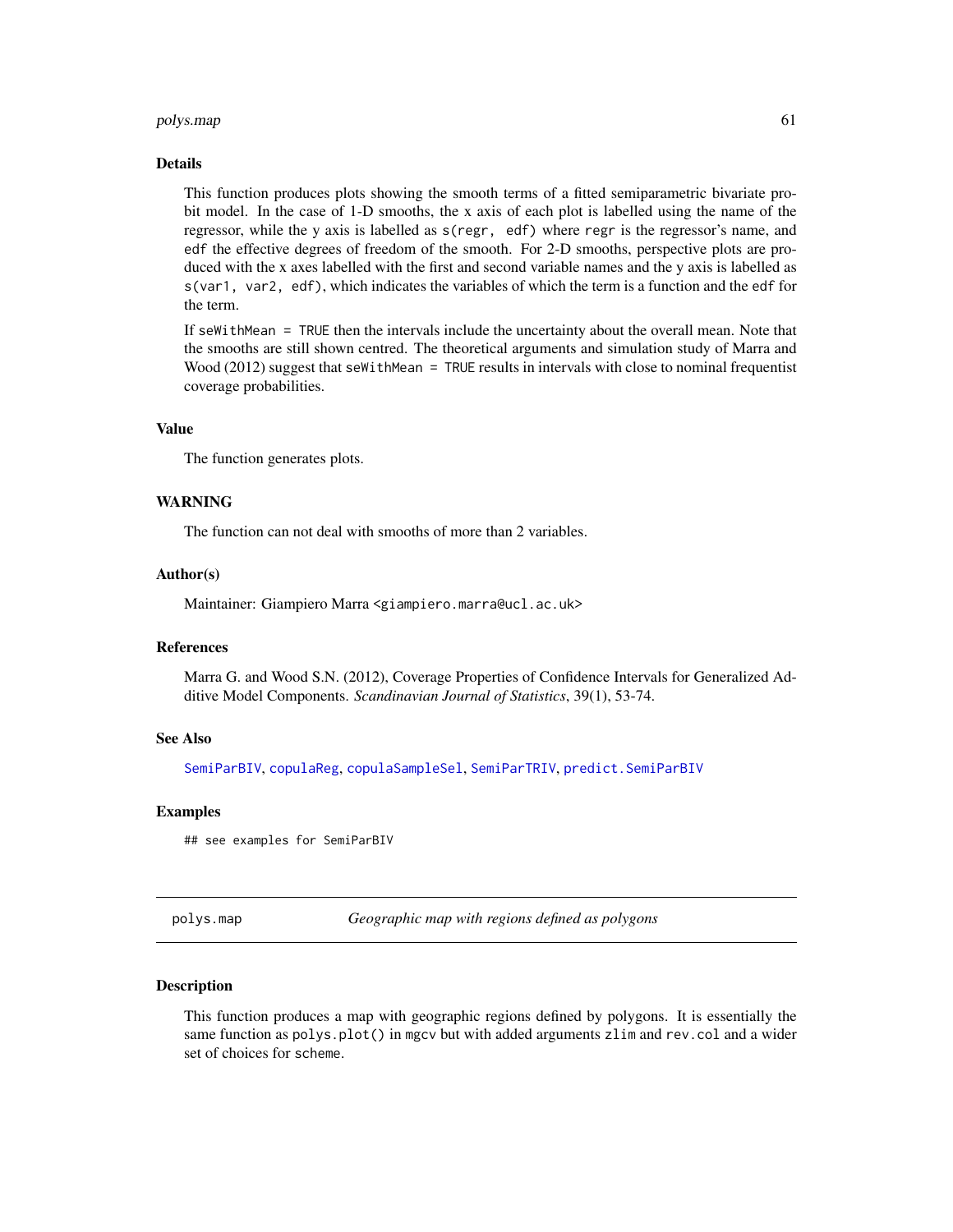# Usage

```
polys.map(lm, z, scheme = "gray", lab = "", zlim, rev.col = TRUE, ...)
```
# Arguments

| 1 <sub>m</sub> | Named list of matrices where each matrix has two columns. The matrix rows<br>each define the vertex of a boundary polygon.                |
|----------------|-------------------------------------------------------------------------------------------------------------------------------------------|
| Z              | A vector of values associated with each area (item) of 1m.                                                                                |
| scheme         | Possible values are "heat", "terrain", "topo", "cm" and "gray", indicating<br>how to fill the polygons in accordance with the value of z. |
| lab            | label for plot.                                                                                                                           |
| zlim           | If missing then the range of z will be chosen using $\text{pretry}(z)$ otherwise the<br>range provided will be used.                      |
| rev.col        | If FALSE then coloring scheme is not reversed.                                                                                            |
|                | other arguments to pass to plot.                                                                                                          |
|                |                                                                                                                                           |

# Details

See help file of polys.plot in mgcv.

# Value

It produces a plot.

# Author(s)

Maintainer: Giampiero Marra <giampiero.marra@ucl.ac.uk>

polys.setup *Set up geographic polygons*

# Description

This function creates geographic polygons in a format suitable for smoothing.

# Usage

polys.setup(object)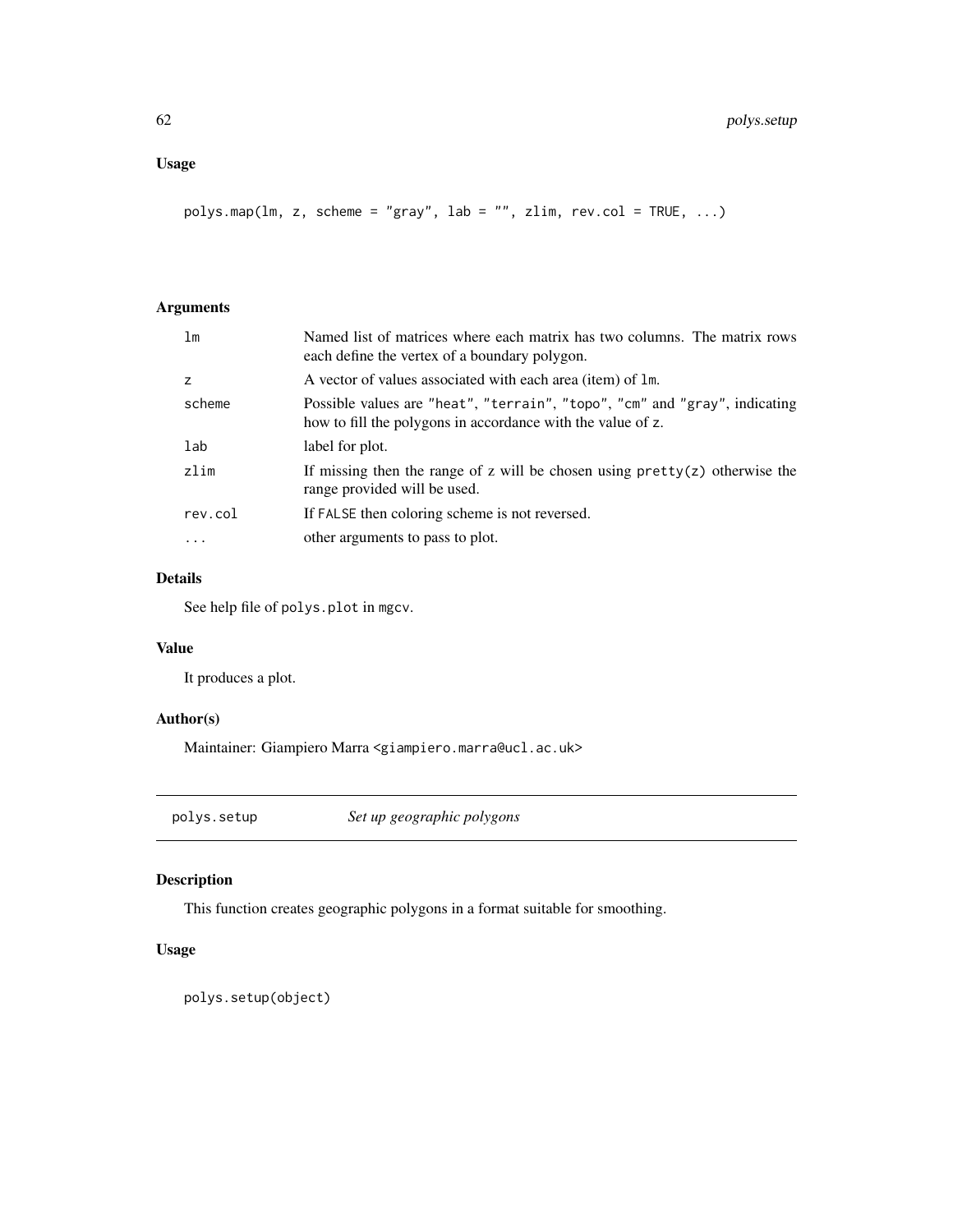# post.check 63

#### **Arguments**

object An RDS file object as extracted from http://www.gadm.org.

## Value

It produces a list with polygons (polys), and various names (names0, names1 - first level of aggregation, names2 - second level of aggregation).

# Author(s)

Maintainer: Giampiero Marra <giampiero.marra@ucl.ac.uk>

Thanks to Guy Harling for suggesting the implementation of this function.

### Examples

?hiv

post.check *Diagnostic plots for discrete/continuous response margin*

#### Description

It produces diagnostic plots based on (randomised) quantile residuals.

#### Usage

post.check(x, main = "Histogram and Density Estimate of Residuals", main2 = "Histogram and Density Estimate of Residuals", xlab = "Quantile Residuals", xlab2 = "Quantile Residuals",  $intervals = FALSE, n.sim = 100, prob. lev = 0.05, ...)$ 

## Arguments

| $\times$  | A fitted copulaReg/copulaSampleSel object.                                                                          |
|-----------|---------------------------------------------------------------------------------------------------------------------|
| main      | Title for the plot.                                                                                                 |
| main2     | Title for the plot in the second row. This comes into play only when fitting<br>models with two non-binary margins. |
| xlab      | Title for the x axis.                                                                                               |
| xlab2     | Title for the x axis in the second row. As above.                                                                   |
| intervals | If TRUE then intervals for the gaplots are produced.                                                                |
| n.sim     | Number of replicate datasets used to simulate quantiles of the residual distribu-<br>tion.                          |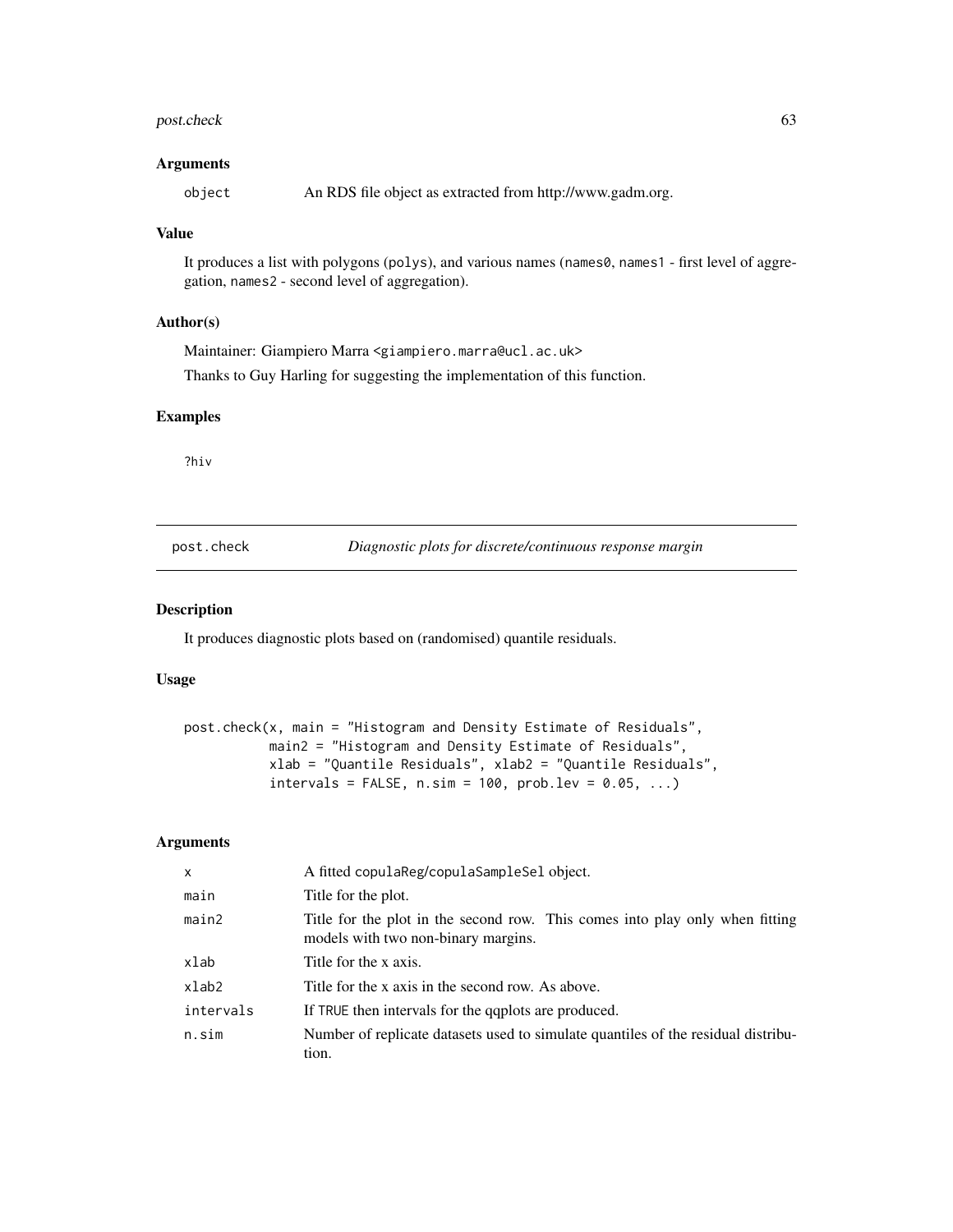| prob.lev                | Overall probability of the left and right tails of the probabilities' distributions<br>used for interval calculations. |
|-------------------------|------------------------------------------------------------------------------------------------------------------------|
| $\cdot$ $\cdot$ $\cdot$ | Other graphics parameters to pass on to plotting commands.                                                             |

### Details

If the model fits the response well then the plots should look normally distributed. When fitting models with discrete and/or continuous margins, four plots will be produced. In this case, the arguments main2 and xlab2 come into play and allow for different labelling across the plots.

## Value

| ar  | It returns the (randomised) quantile residuals for the continuous or discrete mar-<br>gin when fitting a model that involves a binary response. |
|-----|-------------------------------------------------------------------------------------------------------------------------------------------------|
| ar1 | As above but for first equation (this applies when fitting models with continu-<br>ous/discrete margins).                                       |
| ar2 | As above but for second equation.                                                                                                               |

#### Author(s)

Maintainer: Giampiero Marra <giampiero.marra@ucl.ac.uk>

### See Also

[copulaReg](#page-15-0), [copulaSampleSel](#page-24-0)

<span id="page-63-0"></span>predict.SemiParBIV *Prediction function*

### Description

It takes a fitted SemiParBIV/copulaReg/copulaSampleSel/SemiParTRIV object and, for each equation, produces predictions for a new set of values of the model covariates or the original values used for the model fit. Standard errors of predictions can be produced and are based on the posterior distribution of the model coefficients. This function is a wrapper for predict.gam() in mgcv. Please see the documentation of predict.gam() for full details.

### Usage

```
## S3 method for class 'SemiParBIV'
predict(object, eq, ...)
```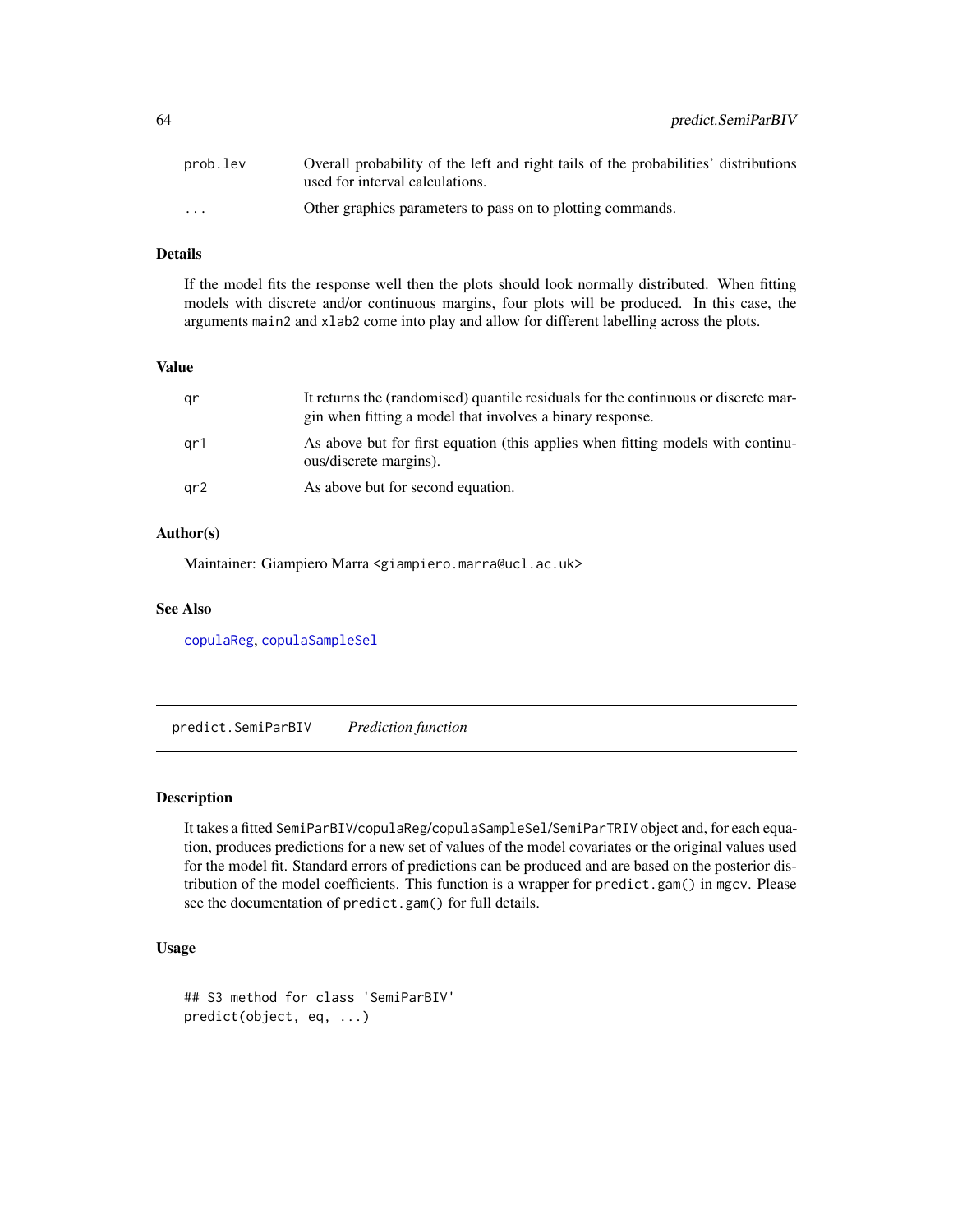prev 65

#### **Arguments**

| object  | A fitted codeSemiParBIV/copulaReg/copulaSampleSel/SemiParTRIV object. |
|---------|-----------------------------------------------------------------------|
| ea      | The equation to be considered for prediction.                         |
| $\cdot$ | Other arguments as in predict.gam() in mgcv.                          |

## **WARNINGS**

When type = "response" (which gives predictions on the scale of the response variable), for the case of continuous responses this function will NOT produce correct predictions for the outcome variable (except for some the Gaussian case). This is because for all distributions (except the Gaussian) implemented in this package the distributional parameters determine the mean and variance through functions of them.

When predicting based on a new data set, this function can not return correct predictions for models based on a BivD value of "C0C90", "C0C270", "C180C90", "C180C270", "G0G90", "G0G270", "G180G90", "G180G270", "J0J90", "J0J270", "J180J90" or "J180J270".

#### Author(s)

Maintainer: Giampiero Marra <giampiero.marra@ucl.ac.uk>

# See Also

[SemiParBIV](#page-79-0), [copulaReg](#page-15-0), [copulaSampleSel](#page-24-0), [SemiParTRIV](#page-92-0), [plot.SemiParBIV](#page-59-0)

<span id="page-64-0"></span>prev *Estimated overall prevalence from sample selection model*

#### **Description**

prev can be used to calculate the overall estimated prevalence from a sample selection model with binay outcome, with corresponding interval obtained using the delta method or posterior simulation.

### Usage

```
prev(x, sw = NULL, type = "simultaneous", ind = NULL, delta = FALSE,n.sim = 100, prob.lev = 0.05, hd.plot = FALSE,
    main = "Histogram and Kernel Density of Simulated Prevalences",
    xlab = "Simulated Prevalences", ...)
```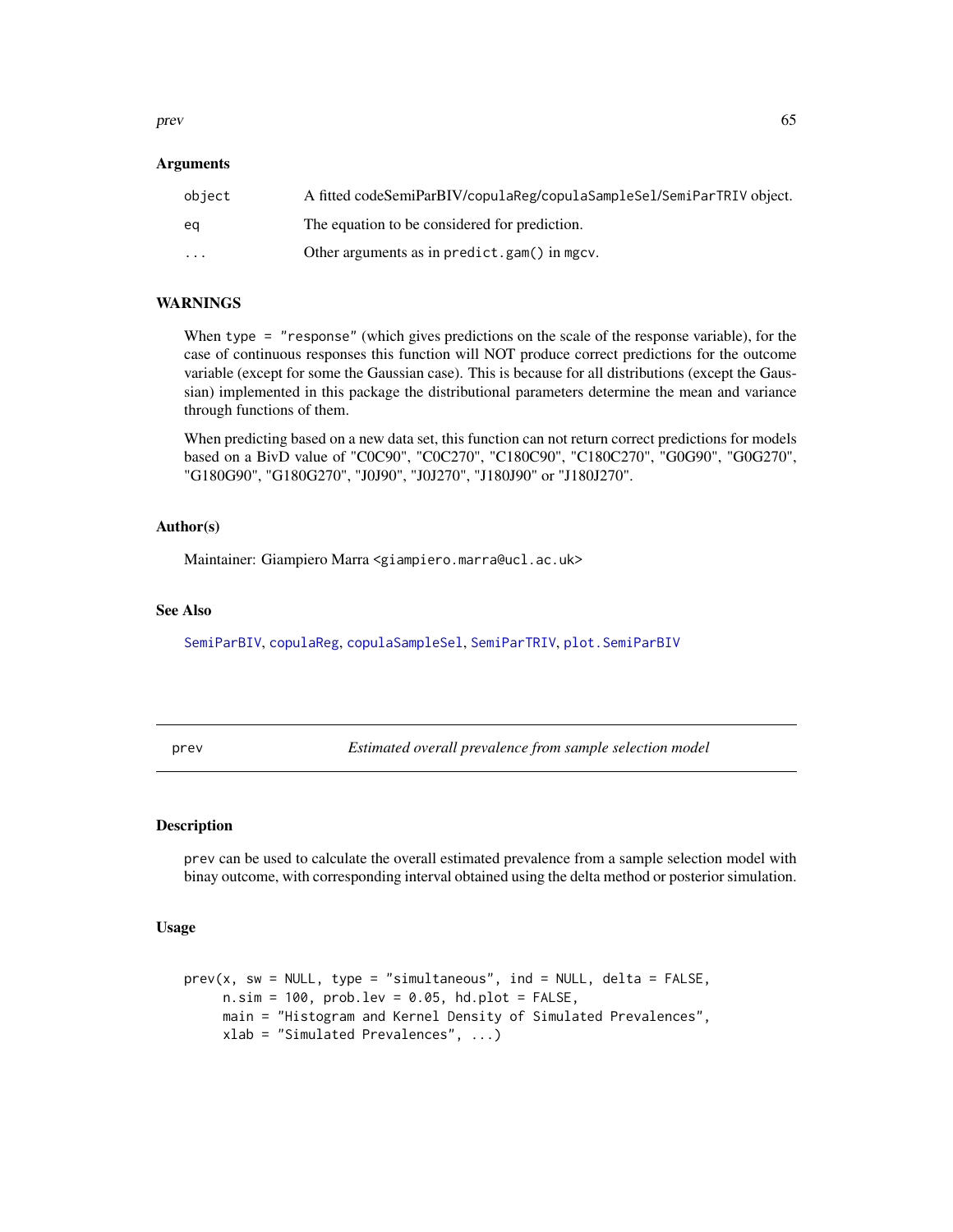| x        | A fitted SemiParBIV/SemiParTRIV object.                                                                                                                                                                                                                                                                                                                                                                                                                   |
|----------|-----------------------------------------------------------------------------------------------------------------------------------------------------------------------------------------------------------------------------------------------------------------------------------------------------------------------------------------------------------------------------------------------------------------------------------------------------------|
| SW       | Survey weights.                                                                                                                                                                                                                                                                                                                                                                                                                                           |
| type     | This argument can take three values: "naive" (the prevalence is calculated ig-<br>noring the presence of observed and unobserved confounders), "univariate"<br>(the prevalence is obtained from the univariate probit/single imputation model<br>which neglects the presence of unobserved confounders) and "simultaneous"<br>(the prevalence is obtained from the bivariate/trivariate model which accounts<br>for observed and unobserved confounders). |
| ind      | Binary logical variable. It can be used to calculate the prevalence for a subset of<br>the data.                                                                                                                                                                                                                                                                                                                                                          |
| delta    | If TRUE then the delta method is used for confidence interval calculations, other-<br>wise Bayesian posterior simulation is employed.                                                                                                                                                                                                                                                                                                                     |
| n.sim    | Number of simulated coefficient vectors from the posterior distribution of the<br>estimated model parameters. This is used when delta = $FALSE$ . It may be<br>increased if more precision is required.                                                                                                                                                                                                                                                   |
| prob.lev | Overall probability of the left and right tails of the prevalence distribution used<br>for interval calculations.                                                                                                                                                                                                                                                                                                                                         |
| hd.plot  | If TRUE then a plot of the histogram and kernel density estimate of the simulated<br>prevalences is produced. This can only be produced when delta = FALSE.                                                                                                                                                                                                                                                                                               |
| main     | Title for the plot.                                                                                                                                                                                                                                                                                                                                                                                                                                       |
| xlab     | Title for the x axis.                                                                                                                                                                                                                                                                                                                                                                                                                                     |
| $\ddots$ | Other graphics parameters to pass on to plotting commands. These are used only<br>when $hd.plot = TRUE$ .                                                                                                                                                                                                                                                                                                                                                 |

# Details

prev estimates the overall prevalence of a disease (e.g., HIV) when there are missing values that are not at random. An interval for the estimated prevalence can be obtained using the delta method or posterior simulation.

# Value

| res      | It returns three values: lower confidence interval limit, estimated prevalence and<br>upper confidence interval limit.             |
|----------|------------------------------------------------------------------------------------------------------------------------------------|
| prob.lev | Probability level used.                                                                                                            |
| sim.prev | If delta = FALSE then it returns a vector containing simulated values of the<br>prevalence. This is used to calculate an interval. |

# Author(s)

Authors: Giampiero Marra, Rosalba Radice, Guy Harling, Mark E McGovern Maintainer: Giampiero Marra <giampiero.marra@ucl.ac.uk>

66 prev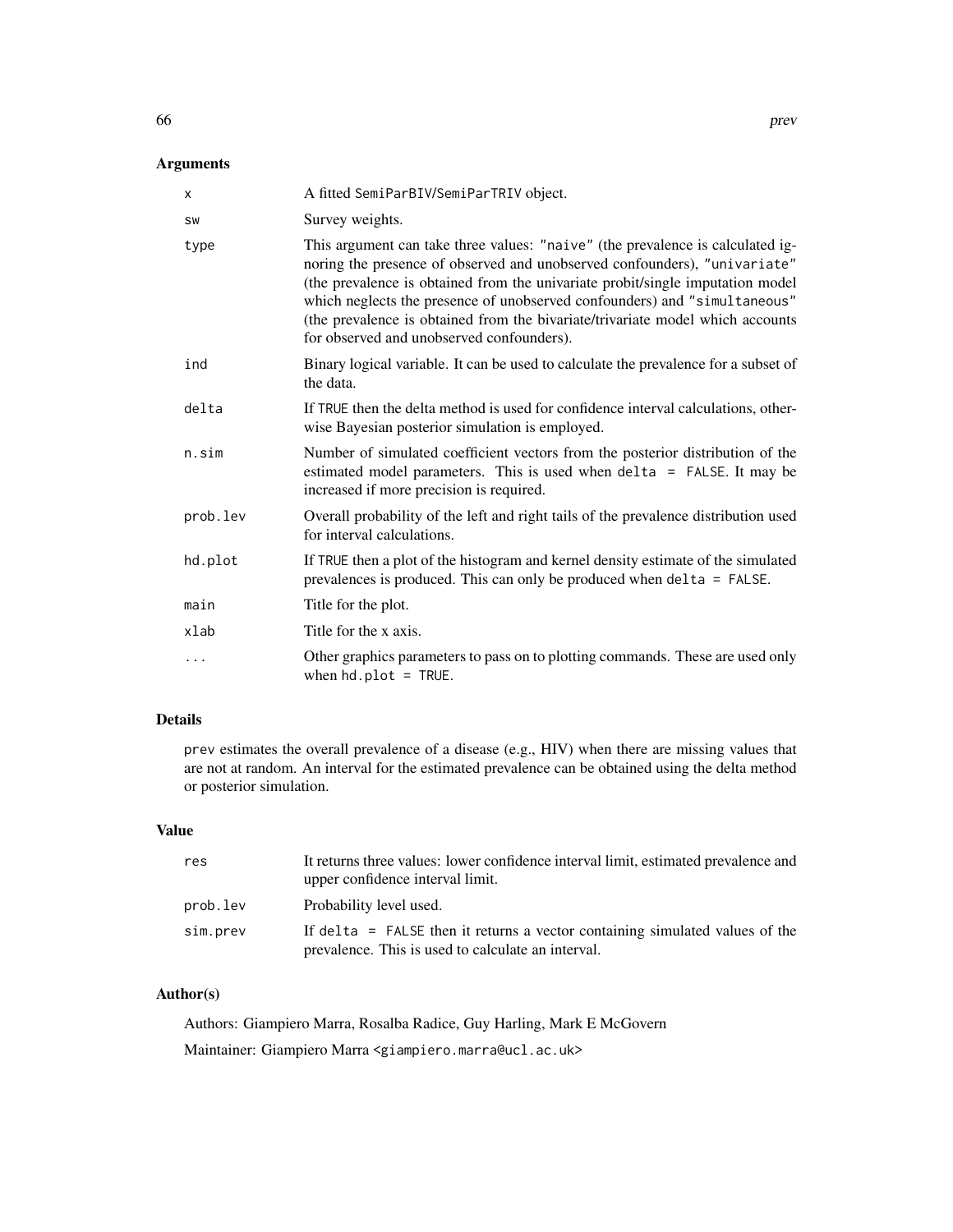#### $\mu$ print.AT 67

### References

McGovern M.E., Barnighausen T., Marra G. and Radice R. (2015), On the Assumption of Joint Normality in Selection Models: A Copula Approach Applied to Estimating HIV Prevalence. *Epidemiology*, 26(2), 229-237.

Marra G., Radice R., Barnighausen T., Wood S.N. and McGovern M.E. (in press), A Simultaneous Equation Approach to Estimating HIV Prevalence with Non-Ignorable Missing Responses. *Journal of the American Statistical Association*.

#### See Also

[GJRM-package](#page-2-0), [SemiParBIV](#page-79-0), [SemiParTRIV](#page-92-0)

#### Examples

## see examples for SemiParBIV and SemiParTRIV

# print.AT *Print an AT object*

## Description

The print method for an AT object.

# Usage

## S3 method for class 'AT'  $print(x, \ldots)$ 

## Arguments

|   | AT object produced by $AT()$ . |
|---|--------------------------------|
| . | Other arguments.               |

# Details

print.AT prints the lower confidence interval limit, estimated AT and upper confidence interval limit.

### Author(s)

Maintainer: Giampiero Marra <giampiero.marra@ucl.ac.uk>

#### See Also

[AT](#page-6-0)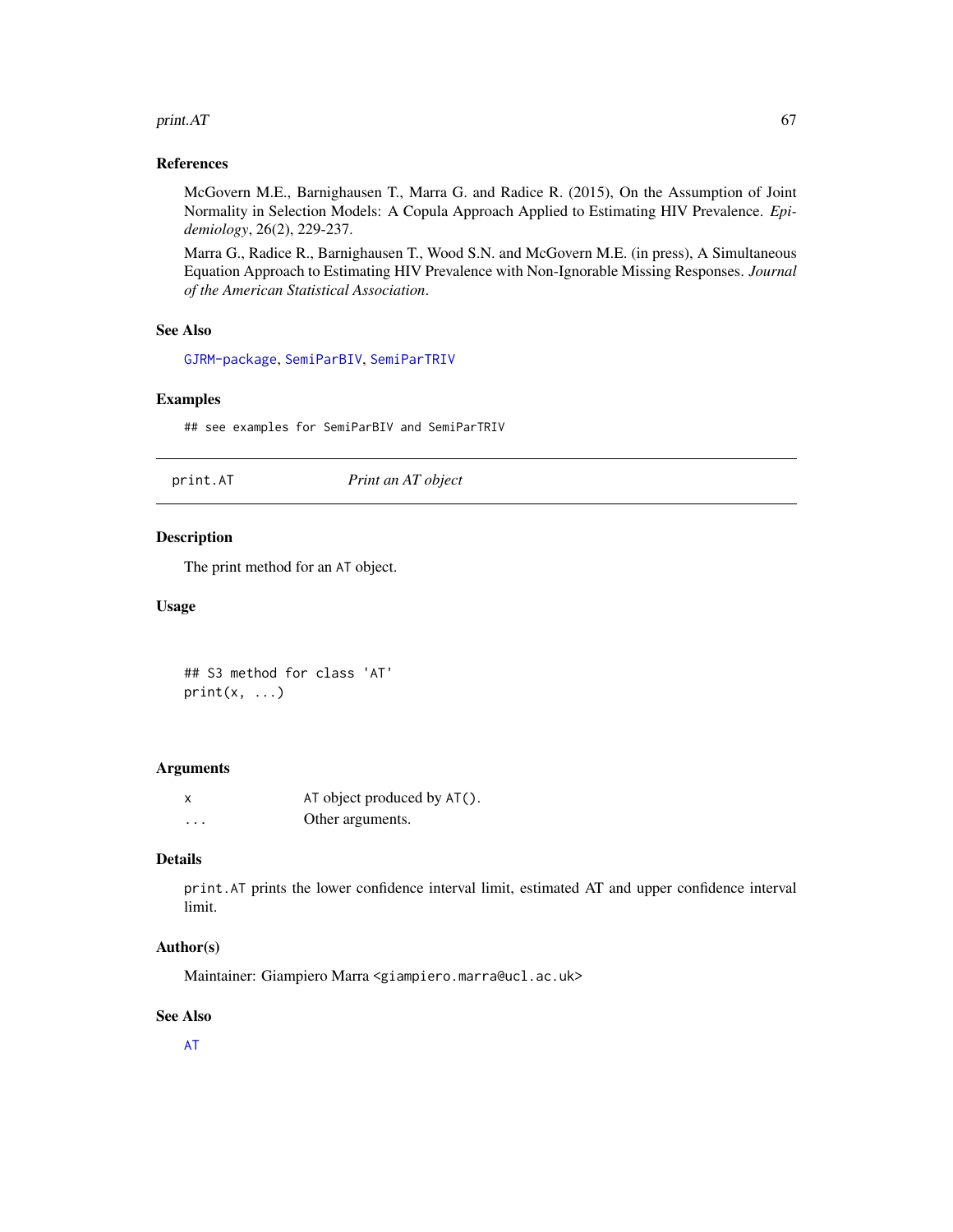# Description

The print method for an AT2 object.

# Usage

## S3 method for class 'AT2'  $print(x, \ldots)$ 

# Arguments

|          | AT2 object produced by $AT2()$ . |
|----------|----------------------------------|
| $\cdots$ | Other arguments.                 |

### Details

print.AT2 prints the lower confidence interval limit, estimated AT and upper confidence interval limit.

# Author(s)

Maintainer: Giampiero Marra <giampiero.marra@ucl.ac.uk>

# See Also

[AT2](#page-8-0)

print.copulaReg *Print a copulaReg object*

# Description

The print method for a copulaReg object.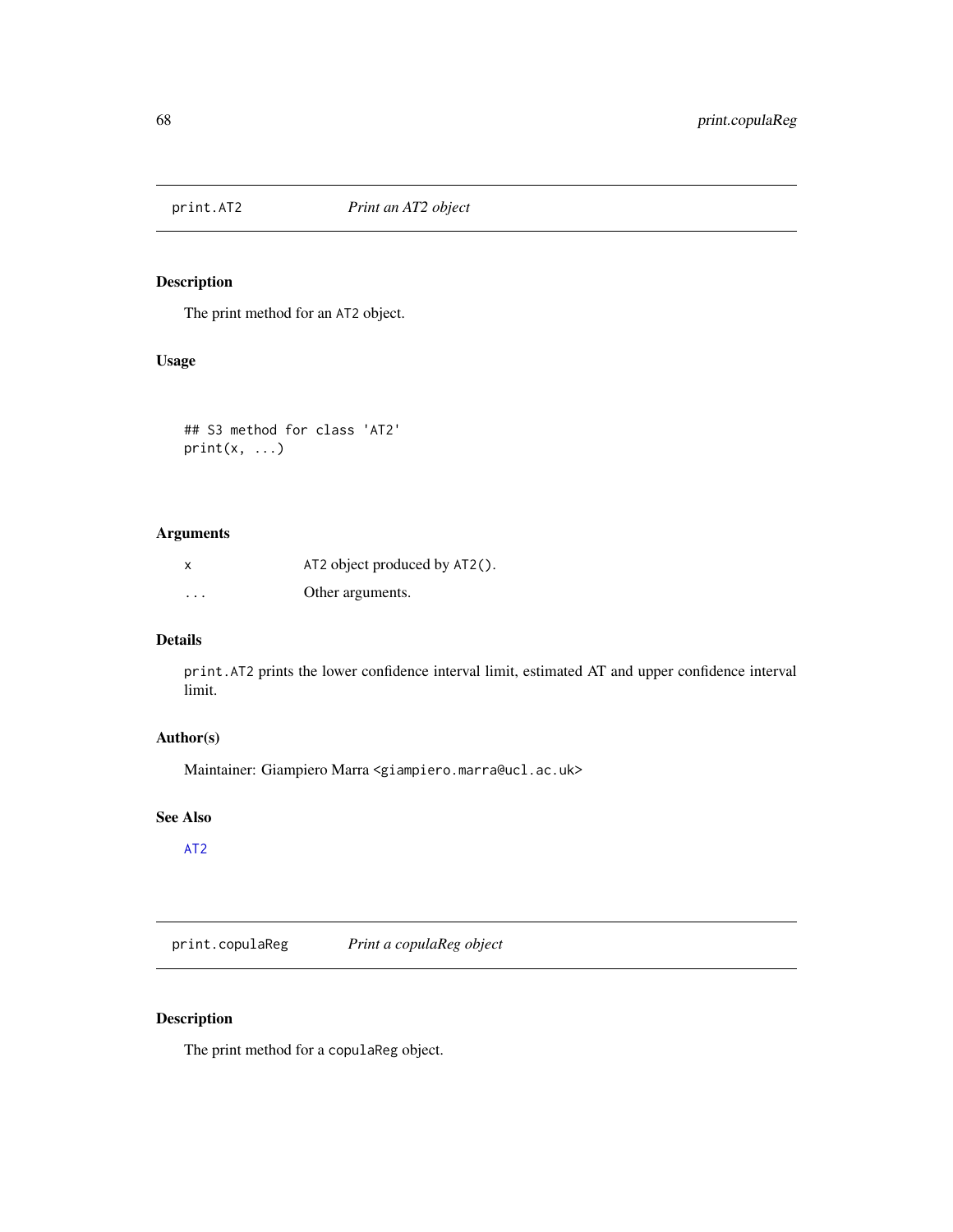# print.copulaSampleSel 69

# Usage

## S3 method for class 'copulaReg'  $print(x, \ldots)$ 

## Arguments

|   | copulaReg object produced by copulaReg(). |
|---|-------------------------------------------|
| . | Other arguments.                          |

# Details

print.copulaReg prints out the family, model equations, total number of observations, estimated association coefficient, etc for the penalized or unpenalized model.

# Author(s)

Maintainer: Giampiero Marra <giampiero.marra@ucl.ac.uk>

## See Also

[copulaReg](#page-15-0)

print.copulaSampleSel *Print a copulaSampleSel object*

### Description

The print method for a copulaSampleSel object.

# Usage

## S3 method for class 'copulaSampleSel'  $print(x, \ldots)$ 

# Arguments

|          | copulaSampleSel object produced by copulaSampleSel(). |
|----------|-------------------------------------------------------|
| $\cdots$ | Other arguments.                                      |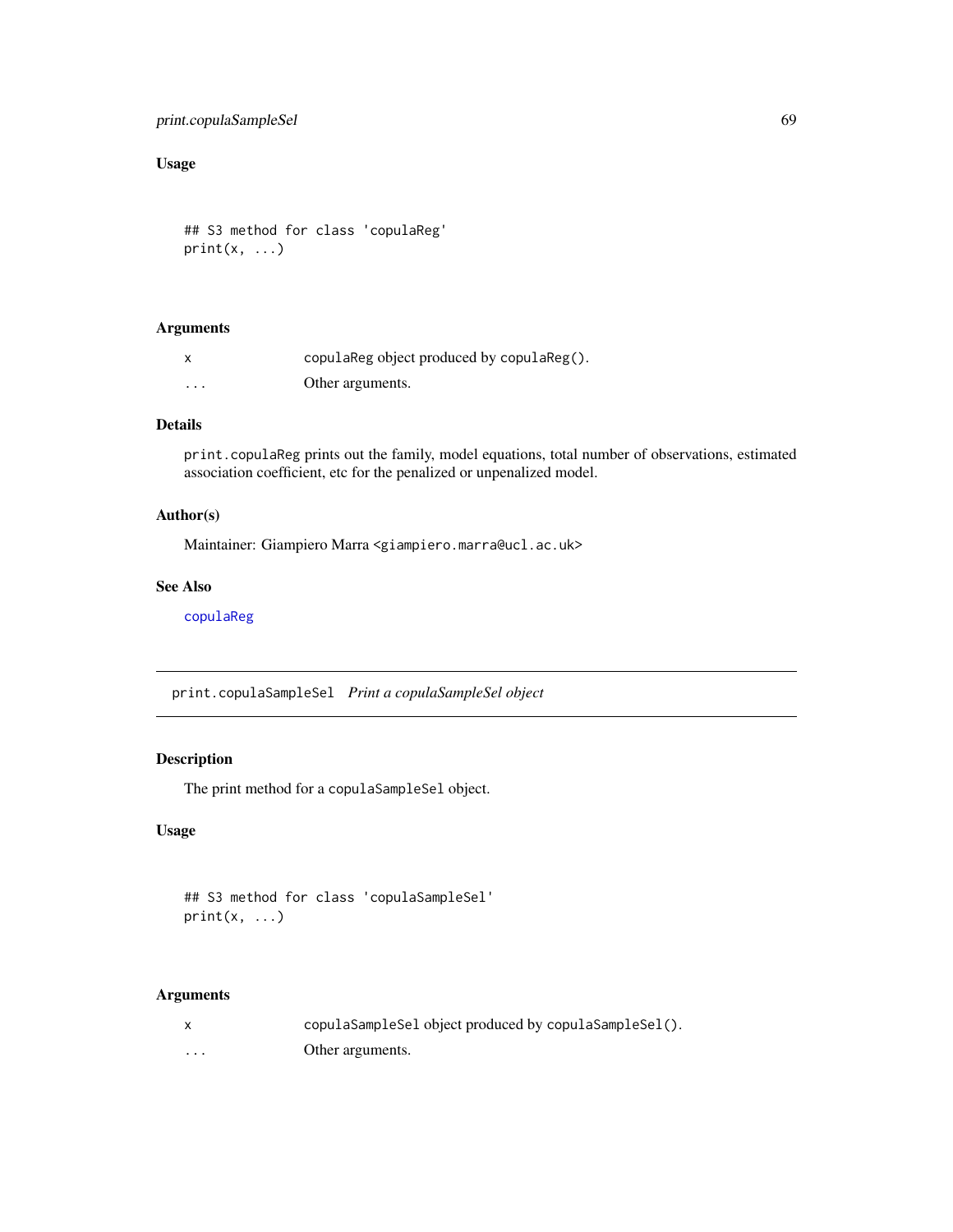### Details

print.copulaSampleSel prints out the family, model equations, total number of observations, estimated association coefficient, etc for the penalized or unpenalized model.

#### Author(s)

Maintainer: Giampiero Marra <giampiero.marra@ucl.ac.uk>

# See Also

[copulaSampleSel](#page-24-0)

print.gamlss *Print a gamlss object*

# Description

The print method for a gamlss object.

#### Usage

## S3 method for class 'gamlss'  $print(x, \ldots)$ 

# Arguments

| x | gamlss object produced by gamlss(). |
|---|-------------------------------------|
| . | Other arguments.                    |

# Details

print.gamlss prints out the family, model equations, total number of observations, etc for the penalized or unpenalized model.

# Author(s)

Maintainer: Giampiero Marra <giampiero.marra@ucl.ac.uk>

# See Also

[gamlss](#page-33-0)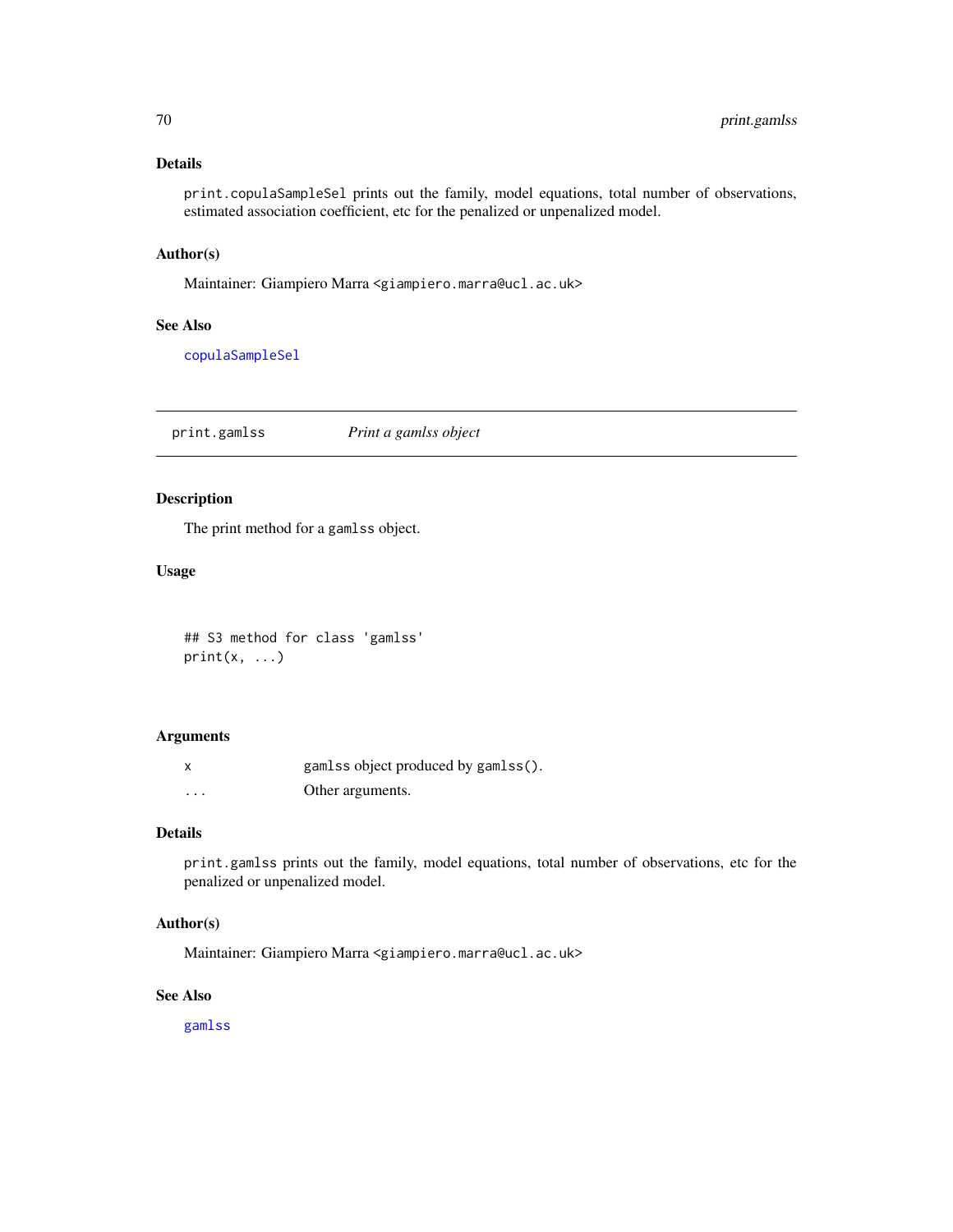# Description

The print method for an mb object.

# Usage

## S3 method for class 'mb'  $print(x, \ldots)$ 

# Arguments

|          | mb object produced by mb(). |
|----------|-----------------------------|
| $\cdots$ | Other arguments.            |

# Details

print.mb prints the lower and upper bounds, confidence interval, and effect assuming random assignment.

# Author(s)

Maintainer: Giampiero Marra <giampiero.marra@ucl.ac.uk>

# See Also

[mb](#page-53-0)

print.OR *Print an OR object*

# Description

The print method for an OR object.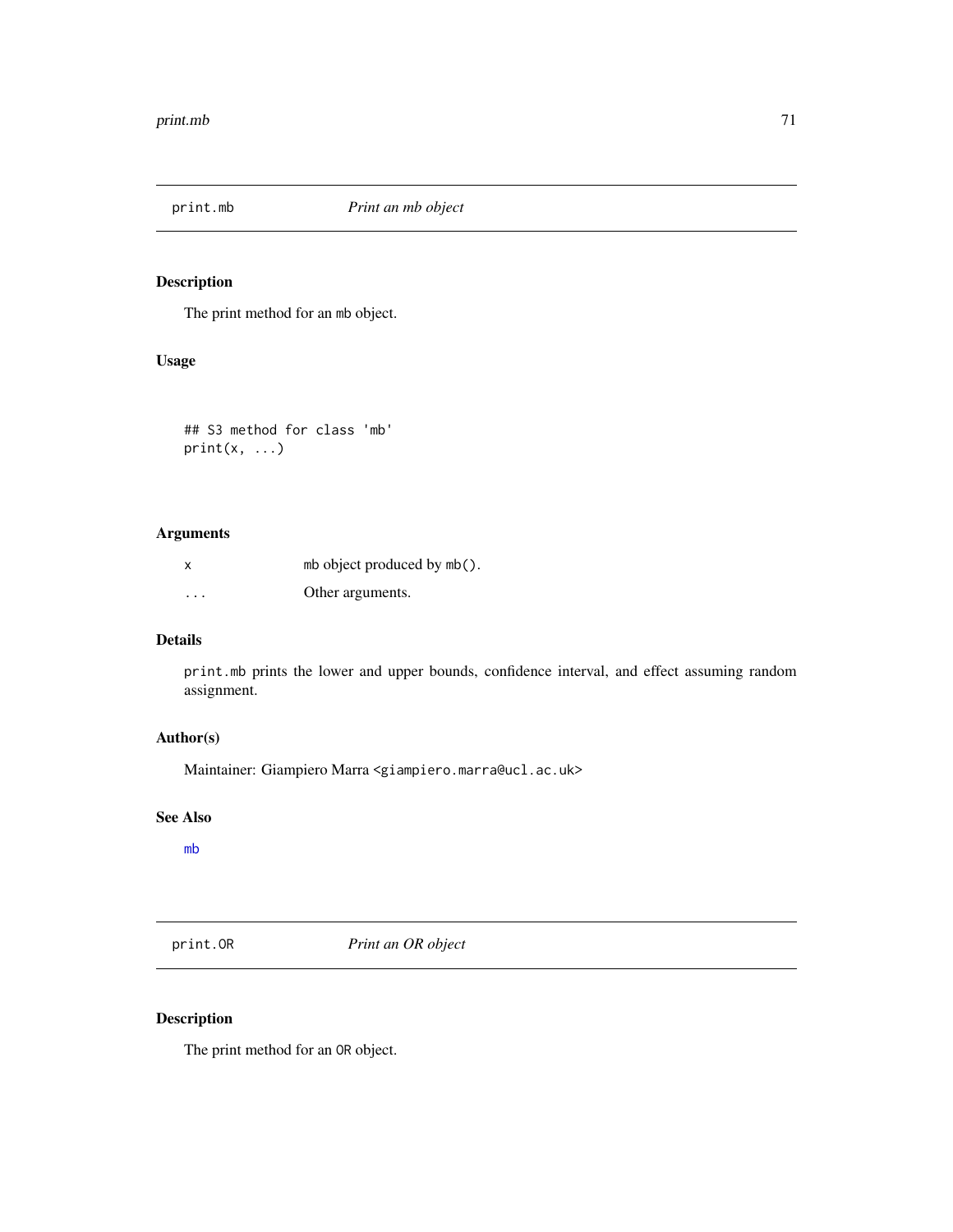# Usage

```
## S3 method for class 'OR'
print(x, \ldots)
```
# Arguments

| X        | OR object produced by OR(). |
|----------|-----------------------------|
| $\cdots$ | Other arguments.            |

# Details

print.OR prints the lower confidence interval limit, estimated OR and upper confidence interval limit.

### Author(s)

Maintainer: Giampiero Marra <giampiero.marra@ucl.ac.uk>

## See Also

[OR](#page-57-0)

print.prev *Print an prev object*

# Description

The print method for an prev object.

# Usage

## S3 method for class 'prev'  $print(x, \ldots)$ 

# Arguments

| prev object produced by prev(). |
|---------------------------------|
|                                 |

... Other arguments.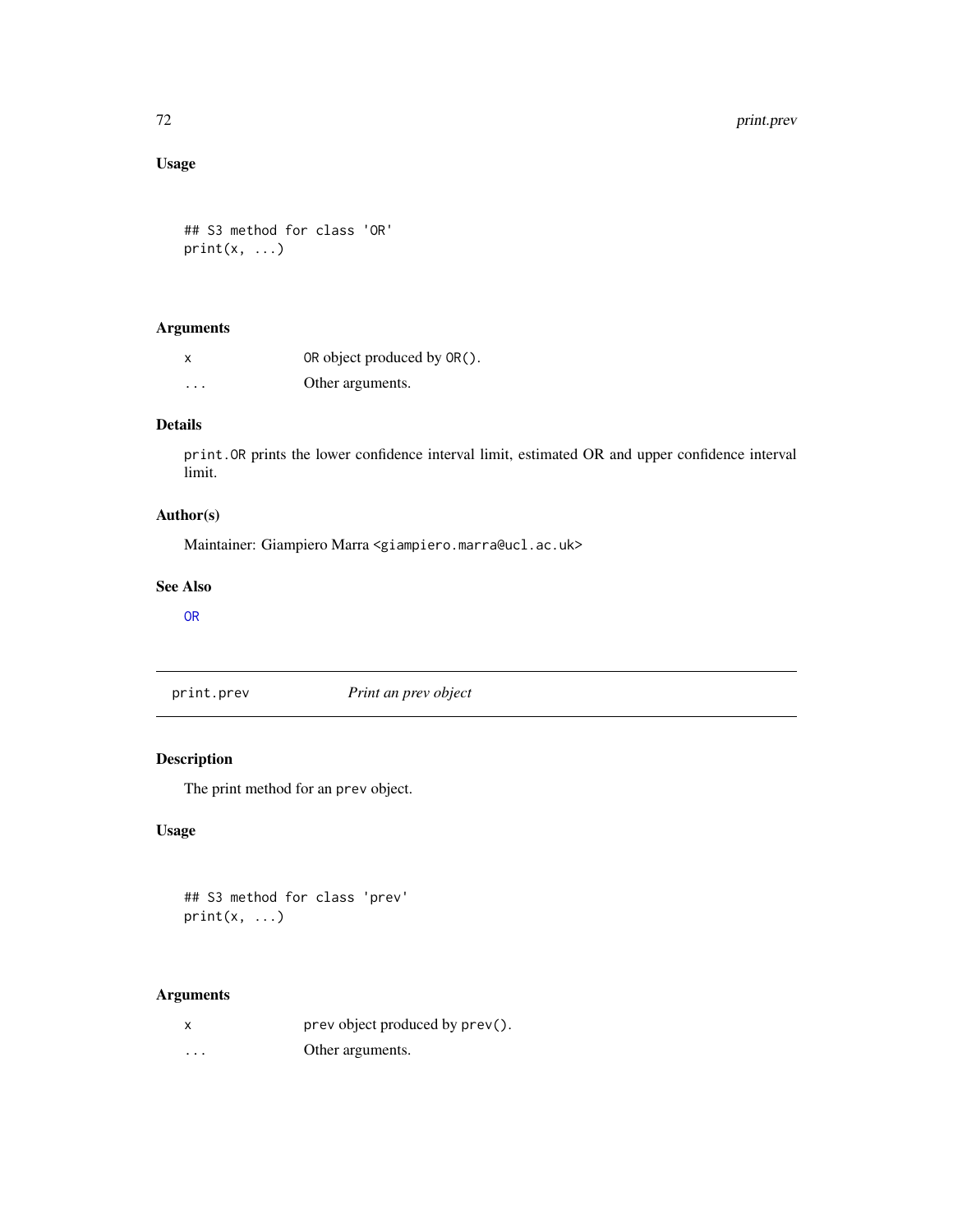#### print.RR 23

# Details

print.prev prints the lower interval limit, estimated prevalence and upper interval limit.

## Author(s)

Maintainer: Giampiero Marra <giampiero.marra@ucl.ac.uk>

## See Also

[prev](#page-64-0)

print.RR *Print an RR object*

## Description

The print method for an RR object.

## Usage

## S3 method for class 'RR'  $print(x, \ldots)$ 

## Arguments

|          | RR object produced by RR(). |
|----------|-----------------------------|
| $\cdots$ | Other arguments.            |

# Details

print.RR prints the lower confidence interval limit, estimated RR and upper confidence interval limit.

# Author(s)

Maintainer: Giampiero Marra <giampiero.marra@ucl.ac.uk>

## See Also

[RR](#page-77-0)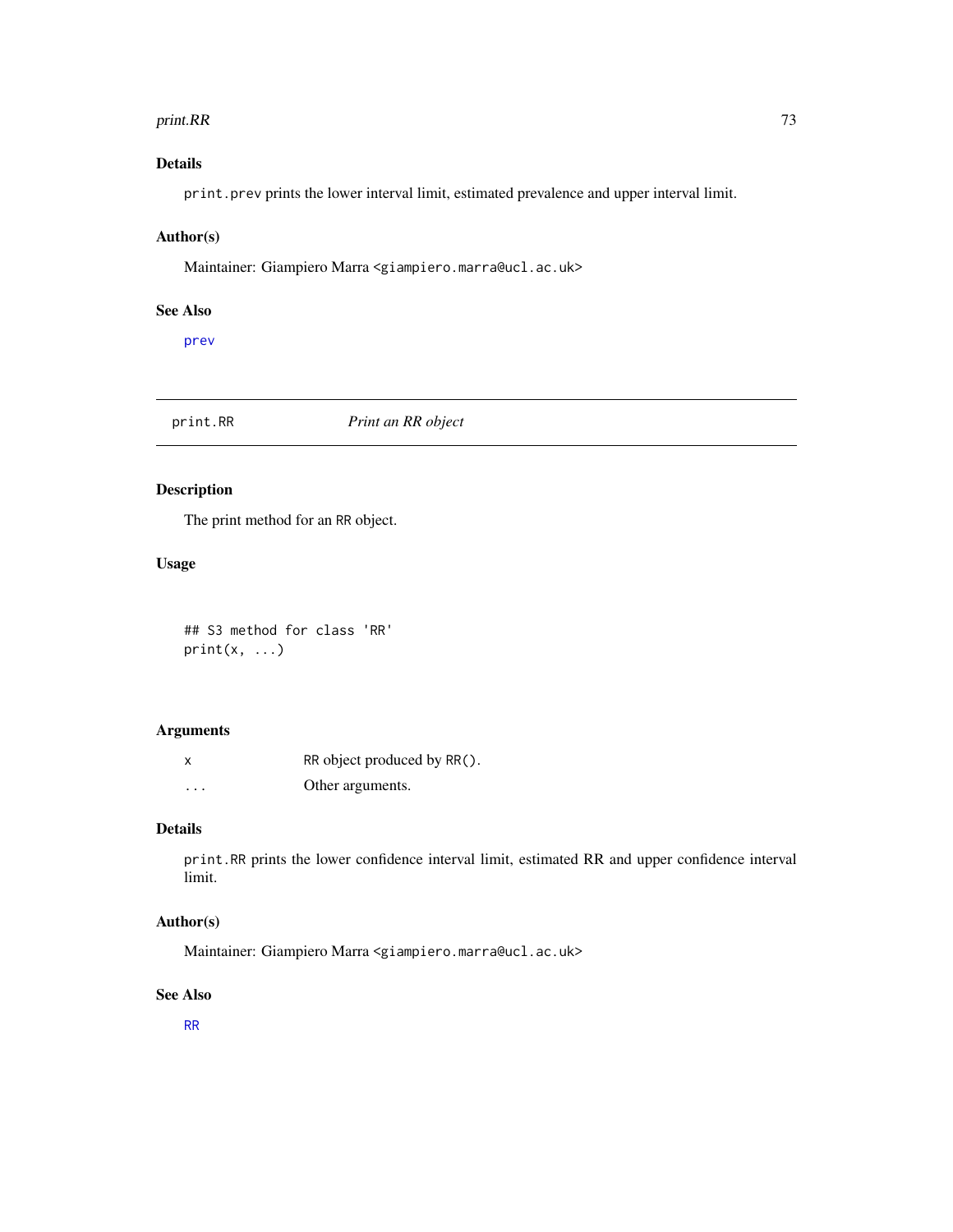print.SemiParBIV *Print a SemiParBIV object*

# Description

The print method for a SemiParBIV object.

## Usage

```
## S3 method for class 'SemiParBIV'
print(x, \ldots)
```
## Arguments

| x        | SemiParBIV object produced by SemiParBIV(). |
|----------|---------------------------------------------|
| $\cdots$ | Other arguments.                            |

## Details

print.SemiParBIV prints out the family, model equations, total number of observations, estimated association coefficient and total effective degrees of freedom for the penalized or unpenalized model.

#### Author(s)

Maintainer: Giampiero Marra <giampiero.marra@ucl.ac.uk>

## See Also

[SemiParBIV](#page-79-0)

print.SemiParTRIV *Print a SemiParTRIV object*

## Description

The print method for a SemiParTRIV object.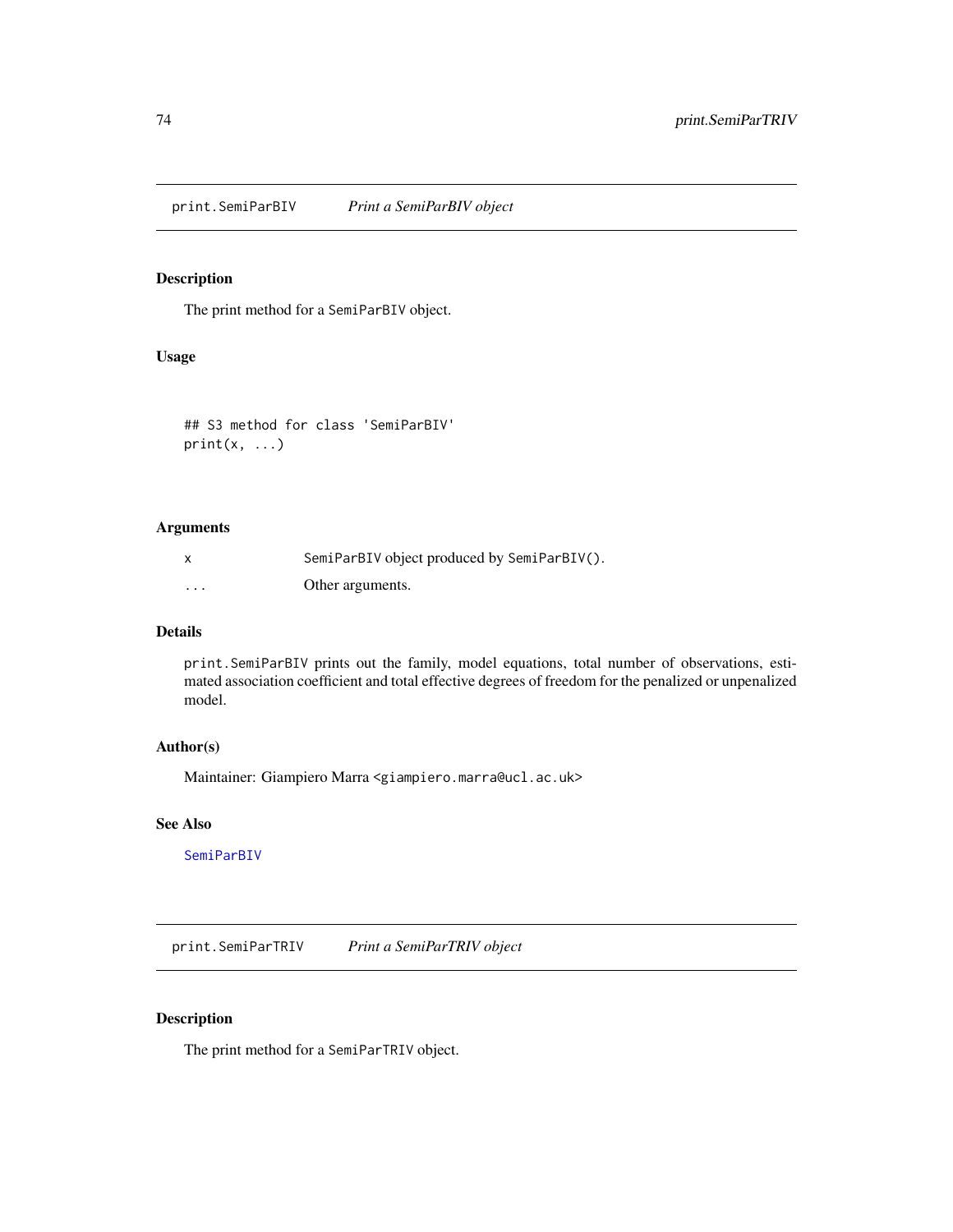#### probm and the contract of the contract of the contract of the contract of the contract of the contract of the contract of the contract of the contract of the contract of the contract of the contract of the contract of the

# Usage

```
## S3 method for class 'SemiParTRIV'
print(x, \ldots)
```
## Arguments

|                   | SemiParTRIV object produced by SemiParTRIV(). |
|-------------------|-----------------------------------------------|
| $\cdot\cdot\cdot$ | Other arguments.                              |

## Details

print.SemiParTRIV prints out the family, model equations, total number of observations, estimated association coefficient and total effective degrees of freedom for the penalized or unpenalized model.

## Author(s)

Maintainer: Giampiero Marra <giampiero.marra@ucl.ac.uk>

## See Also

**[SemiParTRIV](#page-92-0)** 

probm *Internal Function*

## Description

Internal fitting function.

## Author(s)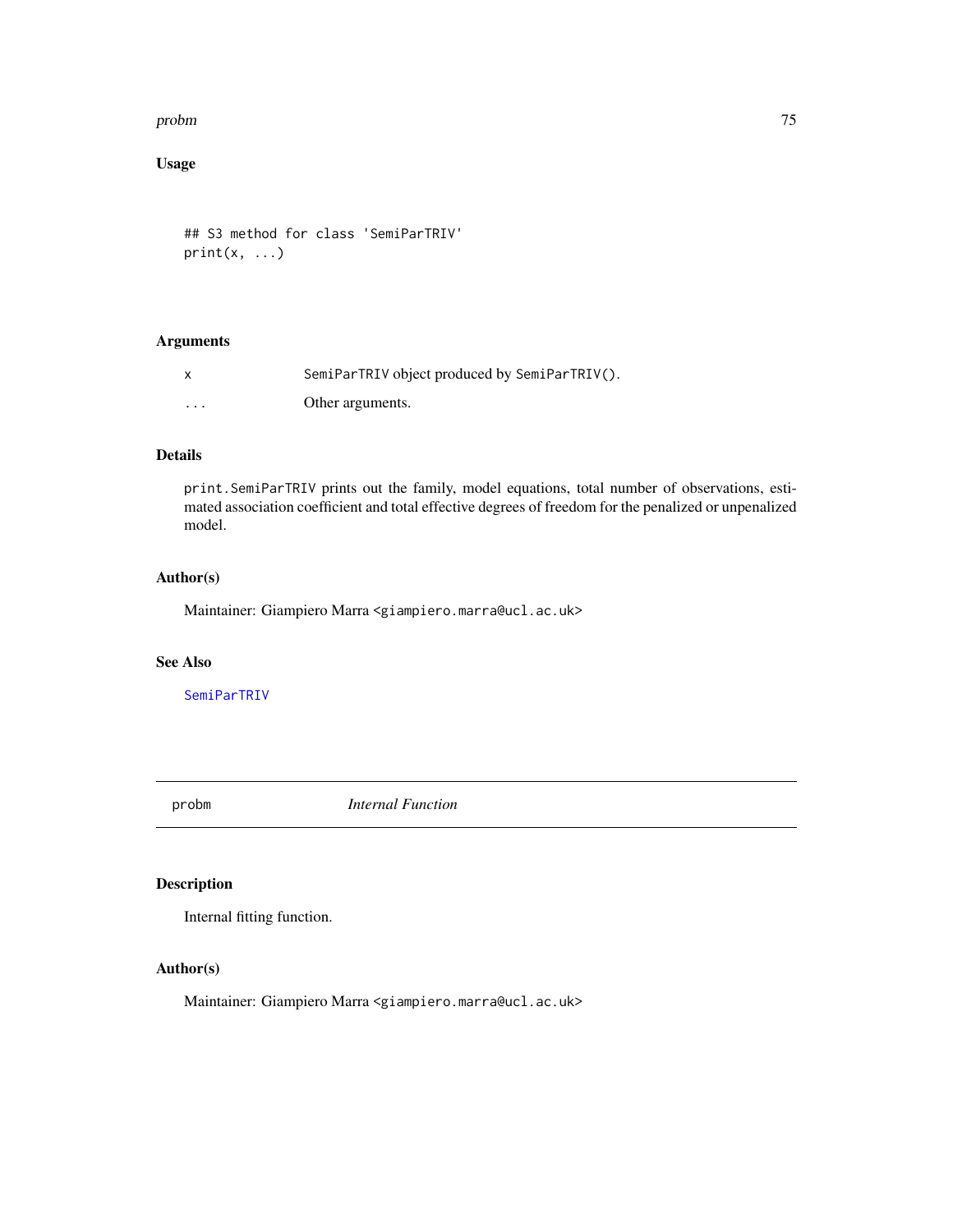regH *Internal Function*

#### Description

It applies one of two regularisations on the information matrix if desired. These are based on the Cholesky and eigen decompositions.

#### Author(s)

Maintainer: Giampiero Marra <giampiero.marra@ucl.ac.uk>

## resp.check *Plots for response variable*

#### Description

It produces a histogram of the response along with the estimated density from the assumed distribution as well as a normal Q-Q plot for the (randomised) normalised quantile response. It also provides the log-likelihood for AIC calculation, for instance.

#### Usage

```
resp.check(y, margin = "N", main = "Histogram and Density of Response",
           xlab = "Response", print.par = FALSE, plots = TRUE,
          loglik = FALSE, os = FALSE,
          intervals = FALSE, n.sim = 100, prob.lev = 0.05,i.f = FALSE, ...)
```

| у         | Response.                                                                                                                                                                                                                                                                                                                                                                                                                                                                                                                                            |
|-----------|------------------------------------------------------------------------------------------------------------------------------------------------------------------------------------------------------------------------------------------------------------------------------------------------------------------------------------------------------------------------------------------------------------------------------------------------------------------------------------------------------------------------------------------------------|
| margin    | The distributions allowed are: normal ("N"), normal where sigma2 corresponds<br>to the standard deviation instead of the variance ( $\text{``N2''}$ ), log-normal ( $\text{``LN''}$ ),<br>Gumbel ("GU"), reverse Gumbel ("rGU"), logistic ("LO"), Weibull ("WEI"),<br>inverse Gaussian ("iG"), gamma ("GA"), Dagum ("DAGUM"), Singh-Maddala<br>("SM"), beta ("BE"), Fisk ("FISK"), Poisson ("PO"), zero truncated Poisson<br>("ZTP"), negative binomial - type I ("NBI"), negative binomial - type II ("NBII"),<br>Poisson inverse Gaussian ("PIG"). |
| main      | Title for the plot.                                                                                                                                                                                                                                                                                                                                                                                                                                                                                                                                  |
| xlab      | Title for the x axis.                                                                                                                                                                                                                                                                                                                                                                                                                                                                                                                                |
| print.par | If TRUE then the estimated parameters used to construct the plots are returned.                                                                                                                                                                                                                                                                                                                                                                                                                                                                      |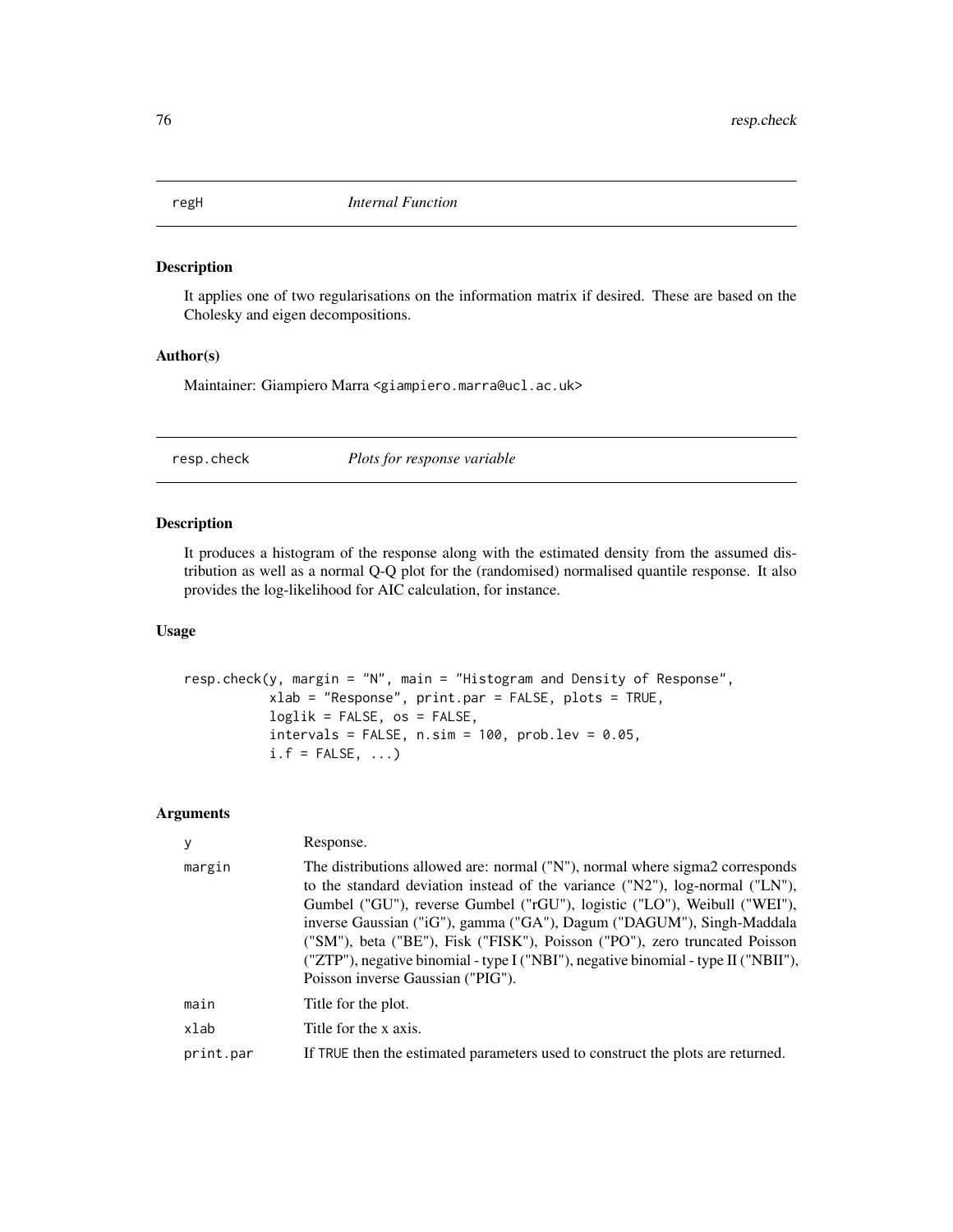#### $rMVN$  77

| plots     | If FALSE then no plots are produced and only parameter estimates returned.                                            |
|-----------|-----------------------------------------------------------------------------------------------------------------------|
| loglik    | If TRUE then it returns the logLik.                                                                                   |
| 0S        | If TRUE then the estimated parameters are returned on the original scale.                                             |
| intervals | If TRUE then intervals for the qqplot are produced.                                                                   |
| n.sim     | Number of replicate datasets used to simulate quantiles of the residual distribu-<br>tion.                            |
| prob.lev  | Overall probability of the left and right tails of the probabilities' distribution<br>used for interval calculations. |
| i.f       | Internal fitting option. This is not for user purposes.                                                               |
| $\ddotsc$ | Other graphics parameters to pass on to plotting commands.                                                            |
|           |                                                                                                                       |

## Details

Prior to fitting a model with discrete and/or continuous margins, the distributions for the responses may be chosen by looking at the histogram of the response along with the estimated density from the assumed distribution, and at the normalised quantile responses. These will provide a rough guide to the adequacy of the chosen distribution. The latter are defined as the quantile standard normal function of the cumulative distribution function of the response with scale and location estimated by MLE. These should behave approximately as normally distributed variables (even though the original observations are not). Therefore, a normal Q-Q plot is appropriate here.

If  $loglik = TRUE$  then this function also provides the log-likelihood for AIC calculation, for instance.

The shapiro test can also be performed.

#### Author(s)

Maintainer: Giampiero Marra <giampiero.marra@ucl.ac.uk>

#### See Also

[copulaReg](#page-15-0)

#### Examples

## see examples in copulaReg

rMVN *Multivariate Normal Variates*

#### Description

This function simply generates random multivariate normal variates.

#### Author(s)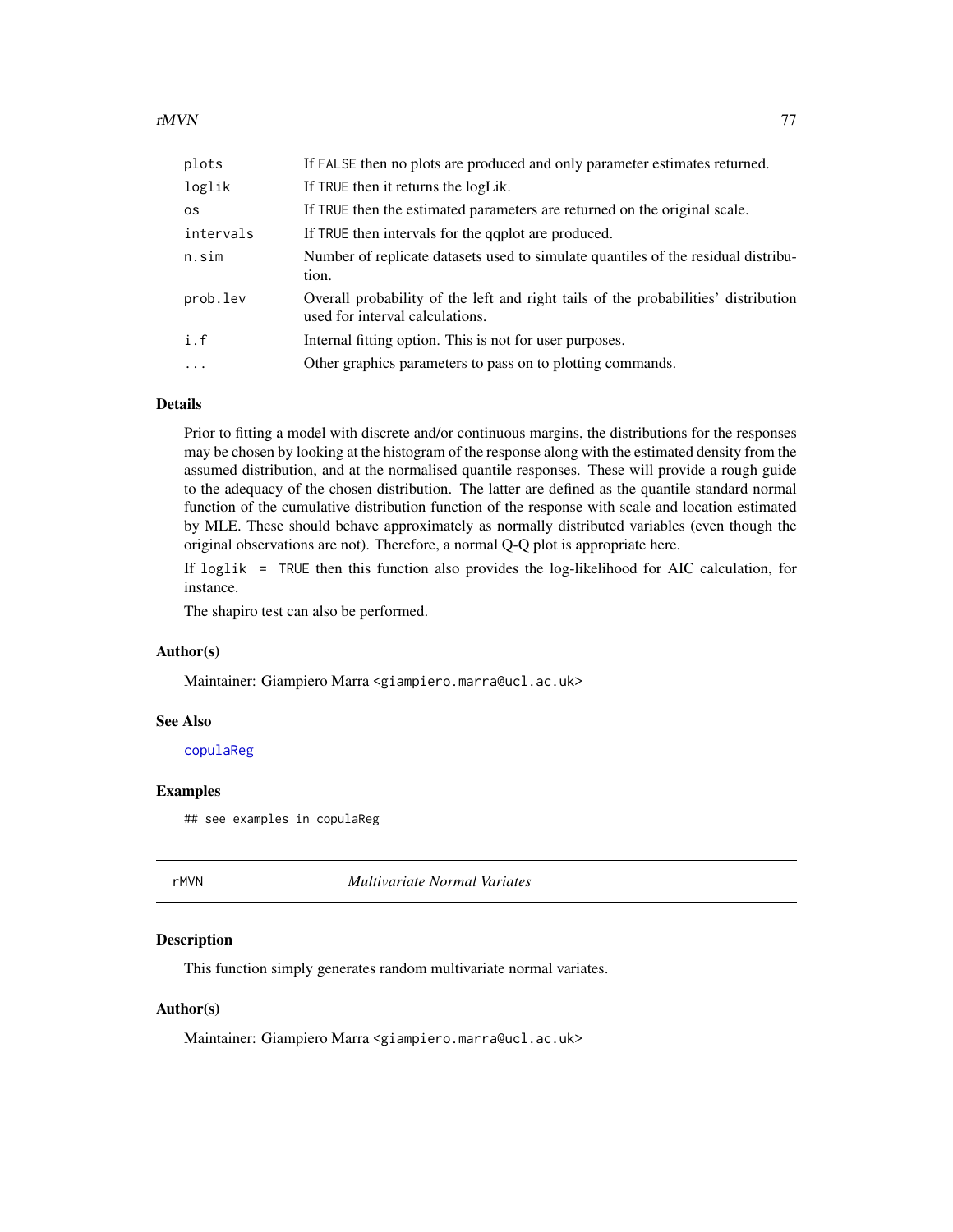## <span id="page-77-0"></span>Description

RR can be used to calculate the causal risk ratio of a binary/continuous/discrete endogenous predictor/treatment, with corresponding interval obtained using posterior simulation.

## Usage

```
RR(x, nm.end, E = TRUE, treat = TRUE, type = "bivariate", ind = NULL,n.sim = 100, prob.lev = 0.05, length.out = NULL, hd.plot = FALSE,
   rr.plot = FALSE,
   main = "Histogram and Kernel Density of Simulated Risk Ratios",
   xlab = "Simulated Risk Ratios", ...)
```

| x          | A fitted SemiParBIV/copulaReg object.                                                                                                                                                                                                                                                                                                                                                                      |
|------------|------------------------------------------------------------------------------------------------------------------------------------------------------------------------------------------------------------------------------------------------------------------------------------------------------------------------------------------------------------------------------------------------------------|
| nm.end     | Name of the endogenous variable.                                                                                                                                                                                                                                                                                                                                                                           |
| E          | If TRUE then RR calculates the sample RR. If FALSE then it calculates the sample<br>RR for the treated individuals only.                                                                                                                                                                                                                                                                                   |
| treat      | If TRUE then RR calculates the RR using the treated only. If FALSE then it calcu-<br>lates the ratio using the control group. This only makes sense if $E = FALSE$ .                                                                                                                                                                                                                                       |
| type       | This argument can take three values: "naive" (the effect is calculated ignoring<br>the presence of observed and unobserved confounders), "univariate" (the ef-<br>fect is obtained from the univariate probit model which neglects the presence<br>of unobserved confounders) and "bivariate" (the effect is obtained from the<br>bivariate model which accounts for observed and unobserved confounders). |
| ind        | Binary logical variable. It can be used to calculate the RR for a subset of the<br>data. Note that it does not make sense to use ind when some observations are<br>excluded from the RR calculation (e.g., when using $E = FALSE$ ).                                                                                                                                                                       |
| n.sim      | Number of simulated coefficient vectors from the posterior distribution of the<br>estimated model parameters. This is used when delta = FALSE. It may be<br>increased if more precision is required.                                                                                                                                                                                                       |
| prob.lev   | Overall probability of the left and right tails of the RR distribution used for<br>interval calculations.                                                                                                                                                                                                                                                                                                  |
| length.out | Ddesired length of the sequence to be used when calculating the effect that a<br>continuous/discrete treatment has on a binary outcome.                                                                                                                                                                                                                                                                    |
| hd.plot    | If TRUE then a plot of the histogram and kernel density estimate of the simulated<br>risk ratios is produced. This can only be produced when binary responses are<br>used.                                                                                                                                                                                                                                 |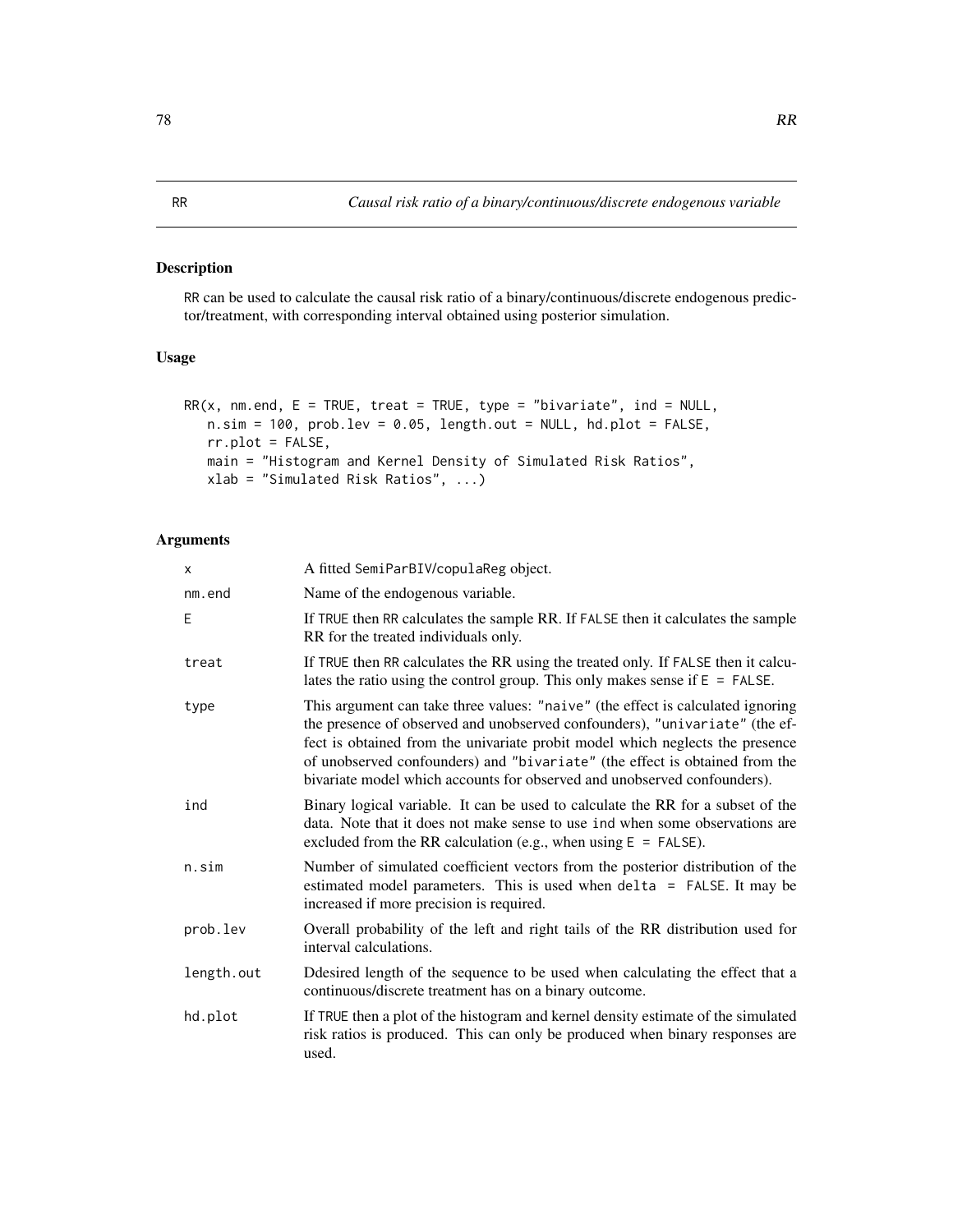| rr.plot  | For the case of continuous/discrete endogenous variable and binary outcome,                               |
|----------|-----------------------------------------------------------------------------------------------------------|
|          | if TRUE then a plot (on the log scale) showing the risk ratios that the binary                            |
|          | outcome is equal to 1 for each incremental value of the endogenous variable and                           |
|          | respective intervals is produced.                                                                         |
| main     | Title for the plot.                                                                                       |
| xlab     | Title for the x axis.                                                                                     |
| $\cdots$ | Other graphics parameters to pass on to plotting commands. These are used only<br>when $hd.plot = TRUE$ . |

## Details

RR calculates the causal risk ratio of the probabilities of positive outcome under treatment (the binary predictor or treatment assumes value 1) and under control (the binary treatment assumes value 0). Posterior simulation is used to obtain a confidence/credible interval.

RR works also for the case of continuous/discrete endogenous treatment variable.

#### Value

| prob.lev | Probability level used.                                                                                                                                                                                                                   |
|----------|-------------------------------------------------------------------------------------------------------------------------------------------------------------------------------------------------------------------------------------------|
| sim.RR   | It returns a vector containing simulated values of the average RR. This is used<br>to calculate intervals.                                                                                                                                |
| Ratios   | For the case of continuous/discrete endogenous variable and binary outcome, it<br>returns a matrix made up of three columns containing the risk ratios for each<br>incremental value in the endogenous variable and respective intervals. |

## Author(s)

Maintainer: Giampiero Marra <giampiero.marra@ucl.ac.uk>

#### See Also

[GJRM-package](#page-2-0), [SemiParBIV](#page-79-0), [copulaReg](#page-15-0)

#### Examples

## see examples for SemiParBIV and copulaReg

S.m *Internal Function*

## Description

It provides penalty matrices in a format suitable for automatic multiple smoothing parameter estimation.

# Author(s)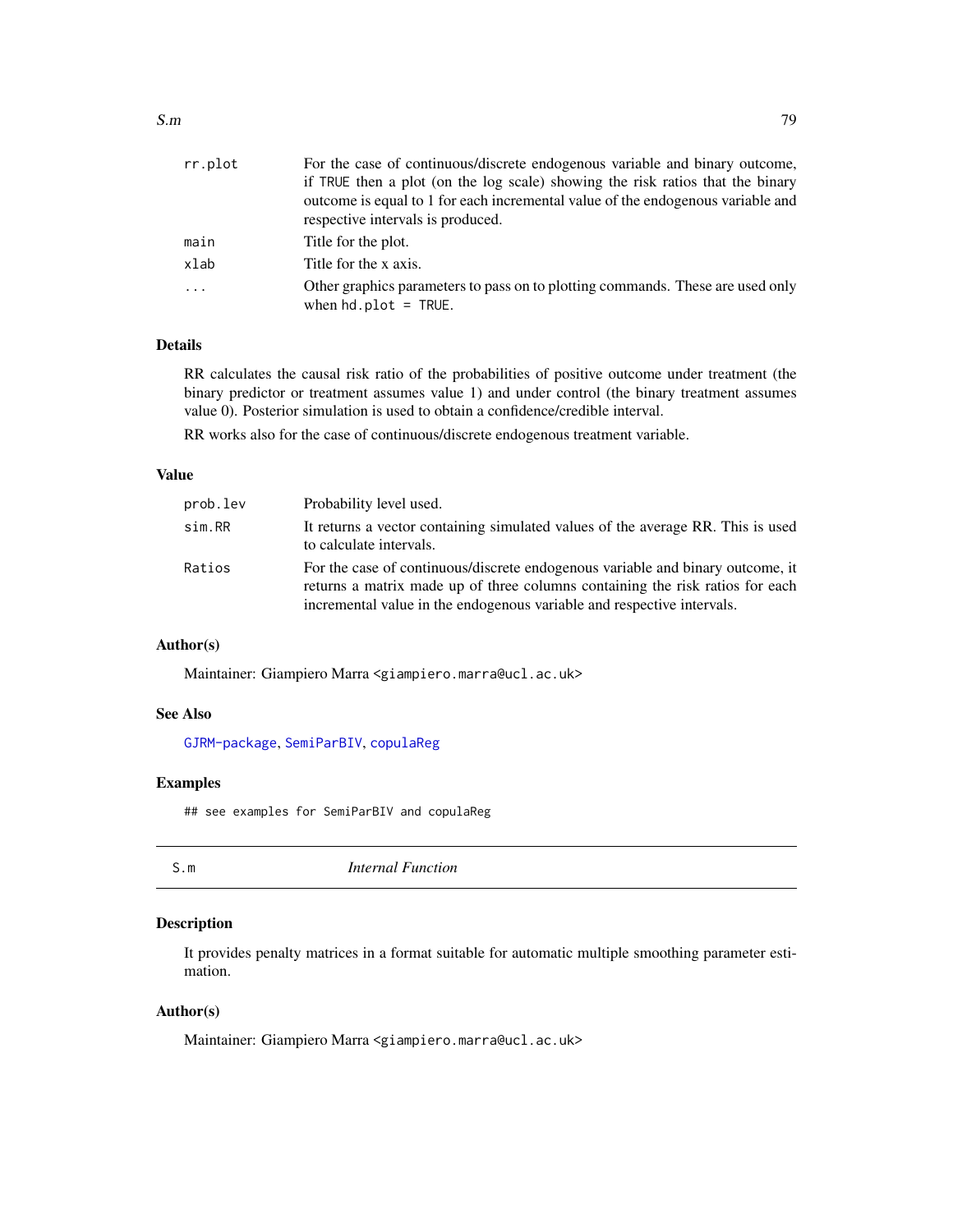<span id="page-79-0"></span>

## Description

SemiParBIV fits copula bivariate binary models with several types of covariate effects, copula distributions and link functions. During the model fitting process, the possible presence of associated error equations, endogeneity, non-random sample selection or partial observability is accounted for.

#### Usage

```
SemiParBIV(formula, data = list(), weights = NULL, subset = NULL,
           Model = "B", BivD = "N",
           margins = c("probit","probit"), dof = 3, gamlssfit = FALSE,
           fp = FALSE, hess = TRUE, infl.fac = 1, theta.fx = NULL,rint = 1, \text{ rmax} = 100,iterlimsp = 50, tolsp = 1e-07,
           gc.l = FALSE, parsecale, extra.read = "t", intf = FALSE)
```

| formula   | In the basic setup this will be a list of two formulas, one for equation 1 and the<br>other for equation 2. s terms are used to specify smooth functions of predic-<br>tors. SemiParBIV supports the use shrinkage smoothers for variable selection<br>purposes and more. See the examples below and the documentation of mgcv for<br>further details on formula specifications. Note that if Model = "BSS" then the<br>first formula MUST refer to the selection equation. Furthermore, if it makes<br>sense, a third equation for the dependence parameter can be specified (see Ex-<br>ample 1 below). |
|-----------|-----------------------------------------------------------------------------------------------------------------------------------------------------------------------------------------------------------------------------------------------------------------------------------------------------------------------------------------------------------------------------------------------------------------------------------------------------------------------------------------------------------------------------------------------------------------------------------------------------------|
| data      | An optional data frame, list or environment containing the variables in the model.<br>If not found in data, the variables are taken from environment (formula), typ-<br>ically the environment from which SemiParBIV is called.                                                                                                                                                                                                                                                                                                                                                                           |
| weights   | Optional vector of prior weights to be used in fitting.                                                                                                                                                                                                                                                                                                                                                                                                                                                                                                                                                   |
| subset    | Optional vector specifying a subset of observations to be used in the fitting pro-<br>cess.                                                                                                                                                                                                                                                                                                                                                                                                                                                                                                               |
| Model     | It indicates the type of model to be used in the analysis. Possible values are "B"<br>(bivariate model), "BSS" (bivariate model with non-random sample selection),<br>"BPO" (bivariate model with partial observability) and "BPO0" (bivariate model<br>with partial observability and zero correlation).                                                                                                                                                                                                                                                                                                 |
| margins   | It indicates the link functions used for the two margins. Possible choices are<br>"probit", "logit", "cloglog".                                                                                                                                                                                                                                                                                                                                                                                                                                                                                           |
| dof       | If $BivD = "T"$ then the degrees of freedom can be set to a value greater than 2<br>and smaller than 249.                                                                                                                                                                                                                                                                                                                                                                                                                                                                                                 |
| gamlssfit | This is for internal purposes only.                                                                                                                                                                                                                                                                                                                                                                                                                                                                                                                                                                       |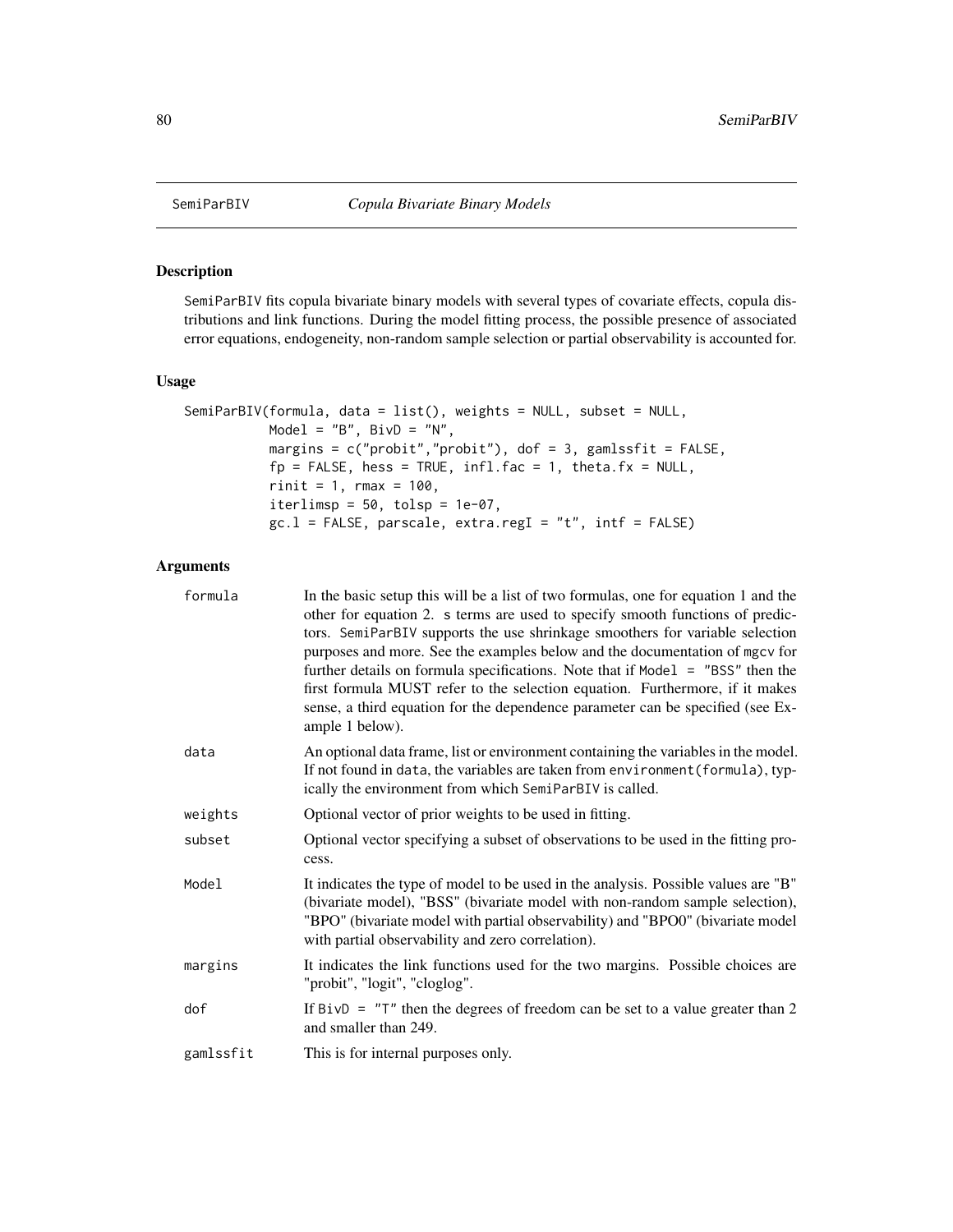| BivD       | Type of bivariate error distribution employed. Possible choices are "N", "C0",<br>"C90", "C180", "C270", "J0", "J90", "J180", "J270", "G0", "G90", "G180",<br>"G270", "F", "AMH", "FGM", "T", "PL", "HO" which stand for bivariate nor-<br>mal, Clayton, rotated Clayton (90 degrees), survival Clayton, rotated Clayton<br>(270 degrees), Joe, rotated Joe (90 degrees), survival Joe, rotated Joe (270 de-<br>grees), Gumbel, rotated Gumbel (90 degrees), survival Gumbel, rotated Gumbel<br>(270 degrees), Frank, Ali-Mikhail-Haq, Farlie-Gumbel-Morgenstern, Student-<br>t with fixed dof, Plackett, Hougaard. Note that Clayton, Joe and Gumbel are<br>somewhat similar. Also, there might be situations in which the use of a spe-<br>cific copula may result in more stable computations. If Model $=$ "B" then each<br>of the Clayton, Joe and Gumbel copulae is allowed to be mixed with a rotated<br>version of the same family. The options are: "C0C90", "C0C270", "C180C90",<br>"C180C270", "G0G90", "G0G270", "G180G90", "G180G270", "J0J90", "J0J270", |
|------------|------------------------------------------------------------------------------------------------------------------------------------------------------------------------------------------------------------------------------------------------------------------------------------------------------------------------------------------------------------------------------------------------------------------------------------------------------------------------------------------------------------------------------------------------------------------------------------------------------------------------------------------------------------------------------------------------------------------------------------------------------------------------------------------------------------------------------------------------------------------------------------------------------------------------------------------------------------------------------------------------------------------------------------------------------------------------|
|            | "J180J90" and "J180J270". This allows the user to model negative and positive<br>tail dependencies.                                                                                                                                                                                                                                                                                                                                                                                                                                                                                                                                                                                                                                                                                                                                                                                                                                                                                                                                                                    |
| fp         | If TRUE then a fully parametric model with unpenalised regression splines if<br>fitted. See the example below.                                                                                                                                                                                                                                                                                                                                                                                                                                                                                                                                                                                                                                                                                                                                                                                                                                                                                                                                                         |
| hess       | If FALSE then the expected/Fisher (rather than observed) information matrix is<br>employed. The Fisher information matrix is not available for cases different<br>from binary treatment and binary outcome.                                                                                                                                                                                                                                                                                                                                                                                                                                                                                                                                                                                                                                                                                                                                                                                                                                                            |
| infl.fac   | Inflation factor for the model degrees of freedom in the approximate AIC. Smoother<br>models can be obtained setting this parameter to a value greater than 1.                                                                                                                                                                                                                                                                                                                                                                                                                                                                                                                                                                                                                                                                                                                                                                                                                                                                                                         |
| theta.fx   | If Model = $"B"$ and BivD = $"N"$ then the theta parameter can be fixed in<br>estimation.                                                                                                                                                                                                                                                                                                                                                                                                                                                                                                                                                                                                                                                                                                                                                                                                                                                                                                                                                                              |
| rinit      | Starting trust region radius. The trust region radius is adjusted as the algorithm<br>proceeds. See the documentation of trust for further details.                                                                                                                                                                                                                                                                                                                                                                                                                                                                                                                                                                                                                                                                                                                                                                                                                                                                                                                    |
| rmax       | Maximum allowed trust region radius. This may be set very large. If set small,<br>the algorithm traces a steepest descent path.                                                                                                                                                                                                                                                                                                                                                                                                                                                                                                                                                                                                                                                                                                                                                                                                                                                                                                                                        |
| iterlimsp  | A positive integer specifying the maximum number of loops to be performed<br>before the smoothing parameter estimation step is terminated.                                                                                                                                                                                                                                                                                                                                                                                                                                                                                                                                                                                                                                                                                                                                                                                                                                                                                                                             |
| tolsp      | Tolerance to use in judging convergence of the algorithm when automatic smooth-<br>ing parameter estimation is used.                                                                                                                                                                                                                                                                                                                                                                                                                                                                                                                                                                                                                                                                                                                                                                                                                                                                                                                                                   |
| gc.1       | This is relevant when working with big datasets. If TRUE then the garbage collec-<br>tor is called more often than it is usually done. This keeps the memory footprint<br>down but it will slow down the routine.                                                                                                                                                                                                                                                                                                                                                                                                                                                                                                                                                                                                                                                                                                                                                                                                                                                      |
| parscale   | The algorithm will operate as if optimizing objfun( $x /$ parscale, ) where<br>parscale is a scalar. If missing then no rescaling is done. See the documen-<br>tation of trust for more details.                                                                                                                                                                                                                                                                                                                                                                                                                                                                                                                                                                                                                                                                                                                                                                                                                                                                       |
| extra.regI | If "t" then regularization as from trust is applied to the information matrix if<br>needed. If different from "t" then extra regularization is applied via the options<br>"pC" (pivoted Choleski - this will only work when the information matrix is<br>semi-positive or positive definite) and "sED" (symmetric eigen-decomposition).                                                                                                                                                                                                                                                                                                                                                                                                                                                                                                                                                                                                                                                                                                                                |
| intf       | This is for internal use.                                                                                                                                                                                                                                                                                                                                                                                                                                                                                                                                                                                                                                                                                                                                                                                                                                                                                                                                                                                                                                              |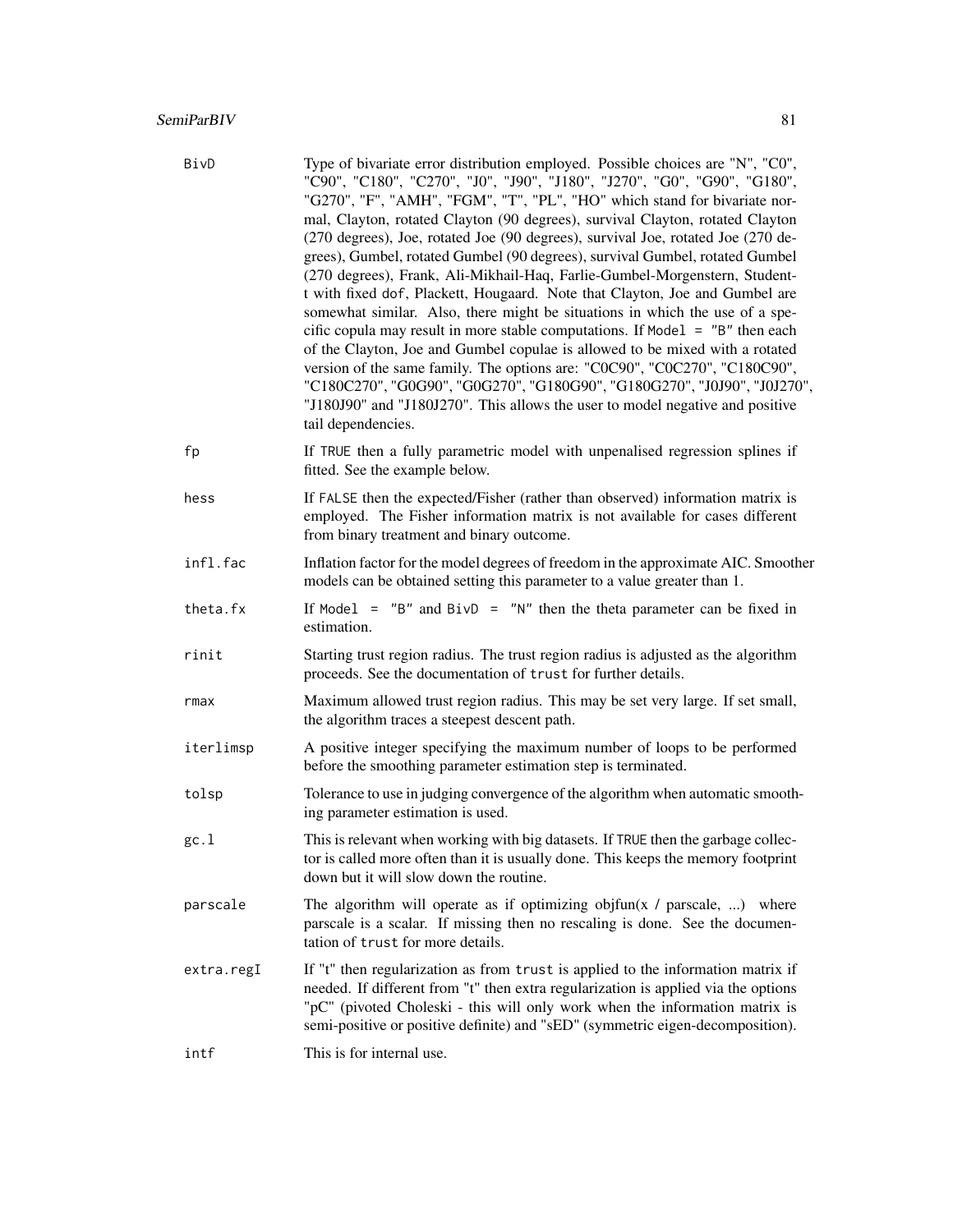#### Details

The joint models considered by this function consist of two model equations which depend on flexible linear predictors and whose association between the responses is modelled through parameter  $\theta$  of a standardised bivariate normal distribution or that of a bivariate copula distribution. The linear predictors of the two equations are flexibly specified using parametric components and smooth functions of covariates. The same can be done for the dependence parameter if it makes sense. Estimation is achieved within a penalized likelihood framework with integrated automatic multiple smoothing parameter selection. The use of penalty matrices allows for the suppression of that part of smooth term complexity which has no support from the data. The trade-off between smoothness and fitness is controlled by smoothing parameters associated with the penalty matrices. Smoothing parameters are chosen to minimise an approximate AIC.

For sample selection models, if there are factors in the model, before fitting, the user has to ensure that the numbers of factor variables' levels in the selected sample are the same as those in the complete dataset. Even if a model could be fitted in such a situation, the model may produce fits which are not coherent with the nature of the correction sought. As an example consider the situation in which the complete dataset contains a factor variable with five levels and that only three of them appear in the selected sample. For the outcome equation (which is the one of interest) only three levels of such variable exist in the population, but their effects will be corrected for nonrandom selection using a selection equation in which five levels exist instead. Having differing numbers of factors' levels between complete and selected samples will also make prediction not feasible (an aspect which may be particularly important for selection models); clearly it is not possible to predict the response of interest for the missing entries using a dataset that contains all levels of a factor variable but using an outcome model estimated using a subset of these levels.

#### Value

The function returns an object of class SemiParBIV as described in SemiParBIVObject.

## WARNINGS

Convergence can be checked using [conv.check](#page-14-0) which provides some information about the score and information matrix associated with the fitted model. The former should be close to 0 and the latter positive definite. SemiParBIV() will produce some warnings when there is a convergence issue.

Convergence failure may sometimes occur. This is not necessarily a bad thing as it may indicate specific problems with a fitted model. In such a situation, the user may use some extra regularisation (see extra.regI) and/or rescaling (see parscale). These suggestions may help, especially the latter option. However, the user should also consider re-specifying/simplifying the model and/or using a diferrent dependence structure and/or using different link functions. In our experience, we found that convergence failure typically occurs when the model has been misspecified and/or the sample size (and/or number of selected observations in selection models) is low compared to the complexity of the model. Examples of misspecification include using a Clayton copula rotated by 90 degrees when a positive association between the margins is present instead, using marginal distributions that are not adequate, and employing a copula which does not accommodate the type and/or strength of the dependence between the margins (e.g., using AMH when the association between the margins is strong). When using smooth functions, if the covariate's values are too sparse then convergence may be affected by this.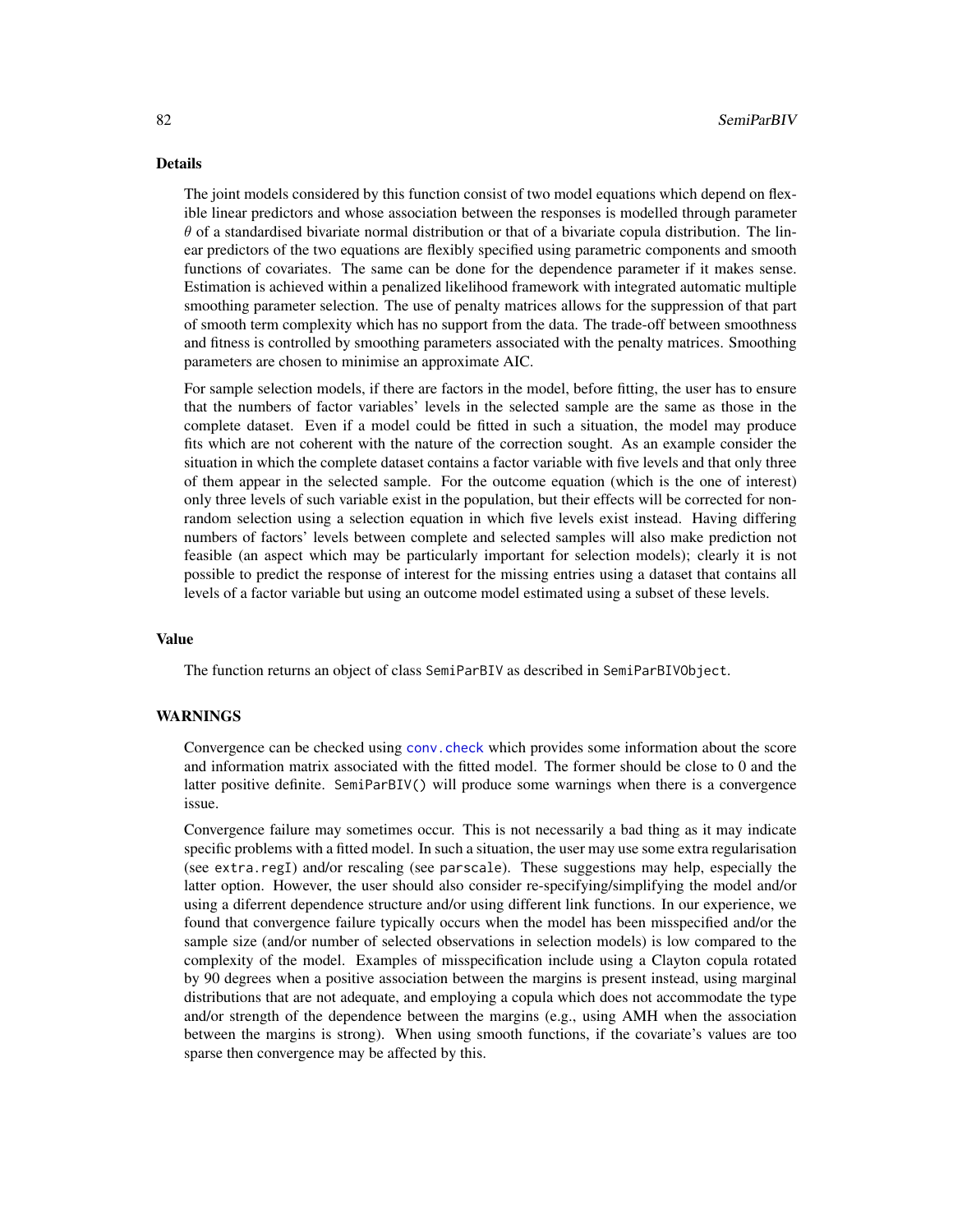#### SemiParBIV 83

In the contexts of endogeneity and non-random sample selection, extra attention is required when specifying the dependence parameter as a function of covariates. This is because in these situations the dependence parameter mainly models the association between the unobserved confounders in the two equations. Therefore, this option would make sense when it is believed that the strength of the association between the unobservables in the two equations varies based on some grouping factor or across geographical areas, for instance.

## Author(s)

Maintainer: Giampiero Marra <giampiero.marra@ucl.ac.uk>

#### References

Marra G. and Radice R. (2011), Estimation of a Semiparametric Recursive Bivariate Probit in the Presence of Endogeneity. *Canadian Journal of Statistics*, 39(2), 259-279.

Marra G. and Radice R. (2013), A Penalized Likelihood Estimation Approach to Semiparametric Sample Selection Binary Response Modeling. *Electronic Journal of Statistics*, 7, 1432-1455.

Marra G., Radice R., Barnighausen T., Wood S.N. and McGovern M.E. (2017), A Simultaneous Equation Approach to Estimating HIV Prevalence with Non-Ignorable Missing Responses. *Journal of the American Statistical Association*, 112(518), 484-496.

McGovern M.E., Barnighausen T., Marra G. and Radice R. (2015), On the Assumption of Joint Normality in Selection Models: A Copula Approach Applied to Estimating HIV Prevalence. *Epidemiology*, 26(2), 229-237.

Radice R., Marra G. and Wojtys M. (2016), Copula Regression Spline Models for Binary Outcomes. *Statistics and Computing*, 26(5), 981-995.

Poirier D.J. (1980), Partial Observability in Bivariate Probit Models. *Journal of Econometrics*, 12, 209-217.

## See Also

```
copulaReg, copulaSampleSel, SemiParTRIV, AT, OR, RR, adjCov, prev, gt.bpm, LM.bpm, VuongClarke,
plot.SemiParBIV, GJRM-package, SemiParBIVObject, conv.check, summary.SemiParBIV, predict.SemiParBIV
```
#### Examples

```
library(GJRM)
```

```
############
## EXAMPLE 1
############
## Generate data
## Correlation between the two equations 0.5 - Sample size 400
set.seed(0)
n < -400Sigma <- matrix(0.5, 2, 2); diag(Sigma) <- 1
```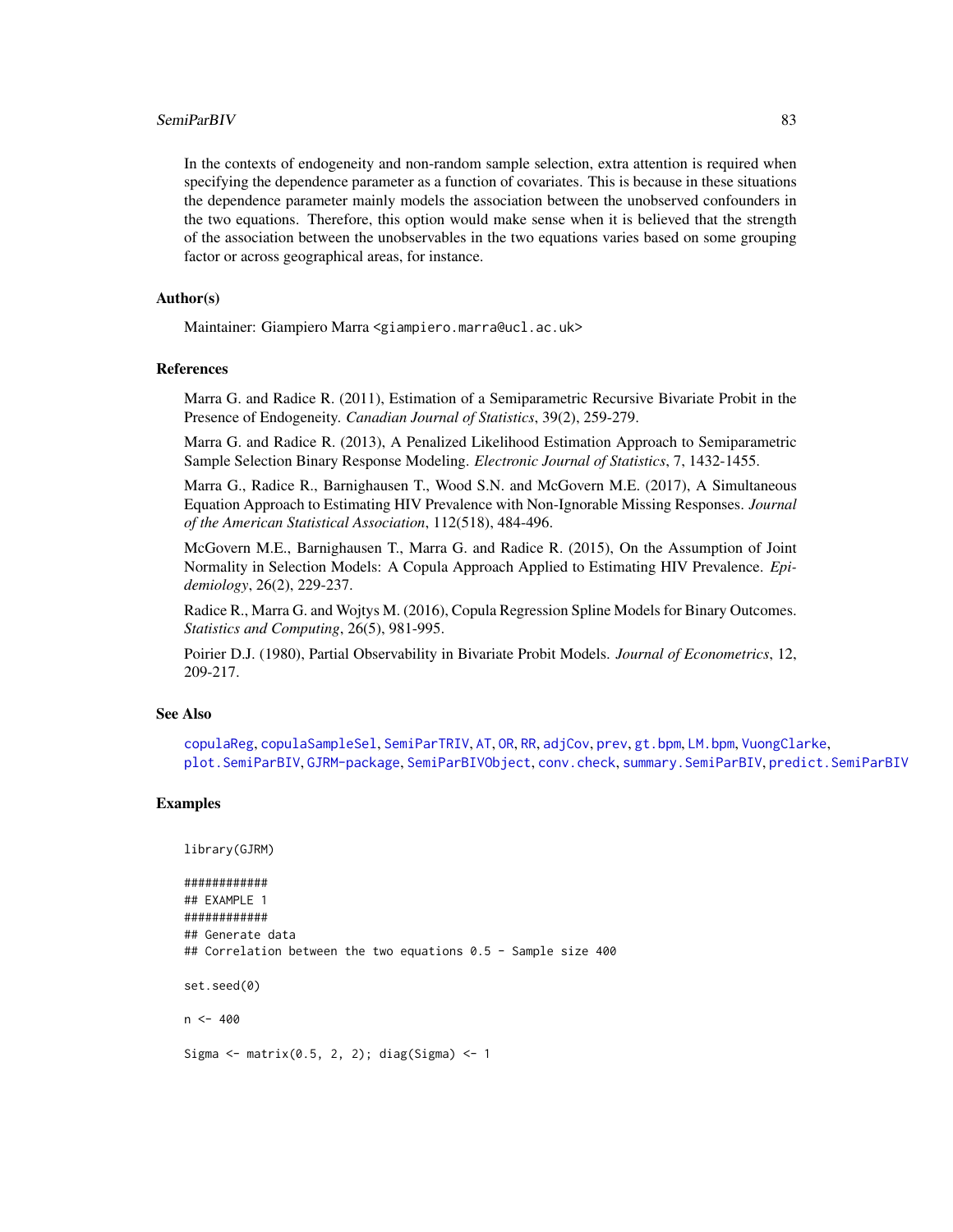```
u \leq rMVN(n, rep(0,2), Sigma)
x1 \leftarrow \text{round}(\text{runif(n)}; x2 \leftarrow \text{runif(n)}; x3 \leftarrow \text{runif(n)}f1 \le function(x) cos(pix2*x) + sin(pix)f2 <- function(x) x+exp(-30*(x-0.5)^2)y1 \leftarrow ifelse(-1.55 + 2*x1 + f1(x2) + u[,1] > 0, 1, 0)
y2 \leftarrow ifelse(-0.25 - 1.25*x1 + f2(x2) + u[,2] > 0, 1, 0)
dataSim <- data.frame(y1, y2, x1, x2, x3)
#
#
## CLASSIC BIVARIATE PROBIT
out \le SemiParBIV(list(y1 \sim x1 + x2 + x3,
                        y2 - x1 + x2 + x3,
                         data = dataSim)
conv.check(out)
summary(out)
AIC(out)
BIC(out)
## Not run:
## SEMIPARAMETRIC BIVARIATE PROBIT
## "cr" cubic regression spline basis - "cs" shrinkage version of "cr"
## "tp" thin plate regression spline basis - "ts" shrinkage version of "tp"
## for smooths of one variable, "cr/cs" and "tp/ts" achieve similar results
## k is the basis dimension - default is 10
## m is the order of the penalty for the specific term - default is 2
## For COPULA models use BivD argument
out \le SemiParBIV(list(y1 \sim x1 + s(x2, bs = "tp", k = 10, m = 2) + s(x3),
                         y2 - x1 + s(x2) + s(x3),
                         data = dataSim)
conv.check(out)
summary(out)
AIC(out)
## estimated smooth function plots - red lines are true curves
x2 \leftarrow sort(x2)f1.x2 <- f1(x2)[order(x2)] - mean(f1(x2))
f2.x2 \leftarrow f2(x2)[order(x2)] - mean(f2(x2))
f3.x3 <- rep(0, length(x3))par(mfrow=c(2,2),mar=c(4.5,4.5,2,2))
plot(out, eq = 1, select = 1, seWithMean = TRUE, scale = 0)
```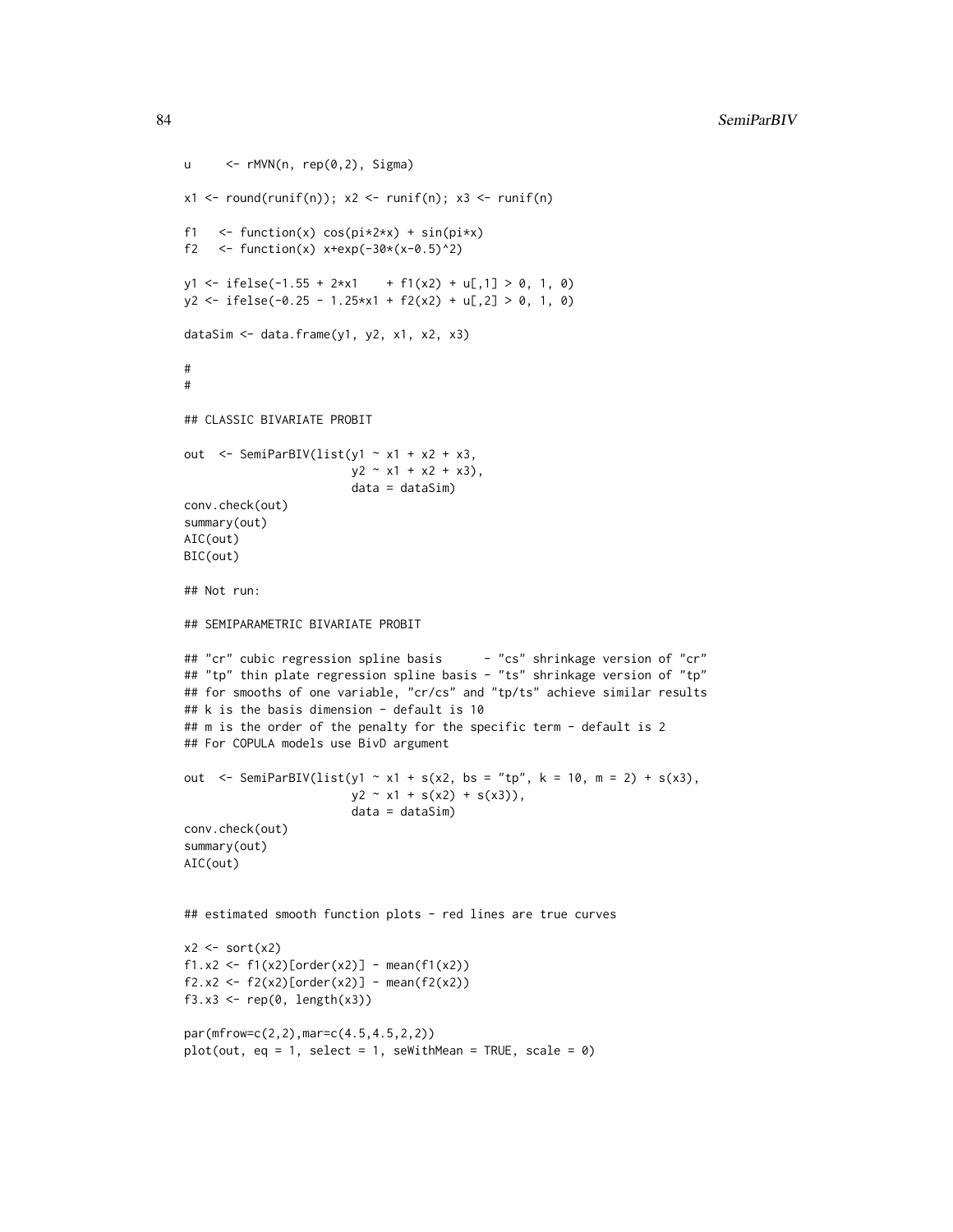#### SemiParBIV 85

```
lines(x2, f1.x2, col = "red")plot(out, eq = 1, select = 2, seWithMean = TRUE, scale = 0)lines(x3, f3.x3, col = "red")plot(out, eq = 2, select = 1, seWithMean = TRUE, scale = \theta)
lines(x2, f2.x2, col = "red")plot(out, eq = 2, select = 2, seWithMean = TRUE, scale = \emptyset)
lines(x3, f3.x3, col = "red")## p-values suggest to drop x3 from both equations, with a stronger
## evidence for eq. 2. This can be also achieved using shrinkage smoothers
outSS <- SemiParBIV(list(y1 ~ x1 + s(x2, bs = "ts") + s(x3, bs = "cs"),
                         y2 \sim x1 + s(x2, bs = "cs") + s(x3, bs = "ts")),
                         data = dataSim)
conv.check(outSS)
plot(outSS, eq = 1, select = 1, scale = 0, shade = TRUE)plot(outSS, eq = 1, select = 2, ylim = c(-0.1, 0.1))plot(outSS, eq = 2, select = 1, scale = 0, shade = TRUE)
plot(outSS, eq = 2, select = 2, ylim = c(-0.1, 0.1))## SEMIPARAMETRIC BIVARIATE PROBIT with association parameter
## depending on covariates as well
eq.mu.1 <- y1 ~ x1 + s(x2)
eq.mu.2 <- y2 \sim x1 + s(x2)
eq.theta \leftarrow \sim x1 + s(x2)
fl <- list(eq.mu.1, eq.mu.2, eq.theta)
outD <- SemiParBIV(fl, data = dataSim)
conv.check(outD)
summary(outD)
outD$theta
plot(outD, eq = 1, seWithMean = TRUE)
plot(outD, eq = 2, seWithMean = TRUE)
plot(outD, eq = 3, seWithMean = TRUE)
graphics.off()
#
#
############
## EXAMPLE 2
############
## Generate data with one endogenous variable
## and exclusion restriction
set.seed(0)
n <- 400
```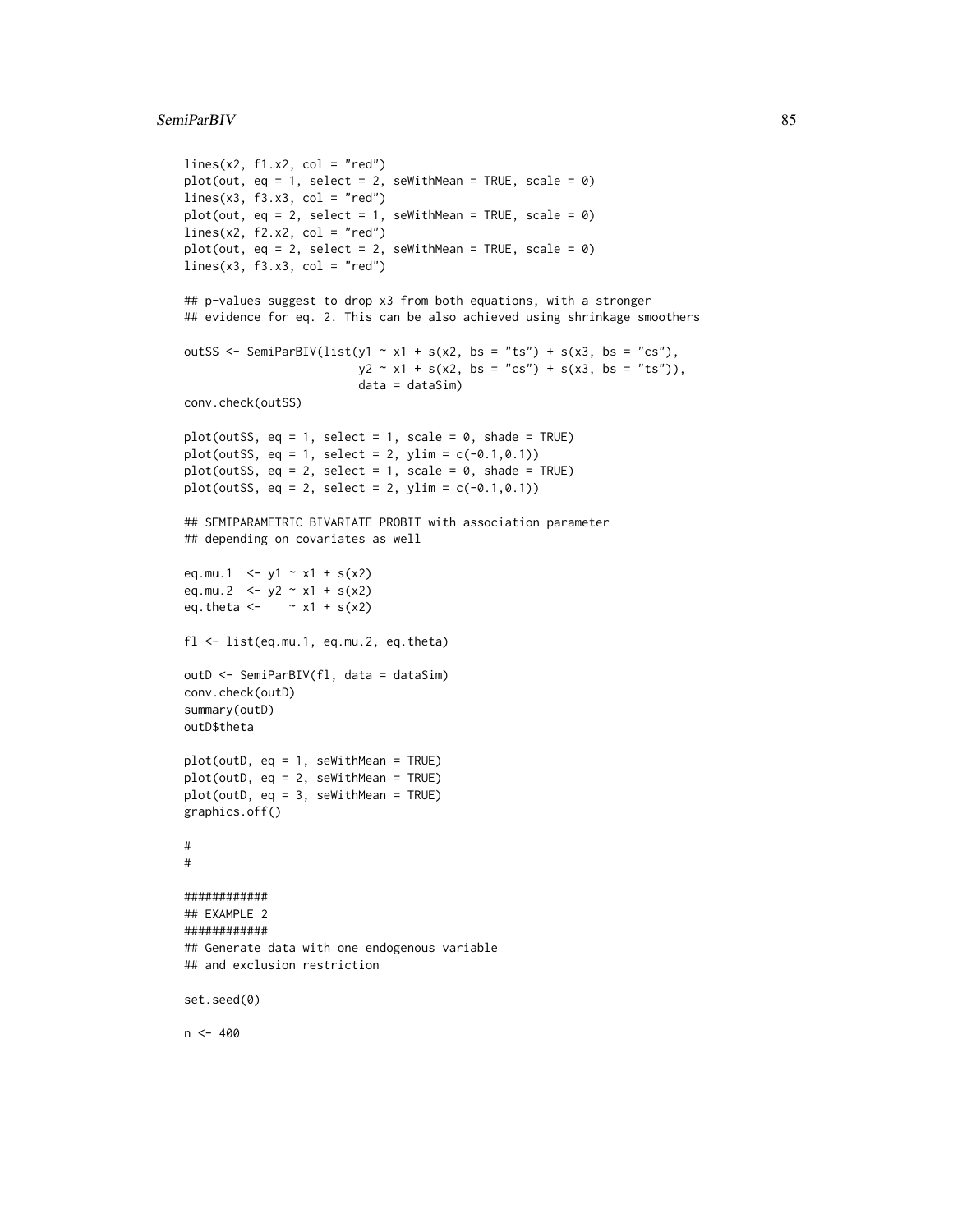```
Sigma <- matrix(0.5, 2, 2); diag(Sigma) <- 1
u <- rMVN(n, rep(0,2), Sigma)
cov <- rMVN(n, rep(0,2), Sigma)
cov <- pnorm(cov)
x1 \leftarrow \text{round}(cov[, 1]); x2 \leftarrow cov[, 2]f1 \le function(x) cos(pix2*x) + sin(pix)f2 \leftarrow function(x) x+exp(-30*(x-0.5)^2)
y1 \leftarrow ifelse(-1.55 + 2*x1 + f1(x2) + u[,1] > 0, 1, 0)
y2 \leftarrow ifelse(-0.25 - 1.25*y1 + f2(x2) + u[,2] > 0, 1, 0)
dataSim <- data.frame(y1, y2, x1, x2)
#
## Testing the hypothesis of absence of endogeneity...
LM.bpm(list(y1 ~ x1 + s(x2), y2 ~ y1 + s(x2)), dataSim, Model = "B")
# p-value suggests presence of endogeneity, hence fit a bivariate model
## CLASSIC RECURSIVE BIVARIATE PROBIT
out <- SemiParBIV(list(y1 ~ x1 + x2,
                       y2 - y1 + x2,
                       data = dataSim)
conv.check(out)
summary(out)
AIC(out); BIC(out)
## SEMIPARAMETRIC RECURSIVE BIVARIATE PROBIT
out <- SemiParBIV(list(y1 ~ x1 + s(x2),
                       y2 - y1 + s(x2),
                       data = dataSim)
conv.check(out)
summary(out)
AIC(out); BIC(out)
#
## Testing the hypothesis of absence of endogeneity post estimation...
gt.bpm(out)
#
## reatment effect, risk ratio and odds ratio with CIs
mb(y1, y2, Model = "B")AT(out, nm.end = "y1", hd.plot = TRUE)
```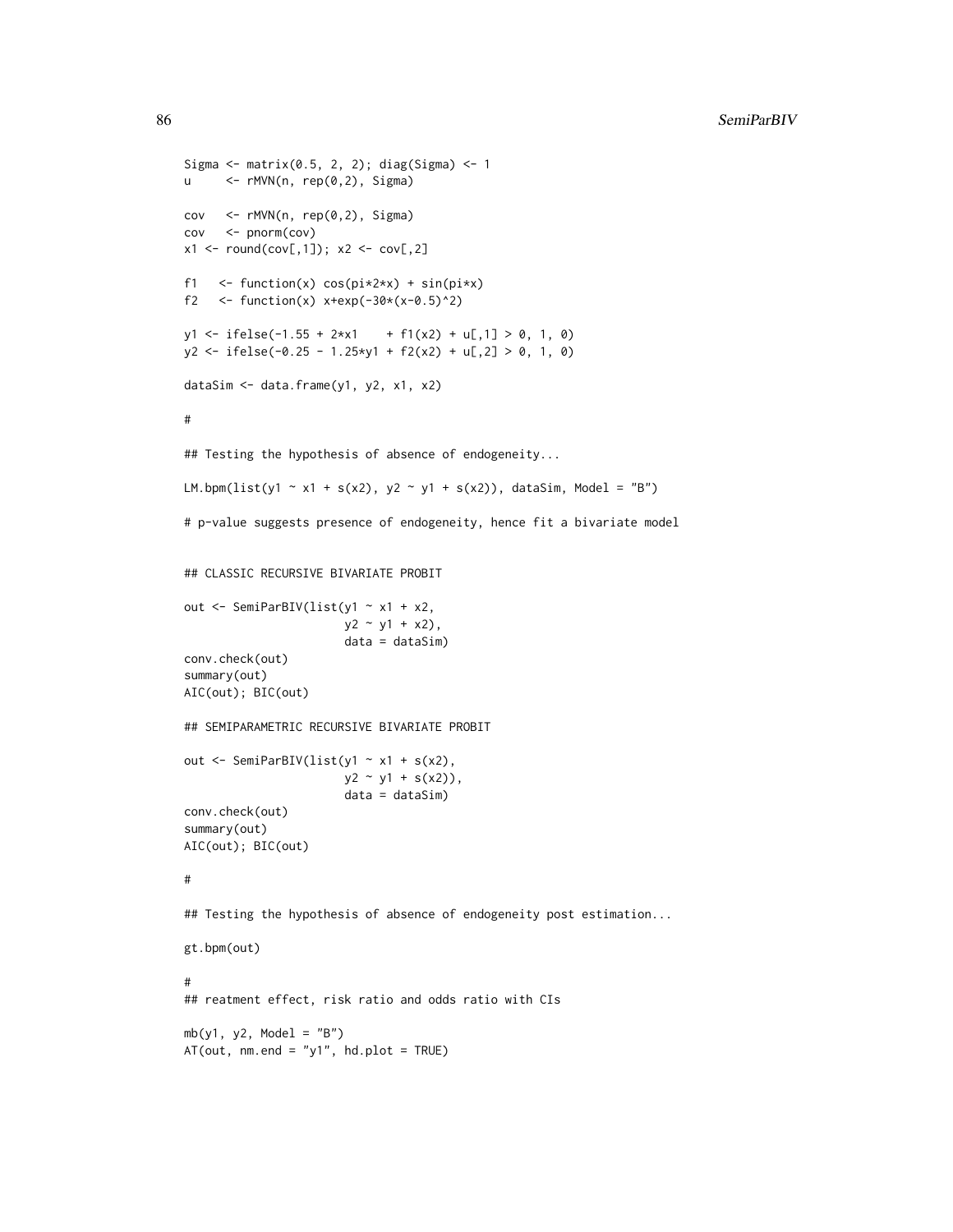#### SemiParBIV 87

```
RR(out, nm.end = "y1")OR(out, nm.end = "y1")AT(out, nm.end = "y1", type = "univariate")
## try a Clayton copula model...
outC <- SemiParBIV(list(y1 ~ x1 + s(x2),
                        y2 - y1 + s(x2),
                        data = dataSim, BivD = "C0")conv.check(outC)
summary(outC)
AT(outC, nm.end = "y1")
## try a Joe copula model...
outJ <- SemiParBIV(list(y1 ~ x1 + s(x2),
                        y2 \sim y1 + s(x2),
                        data = dataSim, BivD = "J0")
conv.check(outJ)
summary(outJ)
AT(outJ, "y1")
VuongClarke(out, outJ)
#
## recursive bivariate probit modelling with unpenalized splines
## can be achieved as follows
outFP <- SemiParBIV(list(y1 ~ x1 + s(x2, bs = "cr", k = 5),
                         y2 \sim y1 + s(x2, bs = "cr", k = 6),
                         fp = TRUE, data = dataSim)conv.check(outFP)
summary(outFP)
# in the above examples a third equation could be introduced
# as illustrated in Example 1
#
#################
## See also ?meps
#################
############
## EXAMPLE 3
############
## Generate data with a non-random sample selection mechanism
## and exclusion restriction
set.seed(0)
n <- 2000
```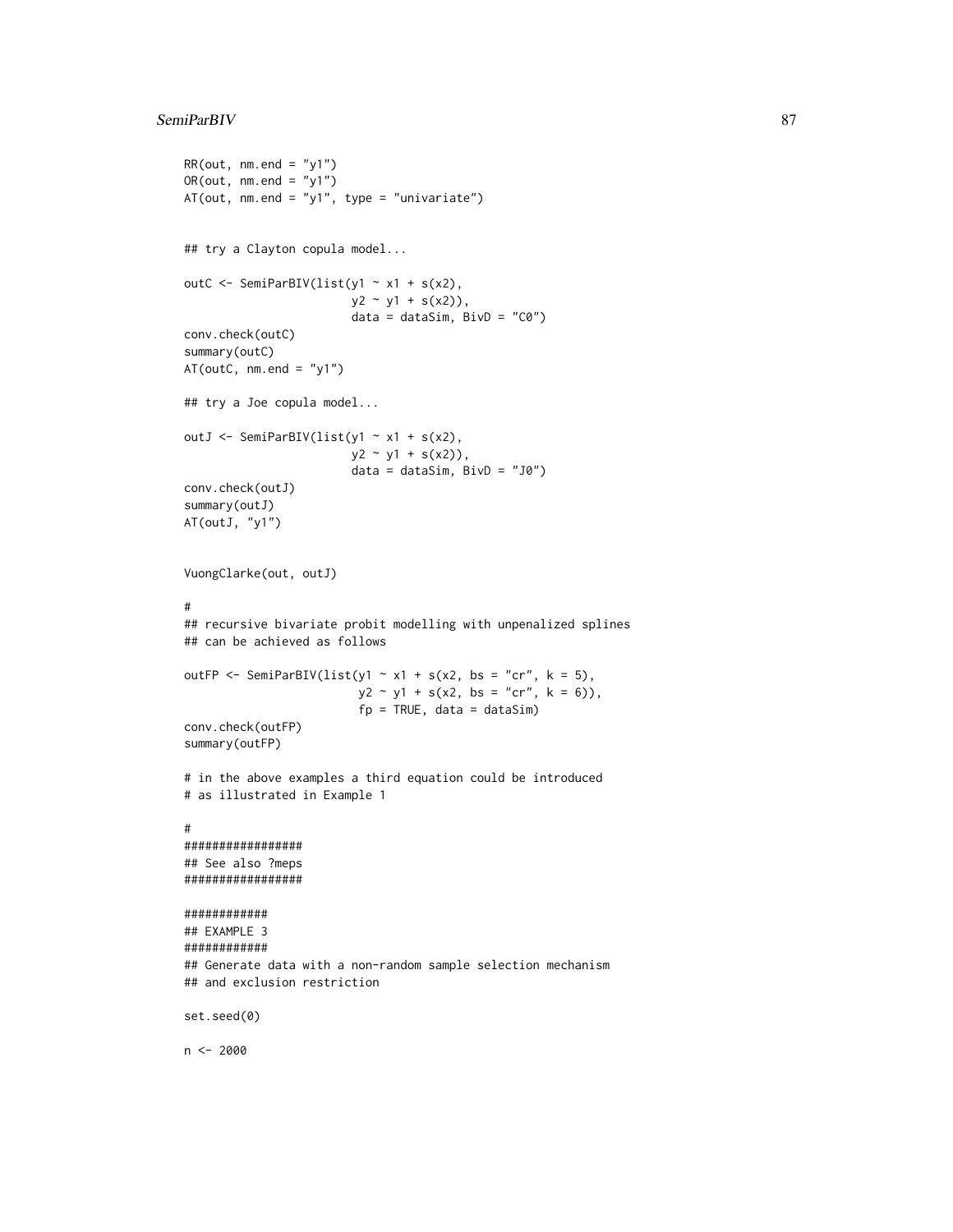```
Sigma <- matrix(0.5, 2, 2); diag(Sigma) <- 1
u \leq rMVN(n, rep(0,2), Sigma)
SigmaC <- matrix(0.5, 3, 3); diag(SigmaC) <- 1
cov <- rMVN(n, rep(0,3), SigmaC)
cov <- pnorm(cov)
bi <- round(cov[,1]); x1 <- cov[,2]; x2 <- cov[,3]
f11 <- function(x) -0.7*(4*x + 2.5*x^2 + 0.7*sin(5*x) + cos(7.5*x))f12 <- function(x) -0.4*(-0.3 - 1.6*x + sin(5*x))f21 <- function(x) 0.6*(exp(x) + sin(2.9*x))ys <- 0.58 + 2.5*bi + f11(x1) + f12(x2) + u[, 1] > 0y \le -0.68 - 1.5 * bi + f21(x1) + 4u[, 2] > 0yo \leftarrow y * (ys > 0)dataSim <- data.frame(y, ys, yo, bi, x1, x2)
## Testing the hypothesis of absence of non-random sample selection...
LM.bpm(list(ys \sim bi + s(x1) + s(x2), yo \sim bi + s(x1)), dataSim, Model = "BSS")
# p-value suggests presence of sample selection, hence fit a bivariate model
#
## SEMIPARAMETRIC SAMPLE SELECTION BIVARIATE PROBIT
## the first equation MUST be the selection equation
out <- SemiParBIV(list(ys ~ bi + s(x1) + s(x2),
                      yo \sim bi + s(x1)),
                       data = dataSim, Model = "BSS")conv.check(out)
gt.bpm(out)
## compare the two summary outputs
## the second output produces a summary of the results obtained when
## selection bias is not accounted for
summary(out)
summary(out$gam2)
## corrected predicted probability that 'yo' is equal to 1
mb(ys, yo, Model = "BSS")
prev(out, hd.plot = TRUE)
prev(out, type = "univariate", hd.plot = TRUE)
## estimated smooth function plots
## the red line is the true curve
## the blue line is the univariate model curve not accounting for selection bias
x1.s <- sort(x1[dataSim$ys>0])
```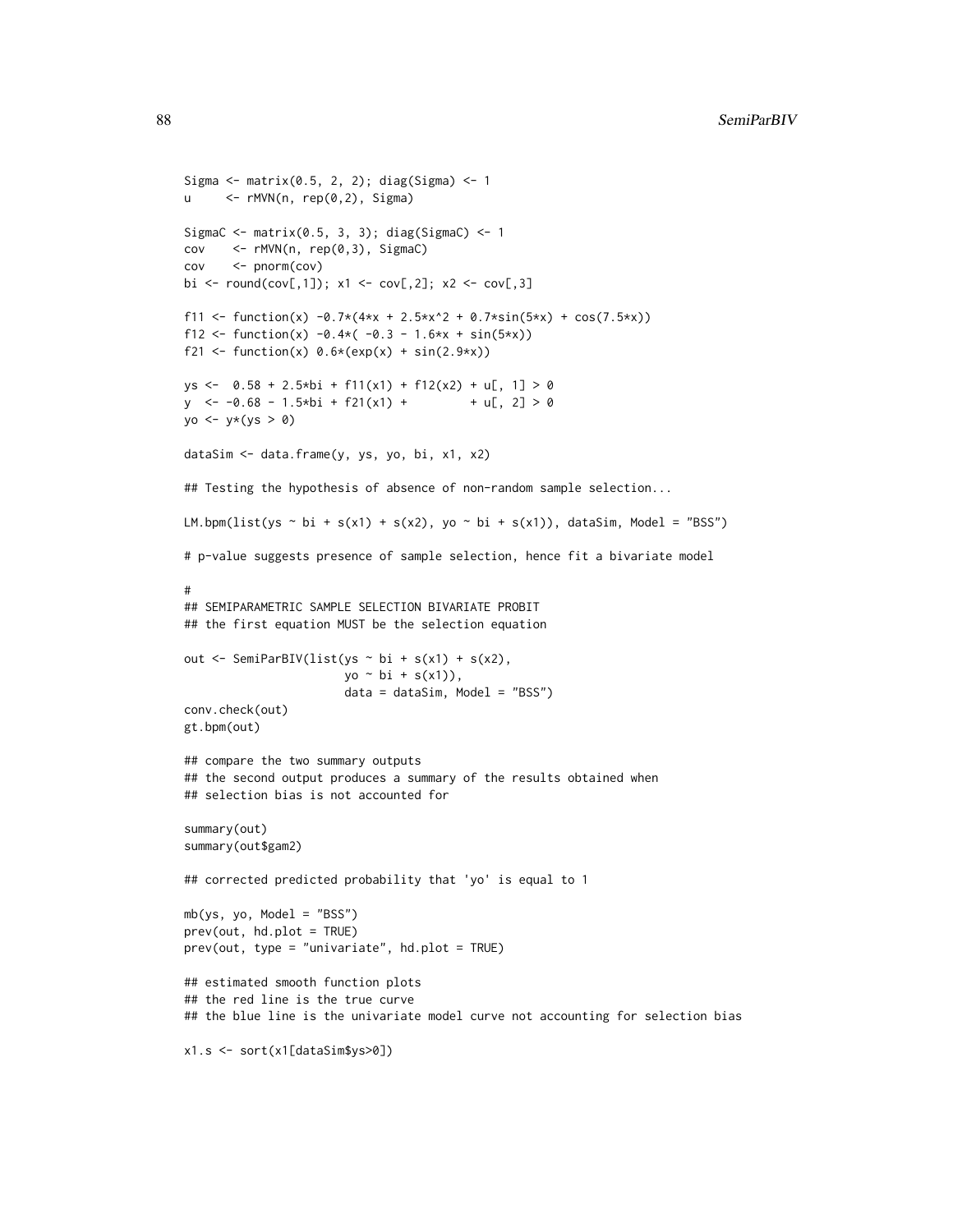```
f21.x1 <- f21(x1.s)[order(x1.s)]-mean(f21(x1.s))
plot(out, eq = 2, ylim = c(-1.65,0.95)); lines(x1.s, f21.x1, col="red")
par(new = TRUE)
plot(outspam2, se = FALSE, col = "blue", ylim = c(-1.65, 0.95),ylab = "", rug = FALSE)#
#
## try a Clayton copula model...
outC <- SemiParBIV(list(ys ~ bi + s(x1) + s(x2),
                         yo \sim bi + s(x1)),
                         data = dataSim, Model = "BSS", BivD = "C0")
conv.check(outC)
summary(outC)
prev(outC)
# in the above examples a third equation could be introduced
# as illustrated in Example 1
#
################
## See also ?hiv
################
############
## EXAMPLE 4
############
## Generate data with partial observability
set.seed(0)
n <- 10000
Sigma <- matrix(0.5, 2, 2); diag(Sigma) <- 1
u <- rMVN(n, rep(0,2), Sigma)
x1 \leftarrow \text{round}(\text{runif(n)}); x2 \leftarrow \text{runif(n)}; x3 \leftarrow \text{runif(n)}y1 \leftarrow ifelse(-1.55 + 2*x1 + x2 + u[,1] > 0, 1, 0)
y2 \leftarrow ifelse( 0.45 - x3 + u[,2] > 0, 1, 0)
y <- y1*y2
dataSim <- data.frame(y, x1, x2, x3)
## BIVARIATE PROBIT with Partial Observability
out <- SemiParBIV(list(y ~ x1 + x2,
                         y \sim x3),
                         data = dataSim, Model = "BPO")
conv.check(out)
```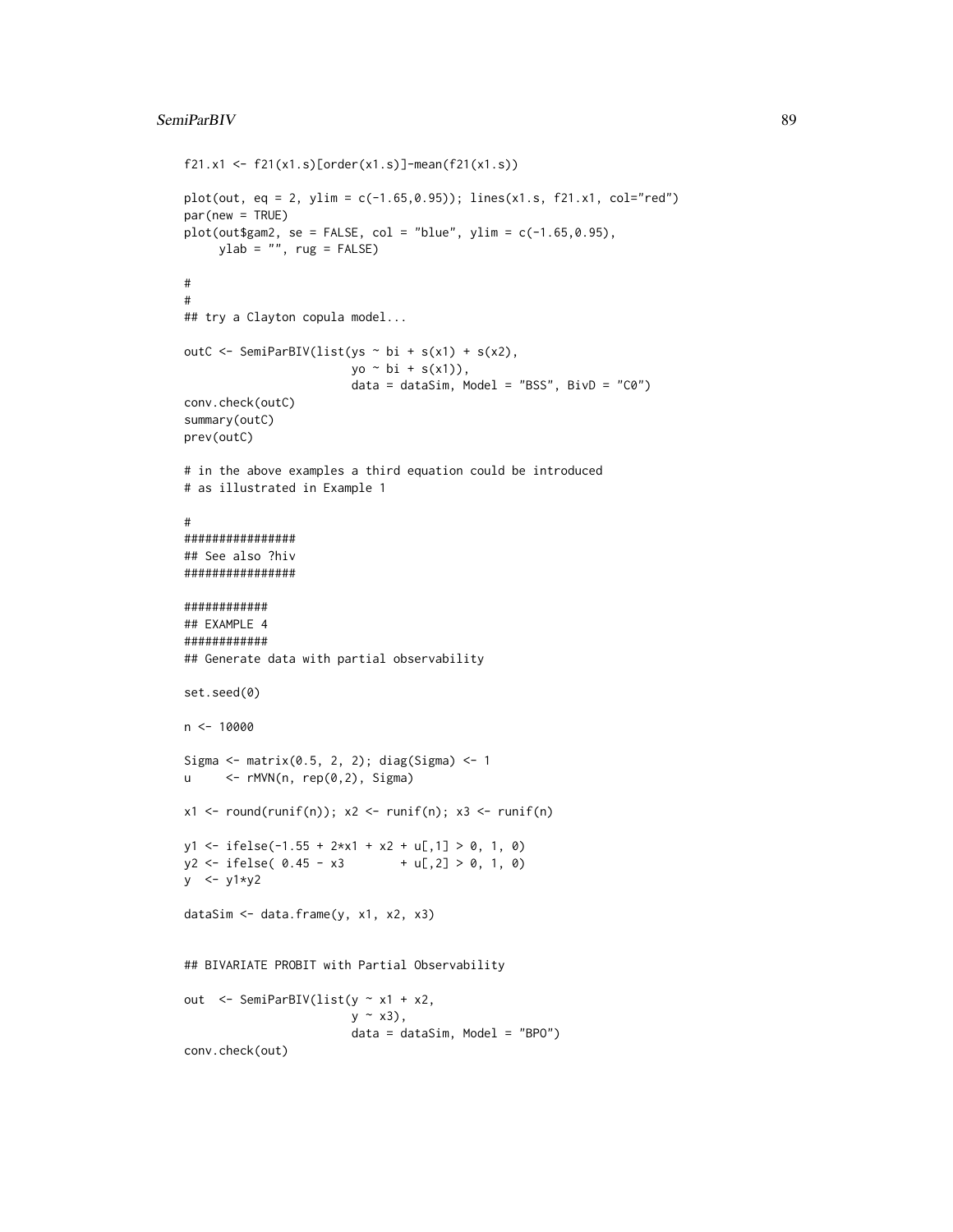```
summary(out)
```

```
# first ten estimated probabilities for the four events from object out
cbind(out$p11, out$p10, out$p00, out$p01)[1:10,]
# case with smooth function
# (more computationally intensive)
f1 <- function(x) cos(pix2*x) + sin(pixx)y1 \leftarrow ifelse(-1.55 + 2*x1 + f1(x2) + u[,1] > 0, 1, 0)
y2 \leftarrow ifelse( 0.45 - x3 + u[,2] > 0, 1, 0)
y <- y1*y2
dataSim <- data.frame(y, x1, x2, x3)
out \leq SemiParBIV(list(y \sim x1 + s(x2),
                        y \sim x3,
                        data = dataSim, Model = "BPO")
conv.check(out)
summary(out)
# plot estimated and true functions
x2 \le sort(x2); f1.x2 <- f1(x2)[order(x2)] - mean(f1(x2))
plot(out, eq = 1, scale = 0); lines(x2, f1.x2, col = "red")
#
################
## See also ?war
################
## End(Not run)
```
SemiParBIV.fit *Internal Function*

## Description

Wrapper of core algorithm.

## Author(s)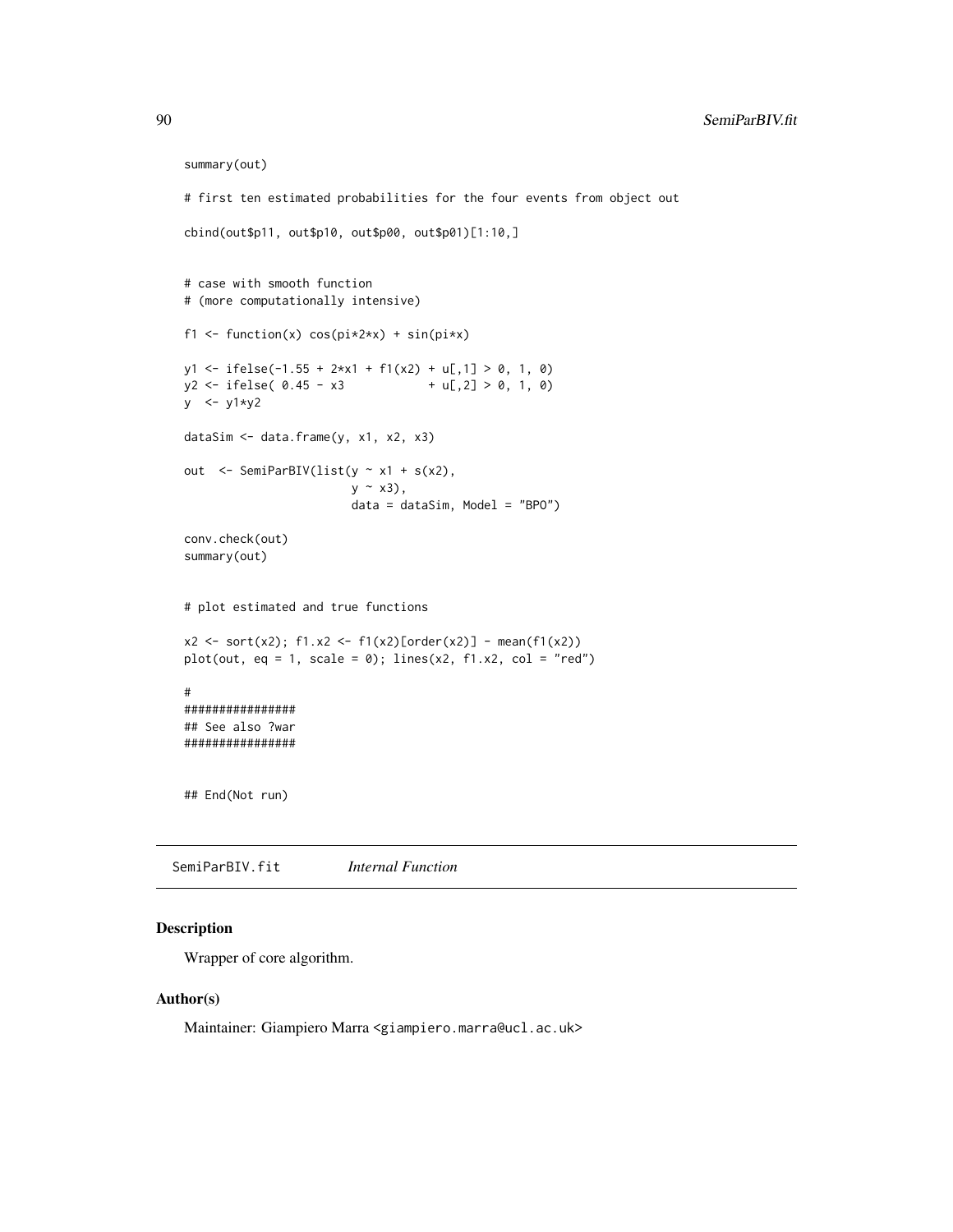## Description

This and other similar internal functions calculate useful post estimation quantities.

## Author(s)

Maintainer: Giampiero Marra <giampiero.marra@ucl.ac.uk>

<span id="page-90-0"></span>SemiParBIVObject *Fitted SemiParBIV object*

## Description

A fitted semiparametric bivariate object returned by function SemiParBIV and of class "SemiPar-BIV".

## Value

| fit                 | List of values and diagnostics extracted from the output of the algorithm. For<br>instance, fit\$gradient, fit\$Fisher and fit\$S.h return the gradient vector,<br>Fisher information (when used) and overall penalty matrix scaled by its smooth-<br>ing parameters, for the fitted bivariate probit model. See the documentation of<br>trust for details on the diagnostics provided.         |
|---------------------|-------------------------------------------------------------------------------------------------------------------------------------------------------------------------------------------------------------------------------------------------------------------------------------------------------------------------------------------------------------------------------------------------|
| gam1<br>gam2, gam3, | Univariate fit for equation 1. See the documentation of mgcv for full details.                                                                                                                                                                                                                                                                                                                  |
|                     | Univariate fit for equation 2 and equations 3 and 4 (these are available when the<br>dispersion and association parameters are modelled as functions of covariates).                                                                                                                                                                                                                            |
| coefficients        | The coefficients of the fitted model. They are given in the following order: para-<br>metric and regression spline (if present) coefficients for the first equation, para-<br>metric and regression spline coefficients for the second equation, and dispersion<br>parameter (or coefficients for the third equation) and association coefficient (or<br>coefficients for the fourth equation). |
| weights             | Prior weights used during model fitting.                                                                                                                                                                                                                                                                                                                                                        |
| sp                  | Estimated smoothing parameters of the smooth components.                                                                                                                                                                                                                                                                                                                                        |
| iter.sp             | Number of iterations performed for the smoothing parameter estimation step.                                                                                                                                                                                                                                                                                                                     |
| iter.if             | Number of iterations performed in the initial step of the algorithm.                                                                                                                                                                                                                                                                                                                            |
| iter.inner          | Number of iterations performed within the smoothing parameter estimation step.                                                                                                                                                                                                                                                                                                                  |
| theta               | Estimated dependence parameter linking the two equations.                                                                                                                                                                                                                                                                                                                                       |
| n                   | Sample size.                                                                                                                                                                                                                                                                                                                                                                                    |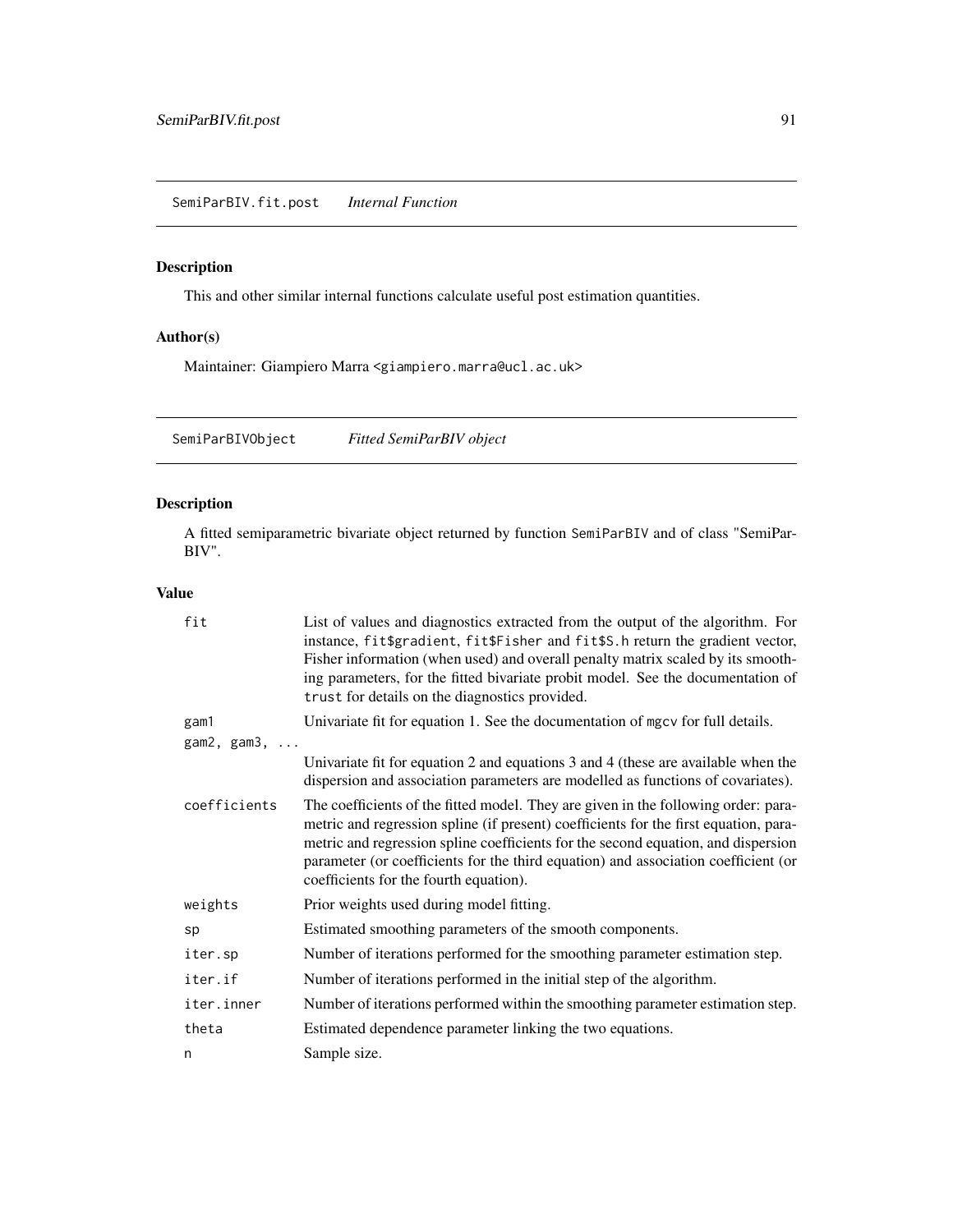| n.sel<br>X1, X2, X3,                         | Number of selected observations in the sample selection model case.                                                                                                         |
|----------------------------------------------|-----------------------------------------------------------------------------------------------------------------------------------------------------------------------------|
|                                              | Design matrices associated with the linear predictors.                                                                                                                      |
| X1.d2, X2.d2, X3.d2,                         |                                                                                                                                                                             |
|                                              | Number of columns of X1, X2, X3, etc.                                                                                                                                       |
| $1.\text{sp1}, 1.\text{sp2}, 1.\text{sp3}, $ |                                                                                                                                                                             |
|                                              | Number of smooth components in the equations.                                                                                                                               |
| He                                           | Penalized -hessian/Fisher. This is the same as HeSh for unpenalized models.                                                                                                 |
| HeSh                                         | Unpenalized -hessian/Fisher.                                                                                                                                                |
| Vb                                           | Inverse of He. This corresponds to the Bayesian variance-covariance matrix used<br>for confidence/credible interval calculations.                                           |
| F                                            | This is obtained multiplying Vb by HeSh.                                                                                                                                    |
| t.edf                                        | Total degrees of freedom of the estimated bivariate model. It is calculated as<br>sum(diag(F)).                                                                             |
| edf1, edf2, edf3, $\ldots$                   |                                                                                                                                                                             |
|                                              | Degrees of freedom for the two equations of the fitted bivariate model (and for<br>the third and fourth equations if present. They are calculated when splines are<br>used. |
| bs.mgfit                                     | List of values and diagnostics extracted from magic in mgcv.                                                                                                                |
| conv.sp                                      | If TRUE then the smoothing parameter selection algorithm stopped before reach-<br>ing the maximum number of iterations allowed.                                             |
| wor.c                                        | Working model quantities.                                                                                                                                                   |
| p11, p10, p01, p00                           |                                                                                                                                                                             |
|                                              | Model probabilities evaluated at $(y_1 = 1, y_2 = 1), (y_1 = 1, y_2 = 0), (y_1 = 1, y_2 = 0)$<br>0, $y_2 = 1$ and $(y_1 = 0, y_2 = 0)$ .                                    |
| p1, p2                                       | Marginal probabilities.                                                                                                                                                     |
| p1n, p2n                                     | Univariate marginal probabilities. These are only provided when Method = "BSS"<br>and are built using two separate fits.                                                    |
| etal, $eta2$ , $eta3$ ,                      |                                                                                                                                                                             |
|                                              | Estimated linear predictors for the two equations (as well as the third and fourth<br>equations if present).                                                                |
| y1, y2                                       | Responses of the two equations.                                                                                                                                             |
| logLik                                       | Value of the (unpenalized) log-likelihood evaluated at the (penalized or unpe-<br>nalized) parameter estimates.                                                             |
| respvec                                      | List containing response vectors.                                                                                                                                           |
| X2s                                          | Full design matrix of outcome equation for sample selection case.                                                                                                           |
| OR, GM                                       | Odds ratio and Gamma measure. See summary. SemiParBIV for details.                                                                                                          |
| tau                                          | Kendall's tau.                                                                                                                                                              |

# Author(s)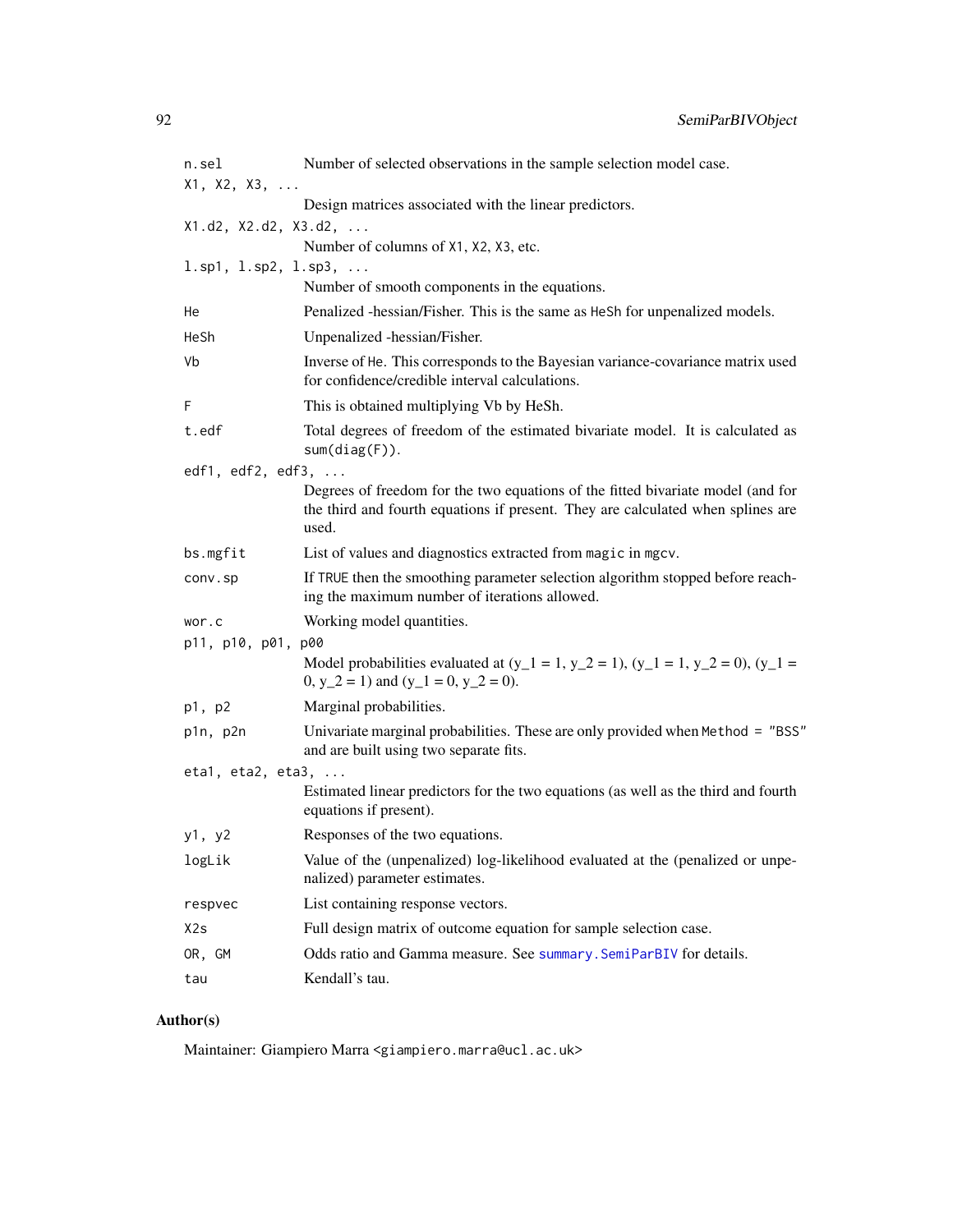## SemiParTRIV 93

# See Also

[SemiParBIV](#page-79-0), [plot.SemiParBIV](#page-59-0), [summary.SemiParBIV](#page-103-0), [predict.SemiParBIV](#page-63-0)

<span id="page-92-0"></span>SemiParTRIV *Semiparametric Trivariate Binary Models*

## Description

SemiParTRIV fits flexible trivariate binary models with several types of covariate effects.

## Usage

```
SemiParTRIV(formula, data = list(), weights = NULL, subset = NULL,
           Model = "T", margins = c("probit", "probit", "probit"),
           penCor = "unpen", sp.penCor = 3,
           approx = FALSE, Chol = FALSE, infl.fac = 1,gamma = 1, w.alasso = NULL, rinit = 1, rmax = 100,
           iterlimsp = 50, tolsp = 1e-07,
           gc.l = FALSE, parsecale, extra.read = "t")
```

| formula   | In the basic setup this will be a list of three formulas. s terms are used to specify<br>smooth functions of predictors. See the examples below and the documentation<br>of SemiParBIV for further details.                      |
|-----------|----------------------------------------------------------------------------------------------------------------------------------------------------------------------------------------------------------------------------------|
| data      | An optional data frame, list or environment containing the variables in the model.<br>If not found in data, the variables are taken from environment (formula), typ-<br>ically the environment from which SemiParTRIV is called. |
| weights   | Optional vector of prior weights to be used in fitting.                                                                                                                                                                          |
| subset    | Optional vector specifying a subset of observations to be used in the fitting pro-<br>cess.                                                                                                                                      |
| Model     | It indicates the type of model to be used in the analysis. Possible values are "T"<br>(trivariate model), "TSS" (trivariate model with double sample selection).                                                                 |
| margins   | It indicates the link functions used for the three margins. Possible choices are<br>"probit", "logit", "cloglog"".                                                                                                               |
| penCor    | Type of penalty for correlation coefficients. Possible values are "unpen", "lasso",<br>"ridge", "alasso".                                                                                                                        |
| sp.penCor | Starting value for smoothing parameter of penCor.                                                                                                                                                                                |
| approx    | If TRUE then an approximation of the trivariate normal integral is employed. This<br>may speed up computations but make them unstable at the same time (especially<br>for highly correlated responses).                          |
| Chol      | If TRUE then the Cholesky method instead of the eigenvalue method is employed<br>for the correlation matrix.                                                                                                                     |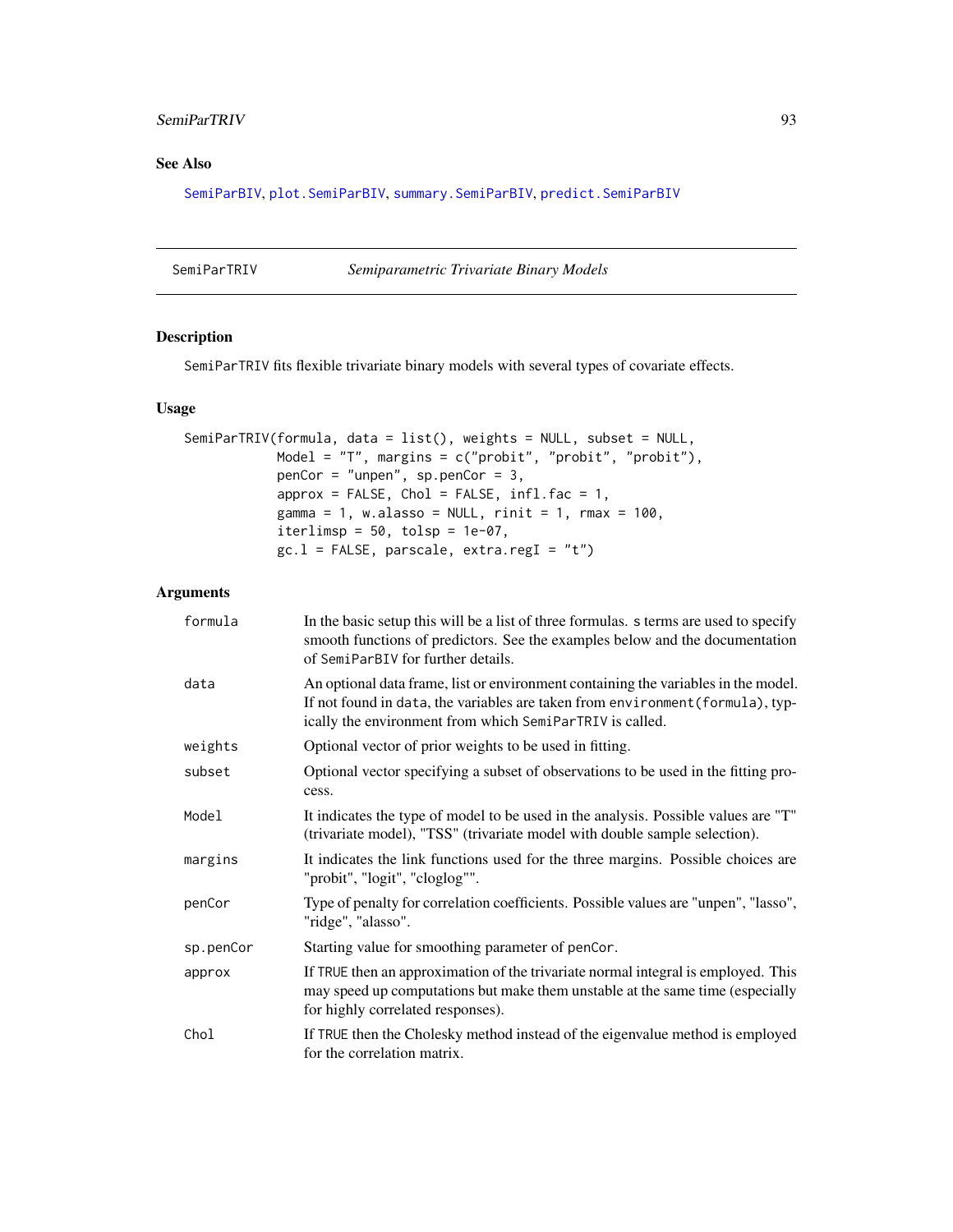| infl.fac   | Inflation factor for the model degrees of freedom in the approximate AIC. Smoother<br>models can be obtained setting this parameter to a value greater than 1.                                                                                                                                                                          |
|------------|-----------------------------------------------------------------------------------------------------------------------------------------------------------------------------------------------------------------------------------------------------------------------------------------------------------------------------------------|
| gamma      | Inflation factor used only for the alasso penalty.                                                                                                                                                                                                                                                                                      |
| w.alasso   | When using the alasso penalty a weight vector made up of three values must be<br>provided.                                                                                                                                                                                                                                              |
| rinit      | Starting trust region radius. The trust region radius is adjusted as the algorithm<br>proceeds. See the documentation of trust for further details.                                                                                                                                                                                     |
| rmax       | Maximum allowed trust region radius. This may be set very large. If set small,<br>the algorithm traces a steepest descent path.                                                                                                                                                                                                         |
| iterlimsp  | A positive integer specifying the maximum number of loops to be performed<br>before the smoothing parameter estimation step is terminated.                                                                                                                                                                                              |
| tolsp      | Tolerance to use in judging convergence of the algorithm when automatic smooth-<br>ing parameter estimation is used.                                                                                                                                                                                                                    |
| gc.l       | This is relevant when working with big datasets. If TRUE then the garbage collec-<br>tor is called more often than it is usually done. This keeps the memory footprint<br>down but it will slow down the routine.                                                                                                                       |
| parscale   | The algorithm will operate as if optimizing objfun( $x /$ parscale, ) where<br>parscale is a scalar. If missing then no rescaling is done. See the documen-<br>tation of trust for more details.                                                                                                                                        |
| extra.regI | If "t" then regularization as from trust is applied to the information matrix if<br>needed. If different from "t" then extra regularization is applied via the options<br>"pC" (pivoted Choleski - this will only work when the information matrix is<br>semi-positive or positive definite) and "sED" (symmetric eigen-decomposition). |

## Details

This function fits trivariate binary models.

For sample selection models, if there are factors in the model, before fitting, the user has to ensure that the numbers of factor variables' levels in the selected sample are the same as those in the complete dataset. Even if a model could be fitted in such a situation, the model may produce fits which are not coherent with the nature of the correction sought. For more details see ?SemiParBIV.

#### Value

The function returns an object of class SemiParTRIV as described in SemiParTRIVObject.

#### **WARNINGS**

Convergence can be checked using [conv.check](#page-14-0) which provides some information about the score and information matrix associated with the fitted model. The former should be close to 0 and the latter positive definite. SemiParTRIV() will produce some warnings if there is a convergence issue.

Convergence failure may sometimes occur. This is not necessarily a bad thing as it may indicate specific problems with a fitted model. In such a situation, the user may use some extra regularisation (see extra.regI) and/or rescaling (see parscale). Penalising the correlations using argument penCor may help a lot as in our experience in hard situations the correlation coefficients are typically the most difficult to estimate. The user should also consider re-specifying/simplifying the model.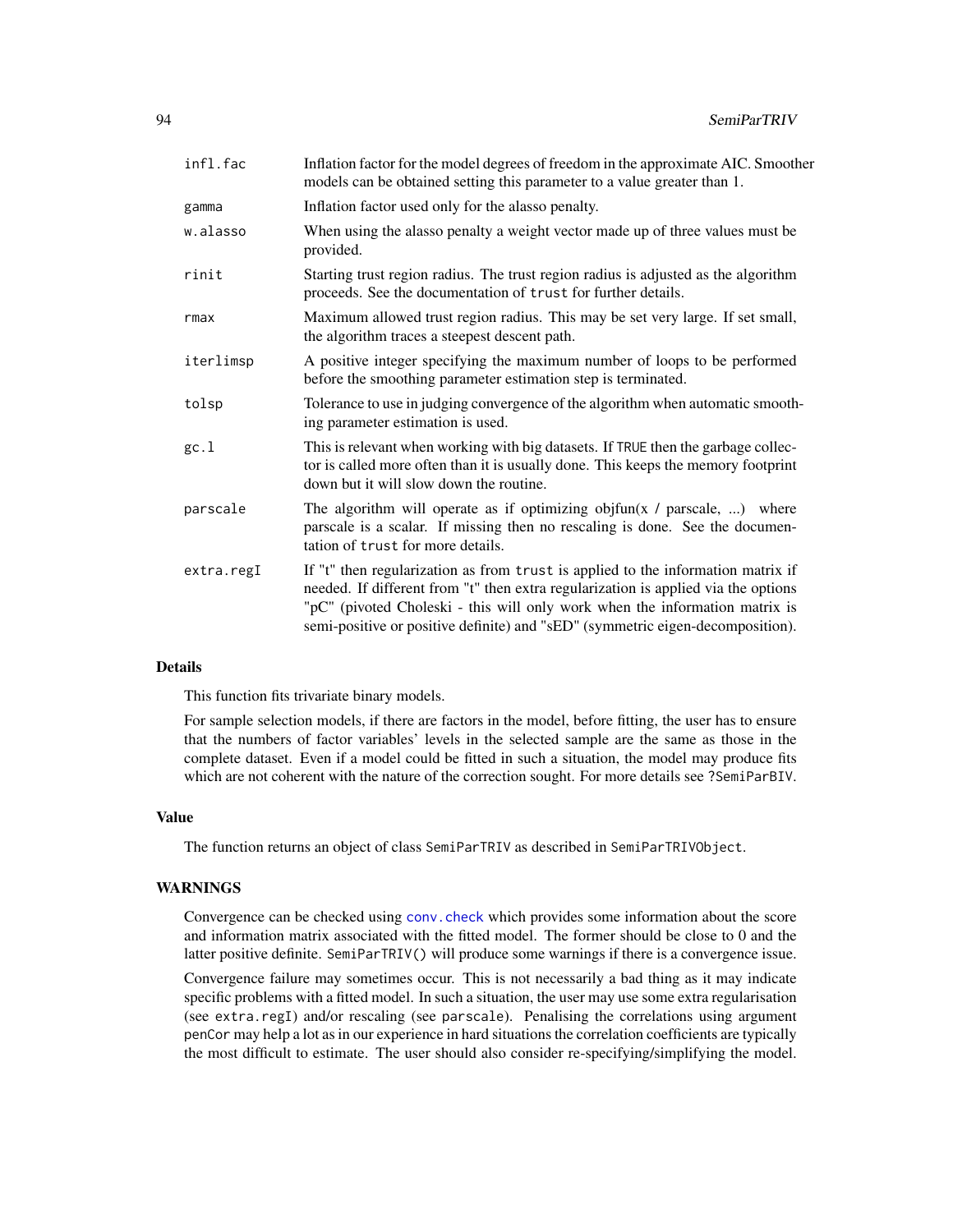## SemiParTRIV 95

Moreover, when using smooth functions, if the covariate's values are too sparse then convergence may be affected by this. It is also helpful to look into the proportions of 1 and 0 available for each event of the trivariate model; it may be the case that certain events do not have many observations associated with them, in which case estimation may be more challenging.

#### Author(s)

Authors: Panagiota Filippou, Giampiero Marra and Rosalba Radice

Maintainer: Giampiero Marra <giampiero.marra@ucl.ac.uk>

#### References

Filippou P., Marra G. and Radice R. (in press), Penalized Likelihood Estimation of a Trivariate Additive Probit Model. *Biostatistics*.

#### See Also

[SemiParBIV](#page-79-0), [copulaReg](#page-15-0), [copulaSampleSel](#page-24-0), [GJRM-package](#page-2-0), [SemiParTRIVObject](#page-97-0), [conv.check](#page-14-0), [summary.SemiParTRIV](#page-105-0)

#### Examples

## Not run:

library(GJRM)

```
############
## EXAMPLE 1
############
## Generate data
## Correlation between the two equations 0.5 - Sample size 400
set.seed(0)
n < -400Sigma <- matrix(0.5, 3, 3); diag(Sigma) <- 1
u <- rMVN(n, rep(0,3), Sigma)
x1 \leftarrow \text{round}(\text{runif(n)}); x2 \leftarrow \text{runif(n)}; x3 \leftarrow \text{runif(n)}f1 \le function(x) cos(pix2*x) + sin(pix)f2 \le function(x) x+exp(-30*(x-0.5)^2)y1 \leftarrow ifelse(-1.55 + 2*x1 - f1(x2) + u[,1] > 0, 1, 0)
y2 \le ifelse(-0.25 - 1.25*x1 + f2(x2) + u[,2] > 0, 1, 0)
y3 \le ifelse(-0.75 + 0.25*x1 + u[,3] > 0, 1, 0)
dataSim <- data.frame(y1, y2, y3, x1, x2)
f.l <- list(y1 \sim x1 + s(x2),
```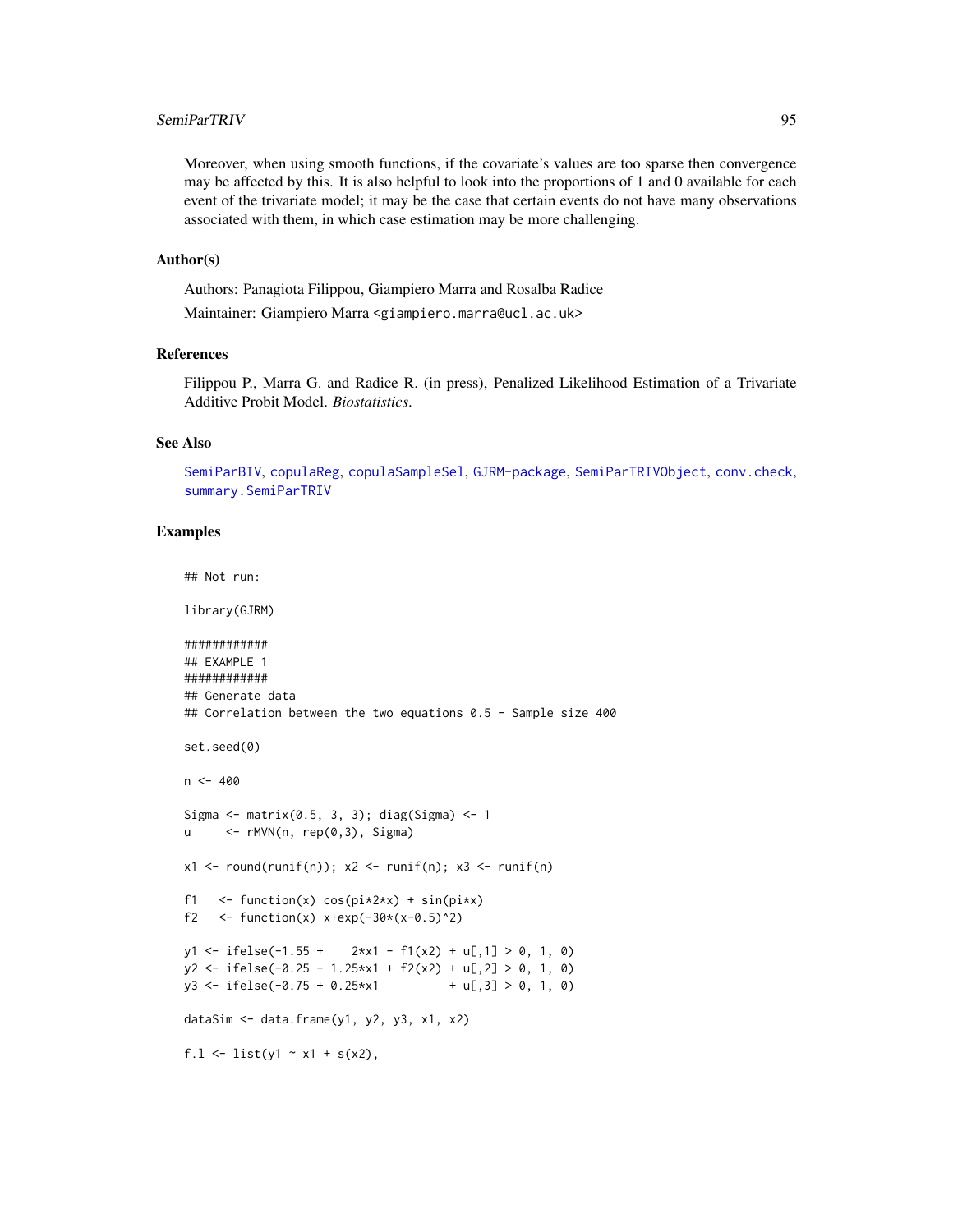```
y2 \sim x1 + s(x2),
            y3 \sim x1out <- SemiParTRIV(f.l, data = dataSim)
out1 <- SemiParTRIV(f.l, data = dataSim, Chol = TRUE)
conv.check(out)
summary(out)
plot(out, eq = 1)plot(out, eq = 2)AIC(out)
BIC(out)
out <- SemiParTRIV(f.l, data = dataSim,
                    margins = c("probit","logit","cloglog"))
out1 <- SemiParTRIV(f.l, data = dataSim, Chol = TRUE,
                    margins = c("probit","logit","cloglog"))
conv.check(out)
summary(out)
plot(out, eq = 1)plot(out, eq = 2)
AIC(out)
BIC(out)
f.l <- list(y1 \sim x1 + s(x2),
             y2 - x1 + s(x2),
             y3 \sim x1,
               ~1, ~ 1, ~ 1, ~ 1)out1 <- SemiParTRIV(f.l, data = dataSim, Chol = TRUE)
f.l <- list(y1 \sim x1 + s(x2),
            y2 - x1 + s(x2),
            y3 ~ x1,
               \sim 1, \sim s(x2), \sim 1out2 <- SemiParTRIV(f.l, data = dataSim, Chol = TRUE)
f.l <- list(y1 \sim x1 + s(x2),
            y2 - x1 + s(x2),
            y3 ~ x1,
               ~ x1, -s(x2), -x1 + s(x2)out2 <- SemiParTRIV(f.l, data = dataSim, Chol = TRUE)
f.l <- list(y1 \sim x1 + s(x2),
            y2 - x1 + s(x2),
            y3 ~ x1,
               \sim x1, \sim x1, \sim s(x2))
out2 <- SemiParTRIV(f.l, data = dataSim, Chol = TRUE)
f.l <- list(y1 \sim x1 + s(x2),
```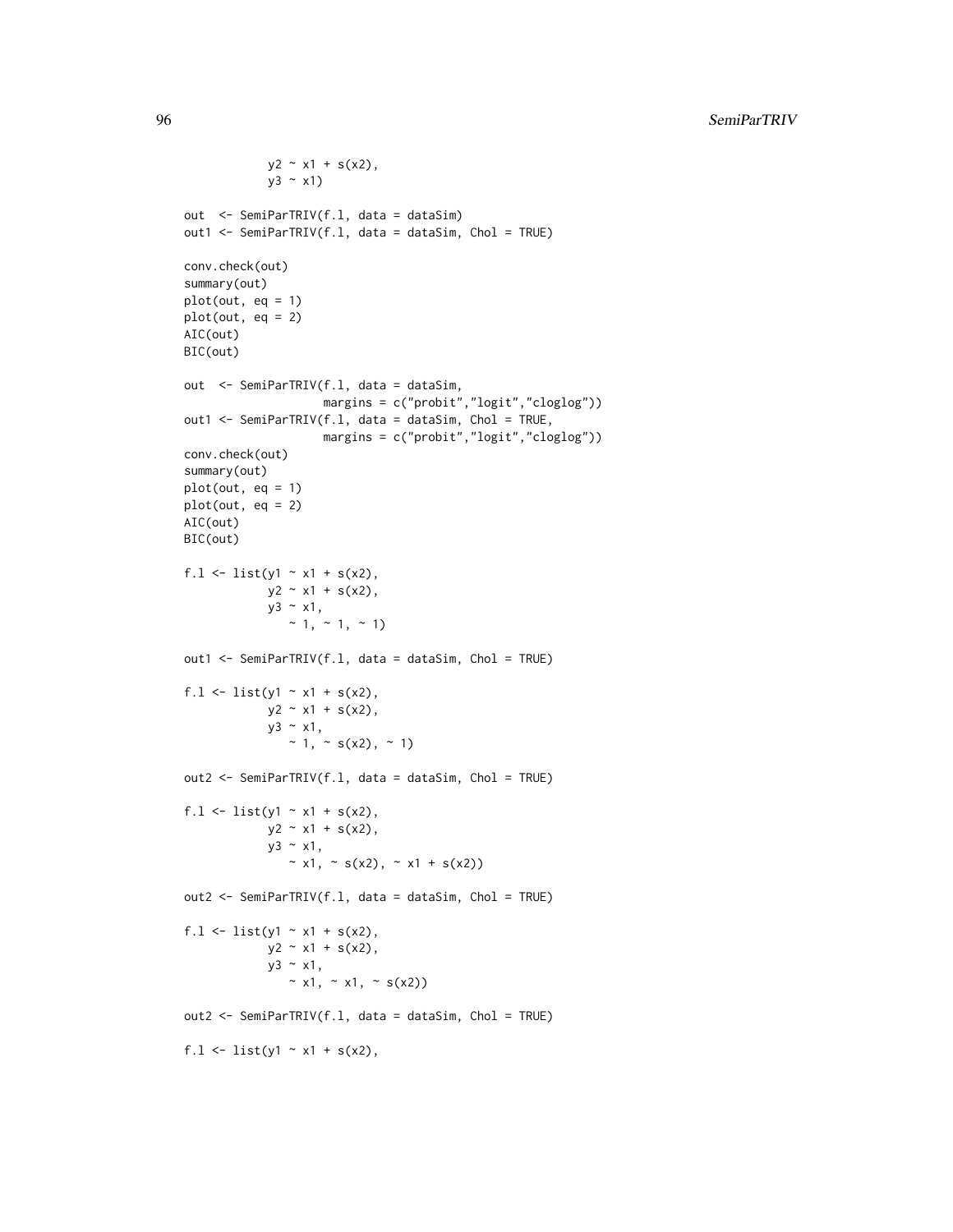```
y2 \sim x1 + s(x2),
            y3 ~ x1,
               ~ x1, ~ x1 + x2, ~ s(x2))
out2 <- SemiParTRIV(f.l, data = dataSim, Chol = TRUE)
f.l <- list(y1 \sim x1 + s(x2),
            y2 \sim x1 + s(x2),
            y3 \sim x1,
               ~ x1 + x2, ~ x1 + x2, ~ x1 + x2)
out2 <- SemiParTRIV(f.l, data = dataSim, Chol = TRUE)
############
## EXAMPLE 2
############
## Generate data
## with double sample selection
set.seed(0)
n < -5000Sigma \leq matrix(c(1, 0.5, 0.4,
                  0.5, 1, 0.6,
                  0.4, 0.6, 1 ), 3, 3)
u \leftarrow rMVN(n, rep(0,3), Signa)f1 \leftarrow function(x) cos(pix2*x) + sin(pix)f2 <- function(x) x+exp(-30*(x-0.5)^2)x1 \leftarrow runif(n)x2 \le- runif(n)
x3 \leftarrow runif(n)x4 \leftarrow runif(n)y1 \leftarrow 1 + 1.5*x1 - x2 + 0.8*x3 - f1(x4) + u[, 1] > 0
y2 \le -1 - 2.5*x1 + 1.2*x2 + x3 + u[, 2] > 0
y3 \leftarrow 1.58 + 1.5*x1 - f2(x2) + u[, 3] > 0dataSim <- data.frame(y1, y2, y3, x1, x2, x3, x4)
f.l <- list(y1 ~ x1 + x2 + x3 + s(x4),
            y2 - x1 + x2 + x3,
            y3 \sim x1 + s(x2)out <- SemiParTRIV(f.l, data = dataSim, Model = "TSS")
conv.check(out)
summary(out)
plot(out, eq = 1)
plot(out, eq = 3)
prev(out)
```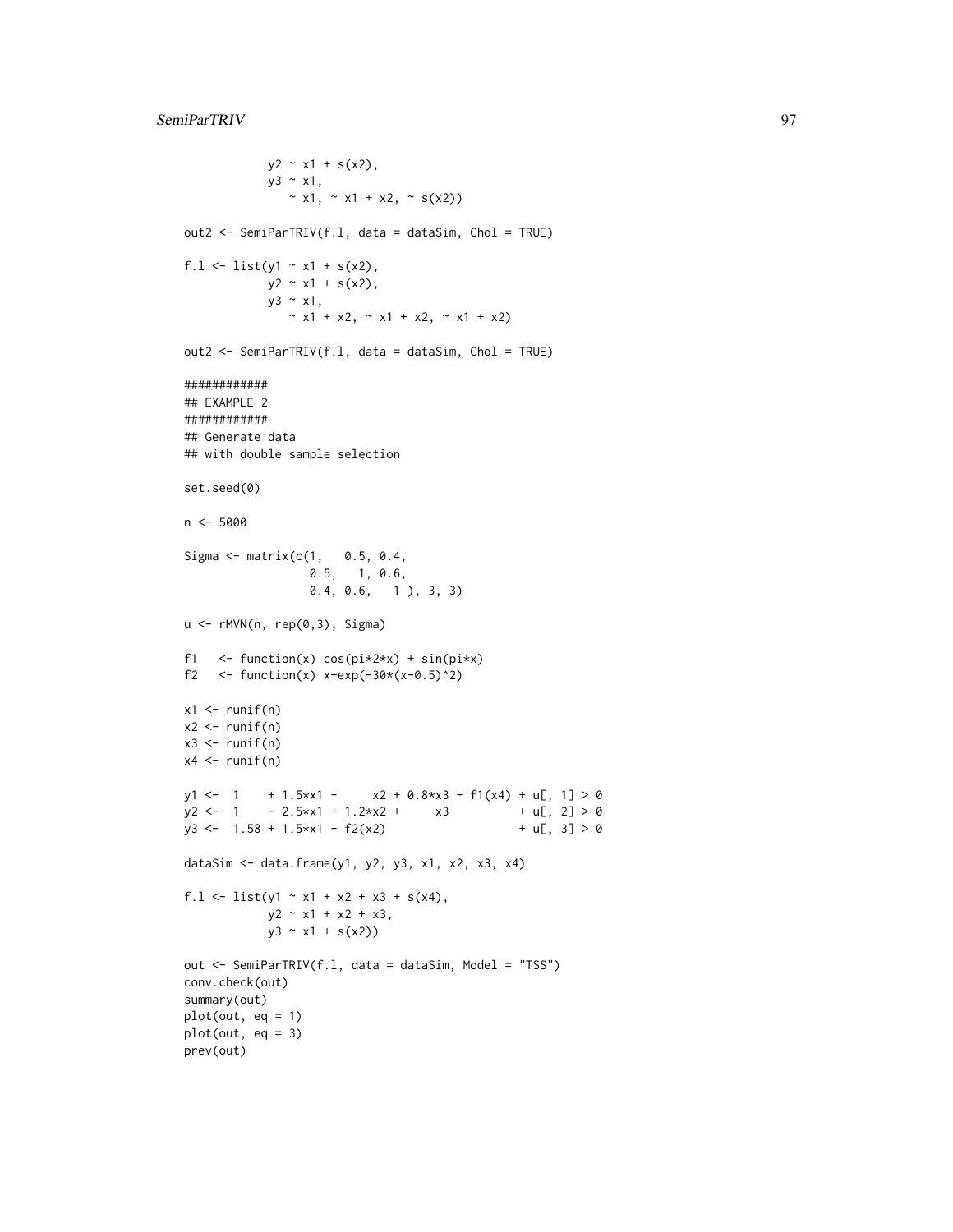```
prev(out, type = "univariate")
prev(out, type = "naive")
## End(Not run)
```
<span id="page-97-0"></span>SemiParTRIVObject *Fitted SemiParTRIV object*

# Description

A fitted semiparametric trivariate probit object returned by function SemiParTRIV and of class "SemiParTRIV".

## Value

| fit                                          | List of values and diagnostics extracted from the output of the algorithm. For<br>instance, fit\$gradient, fit\$Fisher and fit\$S.h return the gradient vector,<br>Fisher information (when used) and overall penalty matrix scaled by its smooth-<br>ing parameters, for the fitted bivariate probit model. See the documentation of<br>trust for details on the diagnostics provided.         |
|----------------------------------------------|-------------------------------------------------------------------------------------------------------------------------------------------------------------------------------------------------------------------------------------------------------------------------------------------------------------------------------------------------------------------------------------------------|
| gam1                                         | Univariate fit for equation 1. See the documentation of mgcv for full details.                                                                                                                                                                                                                                                                                                                  |
| gam2, gam3,                                  |                                                                                                                                                                                                                                                                                                                                                                                                 |
|                                              | Univariate fit for equation 2 and equations 3 and 4 (these are available when the<br>dispersion and association parameters are modelled as functions of covariates).                                                                                                                                                                                                                            |
| coefficients                                 | The coefficients of the fitted model. They are given in the following order: para-<br>metric and regression spline (if present) coefficients for the first equation, para-<br>metric and regression spline coefficients for the second equation, and dispersion<br>parameter (or coefficients for the third equation) and association coefficient (or<br>coefficients for the fourth equation). |
| weights                                      | Prior weights used during model fitting.                                                                                                                                                                                                                                                                                                                                                        |
| sp                                           | Estimated smoothing parameters of the smooth components.                                                                                                                                                                                                                                                                                                                                        |
| iter.sp                                      | Number of iterations performed for the smoothing parameter estimation step.                                                                                                                                                                                                                                                                                                                     |
| iter.if                                      | Number of iterations performed in the initial step of the algorithm.                                                                                                                                                                                                                                                                                                                            |
| iter.inner                                   | Number of iterations performed within the smoothing parameter estimation step.                                                                                                                                                                                                                                                                                                                  |
| theta                                        | Estimated dependence parameter linking the two equations.                                                                                                                                                                                                                                                                                                                                       |
| n                                            | Sample size.                                                                                                                                                                                                                                                                                                                                                                                    |
| X1, X2, X3,                                  |                                                                                                                                                                                                                                                                                                                                                                                                 |
|                                              | Design matrices associated with the linear predictors.                                                                                                                                                                                                                                                                                                                                          |
| X1.d2, X2.d2, X3.d2,                         |                                                                                                                                                                                                                                                                                                                                                                                                 |
|                                              | Number of columns of X1, X2, X3, etc.                                                                                                                                                                                                                                                                                                                                                           |
| $1.\text{sp1}, 1.\text{sp2}, 1.\text{sp3}, $ |                                                                                                                                                                                                                                                                                                                                                                                                 |
|                                              | Number of smooth components in the equations.                                                                                                                                                                                                                                                                                                                                                   |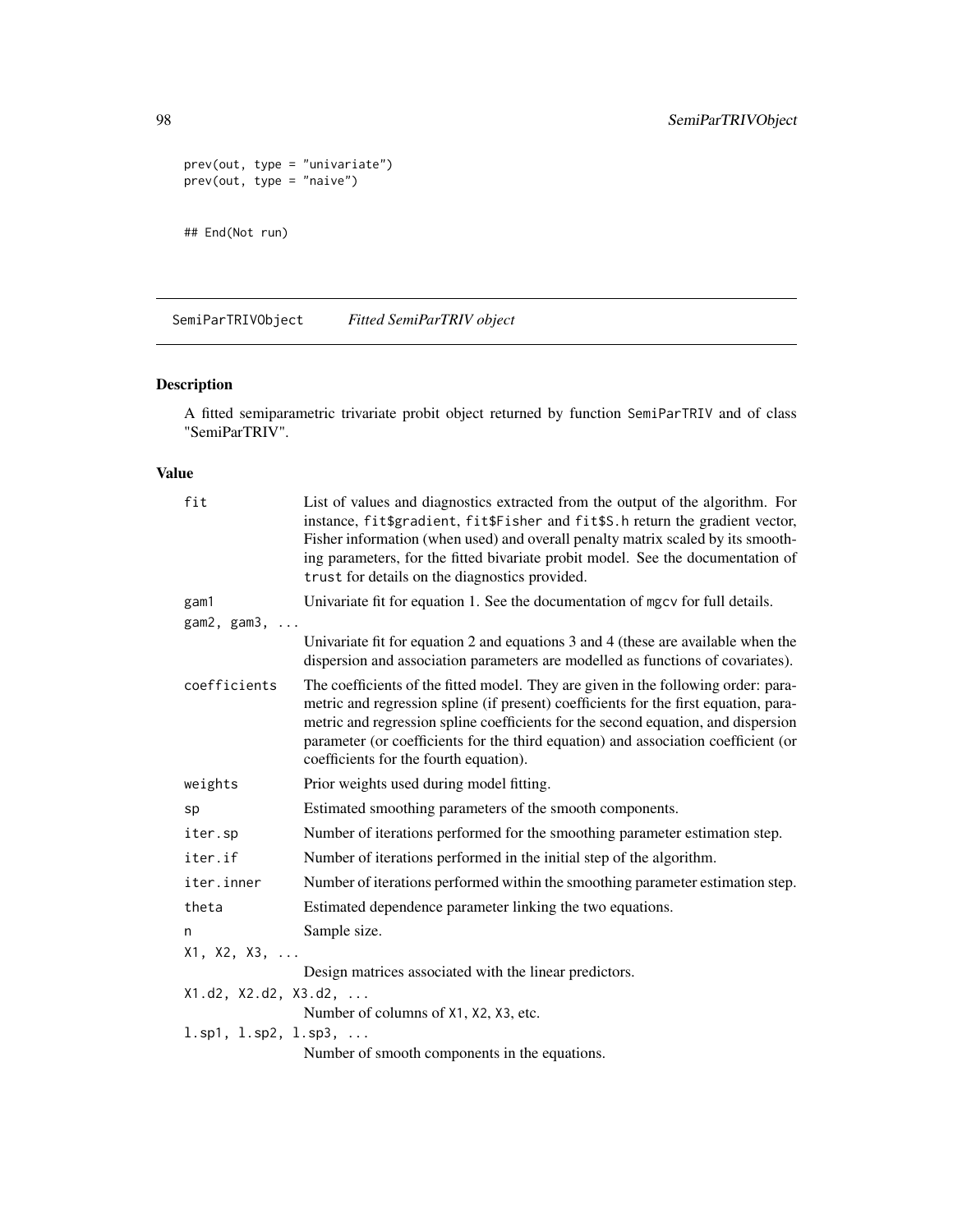| He                               | Penalized -hessian/Fisher. This is the same as HeSh for unpenalized models.                                                                                                 |  |
|----------------------------------|-----------------------------------------------------------------------------------------------------------------------------------------------------------------------------|--|
| HeSh                             | Unpenalized -hessian/Fisher.                                                                                                                                                |  |
| Vb                               | Inverse of He. This corresponds to the Bayesian variance-covariance matrix used<br>for confidence/credible interval calculations.                                           |  |
| F                                | This is obtained multiplying Vb by HeSh.                                                                                                                                    |  |
| t.edf                            | Total degrees of freedom of the estimated bivariate model. It is calculated as<br>sum(diag(F)).                                                                             |  |
| edf1, $edf2$ , $edf3$ , $\ldots$ |                                                                                                                                                                             |  |
|                                  | Degrees of freedom for the two equations of the fitted bivariate model (and for<br>the third and fourth equations if present. They are calculated when splines are<br>used. |  |
| bs.mgfit                         | List of values and diagnostics extracted from magic in mgcv.                                                                                                                |  |
| conv.sp                          | If TRUE then the smoothing parameter selection algorithm stopped before reach-<br>ing the maximum number of iterations allowed.                                             |  |
| wor.c                            | Working model quantities.                                                                                                                                                   |  |
|                                  | p111, p110,  Model probabilities.                                                                                                                                           |  |
| etal, $eta2$ , $eta3$ , $\ldots$ |                                                                                                                                                                             |  |
|                                  | Estimated linear predictors for the two equations (as well as the third and fourth<br>equations if present).                                                                |  |
| y1, y2, y3                       | Responses of the two equations.                                                                                                                                             |  |
| logLik                           | Value of the (unpenalized) log-likelihood evaluated at the (penalized or unpe-<br>nalized) parameter estimates.                                                             |  |
| respvec                          | List containing response vectors.                                                                                                                                           |  |

## Author(s)

Maintainer: Giampiero Marra <giampiero.marra@ucl.ac.uk>

# See Also

[SemiParTRIV](#page-92-0), [summary.SemiParTRIV](#page-105-0)

summary.copulaReg *copulaReg summary*

# Description

It takes a fitted copulaReg object produced by copulaReg() and produces some summaries from it.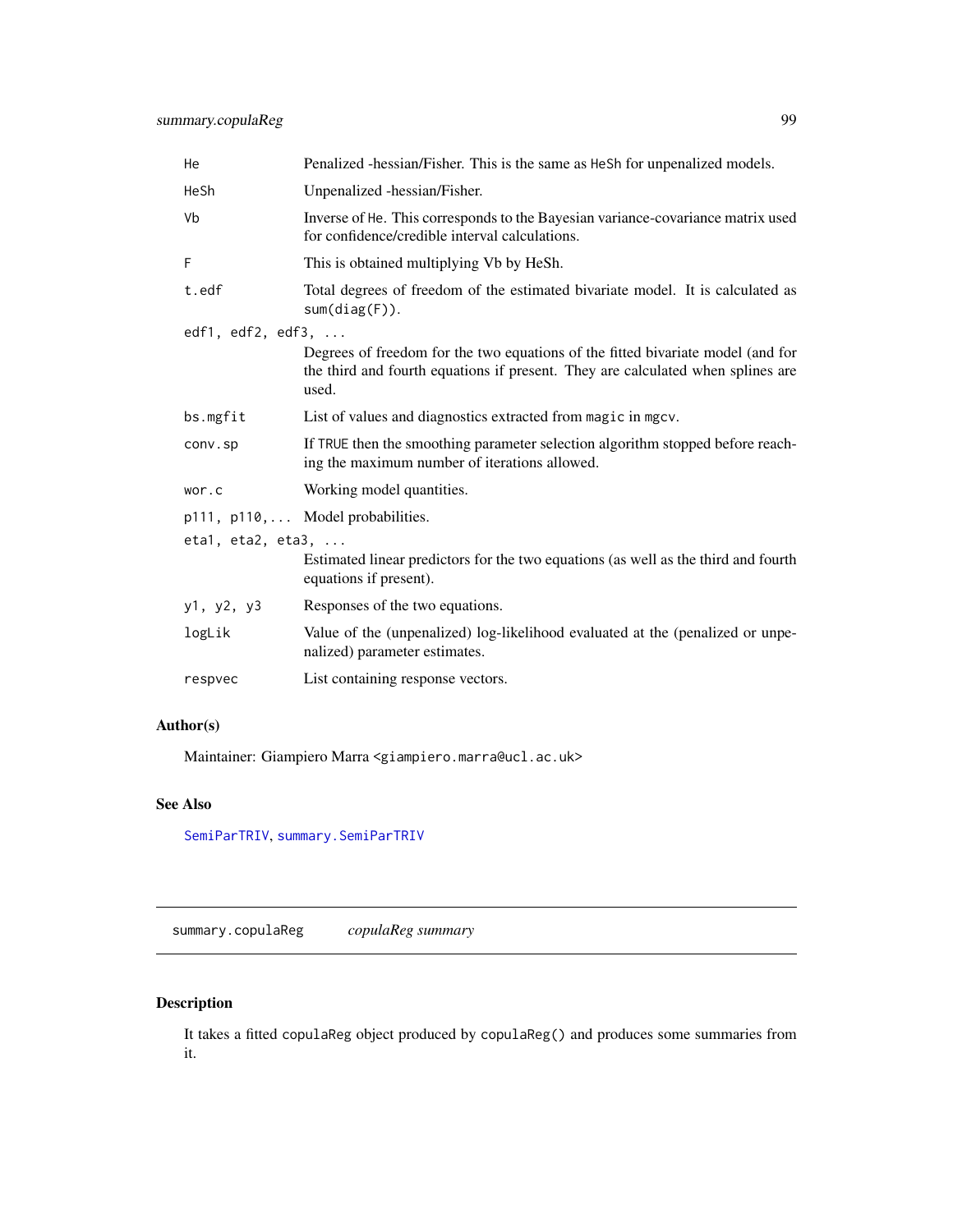# Usage

```
## S3 method for class 'copulaReg'
summary(object, n.\sin = 100, prob.\lev = 0.05, ...)
```

```
## S3 method for class 'summary.copulaReg'
print(x, digits = max(3, getOption("digits") - 3),signif.stars = getOption("show.signif.stars"), ...)
```
## Arguments

| object       | A fitted copularing object as produced by copularing ().                                                                                                                                                                                                                     |
|--------------|------------------------------------------------------------------------------------------------------------------------------------------------------------------------------------------------------------------------------------------------------------------------------|
| $\mathsf{x}$ | summary.copulaReg object produced by summary.copulaReg().                                                                                                                                                                                                                    |
| n.sim        | The number of simulated coefficient vectors from the posterior distribution of<br>the estimated model parameters. This is used to calculate intervals for the associ--<br>ation parameter, dispersion coefficient etc. It may be increased if more precision<br>is required. |
| prob.lev     | Probability of the left and right tails of the posterior distribution used for interval<br>calculations.                                                                                                                                                                     |
| digits       | Number of digits printed in output.                                                                                                                                                                                                                                          |
| signif.stars | By default significance stars are printed alongside output.                                                                                                                                                                                                                  |
| $\cdots$     | Other arguments.                                                                                                                                                                                                                                                             |

# Details

This function is very similar to summary.SemiParBIV().

print.summary.copulaReg prints model term summaries.

## Value

| tableP1             | Table containing parametric estimates, their standard errors, z-values and p-<br>values for equation 1.                                                                                                                                                          |  |
|---------------------|------------------------------------------------------------------------------------------------------------------------------------------------------------------------------------------------------------------------------------------------------------------|--|
| tableP2, tableP3,   |                                                                                                                                                                                                                                                                  |  |
|                     | As above but for equation 2 and equations 3 and 4 if present.                                                                                                                                                                                                    |  |
| tableNP1            | Table of nonparametric summaries for each smooth component including effec-<br>tive degrees of freedom, estimated rank, approximate Wald statistic for testing<br>the null hypothesis that the smooth term is zero and corresponding p-value, for<br>equation 1. |  |
| tableNP2, tableNP3, |                                                                                                                                                                                                                                                                  |  |
|                     | As above but for equation 2 and equations 3 and 4 if present.                                                                                                                                                                                                    |  |
| n                   | Sample size.                                                                                                                                                                                                                                                     |  |
| theta               | Estimated dependence parameter linking the two equations.                                                                                                                                                                                                        |  |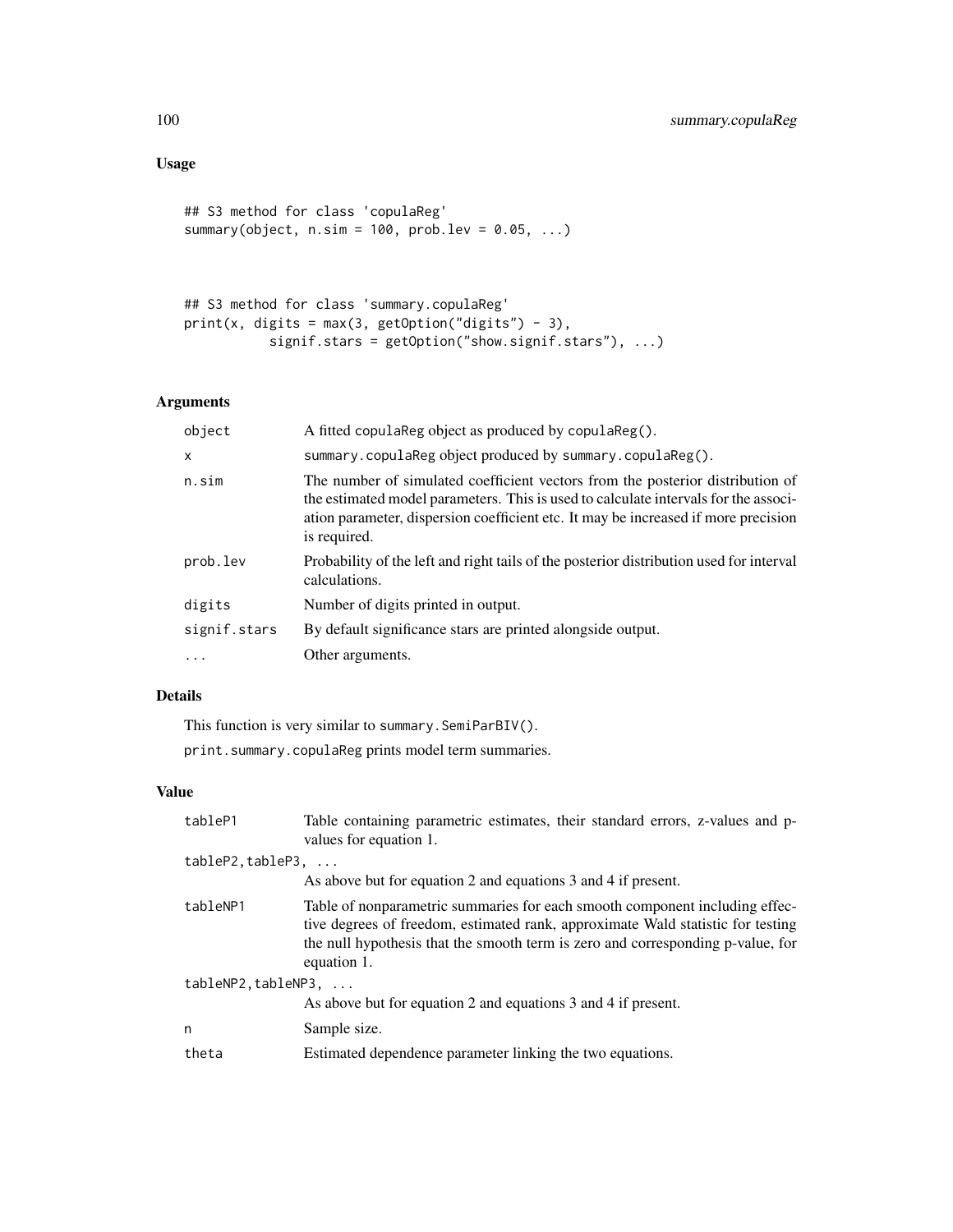| sigma21, sigma22                                   |                                                                   |
|----------------------------------------------------|-------------------------------------------------------------------|
|                                                    | Estimated distribution specific parameters for equations 1 and 2. |
| $nu1$ , $nu2$                                      | Estimated distribution specific parameters for equations 1 and 2. |
|                                                    | formula1, formula2, formula3,                                     |
|                                                    | Formulas used for the model equations.                            |
| $1.\text{sp1}, 1.\text{sp2}, 1.\text{sp3}, \ldots$ |                                                                   |
|                                                    | Number of smooth components in model equations.                   |
| t.edf                                              | Total degrees of freedom of the estimated bivariate model.        |
| CItheta                                            | Interval(s) for $\theta$ .                                        |
| CIsig21, CIsig22, CInu1, CInu2                     |                                                                   |
|                                                    | Intervals for distribution specific parameters                    |

## Author(s)

Maintainer: Giampiero Marra <giampiero.marra@ucl.ac.uk>

#### Examples

## see examples for copulaReg

summary.copulaSampleSel

*copulaSampleSel summary*

## Description

It takes a fitted copulaSampleSel object produced by copulaSampleSel() and produces some summaries from it.

## Usage

```
## S3 method for class 'copulaSampleSel'
summary(object, n.sim = 100, prob.lev = 0.05, ...)
## S3 method for class 'summary.copulaSampleSel'
print(x, digits = max(3, getOption("digits") - 3),signif.stars = getOption("show.signif.stars"), ...)
```

| object | A fitted copulaSampleSel object as produced by copulaSampleSel().    |
|--------|----------------------------------------------------------------------|
|        | summary.copulaSampleSelobject produced by summary.copulaSampleSel(). |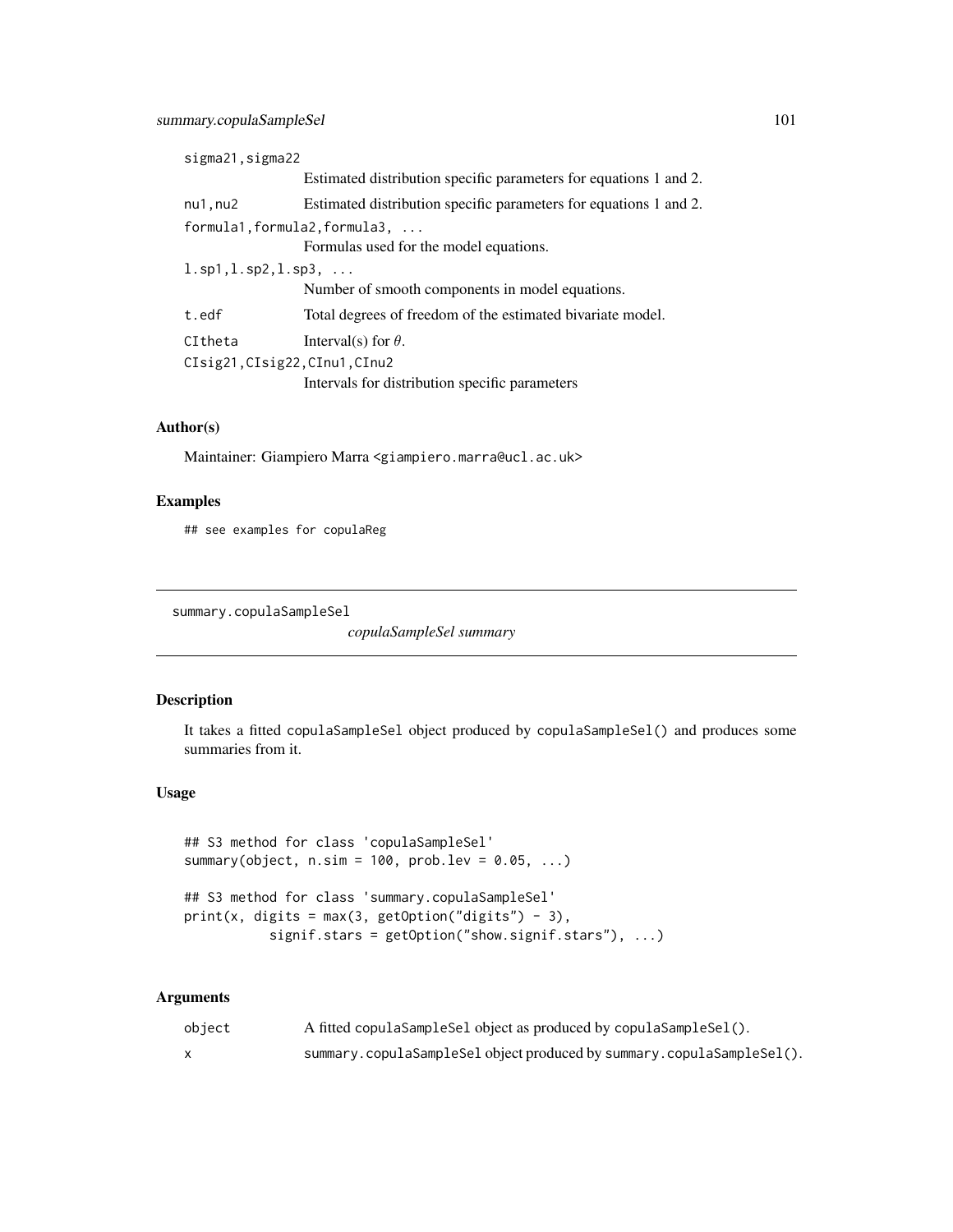| n.sim        | The number of simulated coefficient vectors from the posterior distribution of<br>the estimated model parameters. This is used to calculate intervals for the as-<br>sociation parameter, dispersion coefficient, for instance It may be increased if<br>more precision is required. |
|--------------|--------------------------------------------------------------------------------------------------------------------------------------------------------------------------------------------------------------------------------------------------------------------------------------|
| prob.lev     | Probability of the left and right tails of the posterior distribution used for interval<br>calculations.                                                                                                                                                                             |
| digits       | Number of digits printed in output.                                                                                                                                                                                                                                                  |
| signif.stars | By default significance stars are printed alongside output.                                                                                                                                                                                                                          |
| $\cdots$     | Other arguments.                                                                                                                                                                                                                                                                     |

### Details

This function is very similar to summary.SemiParBIV(). print.summary.copulaSampleSel prints model term summaries.

#### Value

Very similar to what obtained when using summary.SemiParBIV().

## Author(s)

Maintainer: Giampiero Marra <giampiero.marra@ucl.ac.uk>

## Examples

## see examples for copulaSampleSel

summary.gamlss *gamlss summary*

## Description

It takes a fitted gamlss object produced by gamlss() and produces some summaries from it.

## Usage

```
## S3 method for class 'gamlss'
summary(object, n.sim = 100, prob.lev = 0.05, ...)
```

```
## S3 method for class 'summary.gamlss'
print(x, digits = max(3, getOption("digits") - 3),signif.stars = getOption("show.signif.stars"), ...)
```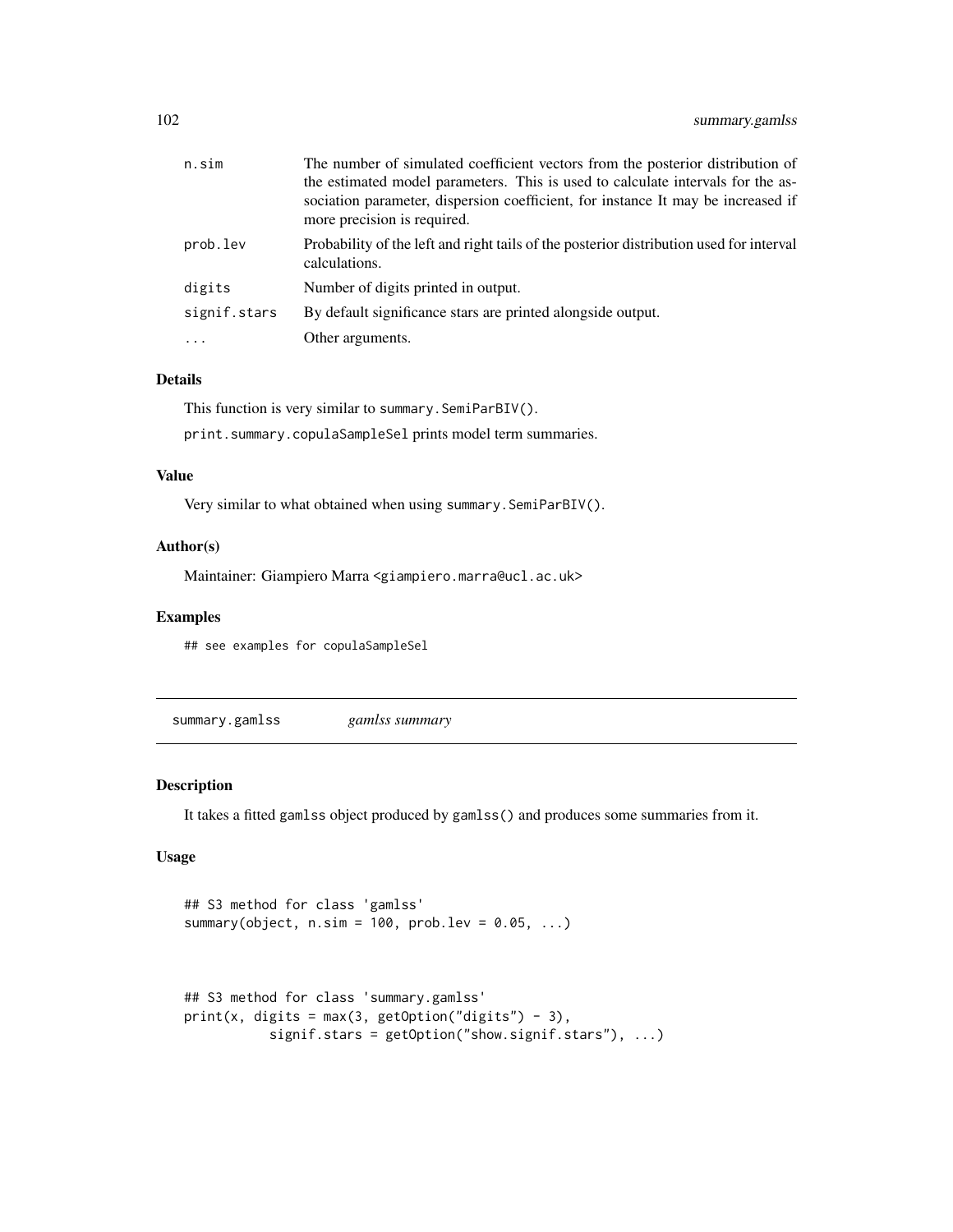# summary.gamlss 103

# Arguments

| summary.gamlss object produced by summary.gamlss().<br>X<br>The number of simulated coefficient vectors from the posterior distribution of<br>n.sim<br>the estimated model parameters. This is used to calculate intervals for various<br>parameters. It may be increased if more precision is required.<br>Probability of the left and right tails of the posterior distribution used for interval<br>prob.lev<br>calculations.<br>digits<br>Number of digits printed in output.<br>By default significance stars are printed alongside output.<br>signif.stars<br>Other arguments.<br>. | object | A fitted gamlss object as produced by gamlss(). |
|-------------------------------------------------------------------------------------------------------------------------------------------------------------------------------------------------------------------------------------------------------------------------------------------------------------------------------------------------------------------------------------------------------------------------------------------------------------------------------------------------------------------------------------------------------------------------------------------|--------|-------------------------------------------------|
|                                                                                                                                                                                                                                                                                                                                                                                                                                                                                                                                                                                           |        |                                                 |
|                                                                                                                                                                                                                                                                                                                                                                                                                                                                                                                                                                                           |        |                                                 |
|                                                                                                                                                                                                                                                                                                                                                                                                                                                                                                                                                                                           |        |                                                 |
|                                                                                                                                                                                                                                                                                                                                                                                                                                                                                                                                                                                           |        |                                                 |
|                                                                                                                                                                                                                                                                                                                                                                                                                                                                                                                                                                                           |        |                                                 |
|                                                                                                                                                                                                                                                                                                                                                                                                                                                                                                                                                                                           |        |                                                 |

# Details

This function is very similar to summary.SemiParBIV(). print.summary.gamlss prints model term summaries.

# Value

| tableP1                                    | Table containing parametric estimates, their standard errors, z-values and p-<br>values for equation 1.                                                                                                                                                          |  |
|--------------------------------------------|------------------------------------------------------------------------------------------------------------------------------------------------------------------------------------------------------------------------------------------------------------------|--|
| tableP2, tableP3                           |                                                                                                                                                                                                                                                                  |  |
|                                            | As above but for equations 2 and 3 if present.                                                                                                                                                                                                                   |  |
| tableNP1                                   | Table of nonparametric summaries for each smooth component including effec-<br>tive degrees of freedom, estimated rank, approximate Wald statistic for testing<br>the null hypothesis that the smooth term is zero and corresponding p-value, for<br>equation 1. |  |
| tableNP2, tableNP3                         |                                                                                                                                                                                                                                                                  |  |
|                                            | As above but for equations 2 and 3.                                                                                                                                                                                                                              |  |
| n                                          | Sample size.                                                                                                                                                                                                                                                     |  |
|                                            | sigma21, nu1 Estimated distribution specific parameters.                                                                                                                                                                                                         |  |
| formula1, formula2, formula3               |                                                                                                                                                                                                                                                                  |  |
|                                            | Formulas used for the model equations.                                                                                                                                                                                                                           |  |
| $l.\text{sp1}, l.\text{sp2}, l.\text{sp3}$ |                                                                                                                                                                                                                                                                  |  |
|                                            | Number of smooth components in model equation.                                                                                                                                                                                                                   |  |
| t.edf                                      | Total degrees of freedom of the estimated bivariate model.                                                                                                                                                                                                       |  |
| CIsig21, CInu1                             | Intervals for distribution specific parameters.                                                                                                                                                                                                                  |  |
|                                            |                                                                                                                                                                                                                                                                  |  |

# Author(s)

Maintainer: Giampiero Marra <giampiero.marra@ucl.ac.uk>

# Examples

## see examples for gamlss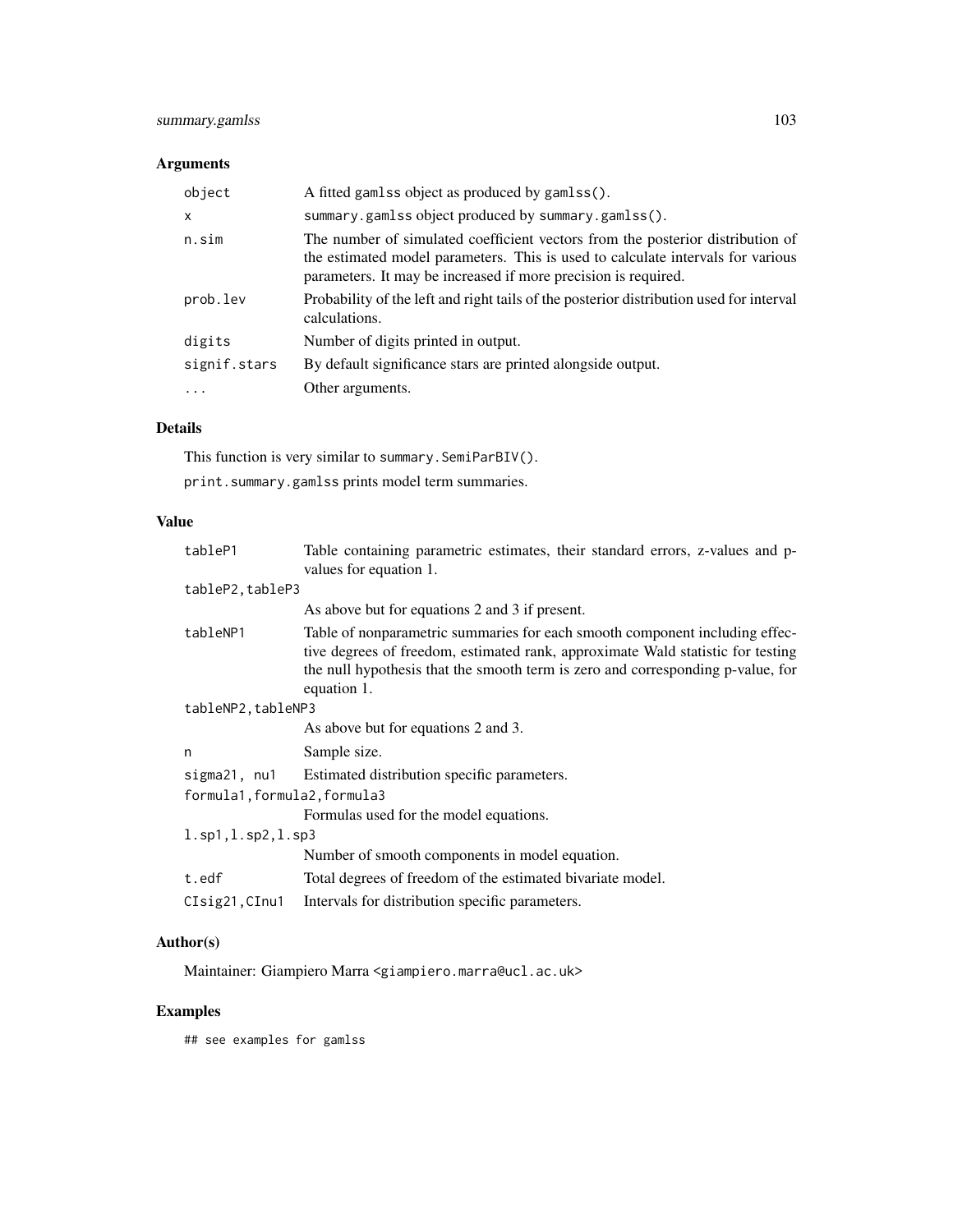#### <span id="page-103-0"></span>Description

It takes a fitted SemiParBIV object produced by SemiParBIV() and produces some summaries from it.

## Usage

```
## S3 method for class 'SemiParBIV'
summary(object, n.\sin = 100, prob.\lev = 0.05, gm = FALSE, ...)
## S3 method for class 'summary.SemiParBIV'
print(x, digits = max(3, getOption("digits") - 3),signif.stars = getOption("show.signif.stars"), ...)
```
## Arguments

| object       | A fitted SemiParBIV object as produced by SemiParBIV().                                                                                                                                                                                                                                                            |
|--------------|--------------------------------------------------------------------------------------------------------------------------------------------------------------------------------------------------------------------------------------------------------------------------------------------------------------------|
| X            | summary. SemiParBIV object produced by summary. SemiParBIV().                                                                                                                                                                                                                                                      |
| n.sim        | The number of simulated coefficient vectors from the posterior distribution of<br>the estimated model parameters. This is used to calculate intervals for the asso-<br>ciation parameter, dispersion coefficient and other measures (e.g., gamma mea-<br>sure). It may be increased if more precision is required. |
| prob.lev     | Probability of the left and right tails of the posterior distribution used for interval<br>calculations.                                                                                                                                                                                                           |
| gm           | If TRUE then intervals for the gamma measure and odds ratio are calculated.                                                                                                                                                                                                                                        |
| digits       | Number of digits printed in output.                                                                                                                                                                                                                                                                                |
| signif.stars | By default significance stars are printed alongside output.                                                                                                                                                                                                                                                        |
| .            | Other arguments.                                                                                                                                                                                                                                                                                                   |
|              |                                                                                                                                                                                                                                                                                                                    |

#### Details

Using some low level functions in mgcv, based on the results of Marra and Wood (2012), 'Bayesian p-values' are returned for the smooth terms. These have better frequentist performance than their frequentist counterpart. See the help file of summary.gam in mgcv for further details. Covariate selection can also be achieved using a single penalty shrinkage approach as shown in Marra and Wood (2011).

Posterior simulation is used to obtain intervals of nonlinear functions of parameters, such as the association and dispersion parameters as well as the odds ratio and gamma measure discussed by Tajar et al.  $(2001)$  if gm = TRUE.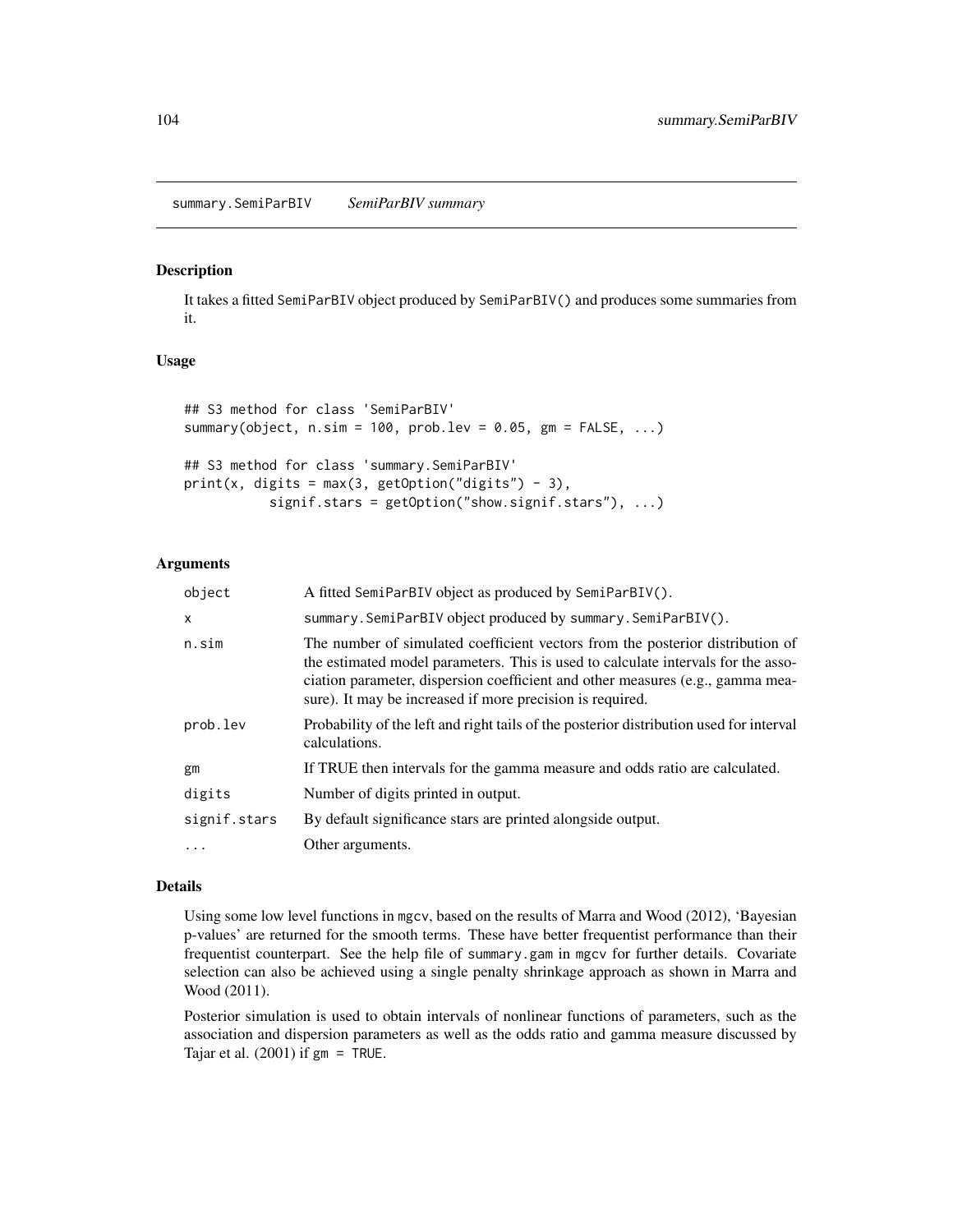The bivariate contour meta plot has been introduced to provide the user with a pictorial representation of the latent distribution of the model errors.

print.summary.SemiParBIV prints model term summaries.

## Value

| tableP1                                            | Table containing parametric estimates, their standard errors, z-values and p-<br>values for equation 1.                                                                                                                                                                                                                                                                              |
|----------------------------------------------------|--------------------------------------------------------------------------------------------------------------------------------------------------------------------------------------------------------------------------------------------------------------------------------------------------------------------------------------------------------------------------------------|
| tableP2, tableP3,                                  |                                                                                                                                                                                                                                                                                                                                                                                      |
|                                                    | As above but for equation 2 and equations 3 and 4 if present.                                                                                                                                                                                                                                                                                                                        |
| tableNP1                                           | Table of nonparametric summaries for each smooth component including effec-<br>tive degrees of freedom, estimated rank, approximate Wald statistic for testing<br>the null hypothesis that the smooth term is zero and corresponding p-value, for<br>equation 1.                                                                                                                     |
| tableNP2, tableNP3,                                |                                                                                                                                                                                                                                                                                                                                                                                      |
|                                                    | As above but for equation 2 and equations 3 and 4 if present.                                                                                                                                                                                                                                                                                                                        |
| n                                                  | Sample size.                                                                                                                                                                                                                                                                                                                                                                         |
| theta                                              | Estimated dependence parameter linking the two equations.                                                                                                                                                                                                                                                                                                                            |
|                                                    | formula1, formula2, formula3,<br>Formulas used for the model equations.                                                                                                                                                                                                                                                                                                              |
| $1.\text{sp1}, 1.\text{sp2}, 1.\text{sp3}, \ldots$ |                                                                                                                                                                                                                                                                                                                                                                                      |
|                                                    | Number of smooth components in model equations.                                                                                                                                                                                                                                                                                                                                      |
| t.edf                                              | Total degrees of freedom of the estimated bivariate model.                                                                                                                                                                                                                                                                                                                           |
| CItheta                                            | Interval(s) for $\theta$ .                                                                                                                                                                                                                                                                                                                                                           |
| n.sel                                              | Number of selected observations in the sample selection case.                                                                                                                                                                                                                                                                                                                        |
| OR, CIor                                           | Odds ratio and related CI. The odds ratio is a measure of association between<br>binary random variables and is defined as p00p11/p10p01. In the case of inde-<br>pendence this ratio is equal to 1. It can take values in the range (-Inf, Inf) and<br>it does not depend on the marginal probabilities (Tajar et al., 2001). Interval is<br>calculated using posterior simulation. |
| GM, CIgm                                           | Gamma measure and related CI. This measure of association was proposed by<br>Goodman and Kruskal (1954). It is defined as $(OR - 1)/(OR + 1)$ , can take values<br>in the range $(-1, 1)$ and does not depend on the marginal probabilities. Interval<br>is calculated using posterior simulation.                                                                                   |
| tau, CItau                                         | Kendall's tau and respective intervals.                                                                                                                                                                                                                                                                                                                                              |

# Author(s)

Maintainer: Giampiero Marra <giampiero.marra@ucl.ac.uk>

#### References

Marra G. and Wood S.N. (2011), Practical Variable Selection for Generalized Additive Models. *Computational Statistics and Data Analysis*, 55(7), 2372-2387.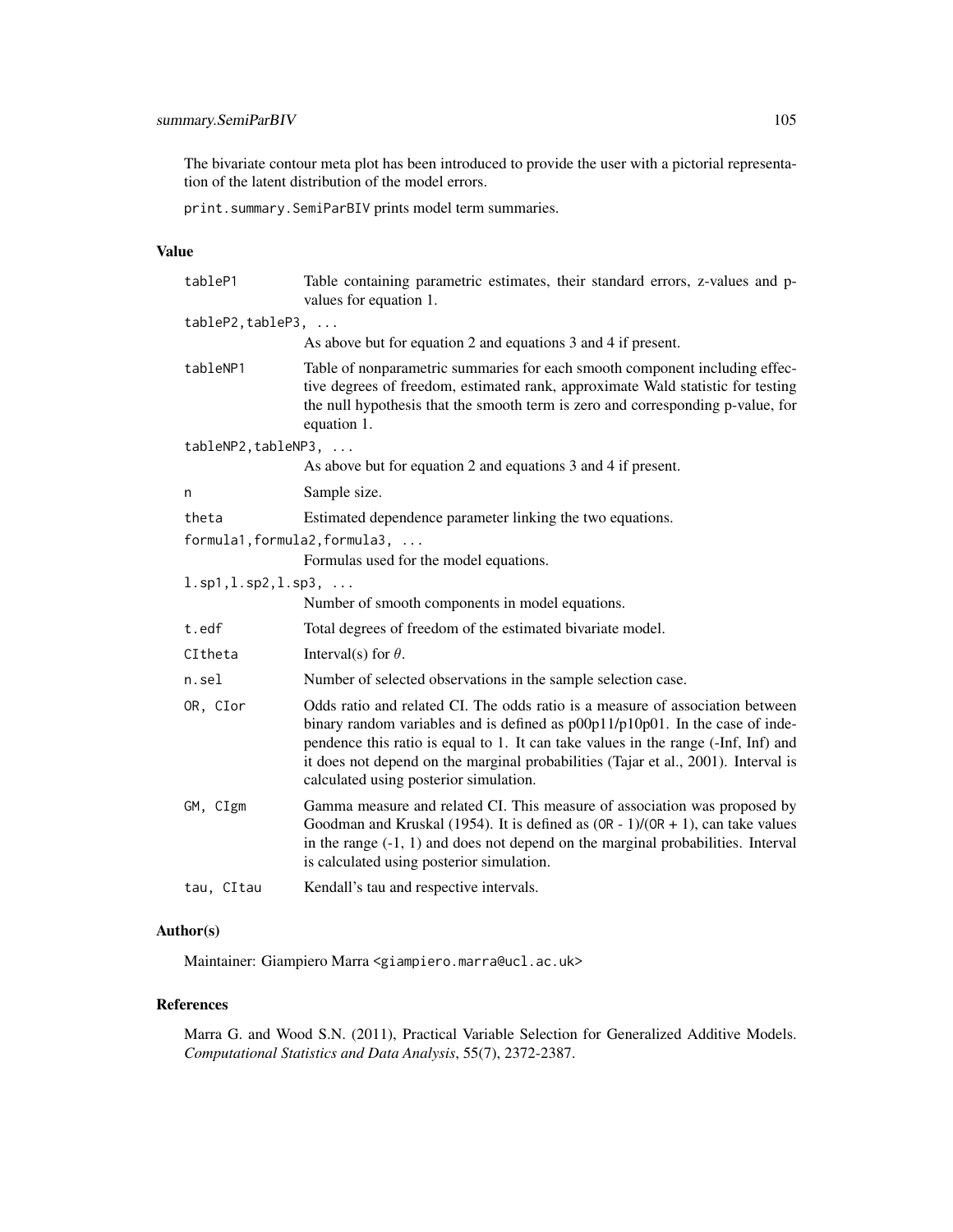Marra G. and Wood S.N. (2012), Coverage Properties of Confidence Intervals for Generalized Additive Model Components. *Scandinavian Journal of Statistics*, 39(1), 53-74.

Tajar M., Denuit M. and Lambert P. (2001), Copula-Type Representation for Random Couples with Bernoulli Margins. Discussion Papaer 0118, Universite Catholique De Louvain.

## See Also

[AT](#page-6-0), [prev](#page-64-0), [SemiParBIVObject](#page-90-0), [plot.SemiParBIV](#page-59-0), [predict.SemiParBIV](#page-63-0)

## Examples

## see examples for SemiParBIV

<span id="page-105-0"></span>summary.SemiParTRIV *SemiParTRIV summary*

#### Description

It takes a fitted SemiParTRIV object produced by SemiParTRIV() and produces some summaries from it.

## Usage

## S3 method for class 'SemiParTRIV' summary(object,  $n.sim = 100$ ,  $prob.lev = 0.05, ...$ )

```
## S3 method for class 'summary.SemiParTRIV'
print(x, digits = max(3, getOption("digits") - 3),signif.stars = getOption("show.signif.stars"), ...)
```

| A fitted SemiParTRIV object as produced by SemiParTRIV().                                                                                                                                                                                                          |
|--------------------------------------------------------------------------------------------------------------------------------------------------------------------------------------------------------------------------------------------------------------------|
| summary. SemiParTRIV object produced by summary. SemiParTRIV().                                                                                                                                                                                                    |
| The number of simulated coefficient vectors from the posterior distribution of<br>the estimated model parameters. This is used to calculate intervals for the asso-<br>ciation parameter and other measures. It may be increased if more precision is<br>required. |
| Probability of the left and right tails of the posterior distribution used for interval<br>calculations.                                                                                                                                                           |
| Number of digits printed in output.                                                                                                                                                                                                                                |
| By default significance stars are printed alongside output.                                                                                                                                                                                                        |
| Other arguments.                                                                                                                                                                                                                                                   |
|                                                                                                                                                                                                                                                                    |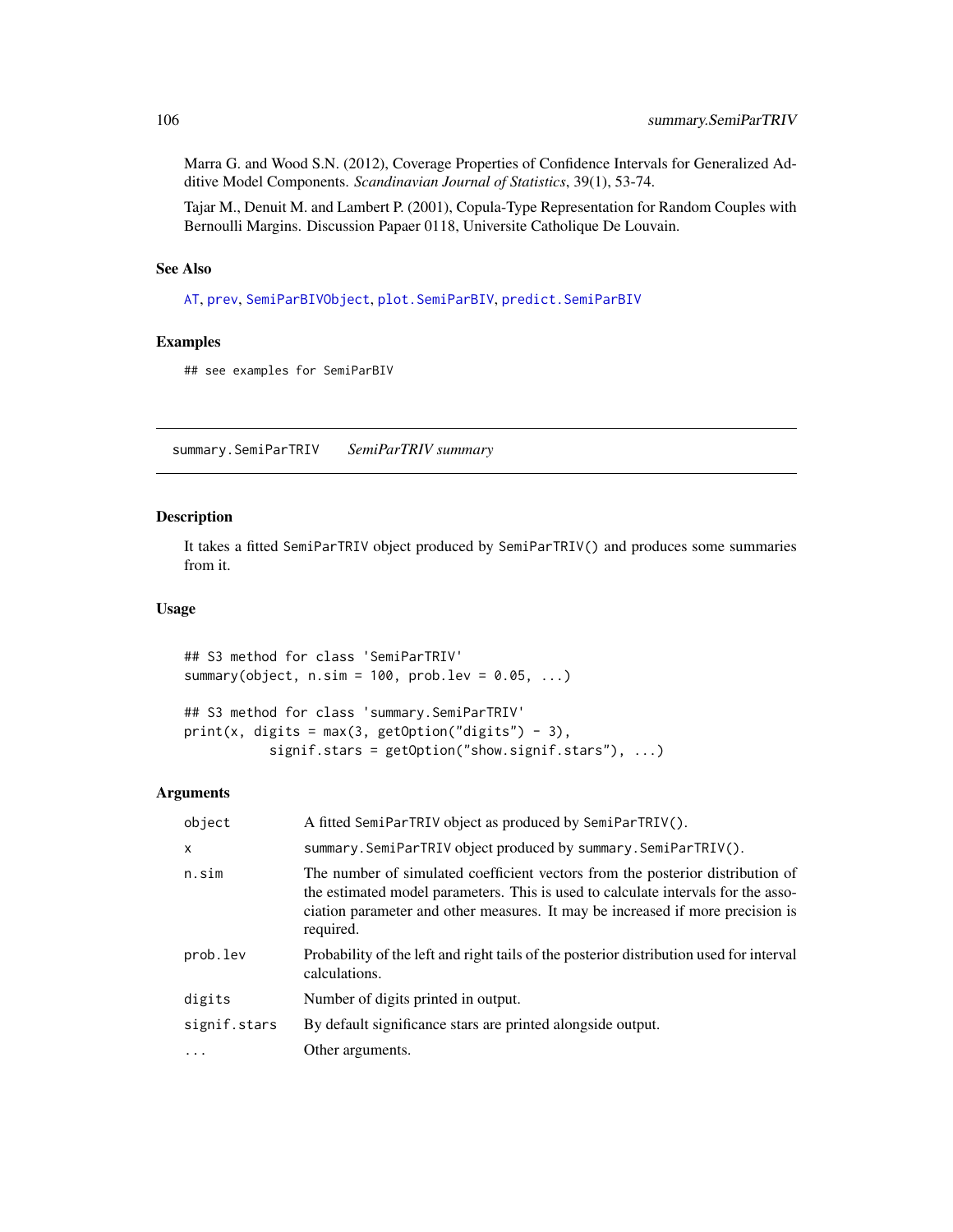## TRIapprox 107

# Details

This function is very similar to summary.SemiParBIV(). print.summary.SemiParTRIV prints model term summaries.

## Value

Very similar to what obtained when using summary.SemiParBIV().

## Author(s)

Maintainer: Giampiero Marra <giampiero.marra@ucl.ac.uk>

# See Also

[plot.SemiParBIV](#page-59-0), [predict.SemiParBIV](#page-63-0)

## Examples

## see examples for SemiParTRIV

TRIapprox *Internal Function*

## Description

It approximates the trivariate normal integral.

#### Author(s)

Maintainer: Giampiero Marra <giampiero.marra@ucl.ac.uk>

triprobgHs *Internal Function*

## Description

It provides score and Hessian for trivariate binary models.

## Author(s)

Author: Panagiota Filippou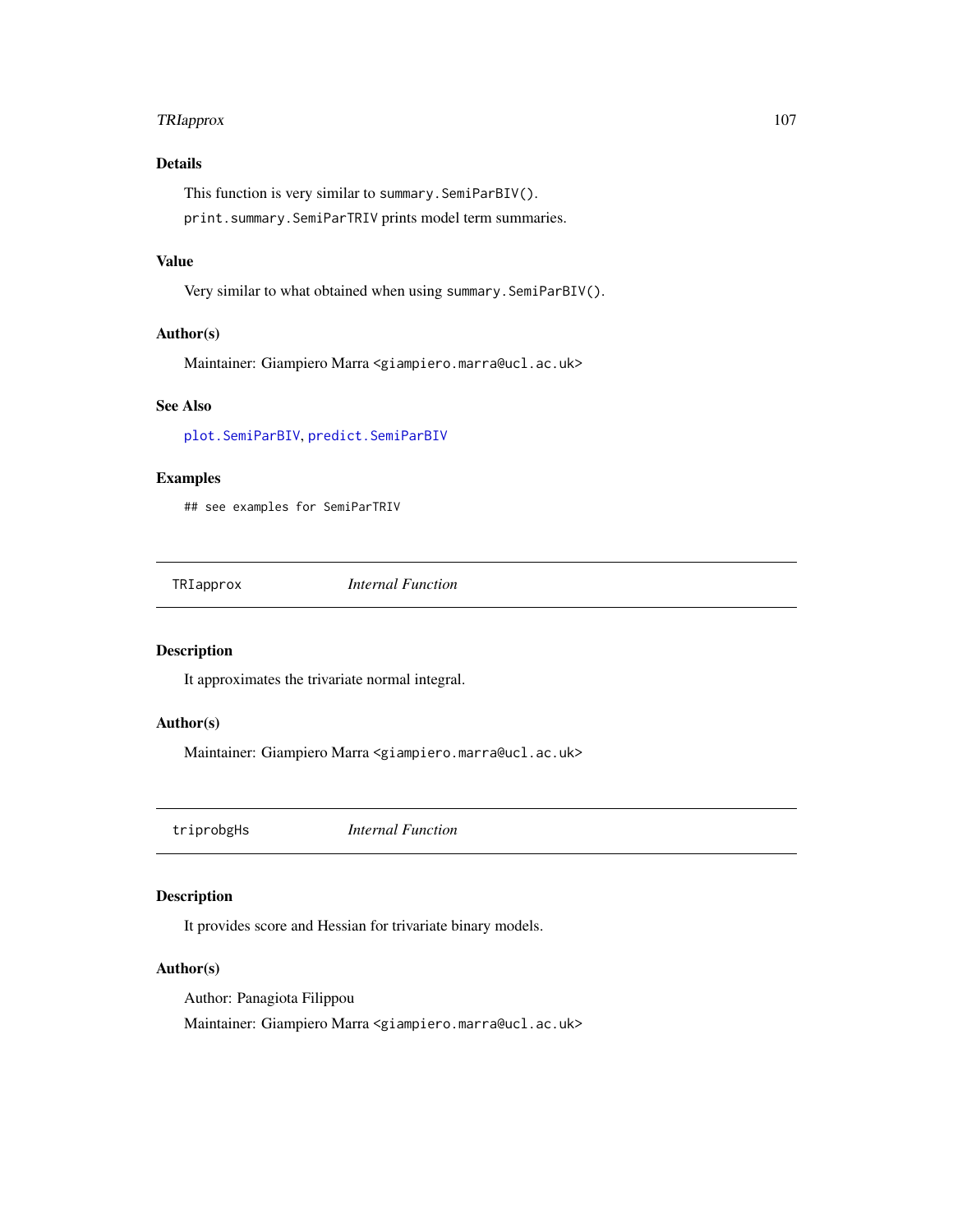## Description

It takes a fitted SemiParBIV/copulaReg/copulaSampleSel/SemiParTRIV/gamlss object produced by SemiParBIV(), copulaReg(), copulaSampleSel(), SemiParTRIV(), gamlss() and produces perspective or contour plot views of model predictions. This function is a wrapper of vis.gam() in mgcv. Please see the documentation of vis.gam() for full details.

#### Usage

vis.SemiParBIV(x, eq, ...)

#### Arguments

| $\mathsf{x}$ | A fitted SemiParBIV/copulaReg/copulaSampleSel/SemiParTRIV() object.                                 |
|--------------|-----------------------------------------------------------------------------------------------------|
| ea           | The equation from which smooth terms should be considered for printing.                             |
| $\cdots$     | Other graphics parameters to pass on to plotting commands, as described for<br>$vis.gam()$ in mgcv. |

## Value

The function generates plots.

#### Author(s)

Maintainer: Giampiero Marra <giampiero.marra@ucl.ac.uk>

# See Also

[SemiParBIV](#page-79-0), [copulaReg](#page-15-0), [copulaSampleSel](#page-24-0), [SemiParTRIV](#page-92-0)

<span id="page-107-0"></span>VuongClarke *Vuong and Clarke tests*

## Description

The Vuong and Clarke tests are likelihood-ratio-based tests that can be used for choosing between two non-nested models.

## Usage

VuongClarke(obj1, obj2, sig.lev = 0.05)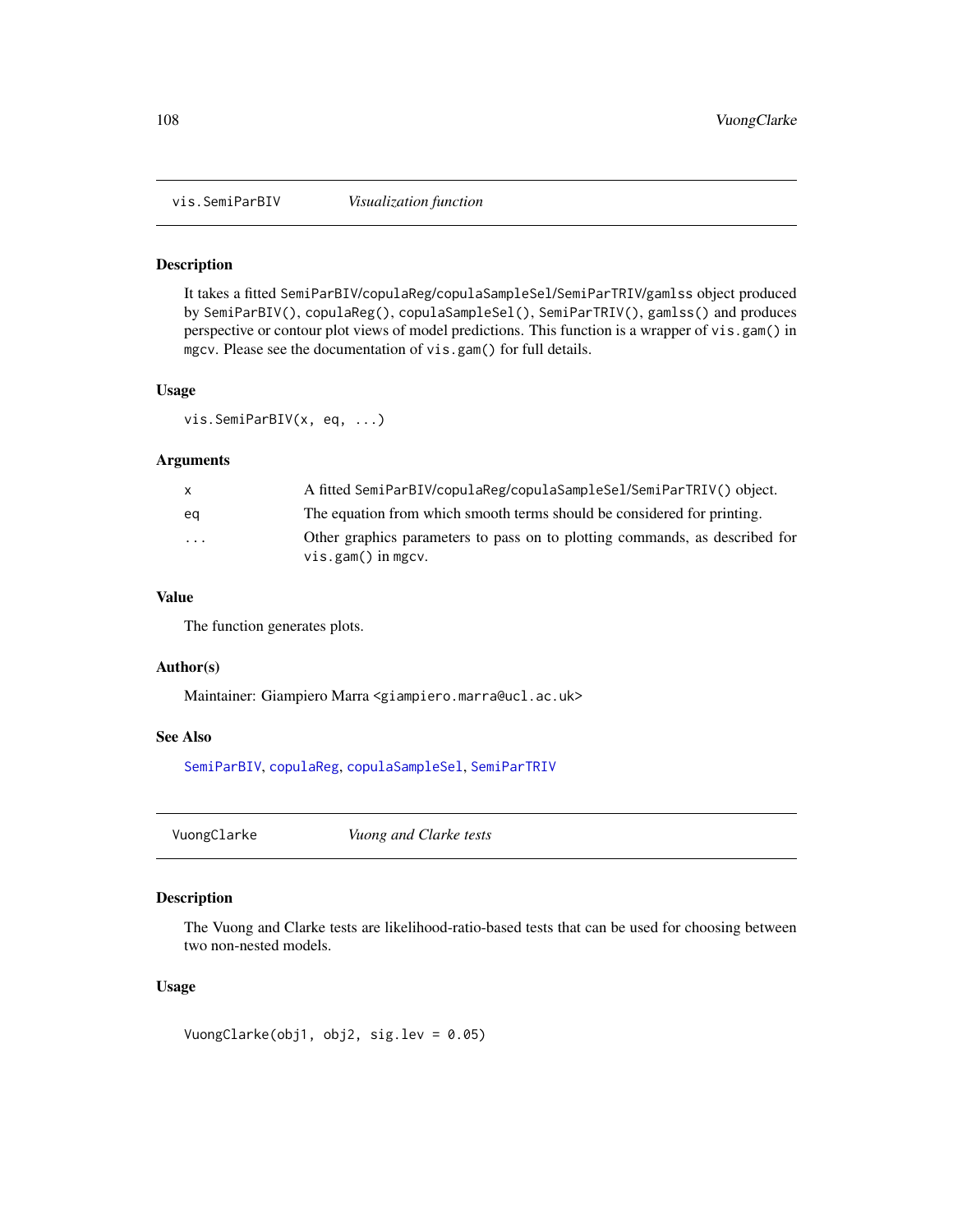#### VuongClarke 109

#### Arguments

| obj1,obj2 | Objects of the two fitted bivariate non-nested models. |
|-----------|--------------------------------------------------------|
| sig.lev   | Significance level used for testing.                   |

# Details

The Vuong (1989) and Clarke (2007) tests are likelihood-ratio-based tests for model selection that use the Kullback-Leibler information criterion. The implemented tests can be used for choosing between two bivariate models which are non-nested.

In the Vuong test, the null hypothesis is that the two models are equally close to the actual model, whereas the alternative is that one model is closer. The test follows asymptotically a standard normal distribution under the null. Assume that the critical region is  $(-c, c)$ , where c is typically set to 1.96. If the value of the test is higher than  $c$  then we reject the null hypothesis that the models are equivalent in favor of model obj1. Viceversa if the value is smaller than  $c$ . If the value falls in  $[-c, c]$  then we cannot discriminate between the two competing models given the data.

In the Clarke test, if the two models are statistically equivalent then the log-likelihood ratios of the observations should be evenly distributed around zero and around half of the ratios should be larger than zero. The test follows asymptotically a binomial distribution with parameters  $n$  and 0.5. Critical values can be obtained as shown in Clarke (2007). Intuitively, model obj1 is preferred over obj2 if the value of the test is significantly larger than its expected value under the null hypothesis  $(n/2)$ , and vice versa. If the value is not significantly different from  $n/2$  then obj1 can be thought of as equivalent to obj2.

# Value

It returns two decisions based on the tests and criteria discussed above.

## Author(s)

Maintainer: Giampiero Marra <giampiero.marra@ucl.ac.uk>

#### **References**

Clarke K. (2007), A Simple Distribution-Free Test for Non-Nested Model Selection. *Political Analysis*, 15, 347-363.

Vuong Q.H. (1989), Likelihood Ratio Tests for Model Selection and Non-Nested Hypotheses. *Econometrica*, 57(2), 307-333.

#### Examples

## see examples for SemiParBIV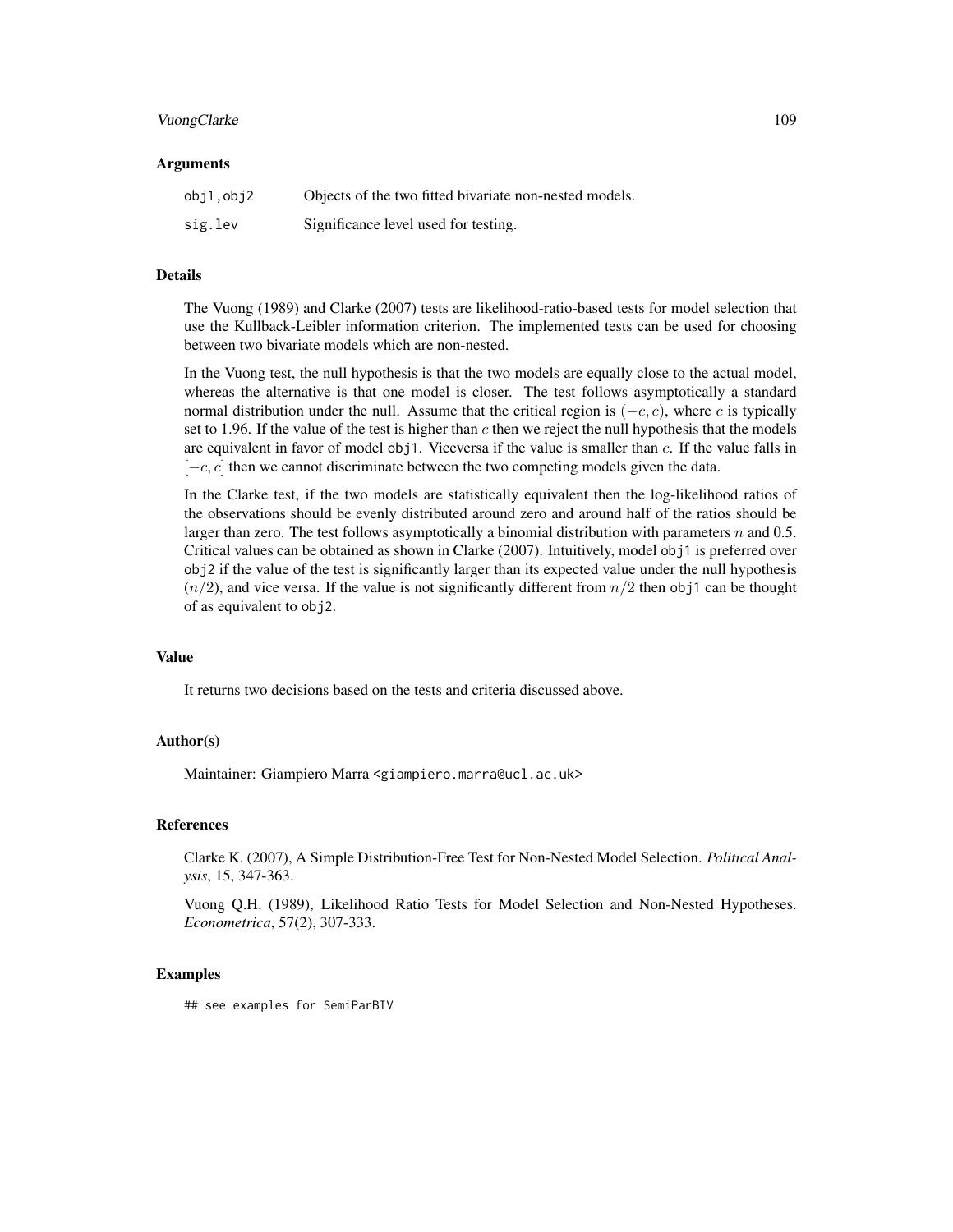<span id="page-109-0"></span>war *Civil war data*

## Description

Civil war data from Fearon and Laitin (2003).

# Usage

data(war)

# Format

war is a 6326 row data frame with the following columns

onset equal to 1 for all country-years in which a civil war started.

instab equal to 1 if unstable government.

oil equal to 1 for oil exporter country.

warl equal to 1 if the country had a distinct civil war ongoing in the previous year.

gdpenl GDP per capita (measured as thousands of 1985 U.S. dollars) lagged one year.

ncontig equal to 1 for non-contiguous state.

nwstate equal to 1 for new state.

lpopl log(population size).

lmtnest log(mountainous).

ethfrac measure of ethnic fractionalization (calculated as the probability that two randomly drawn individuals from a country are not from the same ethnicity).

relfrac measure of religious fractionalization.

polity2l measure of political democracy (ranges from -10 to 10) lagged one year.

## Source

Data are from:

Fearon J.D., Laitin D.D. (2003), Ethnicity, Insurgency, and Civil War. *The American Political Science Review*, 97, 75-90.

# Examples

## Not run:

######################################################### #########################################################

library("GJRM")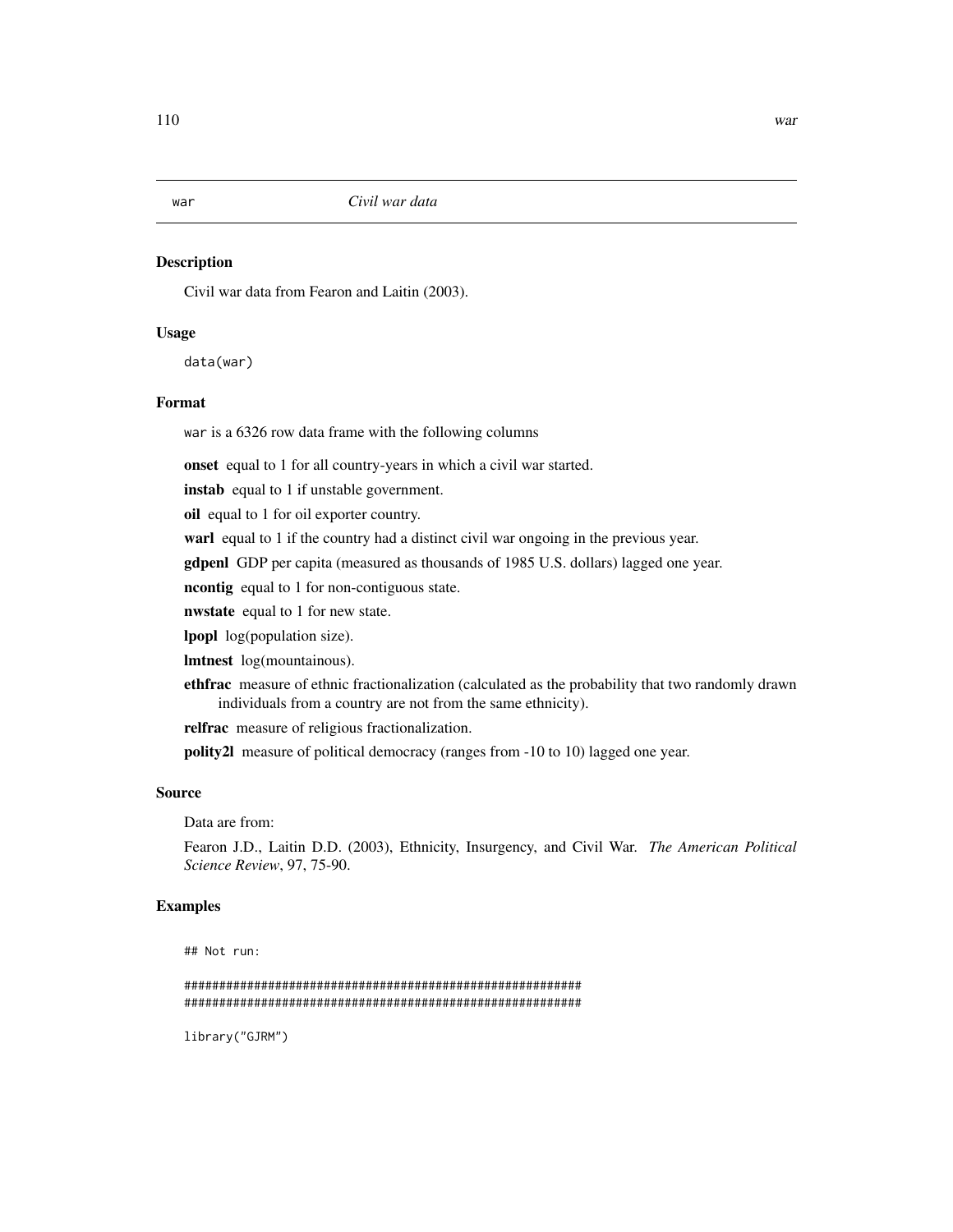```
data("war", package = "GJRM")
###################################################
# Bivariate brobit model with partial observability
###################################################
reb.eq \le onset \sim instab + oil + warl + lpopl + lmtnest + ethfrac +
                  polity2l + s(gdpenl) + s(relfrac)
gov.eq \leq onset \sim instab + oil + warl + ncontig + nwstate + s(gdpenl)
bpo <- SemiParBIV(list(reb.eq, gov.eq), data = war, Model = "BPO")
conv.check(bpo)
# perhaps model is to complex
set.seed(1)
sbpo <- summary(bpo)
sbpo$theta; sbpo$CItheta
# let's exclude the correlation parameter in fitting
bpo0 <- SemiParBIV(list(reb.eq, gov.eq), data = war, Model = "BPO0")
conv.check(bpo0)
summary(bpo0)
war.eq \le onset \sim instab + oil + warl + ncontig + nwstate + lpopl +
                 lmtnest + ethfrac + polity2l + s(gdpenl) + s(relfrac)
Probit <- gam(war.eq, family = binomial(link = "probit"), data = war)
summary(Probit)
coef(Probit)[(which(names(coef(Probit)) == "s(gdpenl).9"))]
coef(bpo0)[(which(names(coef(bpo)) == "s(gdpenl).9"))]
probitW <- bpoW <- bpoReb <- bpoGov <- NA
gdp.grid \le -seq(0, 8)median.values <- data.frame(t(apply(war, 2, FUN = median)))
for (i in 1:length(gdp.grid)){
newd <- median.values; newd$gdpenl <- gdp.grid[i]
eta1 \leq predict(bpo0, eq = 1, newd)
eta2 <- predict(bpo0, eq = 2, newd)
probitW[i] <- predict(Probit, newd, type = "response")
bpoW[i] <- pnorm(eta1)*pnorm(eta2)
bpoReb[i] <- pnorm(eta1)
```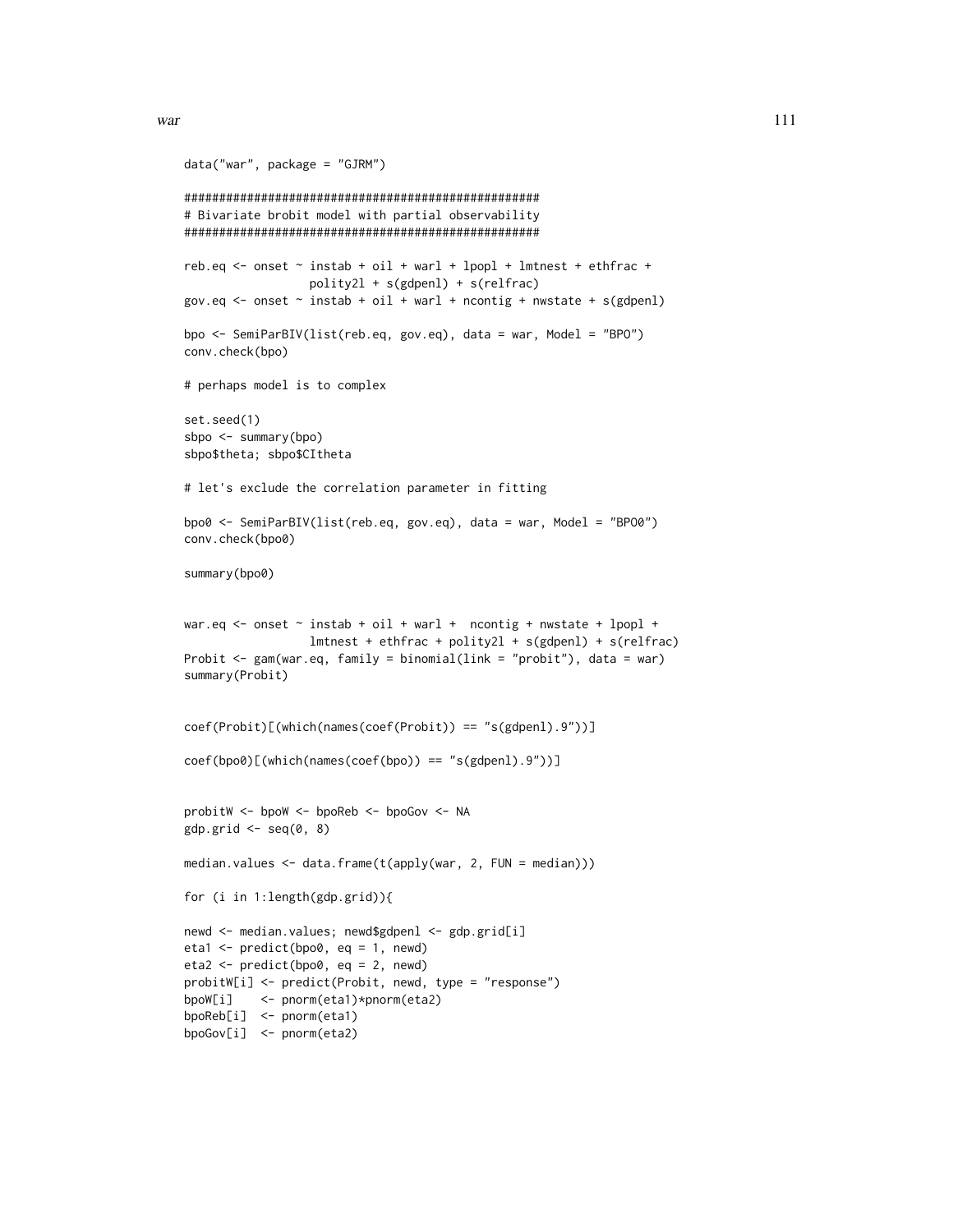```
plot(gdp.grid, probitW, type = "l", ylim = c(\theta, \theta.55), lwd = 2,
     col = "grey", xlab = "GDP per Capita (in thousands)",ylab = "Pr(Outcome)", main = "Probabilities for All Outcomes",
     cex.main = 1.5, cex.lab = 1.3, cex.axis = 1.3)
lines(gdp.grid, bpoW, lwd = 2)
lines(gdp.grid, bpoReb, lwd = 2, lty = 2)
lines(gdp.grid, bpoGov, lwd = 2, lty = 3)
#dev.copy(postscript, "probWAR.eps", width = 8)
#dev.off()
## End(Not run)
#
```
working.comp *Internal Function*

## Description

It efficiently calculates the working model quantities needed to implement the automatic multiple smoothing parameter estimation procedure by exploiting a result which leads to very fast and stable calculations.

# Author(s)

Maintainer: Giampiero Marra <giampiero.marra@ucl.ac.uk>

<span id="page-111-0"></span>}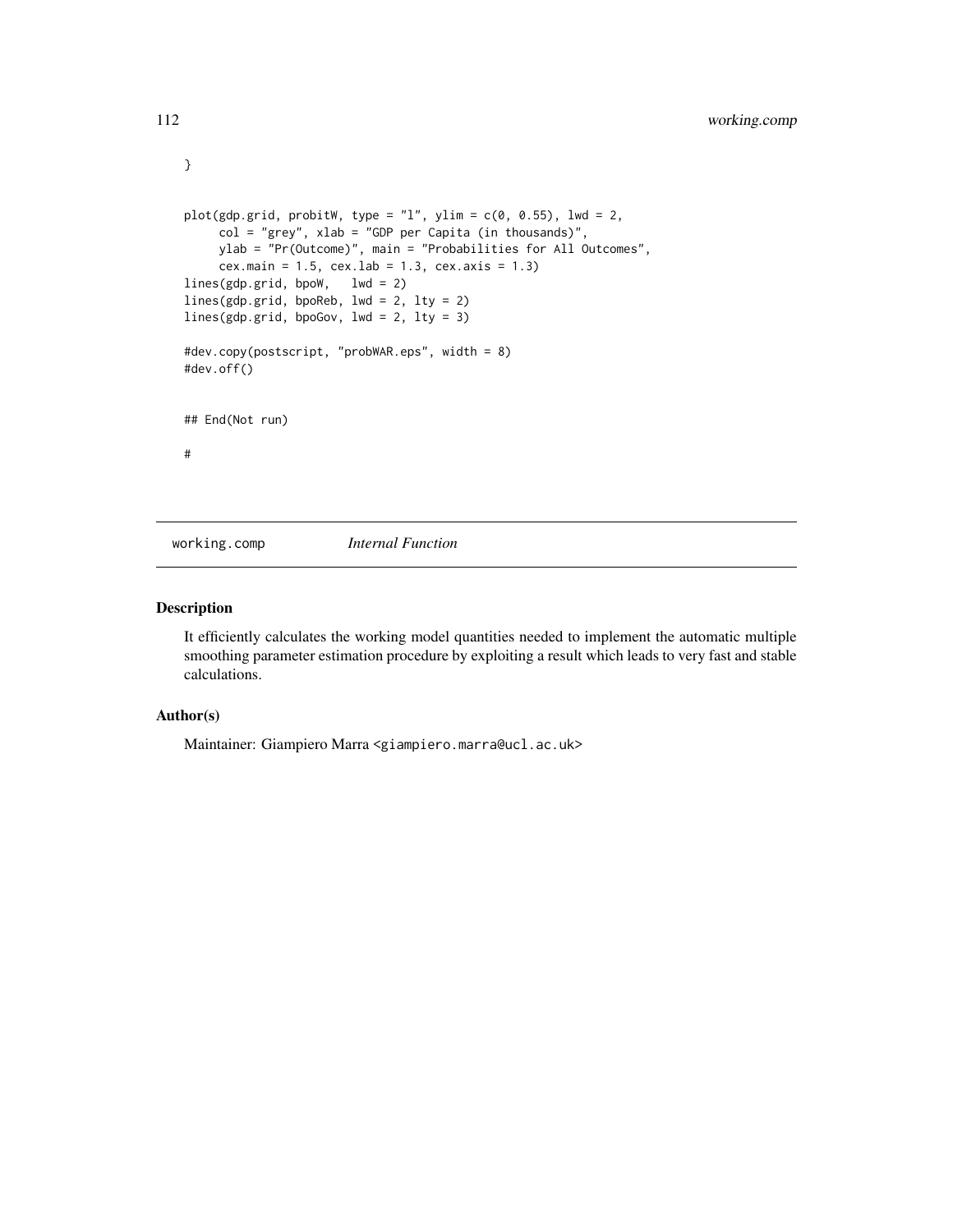# Index

∗Topic AIC logLik.SemiParBIV, [53](#page-52-0) ∗Topic ATE AT, [7](#page-6-0) AT2, [9](#page-8-0) mb, [54](#page-53-0) ∗Topic BIC logLik.SemiParBIV, [53](#page-52-0) ∗Topic Clarke test VuongClarke, [108](#page-107-0) ∗Topic Manski's bounds mb, [54](#page-53-0) print.mb, [71](#page-70-0) ∗Topic Nonparametric bounds mb, [54](#page-53-0) ∗Topic OR OR, [58](#page-57-0) ∗Topic Q-Q plot post.check, [63](#page-62-0) resp.check, [76](#page-75-0) ∗Topic RR RR, [78](#page-77-0) ∗Topic Vuong test VuongClarke, [108](#page-107-0) ∗Topic Worst-case bounds mb, [54](#page-53-0) ∗Topic average treatment effect AT, [7](#page-6-0) AT2, [9](#page-8-0) mb, [54](#page-53-0) ∗Topic bayesian posterior simulation AT, [7](#page-6-0) AT2, [9](#page-8-0) jc.probs, [50](#page-49-0) OR, [58](#page-57-0) prev, [65](#page-64-0) RR, [78](#page-77-0) ∗Topic bivariate binary model AT2, [9](#page-8-0)

∗Topic bivariate model AT, [7](#page-6-0) ∗Topic complex survey design adjCovSD, [6](#page-5-0) ∗Topic confidence interval mb, [54](#page-53-0) ∗Topic copulae AT, [7](#page-6-0) AT2, [9](#page-8-0) ∗Topic copula copulaReg, [16](#page-15-0) copulaSampleSel, [25](#page-24-0) GJRM-package, [3](#page-2-0) jc.probs, [50](#page-49-0) ∗Topic correlated equations/errors LM.bpm, [51](#page-50-0) ∗Topic covariance matrix adjustment adjCov, [5](#page-4-0) adjCovSD, [6](#page-5-0) ∗Topic density plot post.check, [63](#page-62-0) resp.check, [76](#page-75-0) ∗Topic diagnostics conv.check, [15](#page-14-0) ∗Topic distribution gamlss, [34](#page-33-0) ∗Topic endogeneity GJRM-package, [3](#page-2-0) gt.bpm, [42](#page-41-0) LM.bpm, [51](#page-50-0) SemiParBIV, [80](#page-79-0) ∗Topic flexible copula regression modelling SemiParBIV, [80](#page-79-0) ∗Topic generalised joint regression modelling conv.check, [15](#page-14-0) copulaReg, [16](#page-15-0) copulaSampleSel, [25](#page-24-0)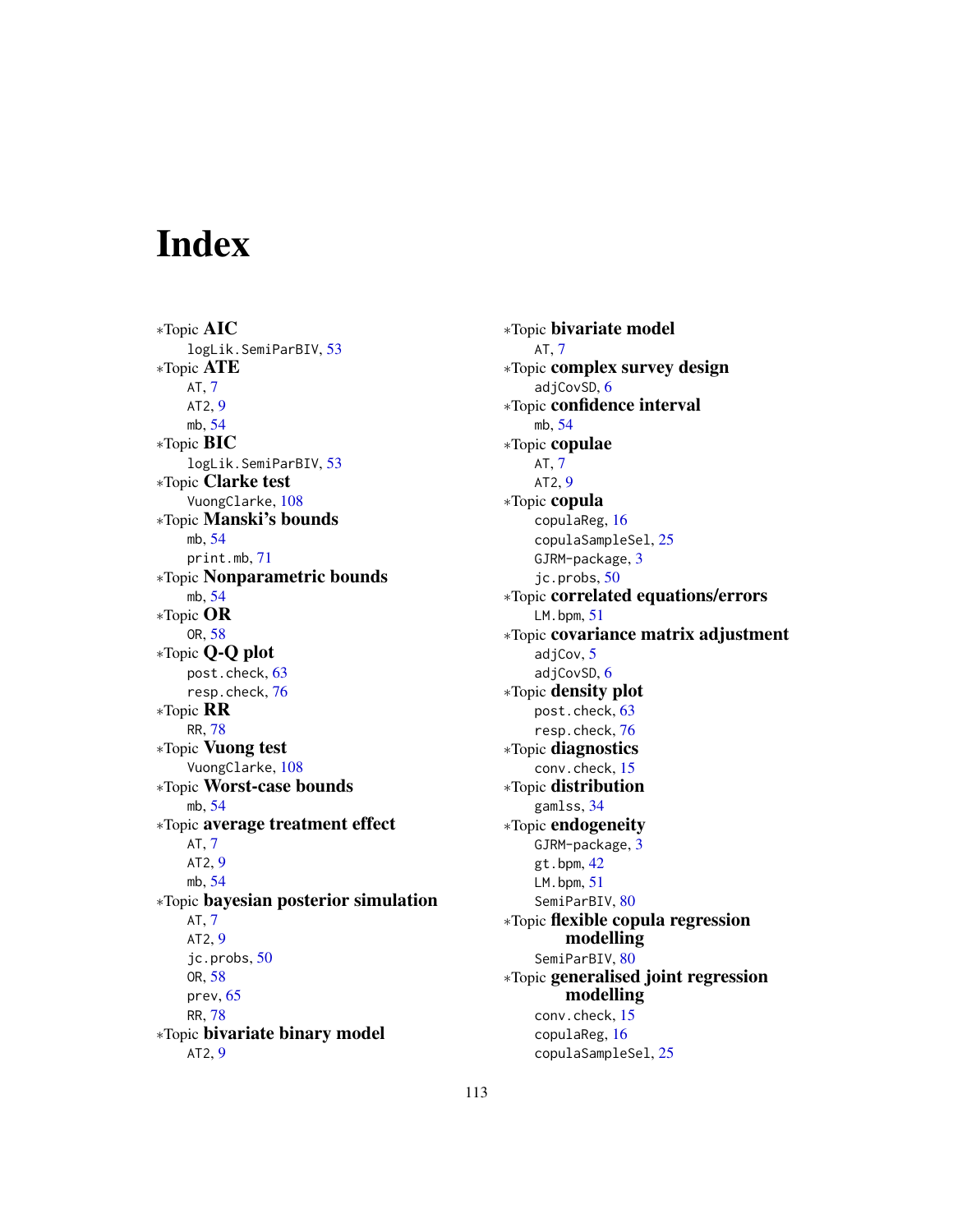gt.bpm, [42](#page-41-0) imputeSS, [48](#page-47-0) jc.probs, [50](#page-49-0) OR, [58](#page-57-0) post.check, [63](#page-62-0) prev, [65](#page-64-0) print.AT, [67](#page-66-0) print.AT2, [68](#page-67-0) print.copulaReg, [68](#page-67-0) print.copulaSampleSel, [69](#page-68-0) print.OR, [71](#page-70-0) print.prev, [72](#page-71-0) print.RR, [73](#page-72-0) print.SemiParBIV, [74](#page-73-0) print.SemiParTRIV, [74](#page-73-0) resp.check, [76](#page-75-0) RR, [78](#page-77-0) SemiParTRIV, [93](#page-92-0) ∗Topic gradient test gt.bpm, [42](#page-41-0) ∗Topic histogram post.check, [63](#page-62-0) resp.check, [76](#page-75-0) ∗Topic hplot hazsurv.plot, [43](#page-42-0) plot.SemiParBIV, [60](#page-59-0) polys.map, [61](#page-60-0) vis.SemiParBIV, [108](#page-107-0) ∗Topic imputation imputeSS, [48](#page-47-0) ∗Topic information criteria summary.copulaReg, [99](#page-98-0) summary.copulaSampleSel, [101](#page-100-0) summary.gamlss, [102](#page-101-0) summary.SemiParBIV, [104](#page-103-0) summary.SemiParTRIV, [106](#page-105-0) ∗Topic joint regression modelling LM.bpm, [51](#page-50-0) ∗Topic lagrange multiplier test  $LM.$ bpm,  $51$ ∗Topic likelihood ratio test VuongClarke, [108](#page-107-0) ∗Topic logLik logLik.SemiParBIV, [53](#page-52-0) ∗Topic marginal distribution copulaReg, [16](#page-15-0) copulaSampleSel, [25](#page-24-0) jc.probs, [50](#page-49-0)

∗Topic non-random sample selection copulaSampleSel, [25](#page-24-0) GJRM-package, [3](#page-2-0) gt.bpm, [42](#page-41-0) imputeSS, [48](#page-47-0) LM.bpm, [51](#page-50-0) prev, [65](#page-64-0) SemiParBIV, [80](#page-79-0) summary.copulaSampleSel, [101](#page-100-0) ∗Topic odds ratio OR, [58](#page-57-0) ∗Topic package GJRM-package, [3](#page-2-0) ∗Topic partial observability GJRM-package, [3](#page-2-0) SemiParBIV, [80](#page-79-0) ∗Topic penalised regression spline GJRM-package, [3](#page-2-0) ∗Topic prediction predict.SemiParBIV, [64](#page-63-0) ∗Topic prevalence mb, [54](#page-53-0) prev, [65](#page-64-0) ∗Topic regression modelling gamlss, [34](#page-33-0) print.gamlss, [70](#page-69-0) ∗Topic regression spline copulaReg, [16](#page-15-0) copulaSampleSel, [25](#page-24-0) gamlss, [34](#page-33-0) SemiParBIV, [80](#page-79-0) SemiParTRIV, [93](#page-92-0) ∗Topic regression GJRM-package, [3](#page-2-0) hazsurv.plot, [43](#page-42-0) plot.SemiParBIV, [60](#page-59-0) polys.map, [61](#page-60-0) post.check, [63](#page-62-0) resp.check, [76](#page-75-0) summary.copulaReg, [99](#page-98-0) summary.copulaSampleSel, [101](#page-100-0) summary.gamlss, [102](#page-101-0) summary.SemiParBIV, [104](#page-103-0) summary.SemiParTRIV, [106](#page-105-0) vis.SemiParBIV, [108](#page-107-0) ∗Topic risk ratio RR, [78](#page-77-0) ∗Topic score test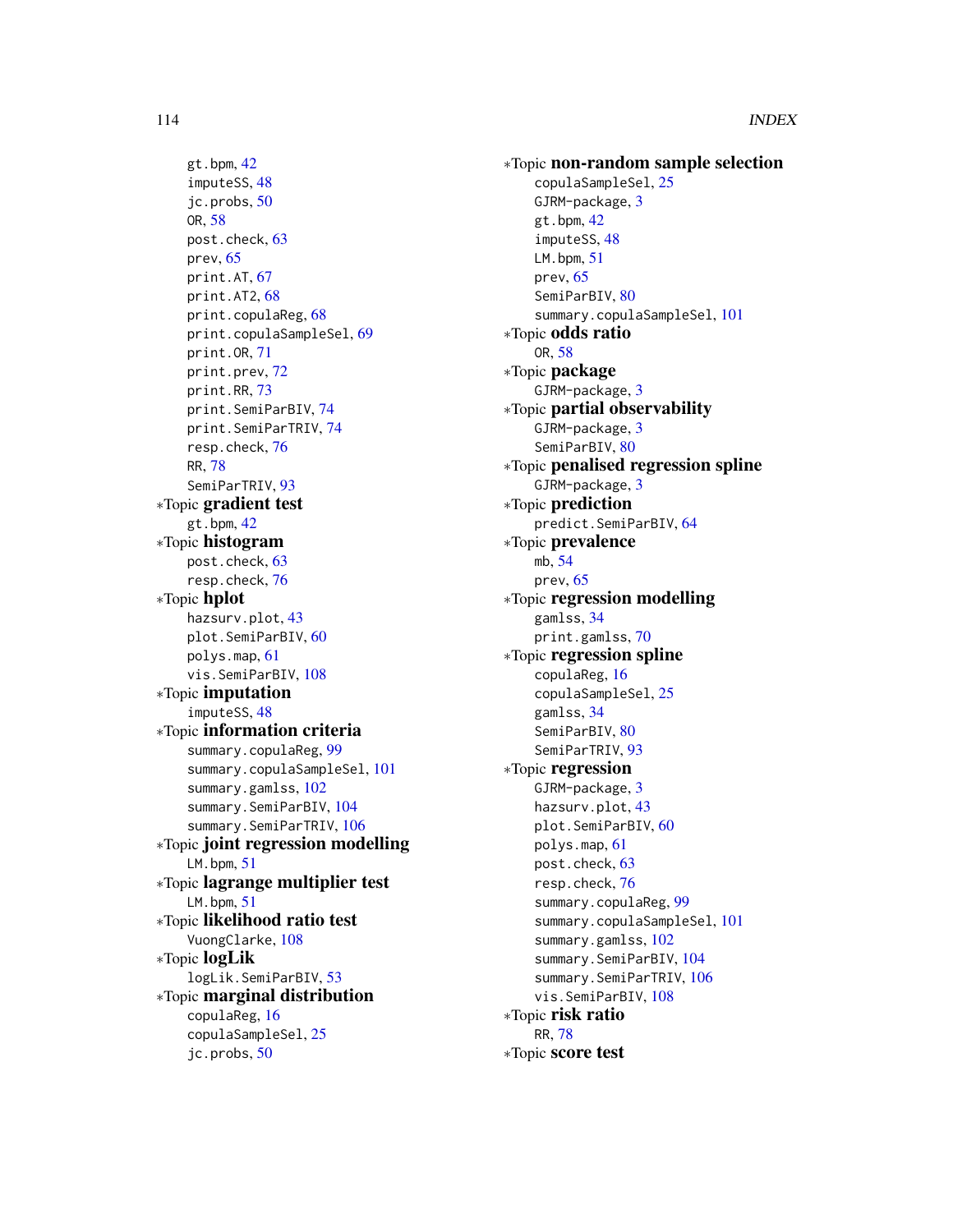## INDEX 115

 $LM.$ bpm,  $51$ ∗Topic smooth copulaReg, [16](#page-15-0) copulaSampleSel, [25](#page-24-0) gamlss, [34](#page-33-0) GJRM-package, [3](#page-2-0) hazsurv.plot, [43](#page-42-0) plot.SemiParBIV, [60](#page-59-0) polys.map, [61](#page-60-0) SemiParBIV, [80](#page-79-0) SemiParTRIV, [93](#page-92-0) summary.copulaReg, [99](#page-98-0) summary.copulaSampleSel, [101](#page-100-0) summary.gamlss, [102](#page-101-0) summary.SemiParBIV, [104](#page-103-0) summary.SemiParTRIV, [106](#page-105-0) vis.SemiParBIV, [108](#page-107-0) ∗Topic trivariate model AT, [7](#page-6-0) aCov *(*adjCov*)*, [5](#page-4-0) adjCov, [5,](#page-4-0) *[18](#page-17-0)*, *[28](#page-27-0)*, *[83](#page-82-0)* adjCovSD, [6](#page-5-0) AIC, *[53](#page-52-0)* ass.dp *(*eta.tr*)*, [33](#page-32-0) ass.ms *(*SemiParBIV.fit.post*)*, [91](#page-90-0) AT, [7,](#page-6-0) *[54](#page-53-0)*, *[67](#page-66-0)*, *[83](#page-82-0)*, *[106](#page-105-0)* AT2, [9,](#page-8-0) *[68](#page-67-0)* BCDF, [11](#page-10-0) bcont, [11](#page-10-0) bcont23 *(*bcont*)*, [11](#page-10-0) bcont3 *(*bcont*)*, [11](#page-10-0) bcont32 *(*bcont*)*, [11](#page-10-0) bcontROB *(*bcont*)*, [11](#page-10-0) bcorrec *(*eta.tr*)*, [33](#page-32-0) bcorrec2 *(*eta.tr*)*, [33](#page-32-0) bcorrecDiscr *(*eta.tr*)*, [33](#page-32-0) bcorrecFuncs *(*eta.tr*)*, [33](#page-32-0) bdiscrcont, [11](#page-10-0) bdiscrcont12 *(*bdiscrcont*)*, [11](#page-10-0) bdiscrcont13 *(*bdiscrcont*)*, [11](#page-10-0) bdiscrcont23 *(*bdiscrcont*)*, [11](#page-10-0) bdiscrdiscr, [12](#page-11-0) bdiscrdiscr11 *(*bdiscrdiscr*)*, [12](#page-11-0) bdiscrdiscr12 *(*bdiscrdiscr*)*, [12](#page-11-0) BIC, *[53](#page-52-0)* BiCDF *(*BCDF*)*, [11](#page-10-0) bprobgHs, [12](#page-11-0)

bprobgHsCont, [12](#page-11-0) bprobgHsCont3 *(*bprobgHsCont*)*, [12](#page-11-0) bprobgHsCont3SS *(*bprobgHsContSS*)*, [13](#page-12-0) bprobgHsContSS, [13](#page-12-0) bprobgHsContUniv, [13](#page-12-0) bprobgHsContUniv3 *(*bprobgHsContUniv*)*, [13](#page-12-0) bprobgHsContUnivBIN *(*bprobgHsContUniv*)*, [13](#page-12-0) bprobgHsDiscr1, [13](#page-12-0) bprobgHsDiscr1SS, [14](#page-13-0) bprobgHsDiscr2 *(*bprobgHsDiscr1*)*, [13](#page-12-0) bprobgHsDiscr2SS *(*bprobgHsDiscr1SS*)*, [14](#page-13-0) bprobgHsPO, [14](#page-13-0) bprobgHsPO0 *(*bprobgHsPO*)*, [14](#page-13-0) bprobgHsSS, [14](#page-13-0) bprobgHstwoParC *(*bprobgHs*)*, [12](#page-11-0) conv.check, [15,](#page-14-0) *[18](#page-17-0)*, *[27,](#page-26-0) [28](#page-27-0)*, *[35,](#page-34-0) [36](#page-35-0)*, *[82,](#page-81-0) [83](#page-82-0)*, *[94,](#page-93-0) [95](#page-94-0)* Cop1Cop2 *(*eta.tr*)*, [33](#page-32-0) copgHs, [15](#page-14-0) copgHs2 *(*copgHs*)*, [15](#page-14-0) copgHs3 *(*copgHs*)*, [15](#page-14-0) copgHsAT *(*copgHs*)*, [15](#page-14-0) copgHsCont *(*copgHs*)*, [15](#page-14-0) copulaReg, *[5](#page-4-0)[–7](#page-6-0)*, *[9](#page-8-0)*, *[15](#page-14-0)*, [16,](#page-15-0) *[25](#page-24-0)*, *[28](#page-27-0)*, *[51](#page-50-0)*, *[60,](#page-59-0) [61](#page-60-0)*, *[64,](#page-63-0) [65](#page-64-0)*, *[69](#page-68-0)*, *[77](#page-76-0)*, *[79](#page-78-0)*, *[83](#page-82-0)*, *[95](#page-94-0)*, *[108](#page-107-0)* copulaReg.fit.post *(*SemiParBIV.fit.post*)*, [91](#page-90-0) copulaRegObject, *[18](#page-17-0)*, [24](#page-23-0) copulaSampleSel, *[5](#page-4-0)[–7](#page-6-0)*, *[15](#page-14-0)*, [25,](#page-24-0) *[33](#page-32-0)*, *[49](#page-48-0)*, *[51](#page-50-0)*, *[61](#page-60-0)*, *[64,](#page-63-0) [65](#page-64-0)*, *[70](#page-69-0)*, *[83](#page-82-0)*, *[95](#page-94-0)*, *[108](#page-107-0)* copulaSampleSel.fit.post *(*SemiParBIV.fit.post*)*, [91](#page-90-0) copulaSampleSelObject, *[28](#page-27-0)*, [31](#page-30-0) distrHs, [33](#page-32-0)

distrHsAT *(*distrHs*)*, [33](#page-32-0) distrHsAT1 *(*distrHs*)*, [33](#page-32-0) distrHsATDiscr *(*distrHs*)*, [33](#page-32-0) distrHsDiscr *(*distrHs*)*, [33](#page-32-0) dof.tr *(*eta.tr*)*, [33](#page-32-0)

edf.loop *(*SemiParBIV.fit.post*)*, [91](#page-90-0) enu.tr *(*eta.tr*)*, [33](#page-32-0) esp.tr *(*eta.tr*)*, [33](#page-32-0) eta.tr, [33](#page-32-0)

form.check *(*SemiParBIV.fit.post*)*, [91](#page-90-0)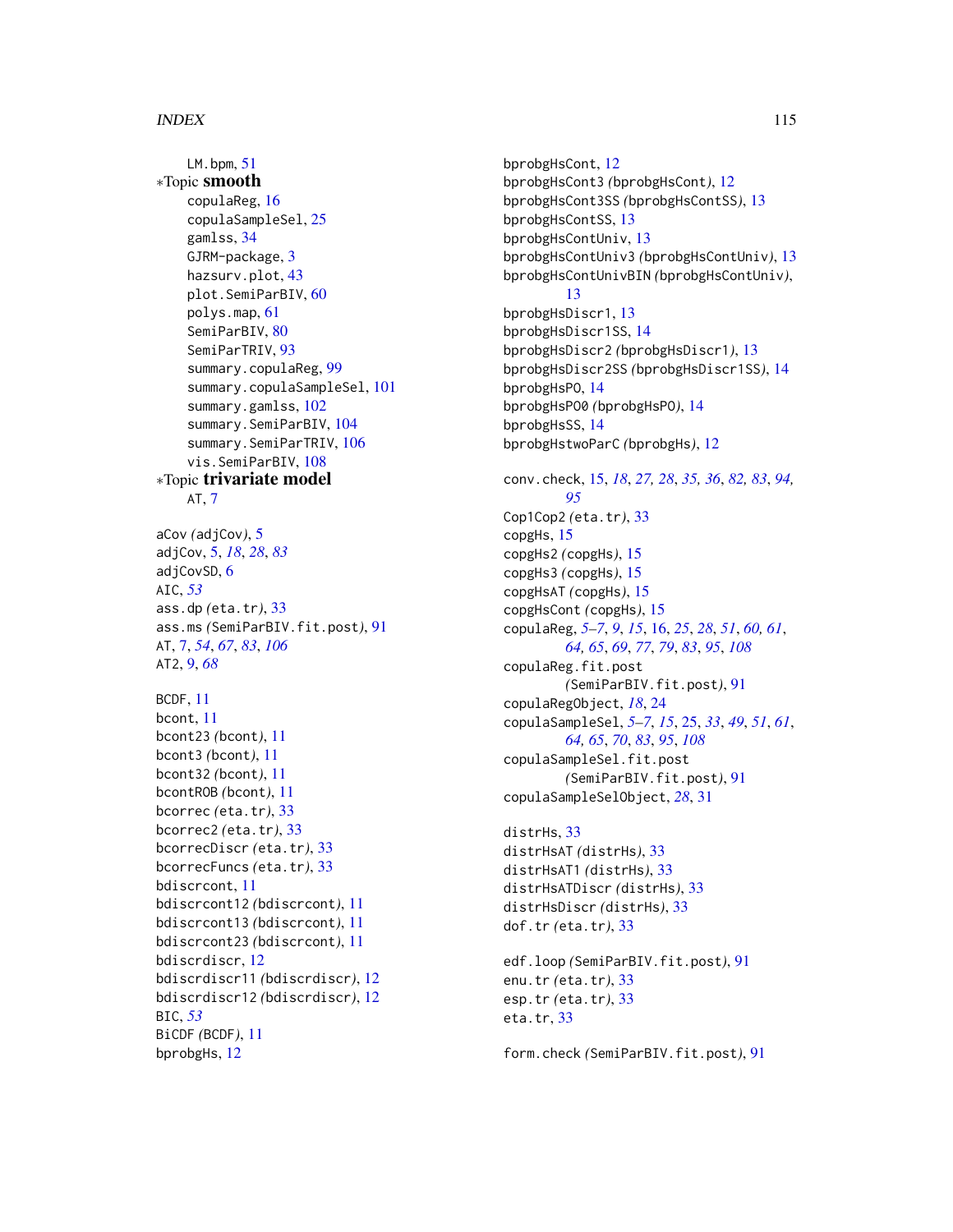116 INDEX

```
form.eq12 (eta.tr), 33
g.tri, 33
g.triESS (g.tri), 33
g.triSS (g.tri), 33
gamls.upsv (eta.tr), 33
gamlss, 5, 15, 34, 42, 70
gamlss.fit.post (SemiParBIV.fit.post),
         91
gamlssObject, 36, 41
GJRM-package, 3
gt.bpm, 42, 83
H.tri, 43
H.triESS (H.tri), 43
H.triSS (H.tri), 43
hazsurv.plot, 43
hiv, 44
imputeSS, 48
int.postcheck (post.check), 63
jc.probs, 50
jc.probs1 (jc.probs), 50
jc.probs2 (jc.probs), 50
jc.probs3 (jc.probs), 50
jc.probs4 (jc.probs), 50
llpsi, 51
LM.bpm, 51, 83
logLik, 53
logLik.SemiParBIV, 53
mb, 54, 71
55
mm (numgh), 58
mmf (eta.tr), 33
numch (numgh), 58
numgh, 58
OR, 58, 72, 83
overall.sv (eta.tr), 33
overall.svG (eta.tr), 33
pen, 60
penCor (pen), 60
plot.SemiParBIV, 60, 65, 83, 93, 106, 107
polys.map, 61
polys.setup, 62
```

```
PosDefCor (eta.tr), 33
post.check, 63
postVb (SemiParBIV.fit.post), 91
pp (eta.tr), 33
pred.var (SemiParBIV.fit.post), 91
predict.SemiParBIV, 61, 64, 83, 93, 106, 107
prev, 54, 65, 73, 83, 106
print.AT, 67
print.AT2, 68
print.copulaReg, 68
print.copulaSampleSel, 69
print.gamlss, 70
print.mb, 71
print.OR, 71
print.prev, 72
print.RR, 73
print.SemiParBIV, 74
print.SemiParTRIV, 74
print.summary.copulaReg
        (summary.copulaReg), 99
print.summary.copulaSampleSel
        (summary.copulaSampleSel), 101
print.summary.gamlss (summary.gamlss),
         102
print.summary.SemiParBIV
        (summary.SemiParBIV), 104
print.summary.SemiParTRIV
        (summary.SemiParTRIV), 106
probm, 75
probmS (eta.tr), 33
pscr (eta.tr), 33
pscr0 (eta.tr), 33
Reg2Copost (eta.tr), 33
regH, 76
resp.check, 76
rMVN, 77
RR, 73, 78, 83
S.m, 79
SemiParBIV, 5–7, 9, 10, 15, 28, 43, 51, 53, 55,
         60, 61, 65, 67, 74, 79, 80, 93, 95, 108
SemiParBIV.fit, 90
SemiParBIV.fit.post, 91
SemiParBIVObject, 83, 91, 106
SemiParTRIV, 5–7, 15, 61, 65, 67, 75, 83, 93,
         99, 108
SemiParTRIV.fit.post
```
*(*SemiParBIV.fit.post*)*, [91](#page-90-0)